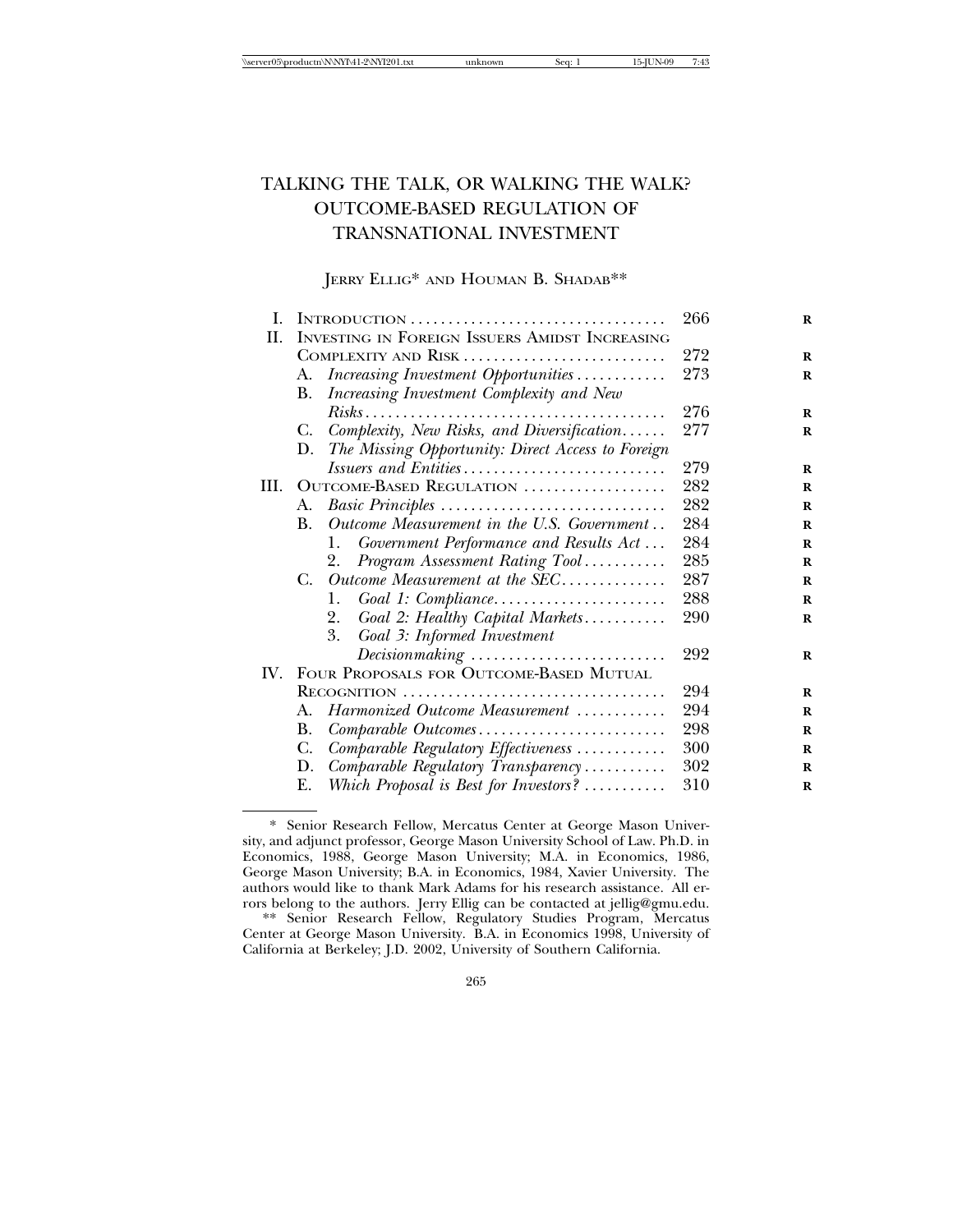| INCREASING REGULATORY COMPETITION: THE                                         |     |
|--------------------------------------------------------------------------------|-----|
| HIDDEN BENEFIT                                                                 | 313 |
| A. Mutual Recognition and Issuer Choice 314                                    |     |
| B. Issuer Choice and Regulatory Competition                                    | 316 |
| C. Competition Among National Securities                                       |     |
| $Regulators \dots \dots \dots \dots \dots \dots \dots \dots \dots \dots \dots$ | 323 |
| D. Regulatory Competition Under Outcome-Based                                  |     |
| Mutual Recognition                                                             | 330 |
| VI. THE OUTCOME-BASED APPROACH VERSUS THE                                      |     |
|                                                                                | 334 |
|                                                                                | 339 |
|                                                                                |     |

#### I. INTRODUCTION

Today, U.S. retail investors have virtually limitless opportunities to invest their money.1 Thanks to the revolution in information technology and development of markets outside of the United States, individual U.S. investors may even purchase the stocks of foreign companies listed on foreign stock exchanges with local currency. Nonetheless, U.S. investors do not have the opportunity to directly purchase the full range of individual securities offered by foreign issuers (such as bonds), nor do they have the opportunity to directly utilize the services of foreign brokers, securities exchanges, mutual funds, and other financial services firms. To take part in the gains of international investing, U.S. investors must currently choose from a relatively limited set of investment products, bear substantial transaction costs, or invest in foreign companies without protections typically offered under U.S. law.

<sup>1.</sup> A retail investor is an individual investor not wealthy enough to meet any of the wealth-based qualifications that high net worth individuals and institutional investors typically rely upon to be permitted to invest in private issuers and private investment funds. *See* JOHN DOWNES & JORDAN ELLIOT GOODMAN, BARRON'S FINANCE & INVESTMENT HANDBOOK 747-48 (2003) (stating that retail investors "typically buy shares of stock or commodity positions in much smaller quantities than institution"); Brian G. Cartwright, Gen. Counsel, U.S. Securities and Exchange Commission (SEC), The Future of Securities Regulation, Address at the University of Pennsylvania Law School Institute for Law and Economics n.1 (Oct. 24, 2007), http://www.sec.gov/ news/speech/2007/spch102407bgc.htm ("By 'retail investor' I mean those investors who lack the sophistication or net worth to gain access to institutional markets; in other words, most individual investors.").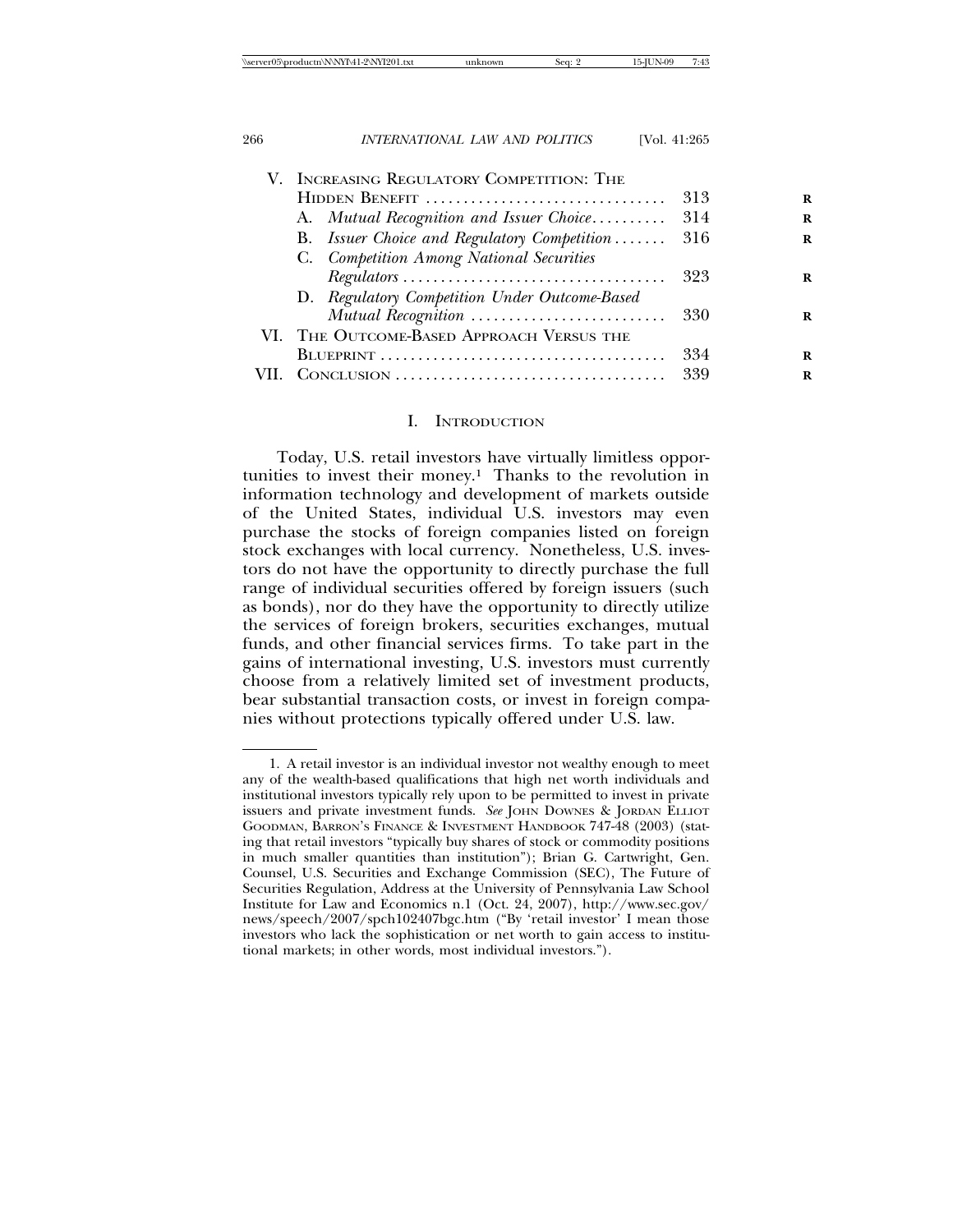The Securities and Exchange Commission (SEC) has taken steps to increase investors' access to foreign markets by negotiating bilateral agreements with foreign regulators pursuant to a policy known as "mutual recognition."2 Under mutual recognition, a foreign entity seeking to access U.S. capital markets does not need to comply with the full panoply of U.S. securities regulation. Rather, the foreign entity would be permitted to substitute compliance with its home country's regulations for compliance with U.S. regulation, as long as it agrees to submit to SEC antifraud jurisdiction in its dealings with U.S. investors. Similarly, U.S. firms could enter foreign markets without subjecting themselves to a second layer of regulation on top of what the SEC already requires.

This Article provides the SEC with a concrete and workable approach to mutual recognition. Under our outcomebased proposal, the SEC should permit substituted compliance with a foreign regulatory regime so long as that regime achieves investor-protection outcomes similar to the investor protection outcomes achieved by the SEC. In addition, if mutual recognition is consistently applied to allow a U.S. company to be bound primarily by the law of another nation in its dealing with U.S. investors, mutual recognition would allow a U.S. company to opt for foreign regulation and then sell its securities to U.S. investors as a foreign-regulated issuer. A foreign issuer of securities could similarly opt into U.S. regulation and then use mutual recognition to sell securities in its home country as a U.S.-regulated issuer. Mutual recognition would thereby dramatically increase competition among global securities regulators by implementing a regime of issuer choice. The implications of issuer choice are currently the subject of scrutiny and debate among legal scholars. Our own contribu-

<sup>2.</sup> Press Release, SEC, SEC Announces Next Steps for Implementation of Mutual Recognition Concept (Mar. 24, 2008), http://sec.gov/news/ press/2008/2008-49.htm. In principle, we have no problem with a unilateral policy of allowing foreign firms to substitute compliance with their home regulatory system for compliance with SEC regulations, as long as the home regulatory system achieves investor protection outcomes similar to those of the SEC. This would give U.S. investors direct access to foreign securities and markets, but it would not guarantee that foreign investors would have the same access to U.S. issuers and markets. A policy of *mutual* recognition is likely to be more politically viable because it would enjoy support from U.S. issuers and other U.S. entities who would like other countries to permit direct access to foreign investors.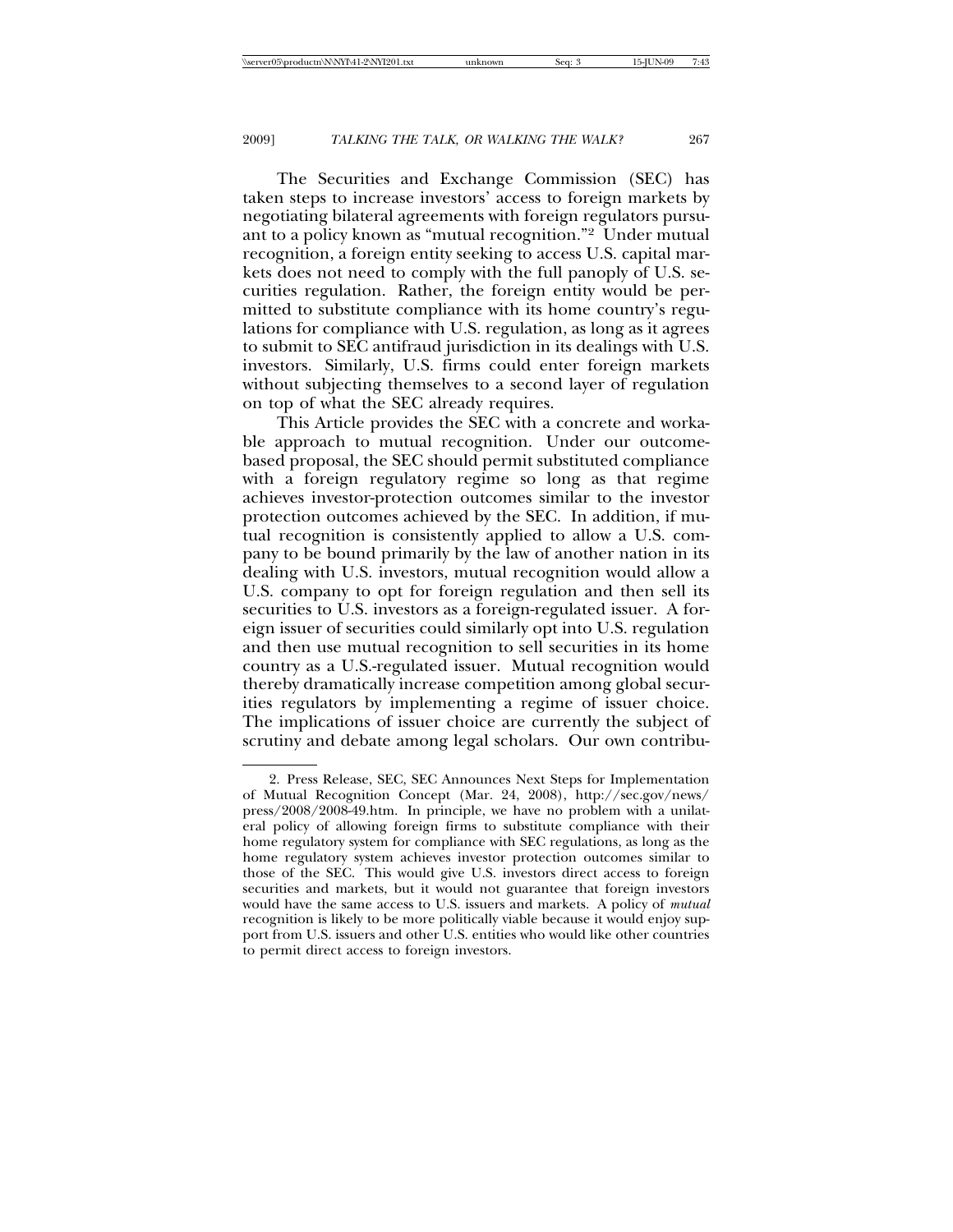tion is to recognize that so long as mutual recognition is based on outcomes as we propose, it is likely to lead to a "race to optimality" and not compromise investor protection.3

Despite entering into a mutual recognition agreement with Australian authorities on August  $25, 2008$ ,<sup>4</sup> the SEC seems to have delayed implementing further agreements with other national regulators,<sup>5</sup> likely in part due to recent financial market developments. Since 2007, worldwide financial markets have experienced record losses and volatility from a crisis in the U.S. housing sector, disruptions in the credit markets, and a global recession. These losses have been concentrated in large established financial institutions. French financial services conglomerate Société Générale claims it lost \$7.2 billion due to a rogue trader.6 The value of Bear Stearns, one of Wall Street's most venerable investment banks, virtually evaporated in 100 hours.7 Fannie Mae and Freddie Mac have become federally-owned enterprises; insurer AIG and major banks have either declared bankruptcy or received infusions of capital from taxpayers in exchange for equity stakes; and each major U.S. investment bank has either collapsed or converted itself into a bank holding company.8 Under such conditions, ex-

6. Robert Marquand & Emily Badger, *Fraud Shakes Up France's Financial Elite*, CHRISTIAN SCI. MONITOR, Feb. 28, 2008, at 7, *available at* http:// www.csmonitor.com/2008/0228/p07s03-woeu.html.

7. Andrew Ross Sorkin, *A Quick Death for Bear Stearns*, INT'L HERALD TRIB., Mar. 18, 2008, http://www.iht.com/articles/2008/03/18/business/ sorkin.php.

8. *See* Susanne Craig et al., *The Weekend That Wall Street Died*, WSJ.COM, Dec. 29, 2008, http://online.wsj.com/article/SB123051066413538349.html? mod=testMod (discussing the collapse of Lehman Brothers, Morgan Stanley, and others); Liam Pleven et al*., U.S. Revamps Bailout of AIG*, WALL ST. J., Mar. 2, 2009, at A-1, *available at* http://online.wsj.com/article/SB1235893996510 03021.html; Chris Dolmetsch, *Subprime Collapse to Global Financial Meltdown: Timeline*, BLOOMBERG.COM, Oct. 13, 2008, http://www.bloomberg.com/ apps/news?pid=newsarchive&sid=aleqkSjAAw10# (providing a timeline that

<sup>3.</sup> *See infra* Part V.

<sup>4.</sup> Press Release, SEC, SEC, Australian Authorities Sign Mutual Recognition Agreement (Aug. 25, 2008), http://www.sec.gov/news/press/2008/ 2008-182.htm.

<sup>5.</sup> Stefanie Gordon, *MTF's Take Advantage of Mutual Recognition Delay*, WALL ST. LETTER, Nov. 24, 2008, http://www.wallstreetletter.com/Article-Login.aspx?ArticleID=2052936 (reporting that the SEC is "shelving . . . its plans for increased mutual recognition" and that "[a]n SEC spokesman said there was no timeline for further action").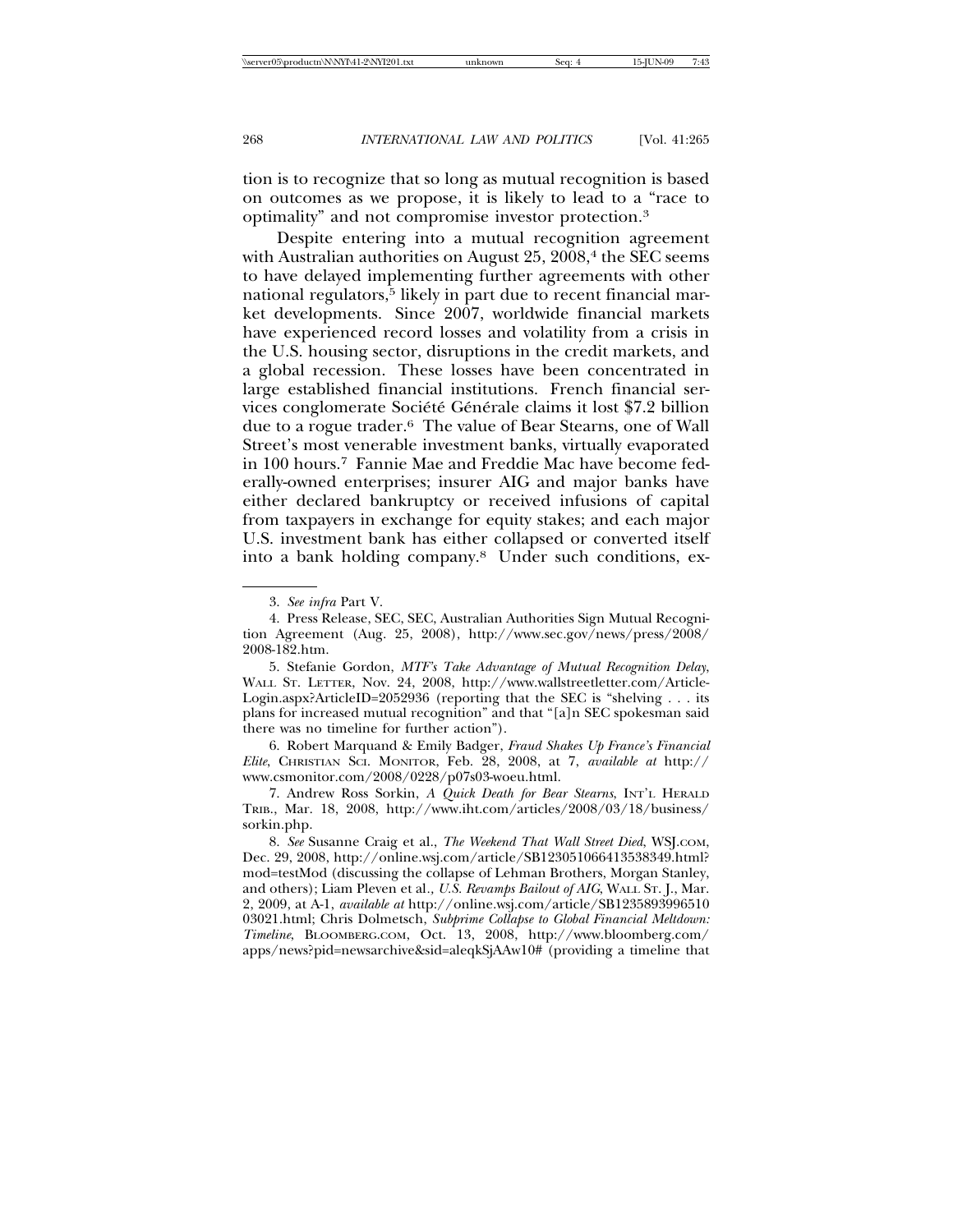panding retail investors' access to foreign markets may be the last thing on U.S. regulators' minds.

Yet delaying mutual recognition would be unfortunate. Investors can best protect themselves from risk by holding a diversified portfolio of assets whose risks are uncorrelated.9 Regulatory systems that restrict investors' access to international securities make investors more vulnerable to the risks associated with the types of securities they *are* permitted to own. The subprime-triggered financial crisis had its biggest effects on American banks, whose shares are available to U.S. investors without restriction.10 The fact that Americans have less ready access to foreign securities, whose risks may not be highly correlated with those of U.S. stocks hurt by the subprime crisis, has exposed U.S. investors to more overall risk, not less. Accordingly, the SEC should not abandon its mutual recognition efforts. The financial crisis has not altered the fact that opening foreign markets to U.S. investors helps them to diversify their portfolios against risk.

Indeed, the regulatory origins of the financial crisis and related events raise the question of whether the U.S. system of financial regulation generally advances investor protection more effectively than other regulatory regimes.11 After all, the global credit crisis had its origin in mortgage lending, securitization, and banking practices overseen to various degrees by U.S. regulators. In addition, the multibillion dollar securities fraud perpetrated by Bernard Madoff was conducted through an SEC-registered broker-dealer and investment adviser and was carried out despite numerous SEC investigations and

gives the dates when Fannie Mae and Freddie Mac became federally owned and when the banks collapsed).

<sup>9.</sup> *See* BURTON G. MALKIEL, A RANDOM WALK DOWN WALL STREET 206-12 (2000) (providing a brief discussion of Modern Portfolio Theory).

<sup>10.</sup> International Monetary Fund, *Global Financial Stability Report: Containing Systemic Risks and Restoring Financial Soundness*, at 12-13 fig. 1.13 (Apr. 2008), *available at* http://www.imf.org/External/Pubs/FT/GFSR/2008/01/ index.htm.

<sup>11.</sup> *See* Sara Hansard, *Finra Questions Trading in Foreign Securities*, INVEST-MENTNEWS.COM, Dec. 5, 2008, http://www.investmentnews.com/apps/ pbcs.dll/article?AID=2008812059974 (reporting that Erik Sirri, Director of the SEC's Division of Trading and Markets, stated that "U.S. investor protection regulation is often, *but not always*, superior to regulation abroad") (emphasis added).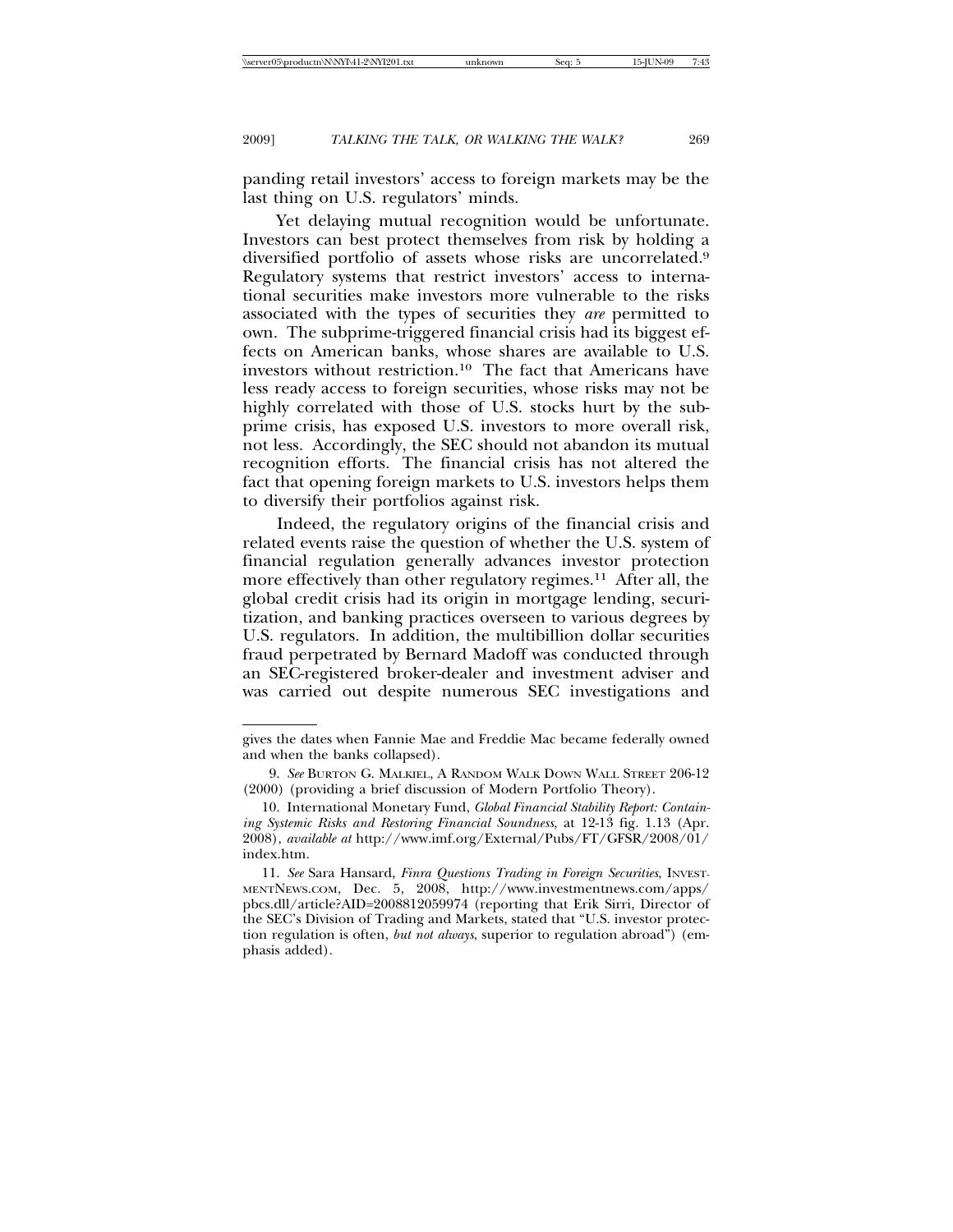prominent media criticism.12 In any case, regardless of the relative effectiveness of U.S. financial regulation, foreign regulatory regimes do not generally provide wholly inadequate protections for investors.13

This Article strikes a balance between leading proposals to increase competition among national securities regulators. In a 1998 *Yale Law Review* article, Roberta Romano offered an extensive "competitive federalism" proposal for international securities regulation that would allow issuers to choose their "securities domicile," which would determine whether federal, state, or another nation's regulatory regime governs the issuer's transactions with investors in the United States.<sup>14</sup> To achieve investor protection, Romano's proposal relies solely upon issuers' incentives to minimize their cost of capital by choosing the regulatory system that is optimal for their investors.15 She notes that her proposal runs contrary to the overarching political trend to centralize all control over securities regulation in the federal government.16

However, a feasible mutual recognition proposal will most likely have to include some type of regulatory assurance that investors are adequately protected. In the Winter 2007 issue of the *Harvard International Law Journal*, Ethiopis Tafara and Robert Peterson advanced a proposal regarding how the SEC should engage in mutual recognition (the "Blueprint").<sup>17</sup> Tafara and Peterson suggest that any foreign entity seeking to substitute compliance with its home country regulations for

<sup>12.</sup> *See* Kara Scannel, *Madoff Chasers Dug for Years, to No Avail*, WSJ.COM, Jan. 5, 2009, http://online.wsj.com/article/SB123111743915052731.html.

<sup>13.</sup> *See also* Eric J. Pan, *Single Stock Futures and Cross-Border Access for US Investors* 47 (Jacob Burns Inst. for Advanced Legal Studies, Working Paper No. 227, 2008), *available at* http://ssrn.com/abstract=1107024 (stating that "there is *no reason* to believe that foreign markets do a poor job in regulating insider trading and share price manipulation") (emphasis added).

<sup>14.</sup> Roberta Romano, *Empowering Investors: A Market Approach to Securities Regulation*, 107 YALE L.J. 2359, 2428 (1998). Another prominent issuer choice reform proposal was advanced in Stephen J. Choi & Andrew T. Guzman, *Portable Reciprocity: Rethinking the International Reach of Securities Regulation*, 71 S. CAL. L. REV. 903 (1998).

<sup>15.</sup> Romano, *supra* note 14, at 2365-67. **R**

<sup>16.</sup> *Id*. at 2424.

<sup>17.</sup> *See generally* Robert J. Peterson & Ethiopis Tafara, *A Blueprint for Cross-Border Access to U.S. Investors: A New International Framework*, 48 HARV. INT'L L.J. 31 (2007).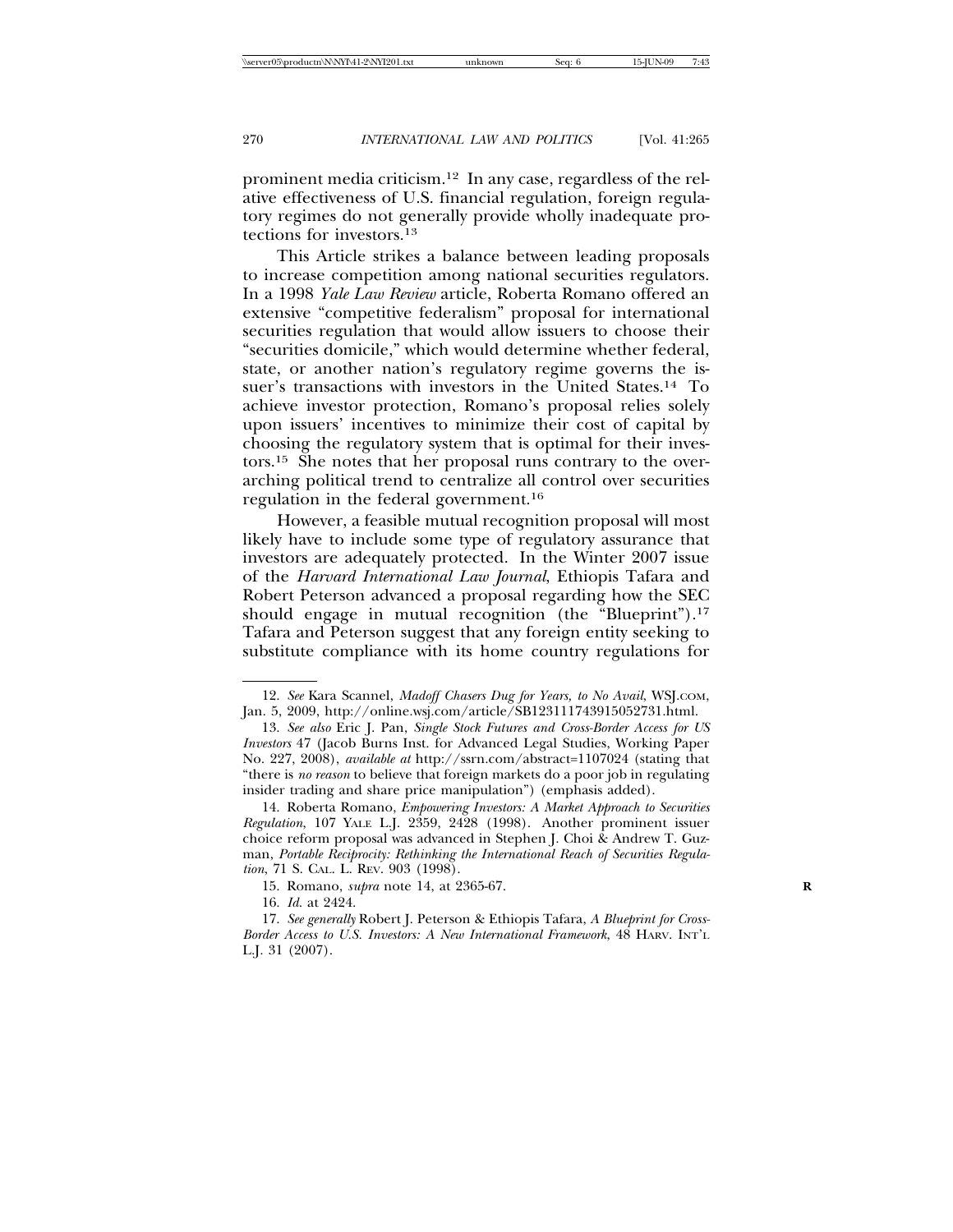compliance with SEC regulations must register with the SEC and submit to the SEC's antifraud jurisdiction in the United States. They also recognize that any practical proposal for mutual recognition will have to include criteria for judging which regulatory regimes are sufficiently similar to that of the U.S. to be substituted. Tafara and Peterson's suggested criteria, however, focus on comparing laws, regulations, philosophy, and enforcement activities.18 Their approach could undermine investor protection if a foreign regulator has similar laws, regulations, and activities but effectively fails to produce investor protection due to different underlying market conditions, broader governmental structure, or culture. It could also prevent mutual recognition where it would be warranted; e.g., if a foreign jurisdiction achieves the same investor protection outcomes as the SEC but has different laws, regulations, or enforcement philosophy.

We chart a middle ground between the Romano and Tafara-Peterson approaches. We believe the appropriate criterion for mutual recognition is whether the regulatory systems under consideration actually produce comparable outcomes for investors—not whether they go through the motions without delivering the goods. An examination that focuses only on laws, regulations, processes, or outputs does not tell us whether or how regulation affects the investing public's wellbeing. We can discover if securities regulation actually achieves its investor protection goals if investor protection outcomes are defined and measured. Only by evaluating investor protection outcomes can the SEC accurately ascertain whether other regulatory regimes just "talk the talk" or truly "walk the walk"

Part II of this Article outlines the principal international investment opportunities available to U.S. investors today and explains why direct access to foreign issuers and markets would benefit investors. Part III establishes the foundation for our proposal by explaining the fundamental principles of outcome-based performance measurement and summarizes how the U.S. government implements these principles, both in general and at the SEC. Part IV presents four alternative ways of implementing outcome-based mutual recognition: harmo-

<sup>18.</sup> We evaluate Peterson and Tafara's criteria in greater detail in Part VI, *infra*.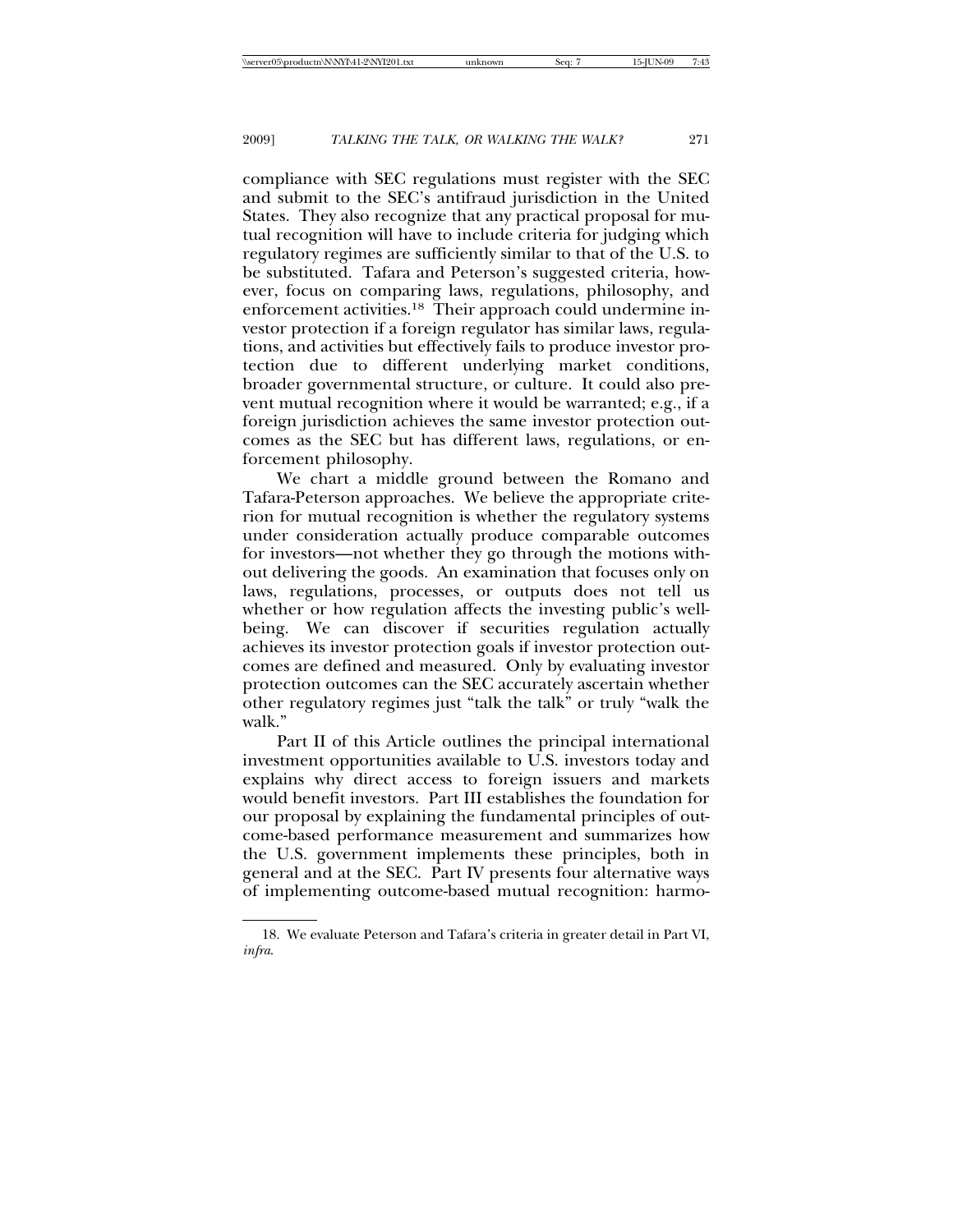nized outcome measurement, comparable outcomes, comparable regulatory effectiveness, and comparable regulatory transparency. Part V suggests why transaction cost reduction is likely only a small part of the benefit mutual recognition would create for U.S. investors; the more significant benefit is the ongoing "race to regulatory optimality" that our proposals would create. Part VI explains how our approach differs from Tafara and Peterson's proposal to base mutual recognition on "substantive comparability."

# II. INVESTING IN FOREIGN ISSUERS AMIDST INCREASING COMPLEXITY AND RISK

As a result of increasing globalization and the rapid pace of financial innovation, the landscape for investors has changed in both dramatic and subtle ways in recent years.19 Individual U.S. retail investors now have access to a vast and growing array of different securities and investment products regulated under the federal securities laws.20 U.S. investors must also make their investment decisions in the face of an increasingly complex business and economic environment that exposes them to risks that prior generations of investors did not experience.<sup>21</sup> However, not included among the new investment opportunities available to U.S. investors is directly purchasing the securities of a foreign issuer with at least some guarantee of protection under U.S. law. Rather, investors may only purchase the securities of non-U.S. issuers indirectly, after bearing significant transaction costs and without any protections under U.S. law against foreign issuers. The current re-

<sup>19.</sup> For the purposes of this Article, "globalization" means the increase in flows of goods and services across national boundaries, in cross-border business transactions (deals), and in capital flows. For a highlight of recent trends, see MCKINSEY & COMPANY, MAPPING GLOBAL CAPITAL MARKETS: FIFTH ANNUAL REPORT (2008), *available at* http://www.mckinsey.com/mgi/reports/pdfs/fifth\_annual\_report/fifth\_annual\_report.pdf. Financial innovation is a process that results in the successful commercialization of a new financial instrument, service, or institution. *See* Peter Tufano, *Financial Innovation*, *in* 1A HANDBOOK OF THE ECONOMICS OF FINANCE 307, 310 (George M. Constantinides et al. eds., 2003).

<sup>20.</sup> *See infra* Part II.A (describing developments in mutual funds, index funds, and exchange-traded funds).

<sup>21.</sup> *See infra* Part II.B (describing how factors such as heightened division of labor, specialization, and dependence on knowledge assets increase complexity and introduce new risks).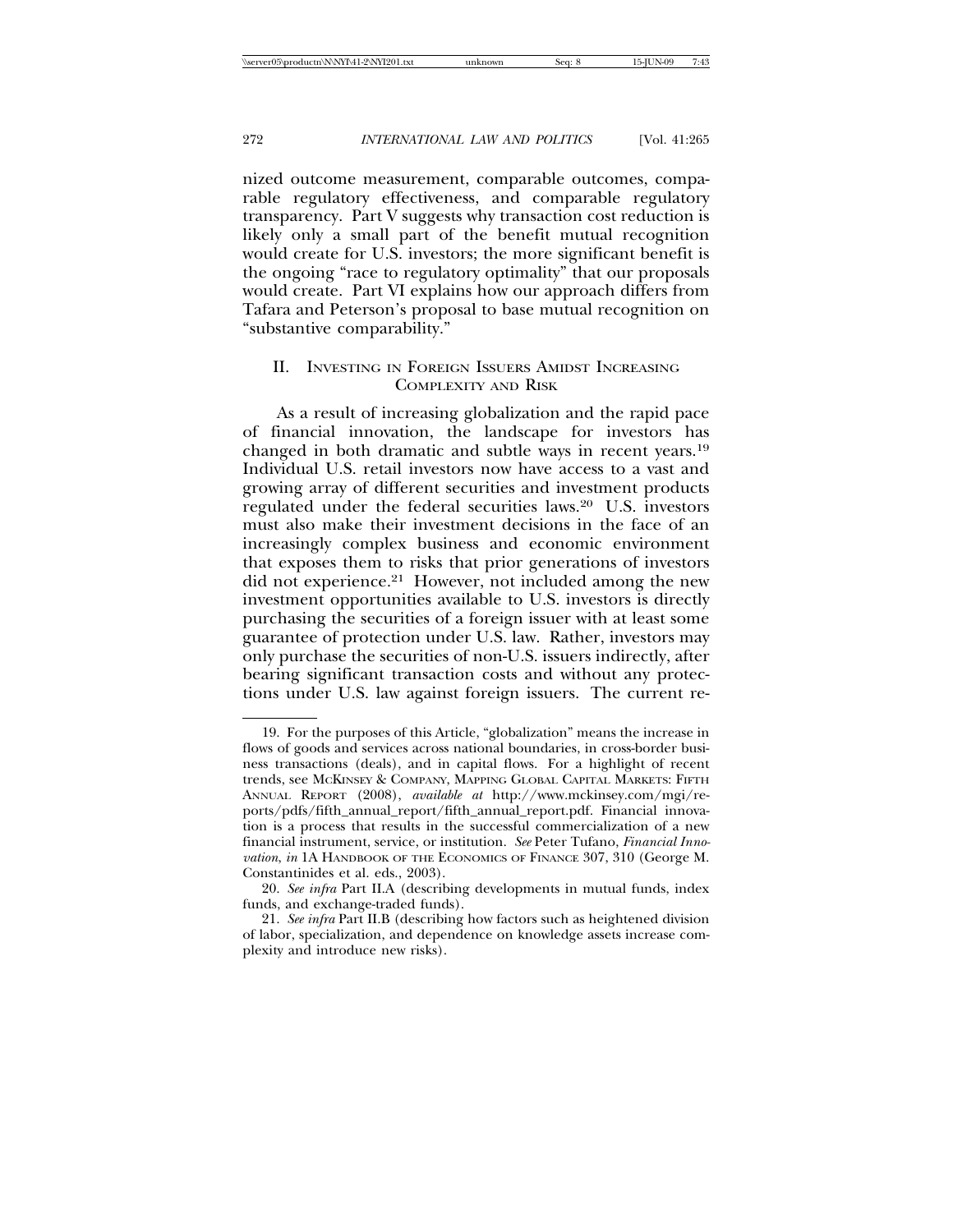gime therefore exposes investors to the complexities and risks of investing in foreign issuers without the assurances provided by U.S. securities law.

# A. *Increasing Investment Opportunities*

At the time the federal securities and investment fund regime was fully established in 1940, commercial and economic realities limited investors to a relatively narrow range of investment opportunities.<sup>22</sup> In what may be thought of as a traditional investment portfolio, investors had available for purchase either the equity or debt securities of U.S.-based issuers. These securities could be directly purchased from issuers or through a broker, or held indirectly through a pooled investment vehicle such as an actively managed mutual fund.23 Mutual funds invest in a portfolio of securities based upon types of assets, such as stocks or bonds, and their performance is evaluated by comparing the fund's performance to the overall performance of the market or other relevant benchmark.24 The number of mutual funds did not surpass 100 until 1951, and in 1990 they managed over \$1 trillion in assets.25 By yearend 2007, 8,752 U.S. mutual funds managed just over \$12 trillion in assets.26

<sup>22.</sup> The Securities Act of 1933 and Securities and Exchange Act of 1934 are respectively codified at 15 U.S.C. §§ 77a-77aa (2008) and 15 U.S.C. §§ 78a-78mm (2008). The Investment Company Act and Investment Advisers Act were passed in 1940 and respectively codified at 15 U.S.C. §§ 80a-1 to 80a-64 (2008) and 15 U.S.C. §§ 80b-1 to 80b-21 (2008).

<sup>23.</sup> *See* SEC, Invest Wisely: An Introduction to Mutual Funds, http:// www.sec.gov/investor/pubs/inwsmf.htm ("Legally known as an 'open-end company,' a mutual fund is one of three basic types of investment companies."). For relevant definitions see 15 U.S.C. § 80a-4(3) (2007) (defining "management company"); Company Act  $\S 5(a)(1)$ , 15 U.S.C.  $\S 80a-5(a)(1)$ (2007) (defining a management company as "open-end" if it "is offering for sale or has outstanding any redeemable security of which it is the issuer").

<sup>24.</sup> *C.f.* Bing Liang, *On the Performance of Hedge Funds*, 55 FIN. ANALYSTS J. 72, 72 (1999) (contrasting hedge funds with "mutual funds and other traditional investment vehicles" that evaluate returns relative to an external benchmark).

<sup>25.</sup> *See* MARK MOBIUS, MUTUAL FUNDS: AN INTRODUCTION TO THE CORE CONCEPTS 5 (2007).

<sup>26.</sup> INVESTMENT COMPANY INSTITUTE, 2008 INVESTMENT COMPANY FACT BOOK 9, 15 (48th ed. 2008), http://www.icifactbook.org/pdf/2008\_ factbook.pdf.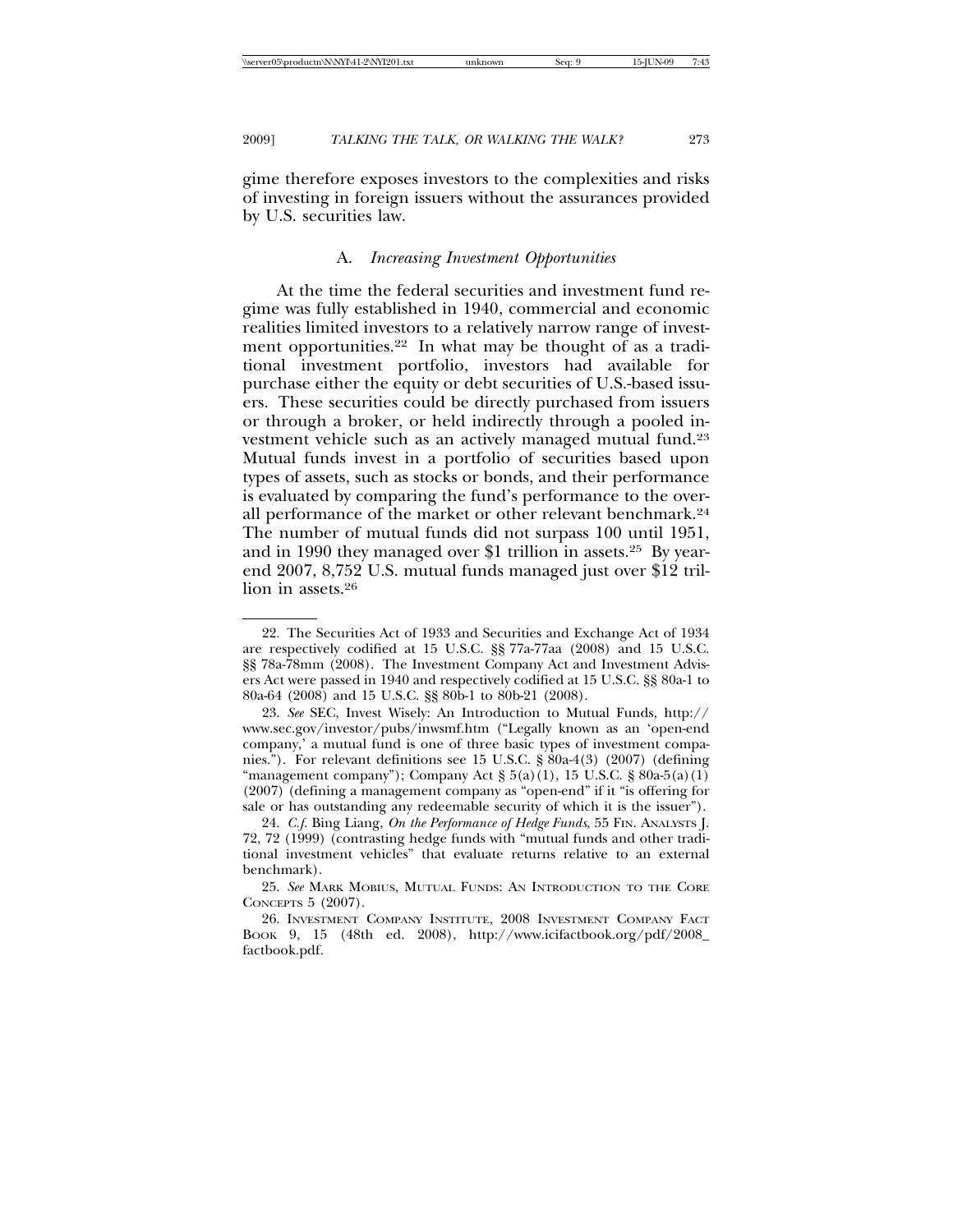Mutual funds typically pursue a traditional, "long-only" investment strategy consisting of purchasing stocks and bonds, earning dividend or interest income, and ultimately selling the securities at a higher price. This traditional investment strategy does not employ leverage, invest in financial derivatives such as options or futures, or take short positions in securities (whereby investors can profit from the decline in the value of the security). Over time, mutual funds differentiated their products by investing in companies of different sizes (e.g., socalled large-cap, mid-cap, or small-cap funds), economic sectors (e.g., energy, technology, or real estate), and geographic location.<sup>27</sup>

In addition to mutual funds, financial innovation more recently presented investors with the opportunity to invest in two other types of pooled investment vehicles: index funds and exchange-traded funds, or "ETFs." Index funds and ETFs give investors a relatively low-cost way to gain indirect exposure to an enormous variety of general or specific segments of securities markets, in the United States or abroad. An index fund is a pooled investment vehicle that seeks to passively track the average performance of a general securities index such as the Dow Jones Industrial Average (DJIA) by investing in securities that comprise that index.28 The first index fund was the Vanguard Index Trust, formed in 1975 to track the performance of the Standard and Poor's (S&P) 500 stock market index.29 As of year-end 2007, U.S. investors held approximately \$4.1 trillion of capital in index funds sponsored by major financial institutions.30 Another type of passively managed investment vehicle is an ETF, which also tracks indices but, unlike index funds, is traded on an exchange like stocks.<sup>31</sup> The first ETF

31. *See* SEC, Exchange-Traded Funds (ETFs), http://www.sec.gov/answers/etf.htm.

<sup>27.</sup> *See* MOBIUS, *supra* note 25, at 19-25. **R**

<sup>28.</sup> SEC, Index Funds, http://www.sec.gov/answers/indexf.htm.

<sup>29.</sup> John C. Bogle, Founder & Chairman, The Vanguard Group, The First Index Mutual Fund: A History of Vanguard Index Trust and the Vanguard Index Strategy, http://www.vanguard.com/bogle\_site/lib/ sp19970401.html.

<sup>30.</sup> *Top Managers of U.S.-Based Index Assets*, PENSIONS & INVESTMENTS, Mar. 17, 2008, http://www.pionline.com/apps/pbcs.dll/article?AID=/20080317/ CHART/702793521/-1/INDEXMANAGERS.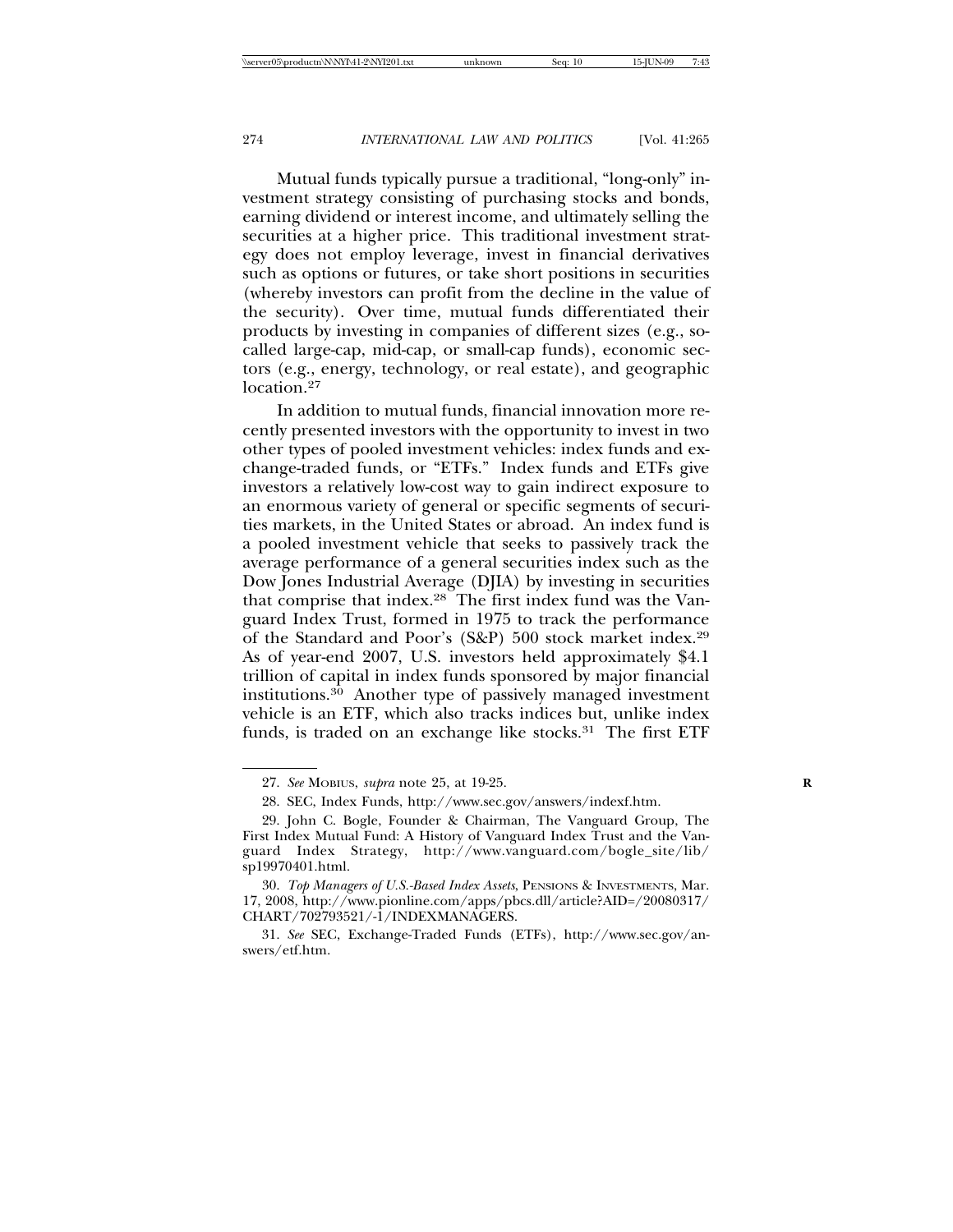was created in 1989 to track the performance of the S&P 50032 and, as of January 2008, U.S. investors allocated \$570 billion into ETFs.<sup>33</sup>

Financial innovation has also given investors the opportunity to invest in more than just the long side of investments by participating in non-traditional investment strategies. One development is the growth of *hedged* mutual funds, which are publicly registered investment companies that mimic hedge fund strategies and only require an average minimum investment of \$5,000, with some as low as  $$500<sup>34</sup>$  Investors also increasingly have the opportunity to gain exposure to investment strategies that involve substantial leverage and derivatives,<sup>35</sup> and also, through an on-line brokerage, to purchase

33. Cal Mankowski, *Assets of U.S. ETFs Fall 6.2 Pct in January—Report*, REUTERS.COM, Feb. 12, 2008, http://www.reuters.com/article/company News/idUKN1227125320080212?symbol=SPY.A.

34. Adam Shell, *Investors Add a Bit of Hedge Fund to Portfolio Mix*, USA TO-DAY, Dec. 8, 2006, at B1; Vikas Agarwal et al., Hedge Funds for Retail Investors?: An Examination of Hedged Mutual Funds 1 (June 4, 2007) (unpublished article, *available at* http://www.fma.org/Orlando/Papers/HMF\_January11\_fma.pdf); Deborah Brewster, *The Long/Short Show Begins*, FINANCIALTIMES.com, Jan. 26, 2007, http://www.ft.com/cms/s/2/6f3524aead4e-11db-8709-0000779e2340,dwp\_uuid=bB2e7f792-b6a6-11db-8bc2-0000 779e2340.html. Investors can also take short positions by purchasing the shares of ETFs that move in the opposite direction of indices such as the DJIA or the Chinese stock market. *See, e.g.*, Proshares, Short ProShares, http://www.proshares.com/funds?products=98616&fundType= (last visited Jan. 13, 2009) (quoting prices on short shares for January 12, 2009).

35. *See* Gail Marks Jarvis, *Taking All Ego Out of Investing in Hedge Funds*, CHI. TRIB., Oct. 29, 2006, at 5 (reporting that "individual investors may find [synthetic hedge fund clones] available in the retail market within three to five years"); Harry M. Kat & Helder P. Palaro, *Hedge Fund Returns: You Can Make Them Yourself!* 4–5 (City Univ. of London, Cass Bus. Sch., Alternative Inv. Research Ctr., Working Paper No. 0023, 2005) (June 8, 2005), *available at* http://papers.ssrn.com/sol3/papers.cfm?abstract\_id=800665 (suggesting how to create a clone using a "general procedure that allows us to design simple trading strategies in stock index, bond, currency and interest rate futures that generate returns with statistical properties that are very similar to those of hedge funds"); AFX News Limited, *Och-Ziff Capital to Follow Blackstone, Fortress IPOs*, FORBES.com, Sept. 2, 2007, http://www.forbes.com/ feeds/afx/2007/07/02/afx3877517.html (discussing the availability of investments characterized by high leverage and derivatives trading); Marc Hogan, *Hedge Funds: Attack of the Clones*, BUSINESSWEEK.COM, Dec. 4, 2006, http:/ /www.businessweek.com/investor/content/dec2006/pi20061204\_627321.

<sup>32.</sup> GARY L. GASTINEAU, THE EXCHANGE-TRADED FUNDS MANUAL 32-33 (2002).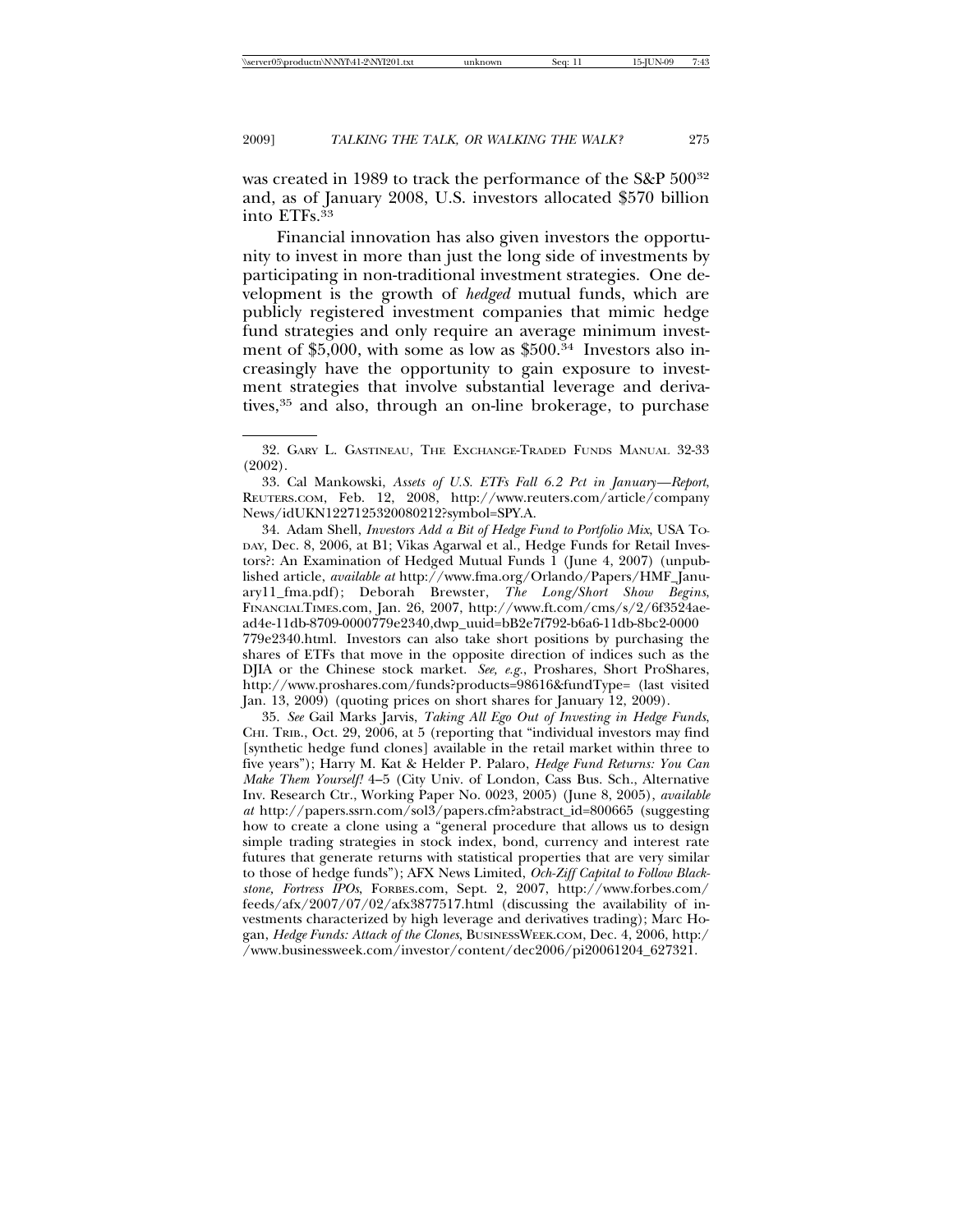options and future contracts and engage in short selling, with relatively little upfront capital and without the need to consult a professional broker.36

#### B. *Increasing Investment Complexity and New Risks*

In addition to a greater range of potential investment opportunities, investors also face an increasingly complex investment environment. A general source of increased investment complexity is that the operations of securities issuers are now more complex than in prior years. As economies develop and the division of labor intensifies, the production of goods and services becomes more specialized, technological, knowledgeintensive, and complex, and thereby more difficult for any individual to fully comprehend. Business complexity is, in part, driven by globalization, which makes the performance of transnational firms dependent upon myriad factors beyond domestic economic conditions, such as foreign exchange fluctuations and the conduct of foreign governments. In addition, the increasing dependence of the U.S. economy on knowledge assets has likely increased the complexity of the investment decisionmaking process.<sup>37</sup> Furthermore, innovations in financial instruments have introduced a vast array of complex derivatives into the financial system. Complex derivatives increase the complexity of the operations of non-financial companies, as they are used to manage risk and engage in other transactions.

A result of the combination of globalization, financial innovation, and complexity is a new level of interdependence in the financial markets, where seemingly isolated events in one market can manifest themselves in unpredictable risks in

htm?chan=search (noting that the Merrill Lynch synthetic "Factor index is currently unavailable in the retail market, though Merrill executives say they are considering wider distribution").

<sup>36.</sup> Eleanor Laise et al., *Over Their Heads: Small Investors, Too, Get Nailed by Arcane Trades*, WALL ST. J., Aug. 14, 2007, at A1.

<sup>37.</sup> *See* Olufunmilayo B. Arewa, *Measuring and Representing the Knowledge Economy: Accounting for Economic Reality under the Intangibles Paradigm*, 54 BUFF. L. REV. 1, 45 (2006) ("As a result of the intangibles paradigm shift, financial statements have become less informative [to investors] from an accounting and economic perspective.").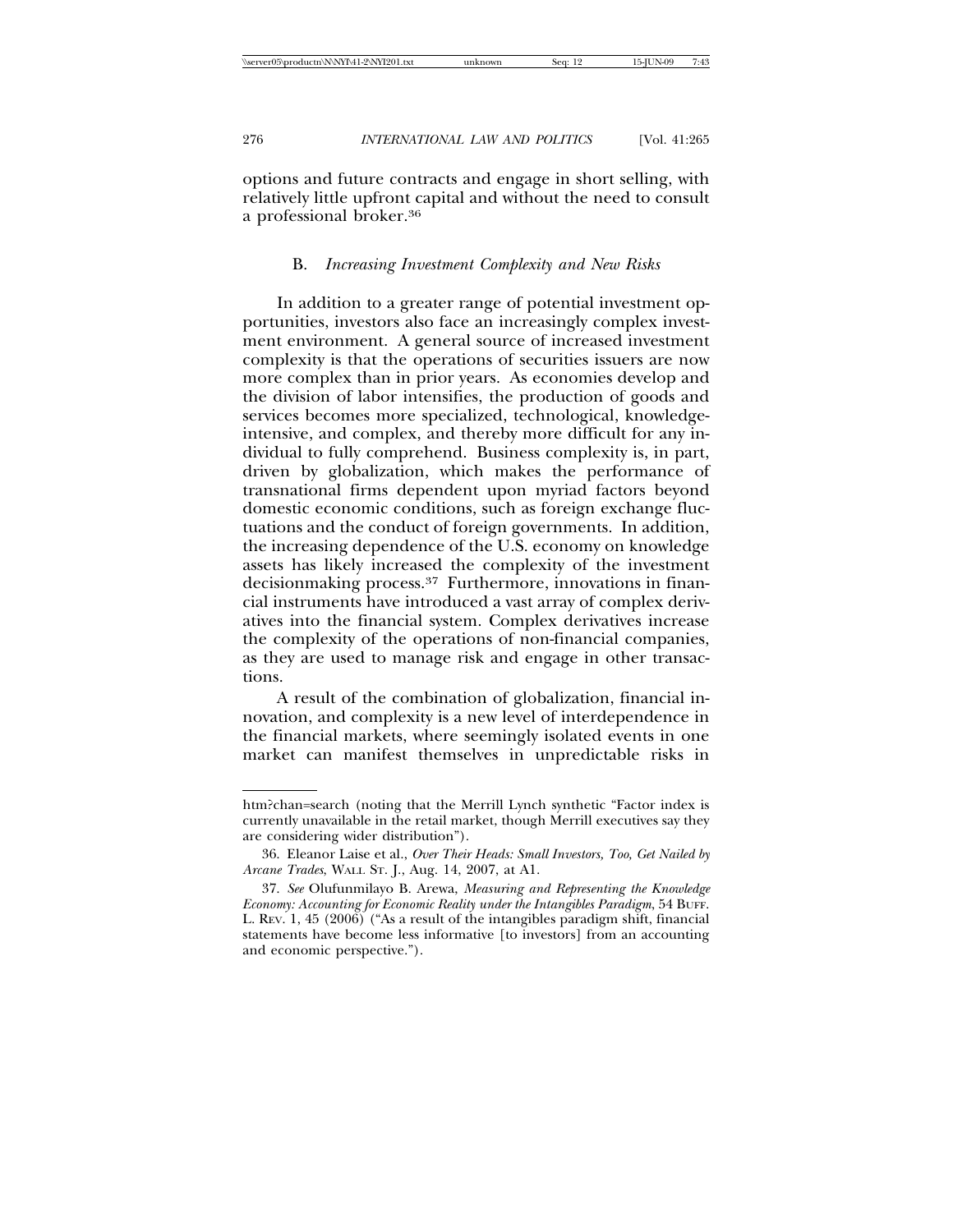others.38 The combination of complexity, new risks, and global interdependence has led several recent commentators to observe that investment risk has reached a new level of unknowability and uncertainty.39 The increasing complexity of financial markets means that the return and risk of a company's securities has a less cognizable relationship to the company's activities and the information contained in its financial statements. Mandatory disclosure is thus increasingly unable to provide retail investors with easily understandable information about the factors upon which the value of companies' shares depend. Accordingly, it is more likely that an investor may fail to fully appreciate the risks involved with an investment and make investment choices with less than complete information. In such an environment, new methods of diversification are especially important.

# C. *Complexity, New Risks, and Diversification*

Despite the increasing complexity and new risks involved with investing, investing has not necessarily become more "risky" in the sense that investors are, on average, exposed to a greater chance of economic loss when purchasing securities. To the contrary, by exposing investors to sources of risk other than those associated with traditional investments in the U.S. economy, the new risks can help investors reduce their overall investment losses. Investment risk is the chance of suffering an economic loss from making an investment. Modern portfolio theory instructs investors to maximize risk-adjusted returns.<sup>40</sup> Risk-adjusted return is a measure of how much return

<sup>38.</sup> *See* RICHARD BOOKSTABER, A DEMON OF OUR OWN DESIGN: MARKETS, HEDGE FUNDS, AND THE PERILS OF FINANCIAL INNOVATION 1-6, 144-46 (2007) (providing examples of events in one market which resulted in negative outcomes in others and explaining the integration of global financial markets as a result of "tight coupling").

<sup>39.</sup> *See id*. at 154-56; Richard Barley, *Ability to Track Risk Has Shrunk "Forever"—Moody's*, REUTERS, Jan. 7, 2008, http://www.reuters.com/article/ bondsNews/

idUSL0455354520080107?pageNumber=1&virtualBrandChannel=0&sp=true (reporting that Moody's Investors Service concluded that because of increased financial complexity "[i]t is extremely unlikely that in today's markets we will ever know on a timely basis where every risk lies").

<sup>40.</sup> MPT was first developed by Nobel prize-winning economist Harry Markowitz in the 1950s. For detailed explanations of MPT, see generally Harry M. Markowitz, *Portfolio Selection*, 7 J. FIN. 77 (1952); HARRY M. MARKO-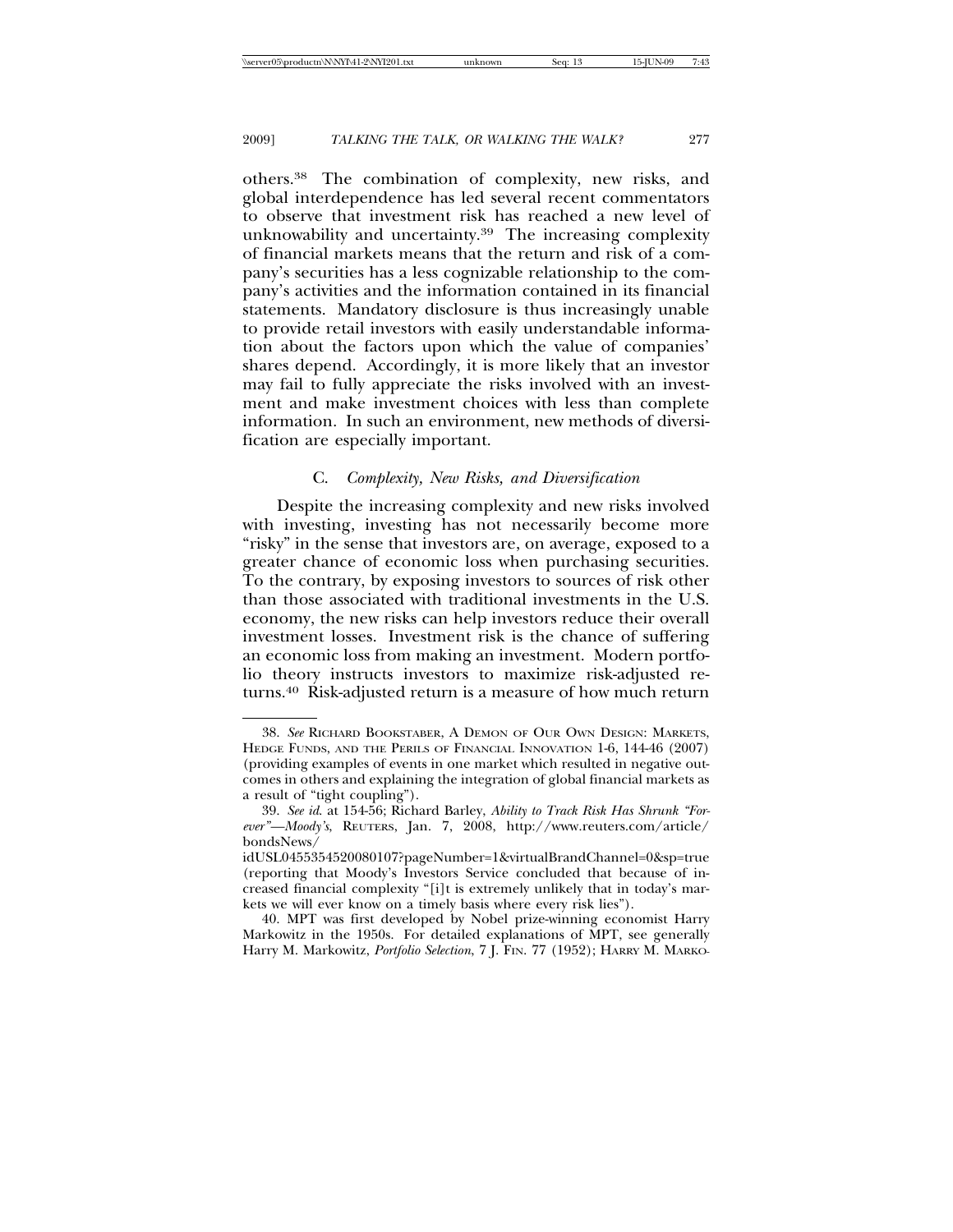an investor receives for accepting a given level of risk. Higher risk-adjusted returns give investors greater assurance that they will receive the return expected from an investment and not suffer a loss.<sup>41</sup> When an investor is receiving the highest possible return for the total amount of risk, risk-adjusted returns are maximized.

To maximize risk-adjusted returns, investors should diversify their portfolios, in addition to minimizing investment transaction costs (such as commissions paid to brokers). Diversifying means broadening the different sources of investment risk to which an investor is exposed. Diversification reduces risk to the extent that the returns of different securities are independent of one another, i.e., have a low correlation.42 If different securities in a portfolio have a low correlation, when some perform poorly, others may not, and the net effect will be to reduce the portfolio's overall losses. Diversification in practice requires investing in a portfolio of numerous securities from a wide range of issuers and types of assets (such as stocks, bonds, commodities, and real estate).43 Investing in international securities also helps to diversify a portfolio.44 As explained by Nobel Prize-winning economist James Tobin, diversification cautions investors against putting all their "eggs in one basket."45 Although securities with higher returns typically have higher risks, diversification allows an investor to reduce investment risk without having to decrease returns.<sup>46</sup>

43. LHABITANT, *supra* note 41, at 539-41. **R**

WITZ, PORTFOLIO SELECTION: EFFICIENT DIVERSIFICATION OF INVESTMENTS (1959).

<sup>41.</sup> François-Serge Lhabitant, Handbook on Hedge Funds 455 (2006).

<sup>42.</sup> *See* Burton G. Malkiel, *A Random Walk Down Wall Street, in* FOUNDA-TIONS OF CORPORATE LAW 29, 32-33 (Roberta Romano ed., 1999) (providing a simple example of this phenomenon).

<sup>44.</sup> *See generally* Robert R. Grauer & Nils H. Hakansson, *Gains from International Diversification: 1968-85 Returns on Portfolios of Stocks and Bonds*, 42 J. FIN. 721 (1987). See also MALKIEL, *supra* note 9, at 213-17 (showing that from 1977 to 1997 the optimal portfolio contained 76% U.S. stocks and 24 developing nation stocks).

<sup>45.</sup> James Tobin, Recipient of the 1981 Alfred Nobel Memorial Prize in Economic Sciences, Lecture at Trinity University (Apr. 30, 1985), *available at* http://www.trinity.edu/nobel/Tobin\_files/Tobin%20web%20quotes.htm.

<sup>46.</sup> *See* MALKIEL, *supra* note 99, at 207-11 (explaining the relationship be- **R** tween risk and diversification).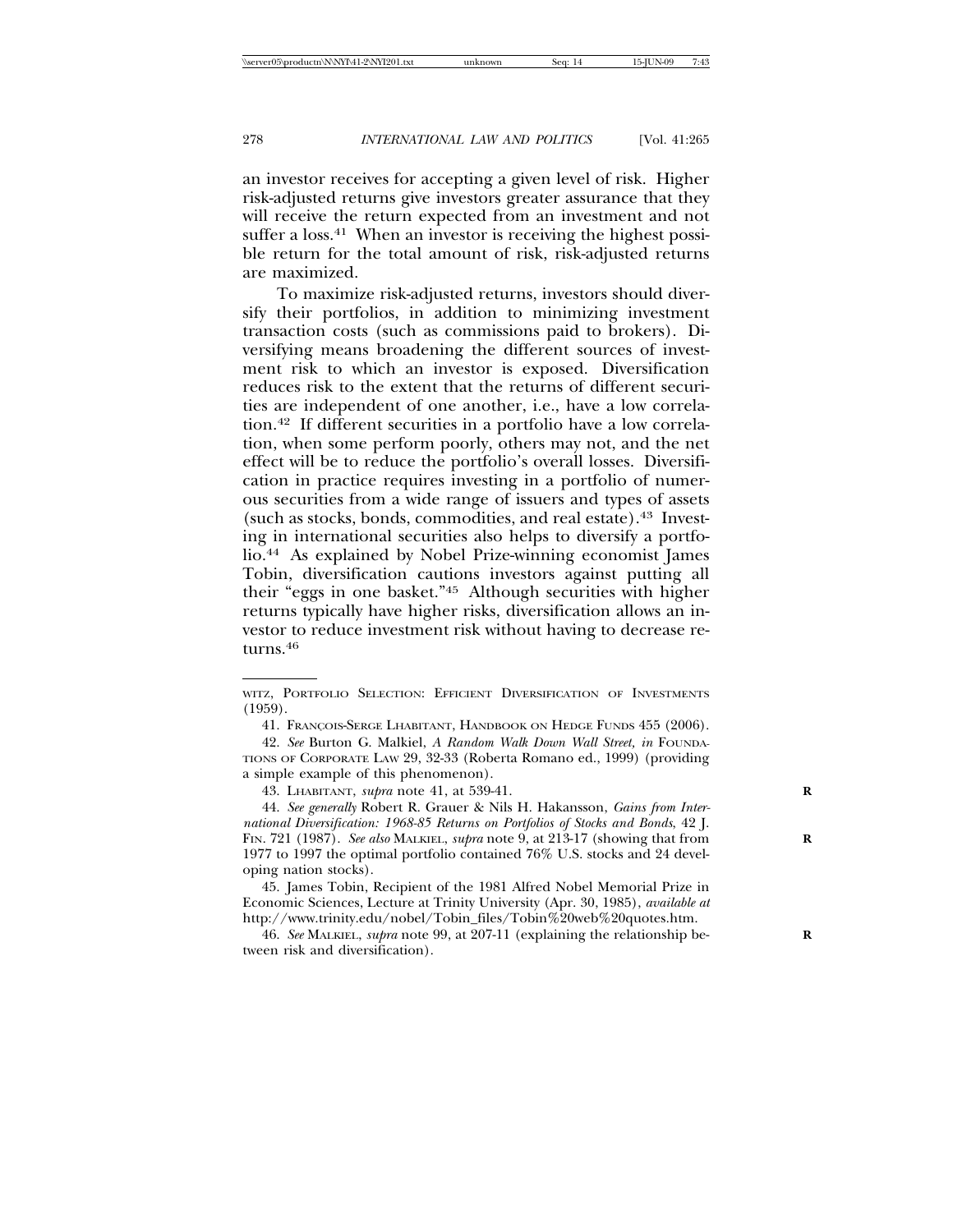Accordingly, the new investment opportunities and associated new risks can help investors diversify their portfolios. To the extent that investors diversify by investing in numerous different issuers from different international jurisdictions and across different classes of investments, and in both traditional and non-traditional investment strategies, the new opportunities and risks involved with investing may reduce investors' likelihood of losses. For example, international investing may insulate investors from fluctuations in the U.S. economy, and ETFs whose returns are opposite that of the general market can insulate investors from overall market downturns. In this way, the increasing complexity of financial markets may decrease investment risk and economic losses.

# D. *The Missing Opportunity: Direct Access to Foreign Issuers and Entities*

Globalization and financial innovation have greatly expanded the types of securities available to investors beyond traditional investments. Due to the development and maturing of economies outside of the United States, the desire of foreign companies for capital from U.S. investors, and the concomitant demand by U.S. investors for the securities of foreign issuers, U.S. investors have been presented with increasing opportunities to gain exposure to the performance of foreign securities.<sup>47</sup> However, U.S. investors are not permitted to invest directly in the securities of a foreign issuer not registered with the SEC. Rather, to invest in a foreign issuer, U.S. investors can either invest in a pooled investment vehicle with exposure to foreign companies, purchase the shares of one of the limited number of foreign companies traded in the United States through an American Depository Receipt (ADR), or purchase foreign company shares listed on a foreign exchange through a U.S. broker with foreign affiliates.

As noted above, there are numerous mutual funds, index funds, and ETFs that offer investors a wide array of broad and specific foreign investment opportunities. Investing abroad through investment pools has the advantage of allowing investors to easily invest in a relatively diversified group of interna-

<sup>47.</sup> Aaron Lucchetti, *Global Investing Made Easy*, WALL ST. J., Aug. 12, 2006, at B1 (noting "Americans' voracious appetite for overseas investments").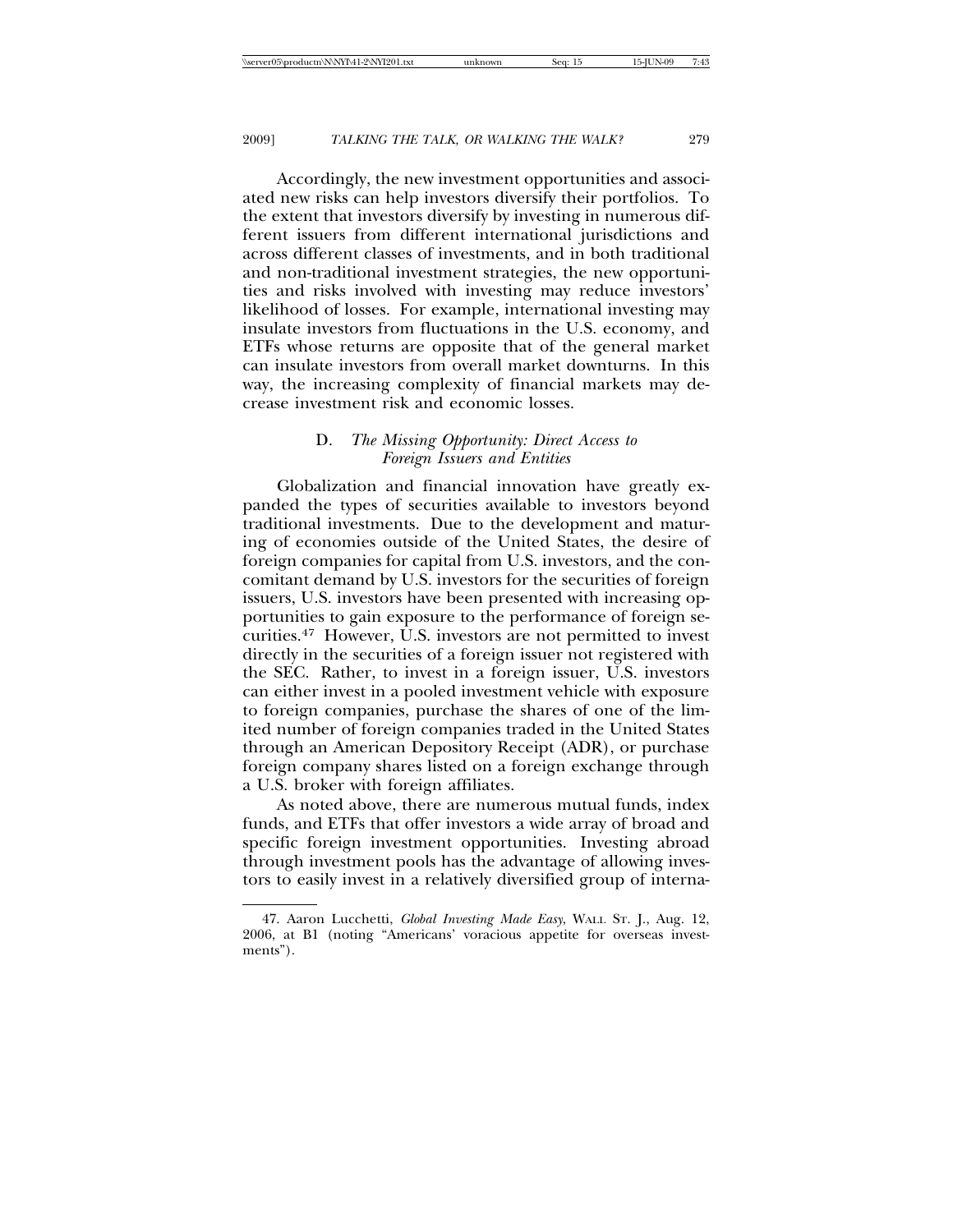tional securities. However, in addition to paying fund manager fees, intermediated pooled investing limits investors to the available offerings of foreign fund providers and does not allow U.S. retail investors to customize their international portfolio holdings. Pooled investment vehicles also do not give investors the opportunity to directly purchase the securities of individual foreign companies. Because substantial information about foreign companies is already accessible to U.S. investors,48 the foregoing limitations decrease the ability of U.S. investors to diversify their portfolios.

U.S. investors may purchase the equity shares of a foreign issuer if the shares of that company trade on a U.S. exchange or over-the-counter as an ADR. An ADR is an instrument representing one or a fraction of the shares of a foreign company stock and which gives the ADR owner an interest in the securities of a foreign issuer deposited with a U.S. bank.49 The price of an ADR is based upon the price of the foreign stock in the issuer's home jurisdiction.<sup>50</sup> Investing in foreign issuers through an ADR has advantages, such as allowing investors to invest in a single foreign issuer, and also to have the transaction and any related dividends take place in U.S. dollars. On the other hand, ADR depository banks may pass the additional costs of converting transactions to U.S. dollars along to investors.51 The most significant disadvantage of ADRs for U.S. investors, however, is that the proportion of global public companies that list on U.S. exchanges through ADRs is extremely small. In 2006, the Bank of New York found that only 475 large companies are listed through ADRs, a mere 1.4% of globally traded companies.52

A third method for U.S. investors to purchase foreign securities is to utilize the services of a U.S. broker able to place trades of foreign securities listed on foreign stock exchanges. For example, E\*Trade Financial, through its foreign affiliates,

<sup>48.</sup> *See* Pan, *supra* note 13, at 46 (noting that substantial foreign company **R** information is available to U.S. investors in part because "[m]ost countries meet or exceed the" international disclosure standards promulgated by the International Organization of Securities Commissions).

<sup>49.</sup> *See* SEC, International Investing, http://www.sec.gov/investor/pubs/ ininvest.htm.

<sup>50.</sup> *Id.*

<sup>51.</sup> *Id.*

<sup>52.</sup> Lucchetti, *supra* note 47, at B1. **R**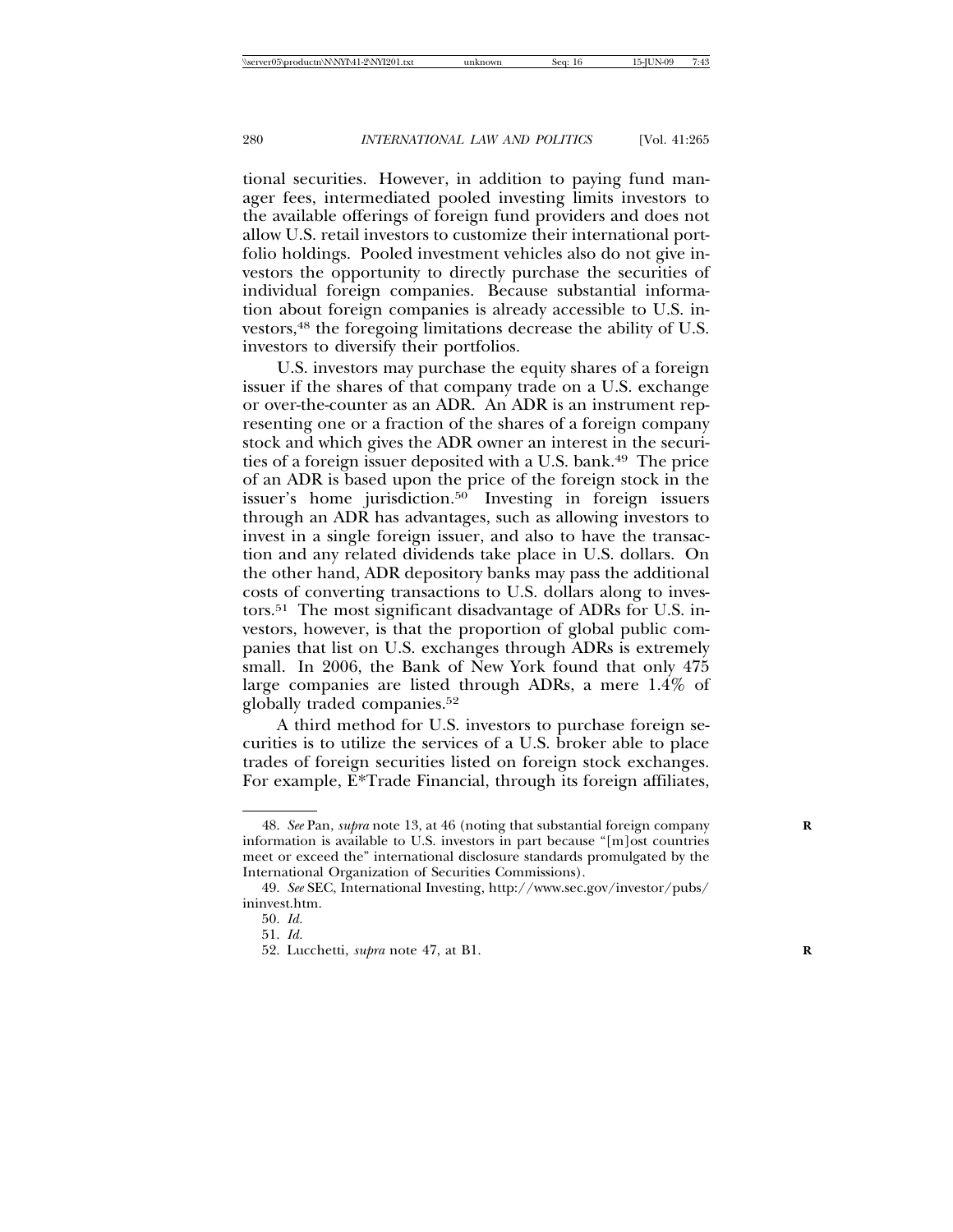enables U.S. investors to invest in the common stock of foreign companies listed on the London Stock Exchange, the Toronto Stock Exchange, the Tokyo Stock Exchange, the Hong Kong Stock Exchange, and Euronext Paris.<sup>53</sup> E\*Trade offers investors stock and index charts about foreign companies, company news, and analyst research, with information including a foreign company's balance sheet, financial statements, and important economic ratios. E\*Trade charges U.S. investors a commission of approximately \$20 to \$40 per trade, depending on the local currency utilized and applicable exchange rate.54 This rate is substantially higher than the highest commission  $($12.99)$  charged by  $E*Trade$  for U.S. stock and option trades.55 Furthermore, specialized fees apply to purchasing Hong Kong- or London-listed shares. Investors must pay stamp duties of 0.1% and 0.5% of total value purchased to invest in stocks listed on the Hong Kong and London Stock Exchanges, respectively.56 This means that for every \$10,000 investment in stocks listed on the London Stock Exchange, an investor is charged \$50.

Besides requiring investors to bear higher transaction costs, current policy means that the securities of foreign issuers do not fall under the jurisdiction of the SEC or any other U.S. regulator.57 By purchasing such shares, a U.S. investor may not have any legal remedies available in a U.S. court and, even if a foreign company is successfully sued in the United States, investors may find it difficult to collect a monetary judgment.58 Accordingly, if U.S. investors want to purchase indi-

<sup>53.</sup> *See* E\*Trade Financial, Global Trading: Trade Without Boundaries, https://us.etrade.com/e/t/investingandtrading/globaltrading (last visited Jan. 14, 2009); Greg Morcroft, *E-Trade Offers Direct Access to Six Foreign Markets*, MARKETWATCH, Feb. 20, 2007, http://www.marketwatch.com/news/story/etrade-offers-direct-access-six/story.aspx?guid{6FC2011F-7B03-40EB-AC69-BC A426C29F45}.

<sup>54.</sup> *See* E\*Trade Financial, View Commissions and Fees, https:// us.etrade.com/e/t/prospectestation/pricing?id=1206010000 (last visited Jan 14, 2009).

<sup>55.</sup> *Id.*

<sup>56.</sup> *Id.*; Lucchetti, *supra* note 47, at B1. **R**

<sup>57.</sup> *See* E\*Trade Financial, *supra* note 53 (noting the E\*Trade foreign securities "are not regulated or overseen by the Securities and Exchange Commission, the Commodities Futures Trading Commission, or any of the securities or commodities self-regulatory organizations").

<sup>58.</sup> *See* SEC, *supra* note 49.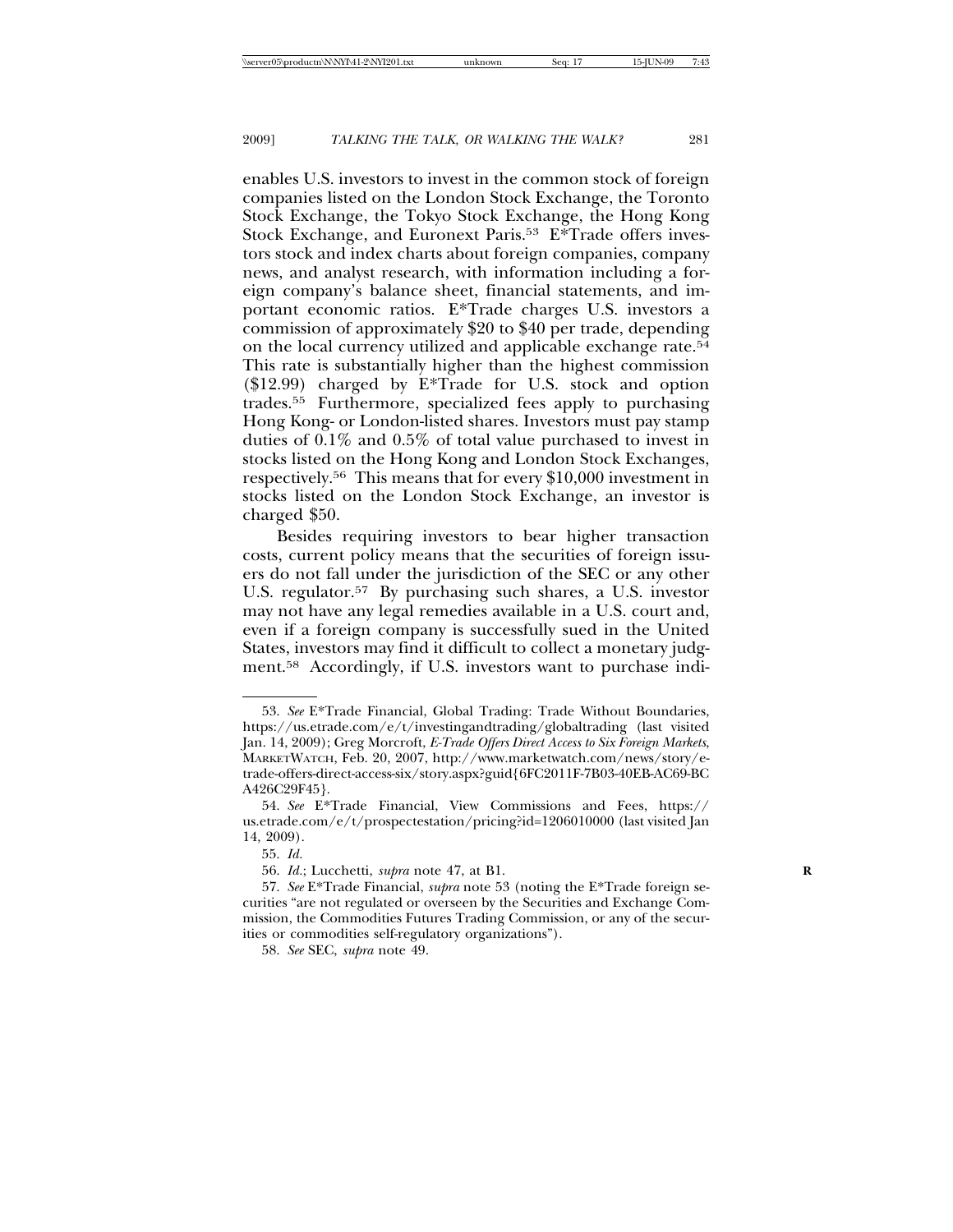vidual shares, they must either choose from the extremely limited issuers making offerings through ADRs, or bear substantially higher risks by investing in companies not falling under the oversight of any U.S. regulator.

An improvement over the current situation would be to allow U.S. investors to have direct access to a wide array of foreign issuers and the different types of securities they issue (not just common stocks) without the additional costs and with some assurance that they are covered by investor protection regulation comparable to that offered by the United States. These objectives can most effectively be achieved by a regulatory system that permits foreign issuers to sell securities to U.S. investors so long as their home country regulatory regime achieves outcomes that reasonably serve as a substitute for compliance with U.S. law. By decreasing transaction costs and increasing the range of securities available for purchase, a system of outcome-based mutual recognition would allow investors to further maximize risk-adjusted returns.

#### III. OUTCOME-BASED REGULATION

# A. *Basic Principles*

Outcomes are the actual benefits created, or harms avoided, for citizens. "*Outcomes are not what the program did but the consequences of what the program did*."59 Reduced fraud, improved health, lower crime rates, or lower prices for consumers are good examples of outcomes. Enforcement cases brought or regulations issued are outputs that may affect outcomes, but they are not outcomes. A regulator's activities benefit the public only to the extent that they help achieve socially desirable outcomes.

Of course, good management requires measurement of inputs, activities, and outputs, as well as ultimate outcomes. But the links between these things and outcomes must be clearly understood and verified if regulatory activity is to be based on a realistic understanding of reality rather than faith 60

<sup>59.</sup> HARRY P. HATRY, PERFORMANCE MEASUREMENT: GETTING RESULTS 15 (1st ed. 1999) (emphasis in original).

<sup>60.</sup> Strategic planning is the process by which an agency generates alternative ways of accomplishing its goals, identifies how activities and outputs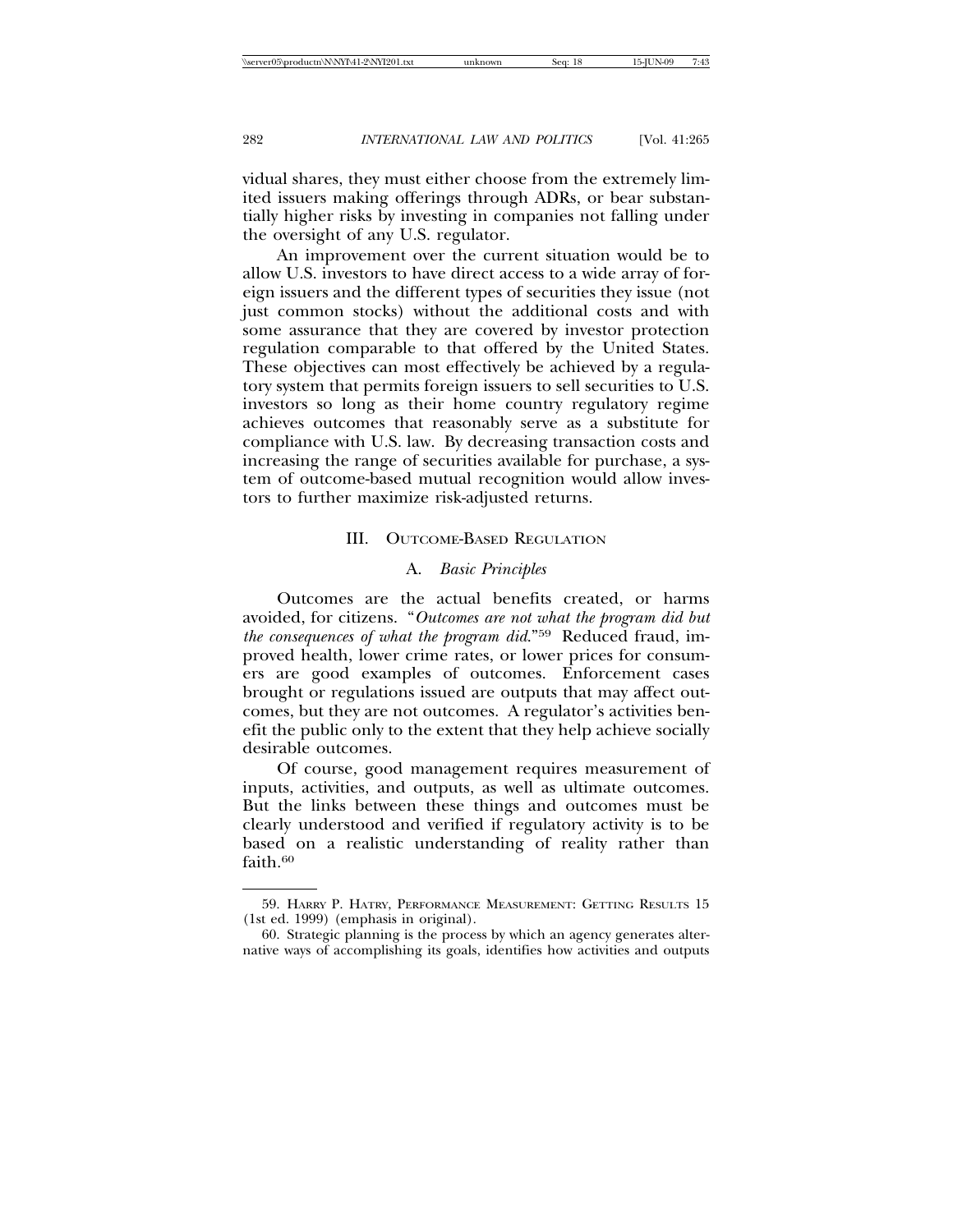Outcome indicators provide numerical measurements that track whether, and to what extent, an outcome was achieved.61 In most cases, external factors beyond the regulator's influence affect outcomes and outcome measures. Stock ownership, for example, can be affected by fluctuations in economic growth that increase or decrease households' ability and willingness to save and invest. The most informative outcome indicators isolate the regulator's direct effect on the outcome from other causes and indicate how much of the change in the outcome was due to the regulator's action.62 This may be especially important when comparing securities regulatory regimes from different nations, where cultural or policy differences unrelated to investor protection regulations may have a significant effect on the public's willingness to invest in securities.

When an indicator that directly measures the regulator's effect on the outcome cannot be constructed, it is still often possible to estimate how much the regulation affected the outcome through rigorous program evaluation that attempts to separate the effects of various factors.<sup>63</sup> Effective program evaluation controls for other factors that could affect outcomes in order to determine how much of the observed change can be attributed to a regulation or other government

lead to outcomes, and then chooses the most effective means of accomplishing the outcomes. Strategic planning thus requires a realistic understanding of causality. *Id*. at 48-51. Ideally, programs or regulations are based not just on hypotheses about causality, but also on evidence demonstrating that the hypotheses are likely true. Thus, when a securities regulator initiates a regulatory program or adopts a major regulation, it should have a coherent theory and actual empirical evidence demonstrating that the regulation is likely to achieve the intended outcome. *See* Timothy J. Muris, *Rules Without Reason: The Case of the FTC*, REG., Sept.-Oct. 1982, at 20, 25 ("Rulemaking requires evidence that can be projected to an entire industry. Clear theories on why a practice is illegal and why the proposed remedy is necessary and likely to be effective are also essential.").

<sup>61.</sup> HATRY, *supra* note 59, at 55. **R**

<sup>62.</sup> MAURICE MCTIGUE ET AL., 8TH ANNUAL PERFORMANCE REPORT SCORE-CARD: WHICH FEDERAL AGENCIES BEST INFORM THE PUBLIC 49 (2007), http:// www.mercatus.org/uploadedFiles/Mercatus/Publications/20070403\_Scorecard\_FY\_2006.pdf.

<sup>63.</sup> *Id*.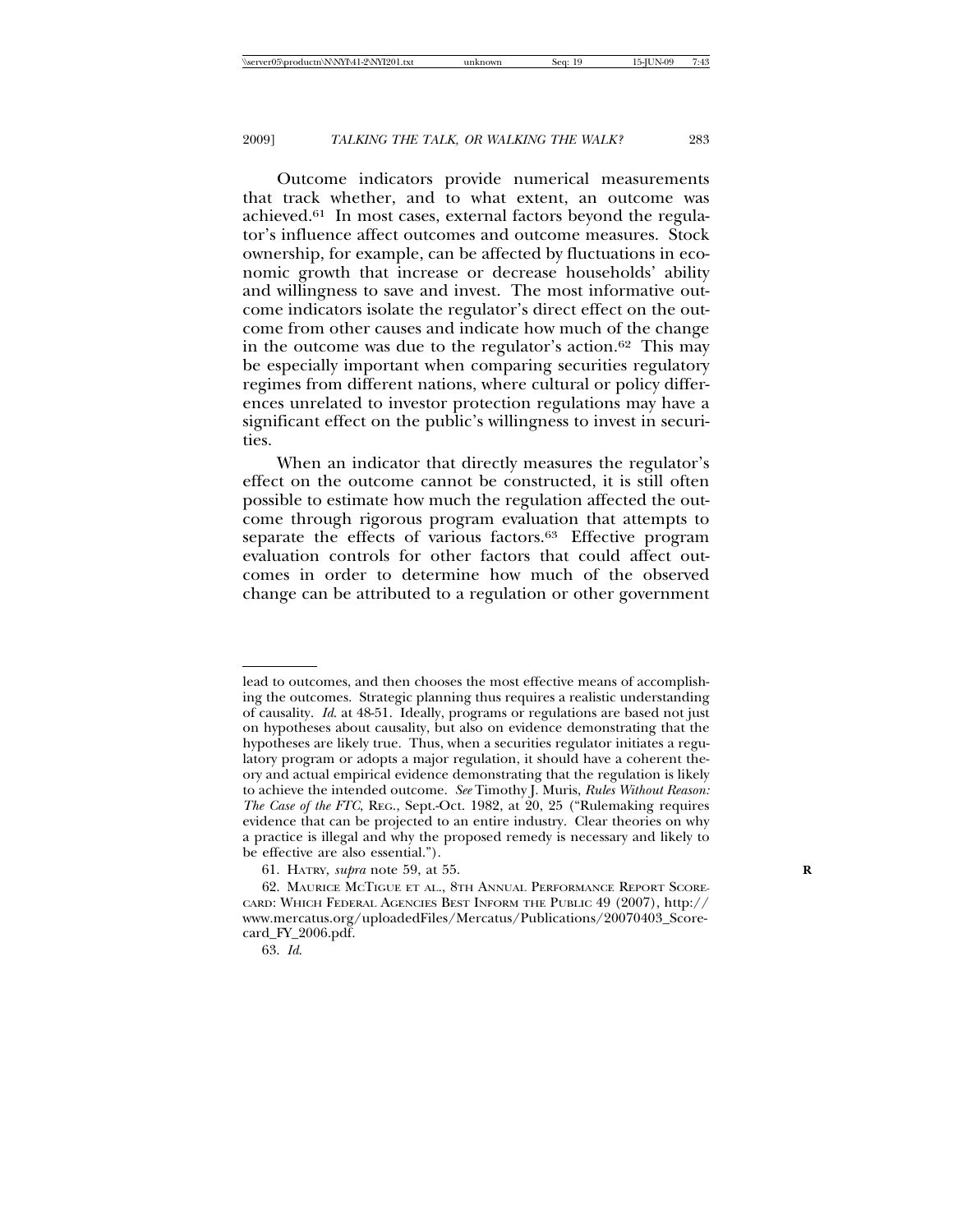program.64 It is simply the scientific method applied to government programs.

#### B. *Outcome Measurement in the U.S. Government*

The U.S. government has systems for defining and measuring outcomes produced by agencies and the regulatory programs they administer. The principal law mandating that agencies must define and measure outcomes is the Government Performance and Results Act (GPRA).65 The principal system for applying GPRA's principles to defining and measuring program outcomes is the Office of Management and Budget's (OMB) Program Assessment Rating Tool (PART).<sup>66</sup>

#### 1. *Government Performance and Results Act*

Enacted in 1993, GPRA requires most federal agencies to articulate the principal outcomes they seek to achieve for the public, measure achievement of these outcomes, and report annually on the measures.<sup>67</sup> For GPRA purposes, a federal "agency" is a Cabinet department, independent agency, or government corporation.68 Thus, the SEC is subject to GPRA and produces the required plans and reports.

Section 3 of GPRA requires agencies to produce strategic plans that state their missions, goals, and objectives, "including outcome-related goals and objectives." $69$  GPRA section  $4(b)$ requires agencies to produce annual performance plans identifying measures that will be used to assess "the relevant outputs, service levels, and outcomes of each program activity"

<sup>64.</sup> OFFICE OF MGMT. & BUDGET, EXEC. OFFICE OF THE PRESIDENT, WHAT CONSTITUTES STRONG EVIDENCE OF A PROGRAM'S EFFECTIVENESS? 1-5, http:// www.whitehouse.gov/omb/part/2004\_program\_eval.pdf.

<sup>65.</sup> Government Performance and Results Act of 1993 Pub. L. No. 103- 62, 107 Stat. 285 (2008) [hereinafter GPRA].

<sup>66.</sup> For a brief explanation of the Program Assessment Rating Tool, see Eileen Norcross & Joseph Adamson, *An Analysis of the Office of Management and Budget's Program Assessment Rating Tool (PART) for Fiscal Year 2008*, at 2-5 (Mercatus Center at George Mason University, Working Paper), *available at* http://www.mercatus.org/uploadedFiles/Mercatus/Publications/20070725 \_Analysis\_of\_PART\_for\_FY\_2008.pdf. OMB's PART materials and evaluations are available at http://www.expectmore.gov.

<sup>67.</sup> GPRA §§ 3, 4.

<sup>68.</sup> GPRA § 3.

<sup>69.</sup> GPRA § 3(a)(2).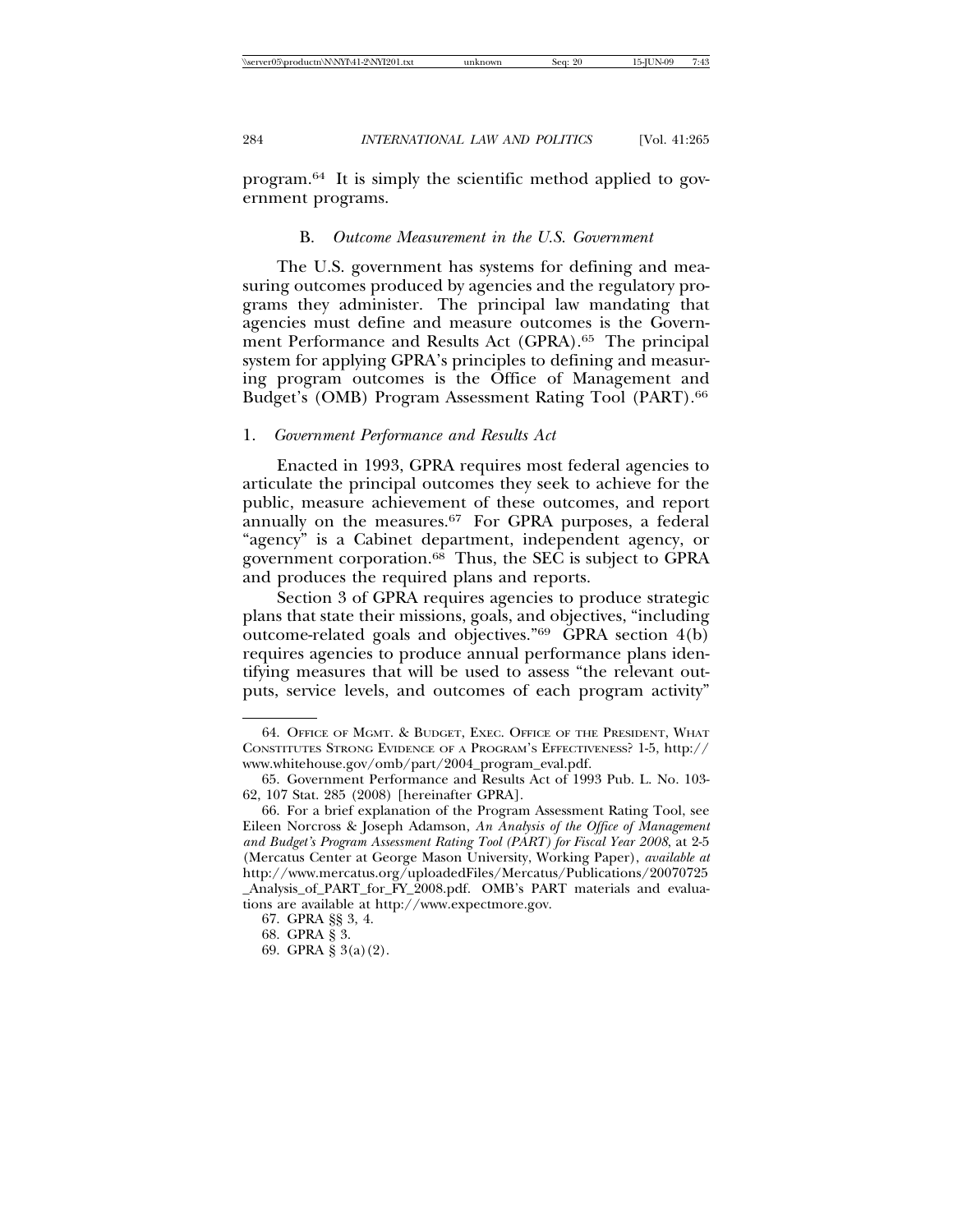and resources required to produce those results.70 OMB requires agencies to submit performance budgets that satisfy all the legislative requirements of annual performance plans.<sup>71</sup> The performance budget should describe strategies to achieve outcomes: "These strategies include program, policy, management, *regulatory*, and legislative initiatives and approaches."72

The final main element of GPRA is the annual performance report. Annual performance reports must compare actual program performance with the goals in the performance plan.73

#### 2. *Program Assessment Rating Tool*

OMB's Program Assessment Rating Tool applies GPRAstyle analysis to individual programs.74 PART consists of 25-30 questions intended to evaluate programs along four dimensions: Purpose and Design, Strategic Planning, Management, and Results. Each section receives a score between 0 and 100 points. The program's total score is a weighted average of the four scores: Purpose and Design (20%), Strategic Planning  $(10\%)$ , Management  $(20\%)$ , and Results  $(50\%)$ . If information on results is available, a program can be rated Effective (85 points and above), Moderately Effective (70-84 points), Adequate (50-69 points), or Ineffective (0-49 points). Regardless of the numerical score, a program can also be rated "Results Not Demonstrated" if it has not established goals and measures and collected data to evaluate performance.

"Programs" include regulatory programs. PART questions most relevant to regulatory outcomes include:75

<sup>70.</sup> GPRA § 4(b).

<sup>71.</sup> OFFICE OF MGMT. & BUDGET, EXECUTIVE OFFICE OF THE PRESIDENT, OMB CIRCULAR A-11, PREPARATION, SUBMISSION, AND EXECUTION OF THE BUDGET, §§ 51.8, 200.1 (2008) [hereinafter CIRCULAR A-11].

<sup>72.</sup> *Id.* § 51.8 (emphasis added).

<sup>73.</sup> GPRA § 4(b)(1116).

<sup>74.</sup> *See* Office of Mgmt. & Budget, The Program Assessment Rating Tool, http://www.whitehouse.gov/omb/expectmore/part.html (last visited Feb. 14, 2009).

<sup>75.</sup> The list below comes from OFFICE OF MGMT. & BUDGET, EXECUTIVE OFFICE OF THE PRESIDENT, PROGRAM ASSESSMENT RATING TOOL GUIDANCE NO. 2007-02 (2007), *available at* http://www.whitehouse.gov/omb/part/fy2007/ 2007\_guidance\_final.pdf.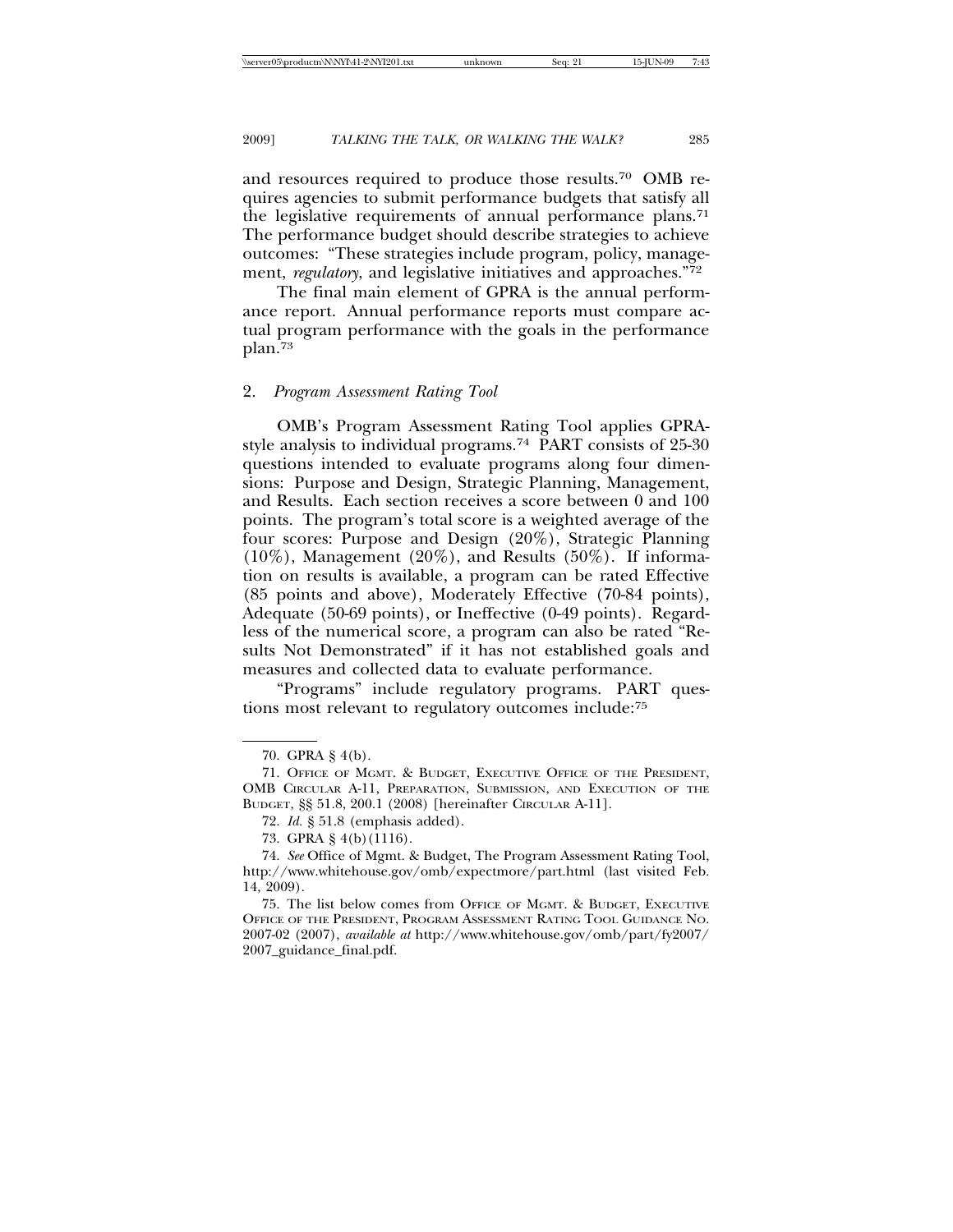- Does the program have a limited number of specific long-term performance measures that focus on outcomes and meaningfully reflect the purpose of the program?
- Are independent evaluations of sufficient scope and quality conducted on a regular basis or as needed to support program improvement and evaluate effectiveness and relevance to the problem, interest, or need?
- Are all regulations issued by the program/agency necessary to meet the stated goals of the program, and do all regulations clearly indicate how the rules contribute to the achievement of the goals?
- Did the program prepare adequate regulatory impact analyses if required by Executive Order 12866,76 regulatory flexibility analysis if required by the Regulatory Flexibility Act and SBREFA,<sup>77</sup> and cost-benefit analyses if required under the Unfunded Mandates Reform Act;78 and did those analyses comply with OMB guidelines?
- Does the program systematically review its current regulations to ensure consistency among all regulations in accomplishing program goals?
- Are the regulations designed to achieve program goals, to the extent practicable, by maximizing net benefits of its regulatory activity?

<sup>76.</sup> Exec. Order No. 12,866, 58 Fed. Reg. 51,735 (1993); *see also* OFFICE OF MGMT. & BUDGET, EXECUTIVE OFFICE OF THE PRESIDENT, CIRCULAR A-4, REGULATORY ANALYSIS (2003), *available at* http://www.whitehouse.gov/omb/ circulars/a004/a-4.pdf [hereinafter CIRCULAR A-4] (providing guidance on development of regulatory analysis as required by EO 12,866).

<sup>77.</sup> This legislation requires all agencies, including independent agencies, to perform for each proposed regulation a "regulatory flexibility analysis" that outlines the reason for and objectives of the regulation, the agency's statutory authority, the other overlapping federal regulations, the compliance burden on small entities, and the alternatives that would minimize the burden on small entities while still accomplishing the regulation's purpose. *See* Keith W. Holman, *The Regulatory Flexibility Act at 25: Is the Law Achieving its Goal*, 33 FORDHAM URB. L.J. 1119, 1120 (2006) (concluding that the Act is "succeeding in spurring most federal regulatory agencies to improve their treatment of small entities").

<sup>78.</sup> Title II of the Unfunded Mandates Reform Act applies to regulatory agencies and requires them to analyze the impact of proposed regulations on small entities if the regulation would require expenditures of more than \$100 million. 2 U.S.C. § 1532 (2008).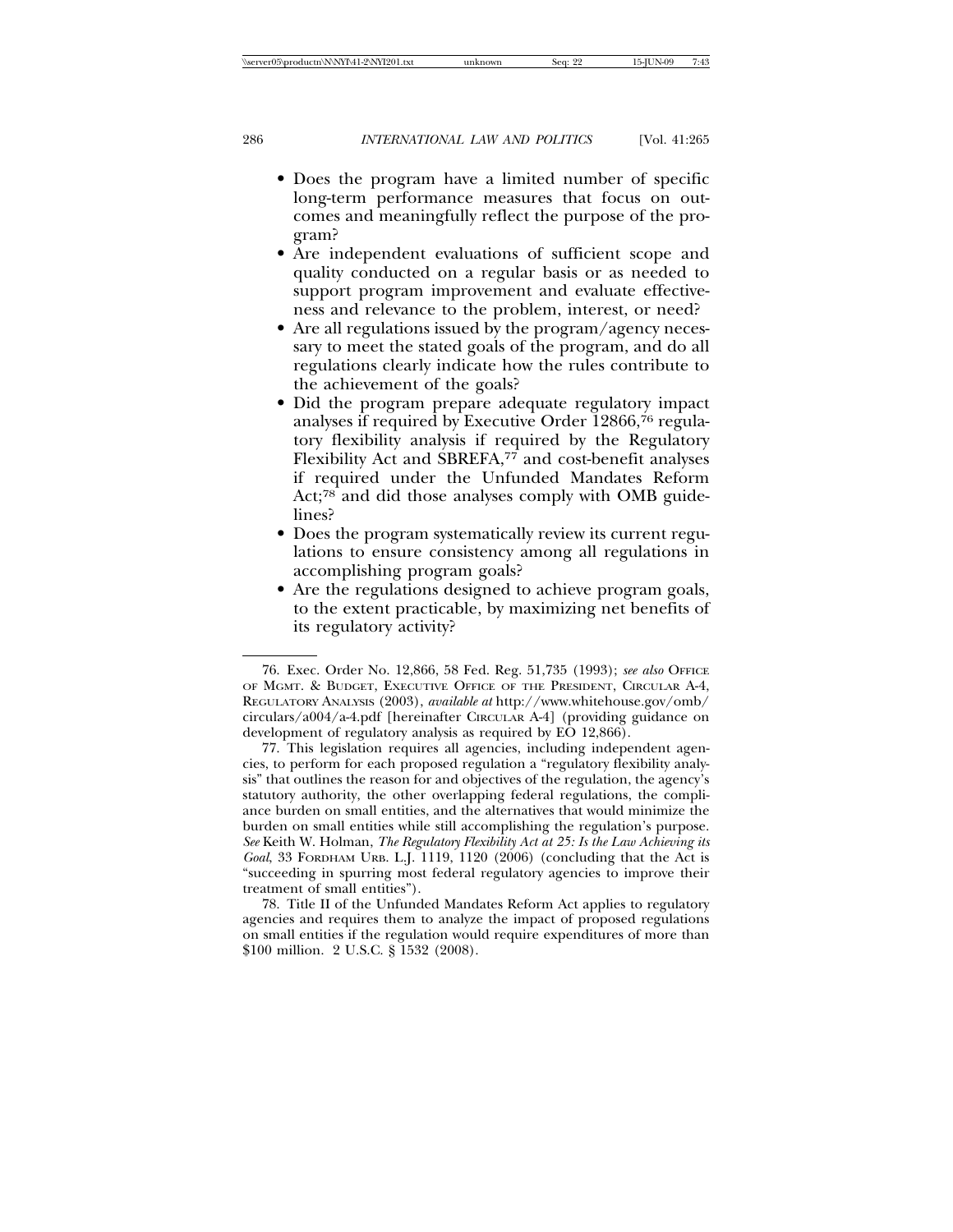- Has the program demonstrated adequate progress in achieving its long-term performance goals?
- Do independent evaluations of sufficient scope and quality indicate that the program is achieving results?
- Were programmatic goals (and benefits) achieved at least incremental societal cost and did the program maximize net benefits?

These questions clearly highlight OMB's concern that regulatory agencies identify and measure outcomes, conduct program evaluations to determine whether regulation actually caused the desired outcomes to occur, and take all costs of regulation to society into account in order to maximize the net benefits of regulation. It is not sufficient that a regulatory agency engage in activities intended to produce desired outcomes; the agency must also examine whether it actually did produce the outcomes, and at what cost. The SEC is required by statute to promote efficiency and capital formation.<sup>79</sup> The commission and OMB interpret this as a legislative requirement that the SEC perform regulatory analysis, including an assessment of costs and benefits.80

# C. *Outcome Measurement at the SEC*

As GPRA requires, the SEC has written a strategic plan, annual performance plans (now performance budgets), and annual performance reports. Five major SEC programs that involve writing or enforcing regulations have undergone a PART analysis.<sup>81</sup> The results of these exercises demonstrate

<sup>79. 15</sup> U.S.C. § 77b(b) (2008).

<sup>80.</sup> *See generally* Office of Mgmt. & Budget, Executive Office of the President, OMB PART Assessment, Regulation of Securities Trading and Market Participants (2007), *available at* http://www.whitehouse.gov/omb/expectmore/detail/10009060.2007.html (providing details of the regulatory analysis).

<sup>81.</sup> The programs do not map perfectly onto the strategic goals. For example, the SEC's budget justification for fiscal year 2008 allocates all of the full-time equivalent employees in two of the programs to the "enforcement" goal. However, the employees in the other three programs are allocated among the enforcement, healthy capital markets, and informed investors goals. SEC, IN BRIEF: FY 2008 CONGRESSIONAL JUSTIFICATION 6, 16-20 (Feb. 2007), *available at* http://www.sec.gov/about/secfy08congbudgjust.pdf. Below, we discuss the PART evaluations for each program under the SEC strategic goal for which that program's measures are most relevant.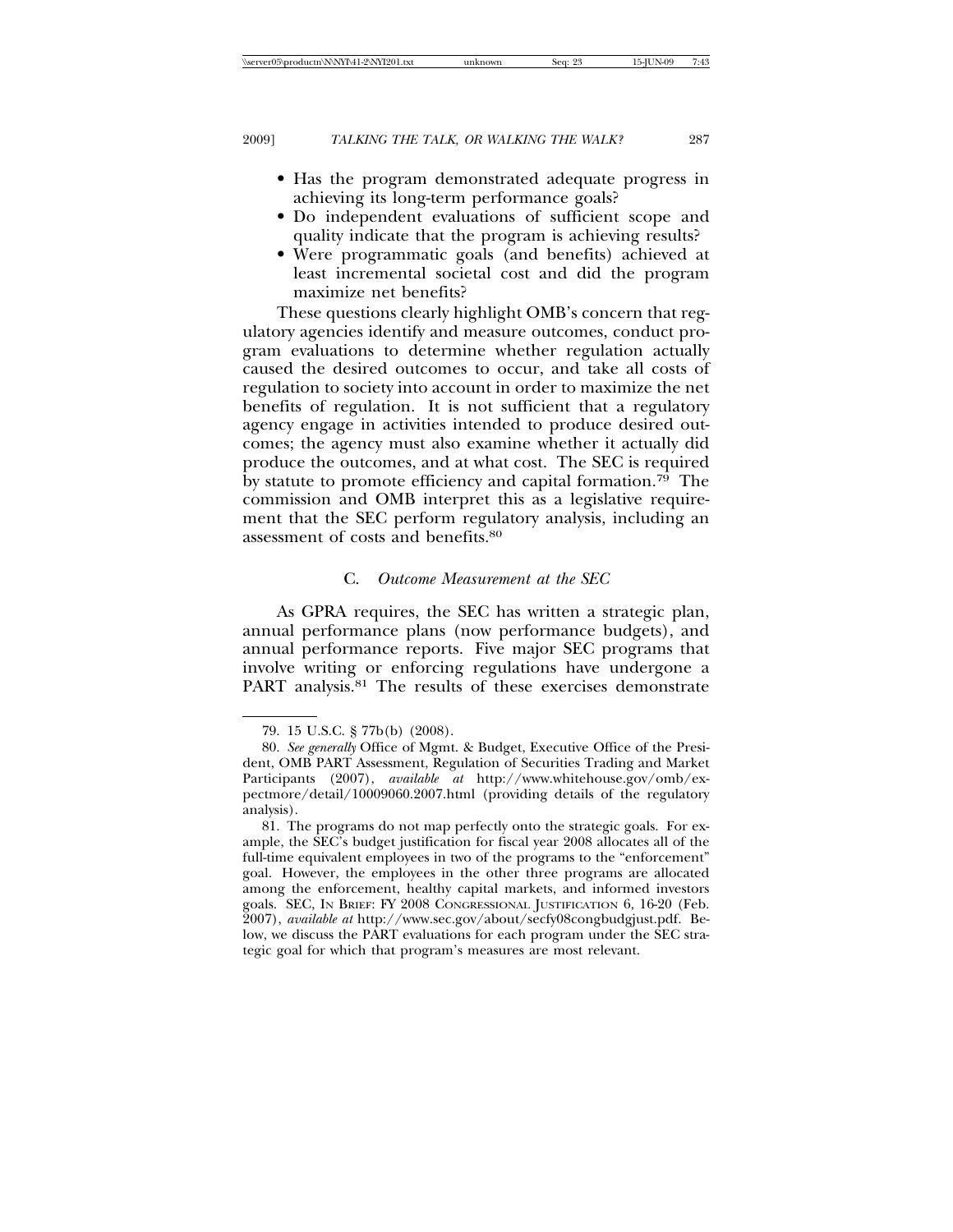how the SEC defines and measures its investor protection outcomes.

The most recent SEC strategic plan available to the public covers fiscal years 2004 to 2009. The SEC's mission statement mirrors its statutory mandate: "to protect investors; to maintain fair, orderly, and efficient markets; and to promote capital formation."82 Though rather broad, the main elements of the mission are outcome-oriented. One might expect that the main elements of the mission would track directly into the commission's strategic goals, but such is not quite the case, as Table 1 below shows.<sup>83</sup> An examination of the SEC's most recent strategic plan, performance and accountability report, and PART evaluations reveals that few of the commission's goals and measures are truly outcome-oriented. Only in a few cases are the goals and measures a good guide to identifying the investor protection outcomes the commission seeks to achieve.

#### 1. *Goal 1: Compliance*

The SEC's first goal is an activity, not an outcome: "Enforce Compliance with Federal Securities Laws." The "outcomes" listed under this goal involve detection and prevention of violations.84 These are activities, not outcomes. The performance measures for the enforcement goal also focus on activities and outputs, such as the distribution of cases across en-

<sup>82.</sup> SEC, 2004-2009 STRATEGIC PLAN (2004), *available at* http://www.sec. gov/about/secstrategicplan0409.pdf [hereinafter SEC STRATEGIC PLAN]; *see also* 15 U.S.C. § 77b(b) (2008) ("Whenever pursuant to this subchapter the [Securities and Exchange] Commission is engaged in rulemaking and is required to consider or determine whether an action is necessary or appropriate in the public interest, the Commission shall . . . consider . . . the protection of investors."); 15 U.S.C. § 78f(a) (2008) ("[T]he Commission, by rule, may prescribe as necessary or appropriate in the public interest or for the protection of investors."); 15 U.S.C. § 80a-2(c) (2008) ("Whenever . . . the Commission is engaged in rulemaking and is required to consider or determine whether an action is consistent with the public interest, the Commission shall also consider . . . whether the action will promote efficiency, competition and capital formation.").

<sup>83.</sup> SEC, SEC 2007 PERFORMANCE AND ACCOUNTABILITY REPORT 6 (2007) [hereinafter SEC P&A REPORT]. The outcomes are taken from SEC STRATE-GIC PLAN, *supra* note 82, at 3. The SEC's fourth goal, not included in the table, is an internal management goal that is not relevant to this study.

<sup>84.</sup> *Id*. at 3.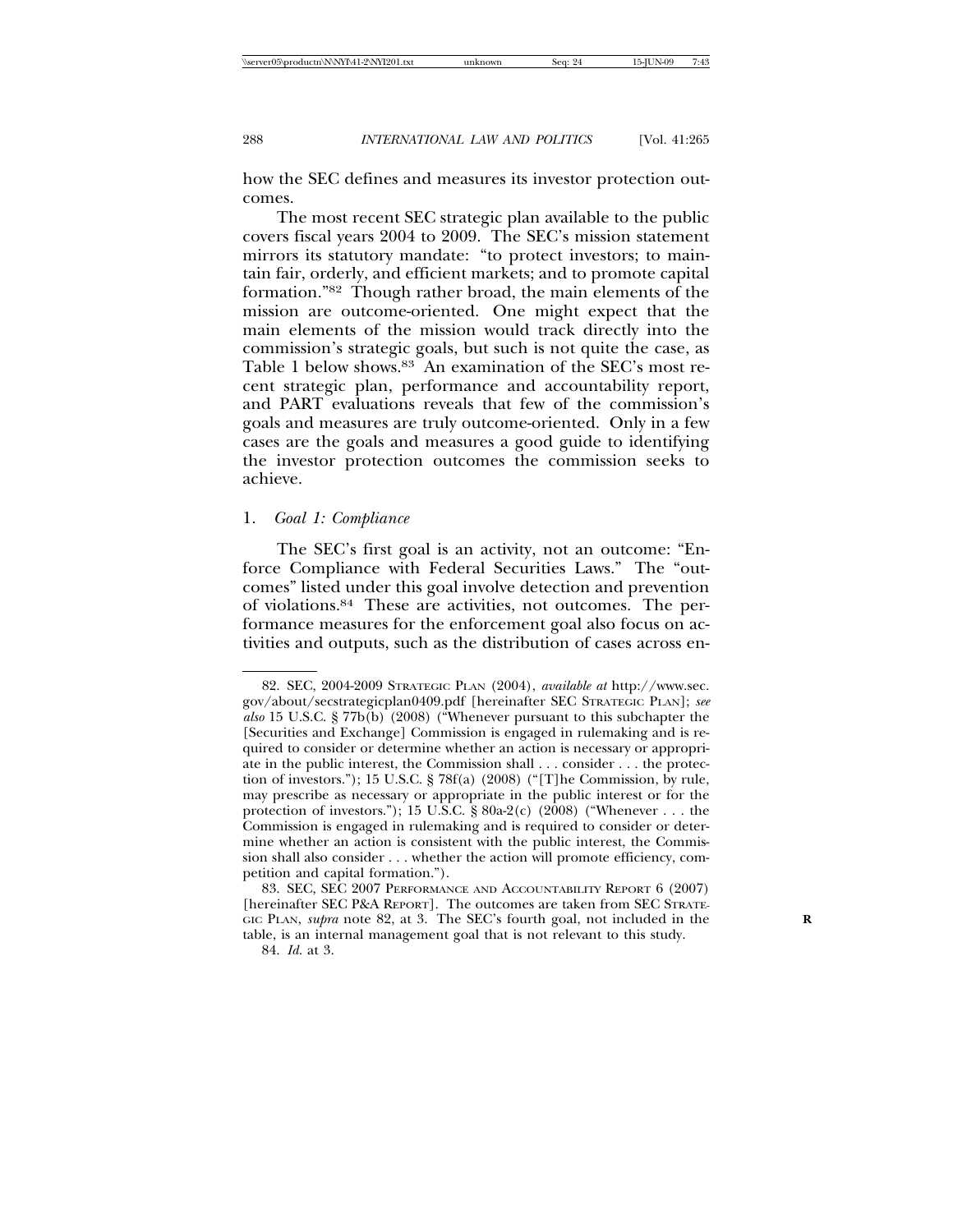# **Table 1: Three SEC Goals**

**Goal 1**: Enforce Compliance with Federal Securities Laws

Outcomes:

1.1 Potential problems or issues in the securities markets are detected early and violations of federal securities laws are prevented.

1.2 Violators of federal securities laws are detected and sanctioned.

**Goal 2**: Promote Healthy Capital Markets Through an Effective and Flexible Regulatory Environment

Outcomes:

2.1 Investors are protected by regulations that strengthen corporate and fund governance and adhere to high quality financial reporting standards worldwide.

2.2 Industry efforts to provide innovative and competitive products and trading platforms are supported while the markets remain vibrant, fair, accessible, and financially sound.

2.3 Regulations are clearly written, flexible, and relevant, and do not impose unnecessary financial or reporting burdens.

**Goal 3**: Foster Informed Investment Decisionmaking

Outcomes:

3.1 Investors have accurate, adequate, and timely public access to disclosure materials that are useful and can be easily understood and analyzed across companies, industries, or funds.

3.2 Investors have a better understanding of the operations of the nation's securities markets.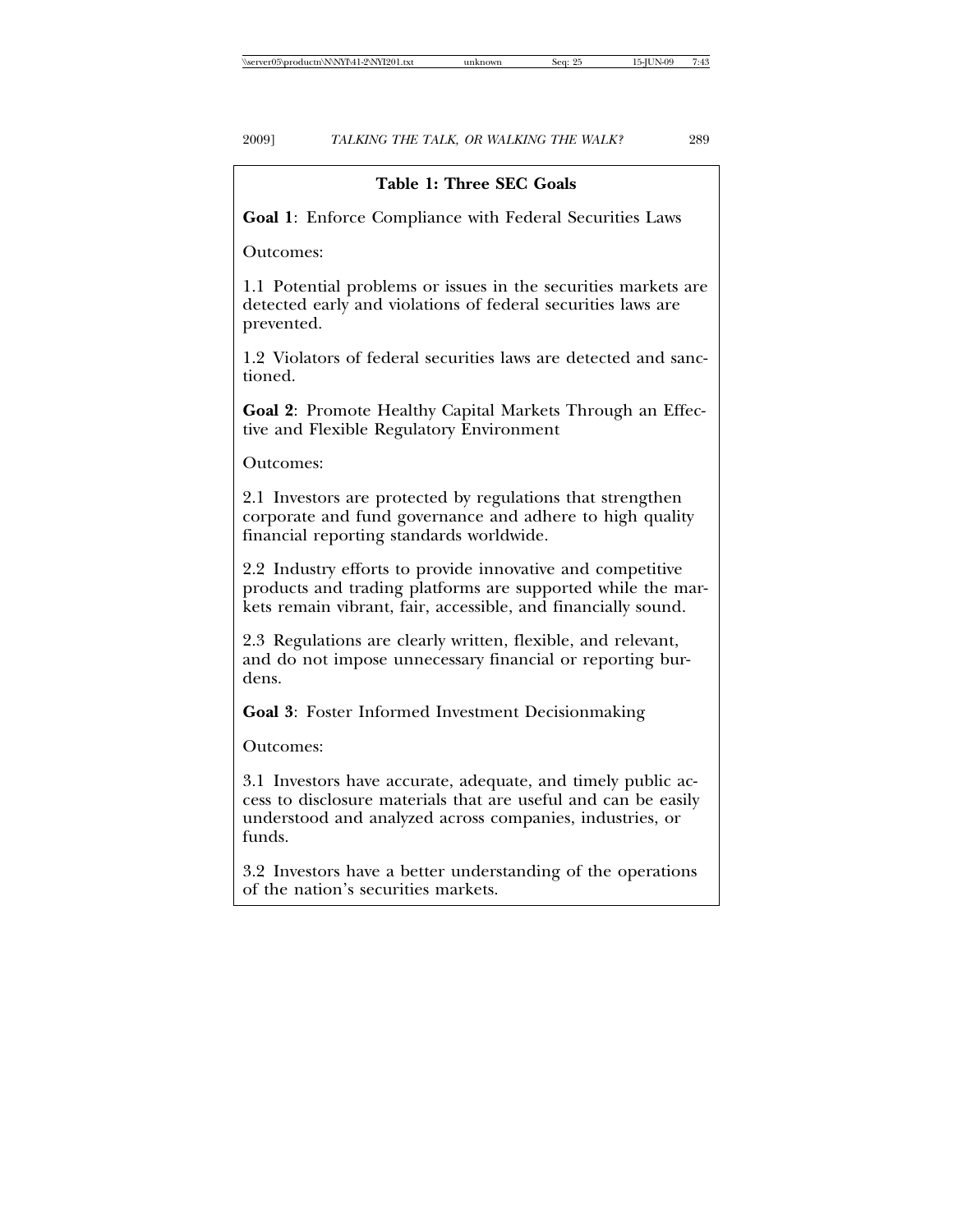forcement areas, number and percentage of cases resolved, and number of examinations performed.85 Some of these measures might qualify as intermediate outcomes if rigorous research showed that increases in these activities and outputs cause the amount of bad behavior in securities markets to fall. As it is, it is not clear if an increase in examinations and case resolutions means that the amount of bad behavior is increasing or decreasing.

OMB's most recent PART analysis of the SEC's enforcement program, conducted in 2004, led to a rating of "Results Not Demonstrated" due to the absence of good outcome measures. OMB noted, "Without information on the level of violations, it is difficult to measure the agency's progress in meeting its long-term goals."86 A separate PART evaluation of the SEC's compliance examination program in 2005 yielded a "Moderately Effective" rating, with only a 57 percent score on the "Program Results/Accountability" portion.87 OMB classifies two of the program's measures as "outcomes": the percentage of firms that take mitigating action in response to findings by SEC examiners, and the percentage of exams resulting in deficiency letters requiring the registrant to take corrective action. While these might be considered results of the examinations, from an investor perspective, they are intermediate outcomes at best. They are valid measures of the impact on investors only if mitigating actions materially improve investor welfare—a hypothesis that is implicitly assumed, but not demonstrated.

#### 2. *Goal 2: Healthy Capital Markets*

The second goal, "Promote Healthy Capital Markets Through an Effective and Flexible Regulatory Environment," is more outcome-oriented. The listed outcomes suggest a desire to achieve investor protection without imposing undue

<sup>85.</sup> *Id*. at 27-30.

<sup>86.</sup> Office of Mgmt. & Budget, Executive Office of the President, OMB PART Assessment, Securities and Exchange Commission–Enforcement (2004), *available at* http://www.whitehouse.gov/omb/expectmore/detail/ 10002344.2004.html.

<sup>87.</sup> Office of Mgmt. & Budget, Executive Office of the President, OMB PART Assessment, Examining Compliance with Securities Laws (2005), *available at* http://www.whitehouse.gov/omb/expectmore/detail/10004456. 2005.html.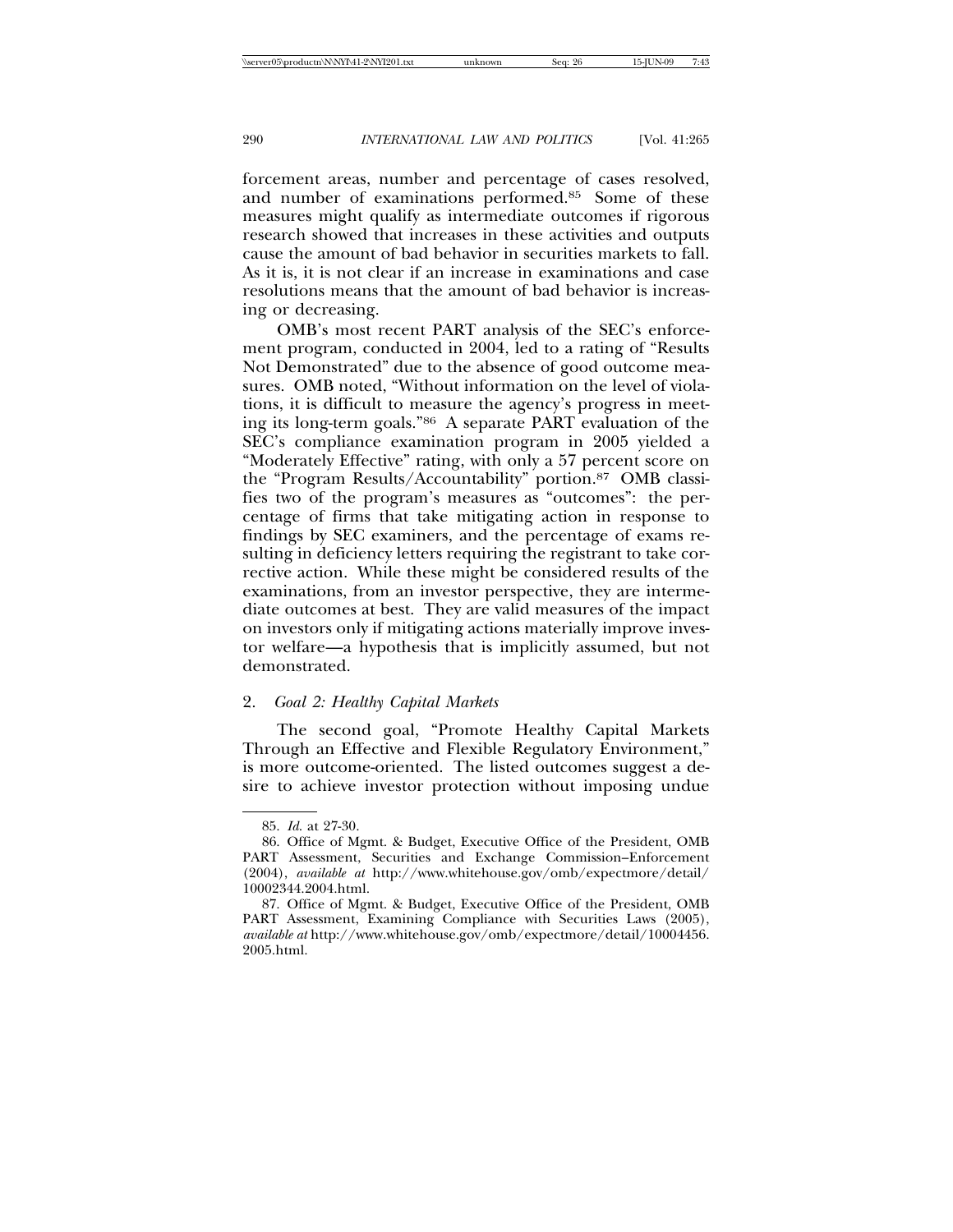regulatory burdens. Regulatory burdens are, however, construed narrowly to mean reporting and compliance costs, rather than overall costs to investors or the economy that may result when firms and individuals respond to the full panoply of incentives created by regulations.

The SEC's 2007 Performance and Accountability Report lists several measures for this goal that focus on completion of activities or efficiency: meeting milestones on international regulatory cooperation, and the speed with which some activities are concluded.88 Other measures are outcomes, but the extent to which SEC actions influence the outcomes is unclear and not documented in the report. Such measures include the percentage of U.S. households owning mutual funds, mutual funds as a percentage of assets in U.S. retirement accounts, and the number and dollar value of foreign securities registered with the SEC.89 The mutual fund statistics may say something about U.S. investors' confidence in the SEC's regulatory regime, but as the SEC notes, many other factors also influence households' decisions to invest in mutual funds.90 Similarly, the number of foreign issuers who register with the SEC, and the amount of capital they raise, may say something about how these issuers perceive the regulatory burden in the United States—but other factors may also significantly influence these decisions. To provide valid indicators of the outcomes of SEC regulation, the SEC would need to demonstrate whether the regulatory regime in fact had any effect on the trends in these variables.

A PART analysis of the SEC's regulation of the investment management industry (mutual funds) in 2006 gave the mutual fund and foreign security ownership measures credit for being outcome-oriented.91 This program received a score of 93 percent in the "Program Results/Accountability" section because it articulated long-term performance goals and achieved them

<sup>88.</sup> SEC 2007 P&A REPORT, *supra* note 83, at 32, 34-35. **R**

<sup>89.</sup> *Id*. at 32-34.

<sup>90.</sup> *Id*. at 32.

<sup>91.</sup> Office of Mgmt. & Budget, Executive Office of the President, OMB PART Assessment, Regulation of the Investment Management Industry (2006), *available at* http://www.whitehouse.gov/omb/expectmore/detail/ 10004113.2006.html#performanceMeasures.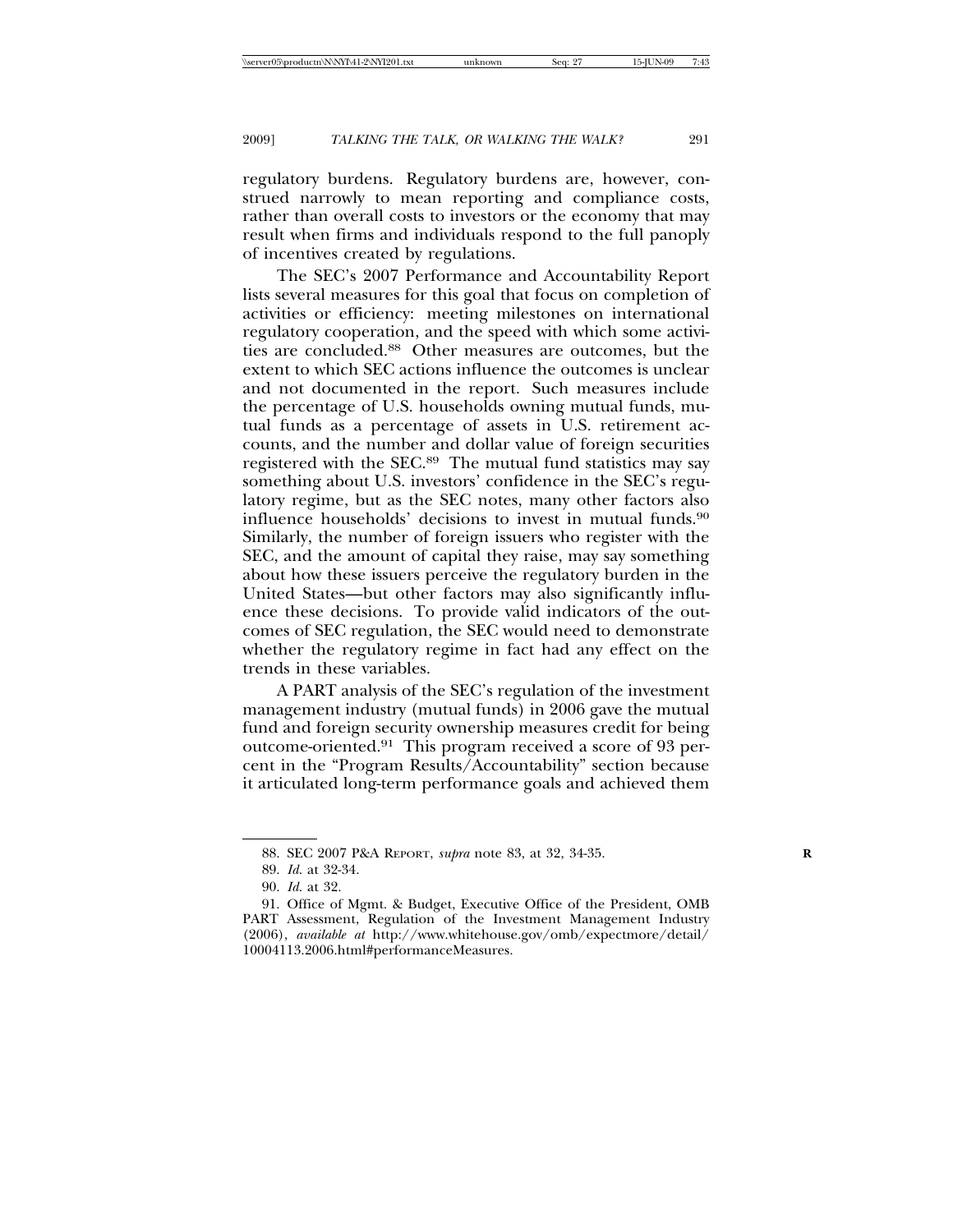while taking efforts to reduce the compliance burden.<sup>92</sup> Overall, the program was rated "Effective."

The SEC's program to regulate major securities market participants—such as broker-dealers, self-regulatory organizations, and transfer agents—likewise received an "Effective" rating in 2007.93 The program has seven outcome measures that regulation may influence: percentage of U.S. households investing in the securities market, dollar amount of foreign ownership of U.S. securities, annual increase in New York Stock Exchange (NYSE) and Nasdaq share volume, percentage of market outages in stock-trading venues corrected within targeted timeframes, the number of Securities Investor Protection Corporation proceedings initiated following the liquidation of a broker-dealer, the aggregate dollar amount of free credit balances, and the dollar amount of foreign ownership.94 Like the measures for mutual fund regulation, these outcomes are influenced by many other factors, and no materials in the PART analysis demonstrate how much of the changes in these variables was due to SEC regulation. The program received a score of 78 percent on "Program Results/Accountability" because it met most of its performance goals.

#### 3. *Goal 3: Informed Investment Decisionmaking*

The third goal also suggests an outcome: well-informed investors who are equipped to make their own investment choices. Current performance measures do not assess how well-informed U.S. investors are. However, two of the measures do provide some indication of whether investors find information furnished by the SEC to be useful: investor education publications distributed in response to citizen requests by the Federal Citizen Information Center, and the number of online searches of the SEC's Electronic Data Gathering, Analysis, and Retrieval (EDGAR) corporate information database.95 The remaining measures assess activities, such as the speed of response to complaints and requests for information, percent

<sup>92.</sup> *Id*.

<sup>93.</sup> Office of Mgmt. & Budget, *supra* note 80.

<sup>94.</sup> *Id*.

<sup>95.</sup> SEC 2007 P&A REPORT, *supra* note 83, at 38. **R**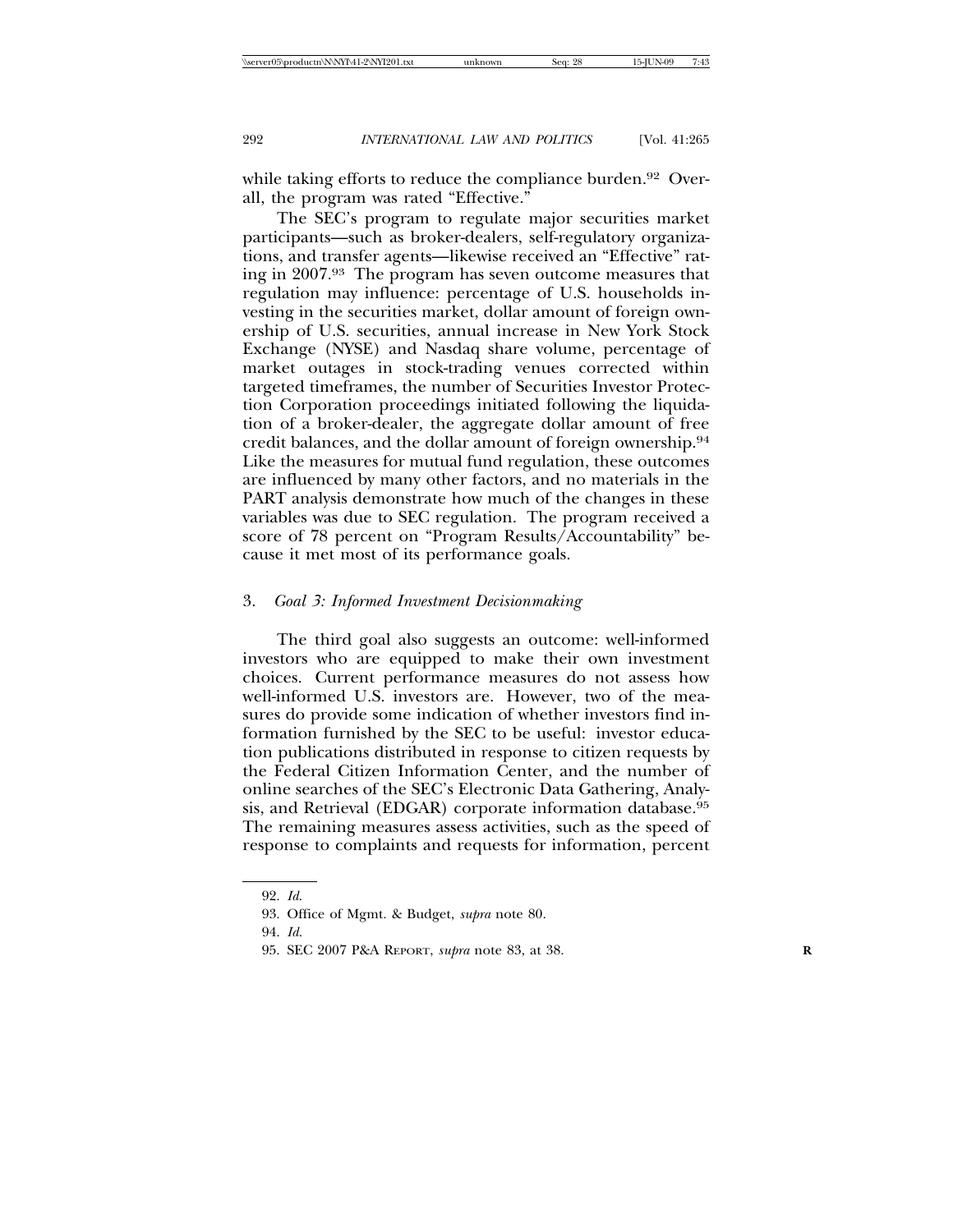of corporate filings reviewed by SEC staff, and percent of forms submitted electronically.96

A 2003 PART analysis of the corporate disclosure program led to a "Results Not Demonstrated" rating, largely because the SEC did not establish and track outcome-oriented performance measures.97 OMB noted, "The Program's longterm performance goal is the adequate, accurate, and timely disclosure of material information to investors."98 It is not clear whether the newer measures in the Performance and Accountability Report, which gauge public use of SEC data, sufficiently measure how well-informed investors are. They do seem to indicate that the information is available and used by many.

The foregoing discusses only the SEC's outcome goals and performance measures. Other key topics analyzed under GPRA and PART include an agency's or program's clarity of purpose; overlap or redundancy with other federal, state, local, or private initiatives; design flaws; efficiency; performance budgeting; targeting of resources; accountability of partners; financial management practices; and comparison with other programs that have similar goals. All of this is important information for policy decisionmakers and managers, but not as relevant for our purposes here, which is simply to establish how the SEC identifies and measures outcomes.

98. Office of Mgmt. & Budget, *supra* note 97.

<sup>96.</sup> *Id*. at 37-39.

<sup>97.</sup> Office of Mgmt. & Budget, Executive Office of the President, OMB PART Assessment, Securities and Exchange Commission–Full Disclosure Program (2003), *available at* http://www.whitehouse.gov/omb/expectmore/detail/10001171.2003.html. The first page of this evaluation notes that the program received a "Results Not Demonstrated" rating because it does not have outcome-oriented performance goals and measures and does not track the number of referrals to the Division of Enforcement that result in investigations or cases. Programs typically receive a "Results Not Demonstrated" rating when they lack performance goals or data. *See* Office of Mgmt. & Budget, Executive Office of the President, ExpectMore. gov, About Us, http://www.whitehouse.gov/omb/expectmore/about.html (last visited Mar. 14, 2009).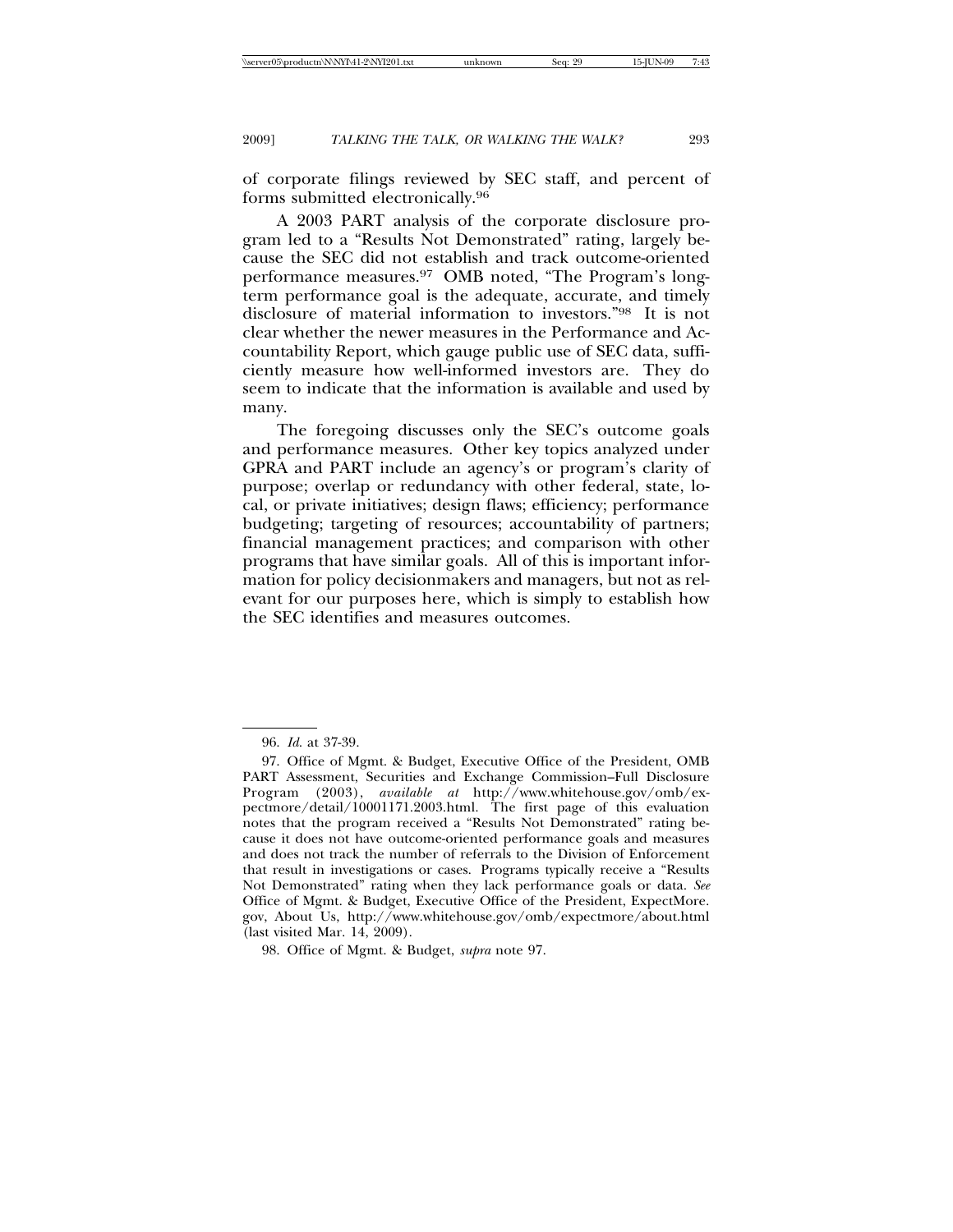## IV. FOUR PROPOSALS FOR OUTCOME-BASED MUTUAL RECOGNITION

To fill a current gap in the financial marketplace, the SEC should adopt a policy of permitting U.S. investors to directly purchase the securities of any foreign issuer so long as the issuer is subject to a regulatory regime that achieves regulatory outcomes comparable to those achieved by the SEC. Compliance with a regime having comparable regulatory outcomes would thereby serve as a substitute for standard registration and oversight by the SEC. Exception from SEC registration could be predicated upon mutual recognition by the SEC and the foreign issuer's regulator that each country's system of regulation affords sufficient protection to investors such that registering with a foreign regulator would be unnecessary and duplicative. As part of the process of mutual recognition, the foreign issuer, though exempt from ordinary SEC registration and disclosure, would still be liable in the United States for violating the antifraud provisions of the U.S. securities laws. Remedial actions would be coordinated with the foreign regulator pursuant to an information-sharing and enforcement agreement. Four different methods for comparing regulatory outcomes are considered below.

#### A. *Harmonized Outcome Measurement*

The most direct and rigorous method of comparing outcomes across regulatory regimes would be to measure the extent to which foreign regulators achieve the same investor protection outcomes the SEC seeks to achieve. This is a harmonization solution. The key difference between this harmonization proposal and most other harmonization proposals, however, is that it focuses on harmonization of outcome measurement rather than harmonization of laws, regulations, processes, or enforcement activities.

Harmonized outcome measurement would be easiest when foreign regulators articulate the same outcomes and adopt the same measures as the SEC. If the foreign regulator has its own performance measurement system, data used to gauge outcomes would naturally flow from the performance measurement the overseas regulator is already doing. But harmonized outcome measurement does not necessarily require that overseas regulators articulate and measure outcomes in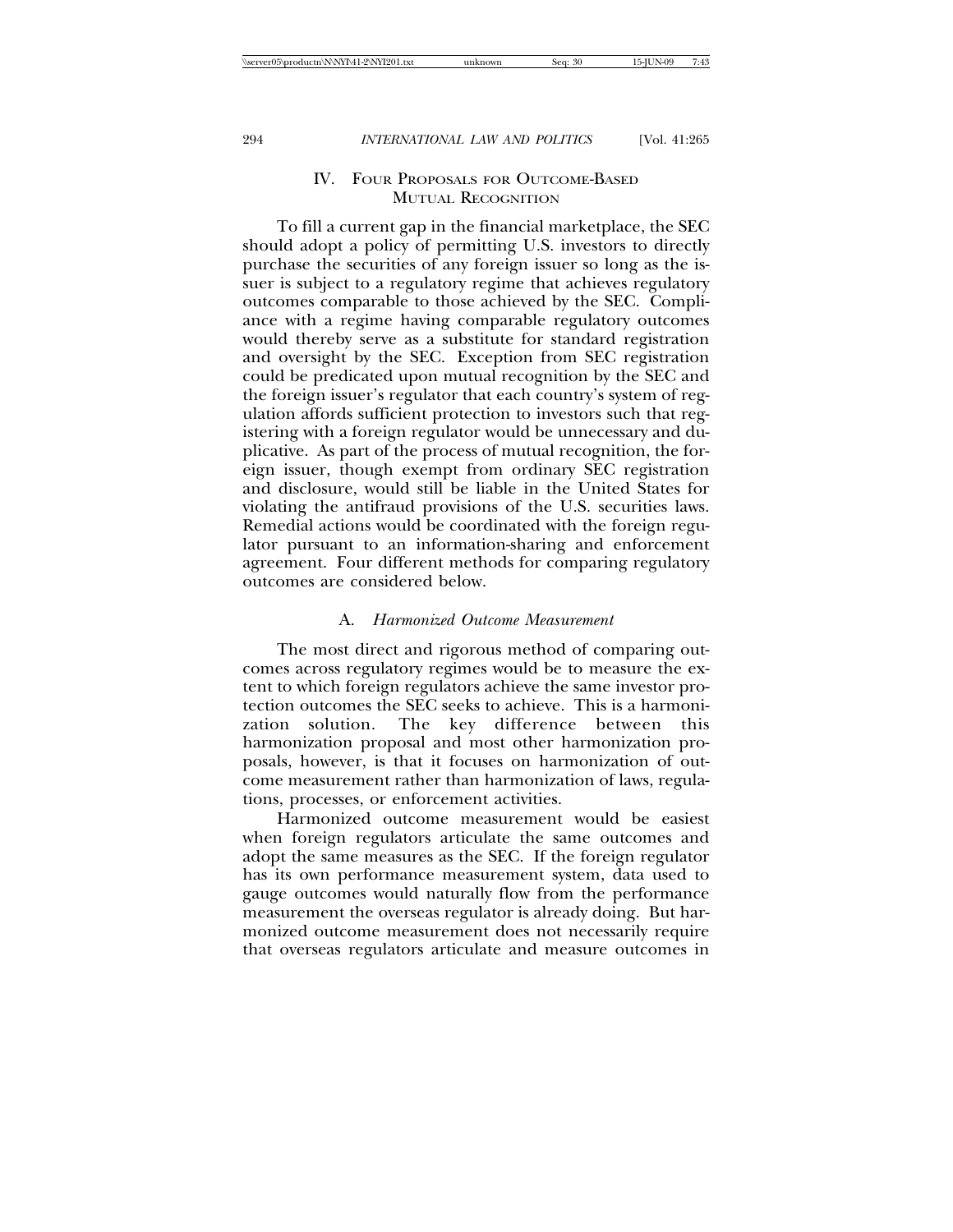the same way the SEC does. Rather, it only requires that the investor protection outcomes sought by the SEC be measurable in other countries by someone. Indeed, the overseas regulators might even claim they seek somewhat different outcomes. In such cases, mutual recognition might still be possible if it is possible to measure investor protection in the foreign jurisdiction and the measures indicate that the overseas regulator has achieved an acceptable level of investor protection.

For this type of exercise, the principal investor protection outcomes and measures would be those currently employed by the SEC. Table 1 included three investor protection goals that are clearly expressed as outcomes. The SEC's performance budget, performance and accountability report, and PART analyses indicate at least eight outcome-oriented measures that accompany these goals:

- Governance: Investors are protected by regulations that strengthen corporate and fund governance and adhere to high quality financial reporting standards worldwide.<sup>99</sup>
	- Measures:
		- ° Percentage of households owning mutual funds.100
		- ° Percentage of households investing in securities.101
		- ° Percentage of retirement savings consisting of equities.102
		- ° Amount of foreign ownership of securities.103
		- ° Annual increase in major exchange share volume.104
		- ° Percentage of market outages in stocktrading venues corrected within targeted timeframes.105

<sup>99.</sup> *See supra* tbl. 1, Goal 2, Outcome 2.1.

<sup>100.</sup> SEC 2007 P&A REPORT, *supra* note 83, at 32. **R**

<sup>101.</sup> *See* Office of Mgmt. & Budget, *supra* note 80.

<sup>102.</sup> SEC, FY 2008 PERFORMANCE BUDGET 145 (2008), *available at* http:// www.sec.gov/about/2008budgetperform.pdf.

<sup>103.</sup> *See* Office of Mgmt. & Budget, *supra* note 80.

<sup>104.</sup> *Id.*

<sup>105.</sup> *Id.*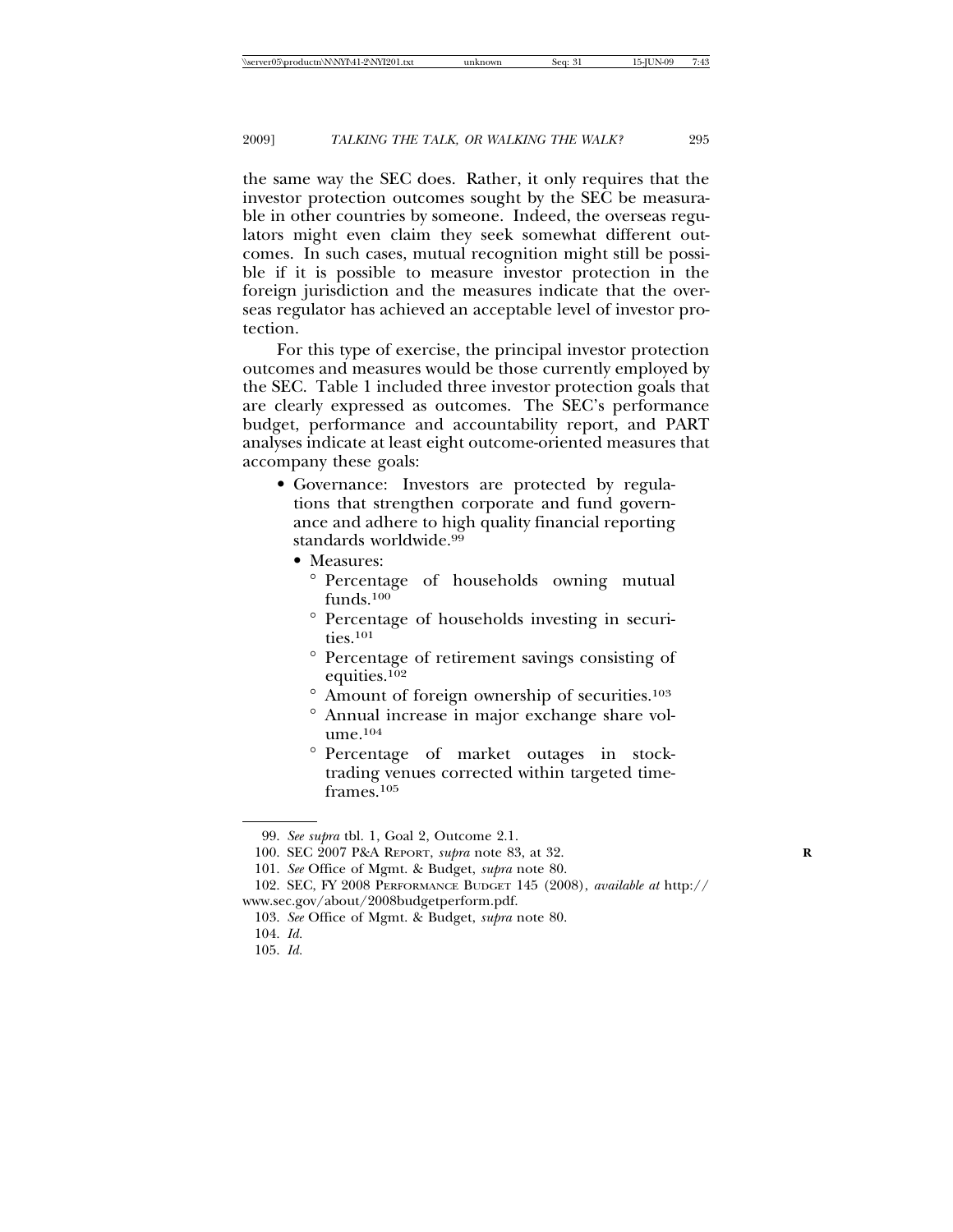- Information: Investors have accurate, adequate, and timely public access to disclosure materials that are useful, and can be easily understood and analyzed across companies, industries, or funds.106
	- ° Measure: Searches of available corporate data conducted by the public.107
- Education: Investors have a better understanding of the operations of the nation's securities markets.108
	- ° Measure: Investor education information distributed in response to investor requests.109

One other SEC outcome-oriented measure relevant to governance—number of Securities Investor Protection Corporation proceedings initiated following the liquidation of a broker-dealer<sup>110</sup>—would probably require reformulation to apply to different countries that have different institutions for dealing with liquidation of broker-dealers.

To qualify as achieving comparable outcomes, a non-U.S. jurisdiction should not be expected to show the same numerical achievement on these measures as the SEC does. Numerical measures do not tell us whether the overseas regulator is achieving comparable outcomes unless the measures have been adjusted to control for factors other than the regulatory system that might influence outcomes, such as cross-national differences in culture, history, economic growth, attitudes toward share ownership, and other government policies. In the absence of such comprehensive calibration, the most workable approach would likely be for the SEC simply to negotiate with an overseas jurisdiction what constitutes an "acceptable" level of achievement for each outcome measure. The level of achievement that constitutes "acceptable" cannot easily be specified ex ante, but rather would emerge as negotiators from the SEC and the overseas regulator gain greater understanding of the market environment each faces.

<sup>106.</sup> *See supra* tbl. 1, Goal 3, Outcome 3.1.

<sup>107.</sup> SEC 2007 P&A REPORT, *supra* note 83, at 38. **R**

<sup>108.</sup> *See supra* tbl. 1, Goal 3, Outcome 3.2.

<sup>109.</sup> SEC 2007 P&A REPORT, *supra* note 83, at 38. **R**

<sup>110.</sup> *See* Office of Mgmt. & Budget, *supra* note 80 (mentioning this criterion).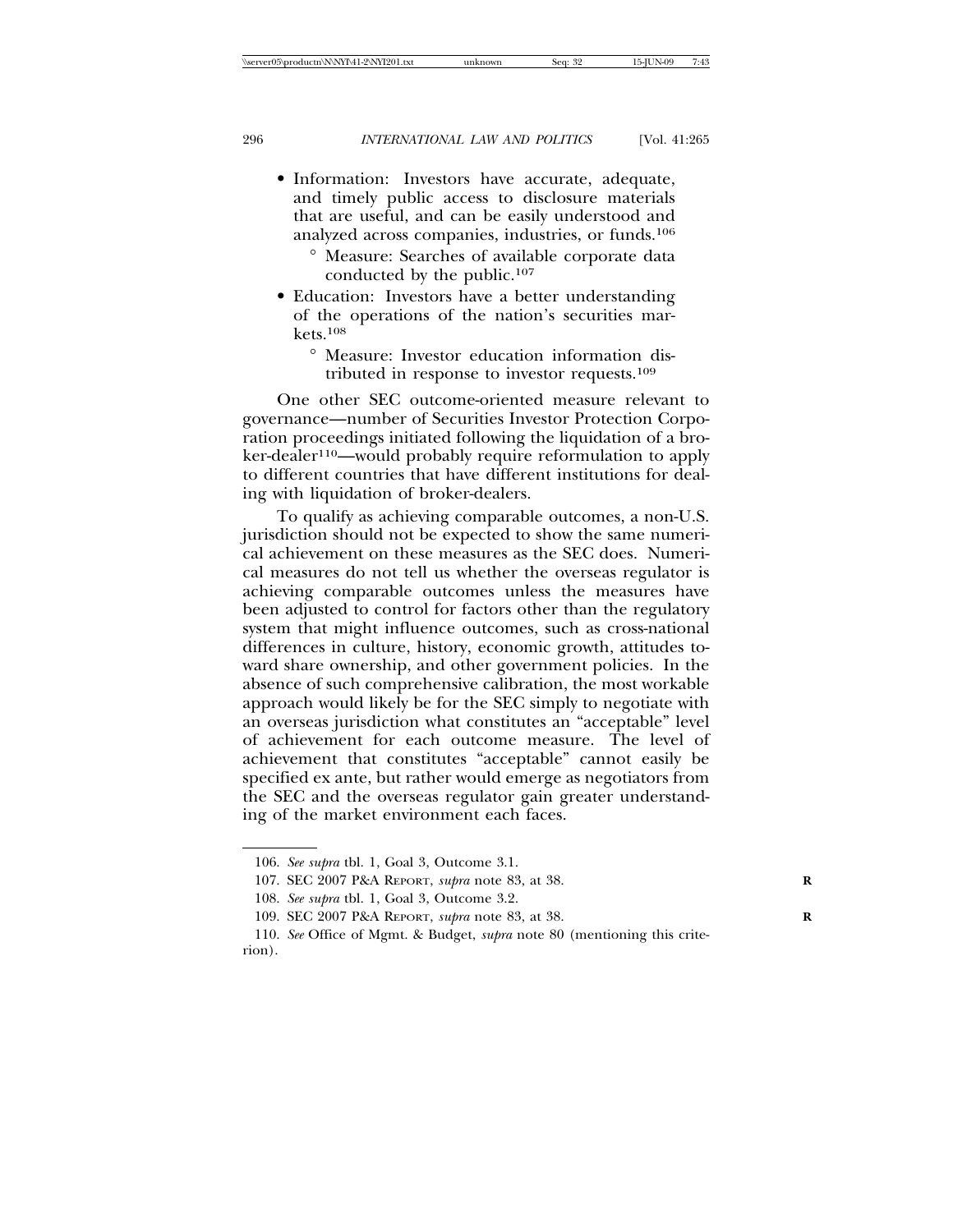An overseas regulator might achieve acceptable levels for some measures but not others. In some cases, the outcome measures might indicate that the foreign regulator achieved acceptable outcomes for regulation of some types of entities such as investment companies—but not for others, such as stock exchanges or issuers. In these cases, the most appropriate action would be partial mutual recognition, only for classes of entities for which regulation is achieving its intended outcomes.

If outcomes and measures are harmonized around the SEC's current practice, any regulator would seem to qualify for mutual recognition if it oversees a growing and efficiently-operated securities market, with securities owned both by domestic households and foreigners, and basic corporate financial information available to the public. Perhaps these minimal standards are all that is really necessary to ensure investor protection. Surely overseas regulators would be amply justified in arguing that if these are the standards the world's pre-eminent securities regulatory agency must meet to receive authorization and funding from the U.S. government,<sup>111</sup> then it is eminently reasonable to hold other jurisdictions to no higher standard.

Others may feel that harmonized outcome measurement based on current SEC practice sets an unacceptably low standard for foreign jurisdictions to meet. This is, of course, an indictment of the current state of outcome definition and measurement at the SEC. One response would be to delay mutual recognition until performance measurement at the SEC improves. Another option, however, would be to eschew harmonization around current SEC performance measures

<sup>111.</sup> One of GPRA's stated purposes is to "improve congressional decisionmaking by providing more objective information on achieving statutory objectives, and on the relative effectiveness and efficiency of Federal programs and spending." GPRA § 2(b)(5). OMB notes in its guidance to agencies: "Strategic plans should guide the formulation and execution of the budget. A strategic plan is a tool to be used in setting priorities and allocating resources consistent with these priorities." CIRCULAR A-11, *supra* note 71, § 210.1. OMB's discussion of PART notes that the detailed PART findings should influence budget recommendations. *See* ExpectMore.gov, Frequently Asked Questions, http://www.whitehouse.gov/omb/expectmore/faq. html#019 (last visited Feb. 10, 2009). Several studies find that programs with higher PART scores tend to receive larger budget increases. *See* Norcross & Adamson, *supra* note 66, at 26. **R**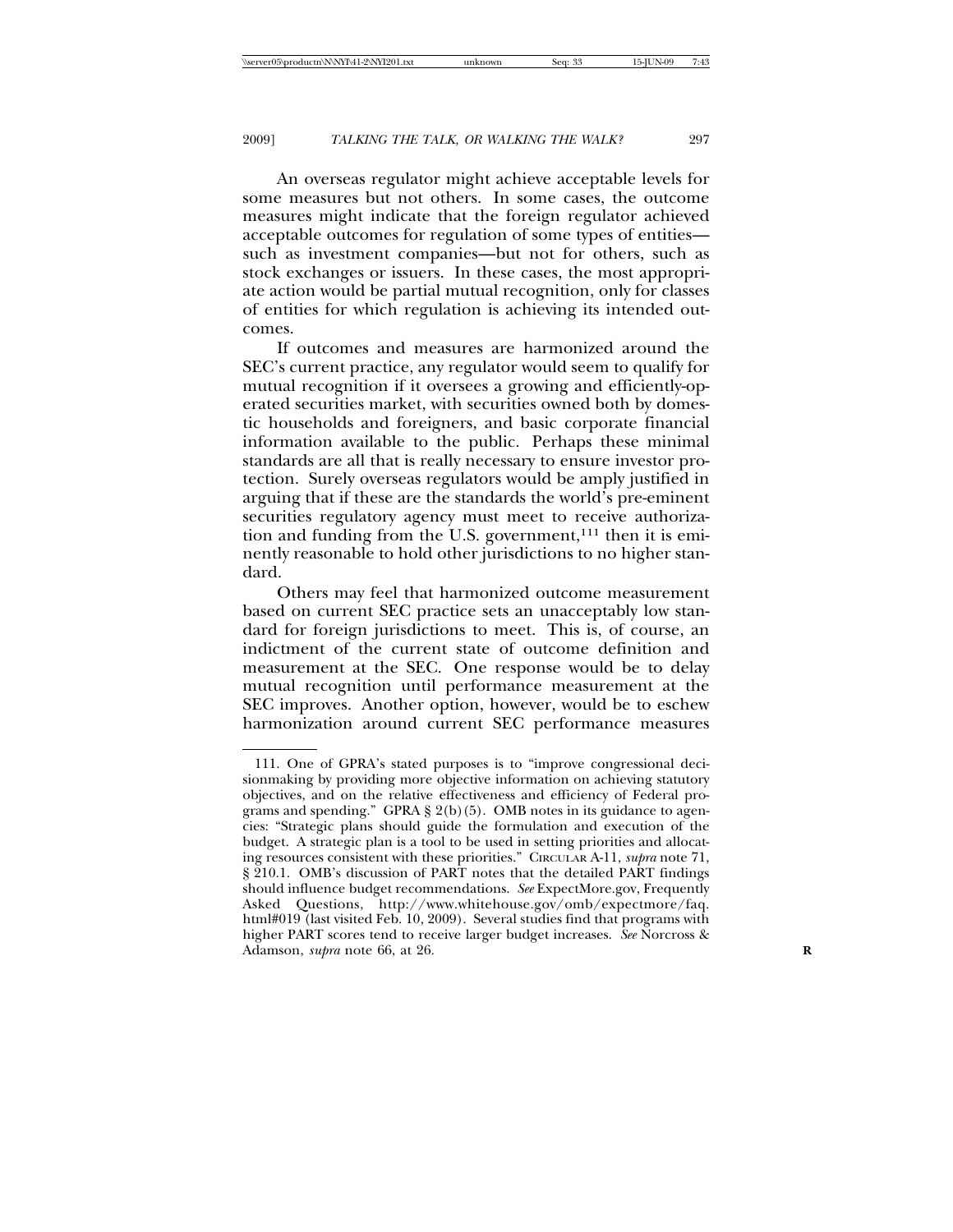and seek alternative ways of comparing regulatory outcomes across jurisdictions. We offer several below.

#### B. *Comparable Outcomes*

Other regulatory regimes could be good candidates for mutual recognition if they achieve investor protection outcomes comparable to those the SEC seeks to achieve. They might achieve those outcomes even if they do not define or measure them precisely the same way the SEC does. Comparable outcome measurement requires only that the other regulator has valid and verifiable measures of investor protection outcomes similar to those the SEC seeks to achieve.

In an explanation of its statutory authority, the SEC enunciates two principles that neatly summarize the investor protection outcomes it seeks to achieve:

- "Companies offering their stock to the public must disclose the truth about their business, the securities they are selling, and the risks involved in investing."112
- "People who sell and trade securities—brokers, dealers, and exchanges—must treat investors fairly and honestly, putting investors' interests first."113

To be considered comparable on investor protection, another regulatory regime should achieve these two broad types of outcomes. If another regulator demonstrates that its system achieves an acceptable level of investor protection for both types of outcomes, mutual recognition should follow. If the other regulator shows acceptable achievement for only one of the two types of outcomes, then mutual recognition for entities subject to regulation related to that outcome ought to be possible. Thus, in one country some issuers might meet high standards for disclosure about their businesses and risks, even if some or all exchanges in that country offer an inadequate level of fairness and honesty. Mutual recognition could be extended to that country's issuers but not its exchanges. The issuers would have to sell securities to U.S. investors by getting listed in the United States or in some other country whose exchanges do enjoy mutual recognition by the SEC. Or perhaps the other jurisdiction's regulation of issuers protects investors

<sup>112.</sup> SEC STRATEGIC PLAN, *supra* note 82, at 5. **R**

<sup>113.</sup> *Id*.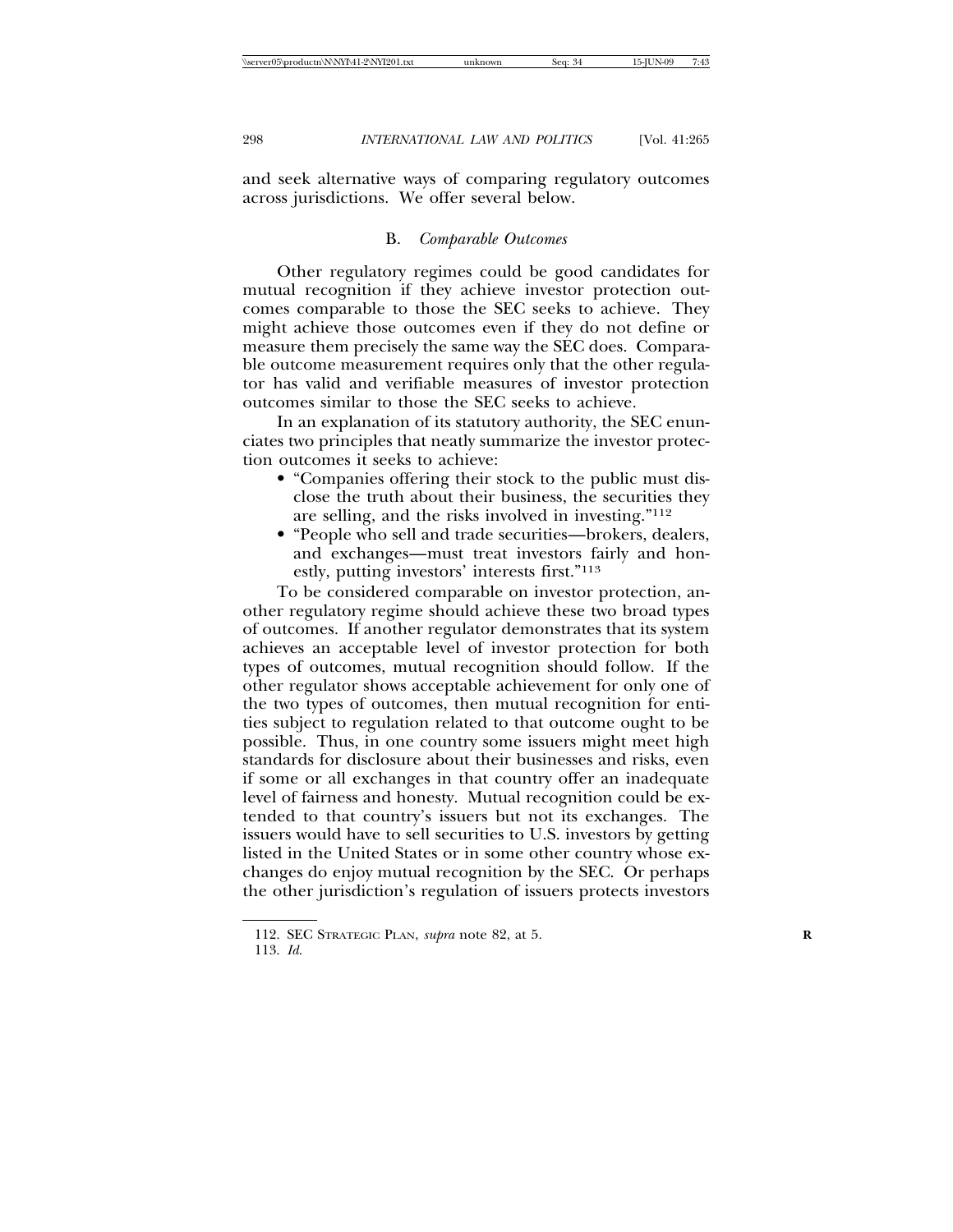who buy stock in companies quite well, but its regulation of mutual funds leaves a lot to be desired. In that case, mutual recognition could be extended to that country's issuers but not to its investment companies; Americans could buy that country's securities but not mutual funds.

To see how an outcome-based approach would differ from a comparison of regulations or enforcement activities, consider some possible measures related to the first outcome, which deals with disclosure. The purpose of disclosure regulation is to ensure that investors have accurate and sufficient material information to evaluate the risks and returns of potential investments.114 Outcome-oriented measures would indicate whether such information is actually available to investors. Some possible measures could include:

- Extent and quality of financial and operating information available via company web sites;
- Existence and quality of information available via a third party database similar to the SEC's EDGAR database;
- Extent of coverage of the foreign firms by investment analysts whose reports are available to the public;
- Extent of coverage of companies' financial and operating information by financial journalists, bloggers, and other commentators who write for the investing public;
- Existence and availability of company rankings and comparisons generated by assessment firms that communicate their results to the public, such as Morningstar.

All of these indicators assess whether key company data are available either to the investing public or to professionals whose audience is the investing public. We are not suggesting that a foreign regulatory system must score well on all of these measures; we merely offer them as examples of the types of things regulators should examine if they want to compare outcomes.

One key advantage of focusing on comparable regulatory outcomes is that it preserves an exclusive focus on outcomes without requiring agencies in different countries to define and

<sup>114.</sup> *See*, *e.g.*, SEC v. Ralston Purina Co., 346 U.S. 119, 124 (1953) ("The design of the [Securities Act] is to protect investors by promoting full disclosure of information thought necessary to informed investment decisions.").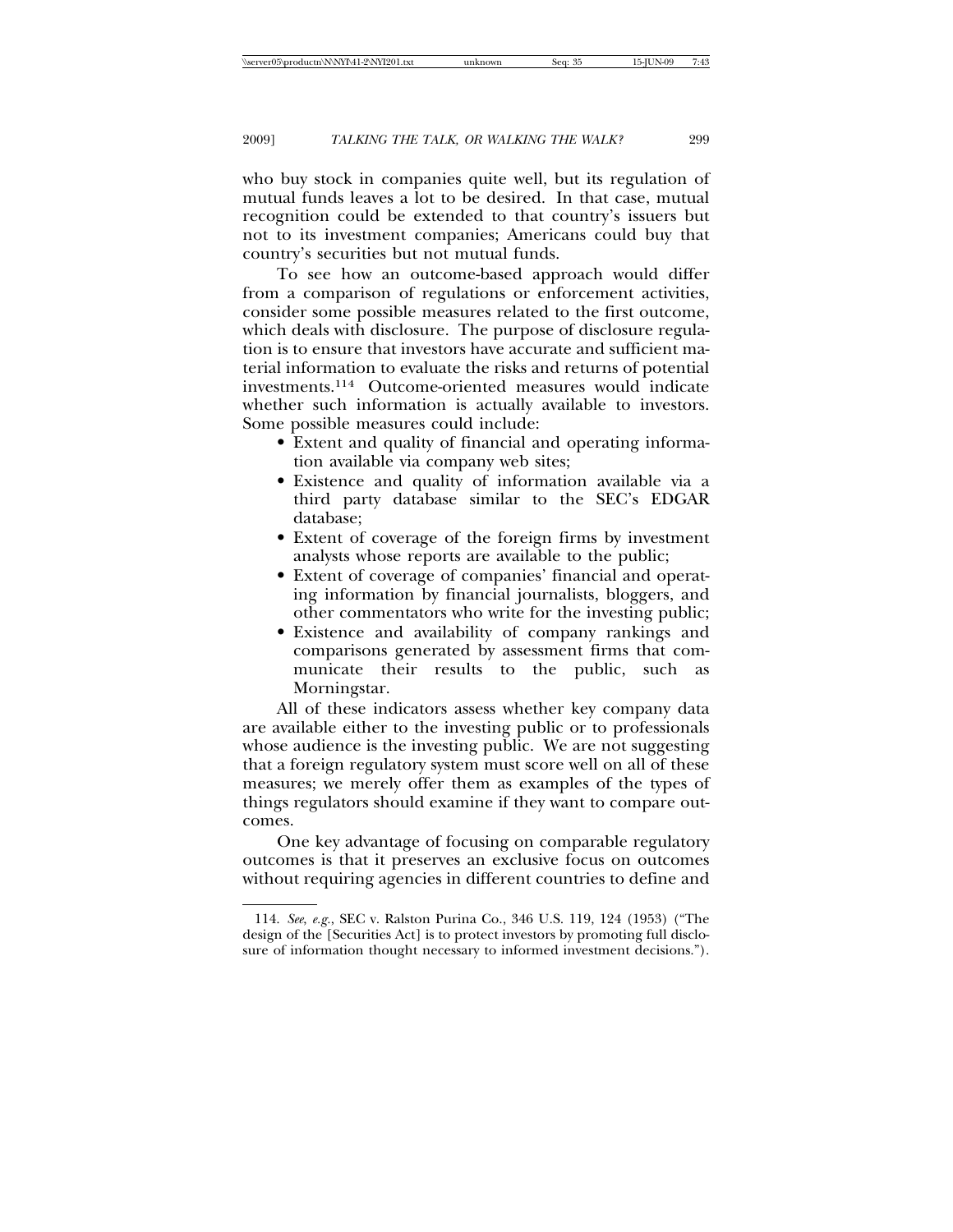measure them in precisely the same way. Another, perhaps less obvious, advantage is that the negotiation process could spur both the SEC and overseas regulators to improve their definitions and measurement of outcomes and share best practices. As the SEC seeks to ensure that foreign regulatory systems adequately protect U.S. investors, and foreign regulators seek similar assurances in regard to U.S. regulation, both will critically assess the others' outcomes and measures. Mutual recognition will occur only when each regulator is satisfied with the other's outcomes and measures.

Comparable outcome measurement does share one drawback with harmonized outcome measurement: measurement of outcomes can be difficult. Regulators in the United States and abroad may both be reluctant to grant mutual recognition solely on the basis of outcomes until outcome measurement improves substantially. This reluctance could delay otherwise beneficial mutual recognition. Until outcome measurement improves, therefore, it may be necessary to rely on assessments that take factors other than outcomes into account—provided that the link between these other factors and outcomes is clearly articulated and verified.

# C. *Comparable Regulatory Effectiveness*

"Comparable Regulatory Effectiveness" is our name for an outcome-oriented evaluation that would take into account some more easily measurable factors that are precursors to outcomes. Fortunately, the U.S. government has already developed a tool that evaluates a regulatory agency's strategy, activities, efficiency, and results: the PART. PART assesses a program's purpose and design, strategic planning, management, and results. A PART-like assessment of a foreign regulator's investor protection programs could be used to determine whether that regulation is sufficiently effective to permit mutual recognition.

Performing a PART assessment on an overseas regulator is not the same as harmonizing regulations and enforcement. Rather, the PART assessment helps gauge whether the overseas regulator is likely to accomplish investor protection outcomes in circumstances where outcome data alone are not sufficient to support this judgment. If an overseas jurisdiction has strong evidence that its regulatory strategy is likely to pro-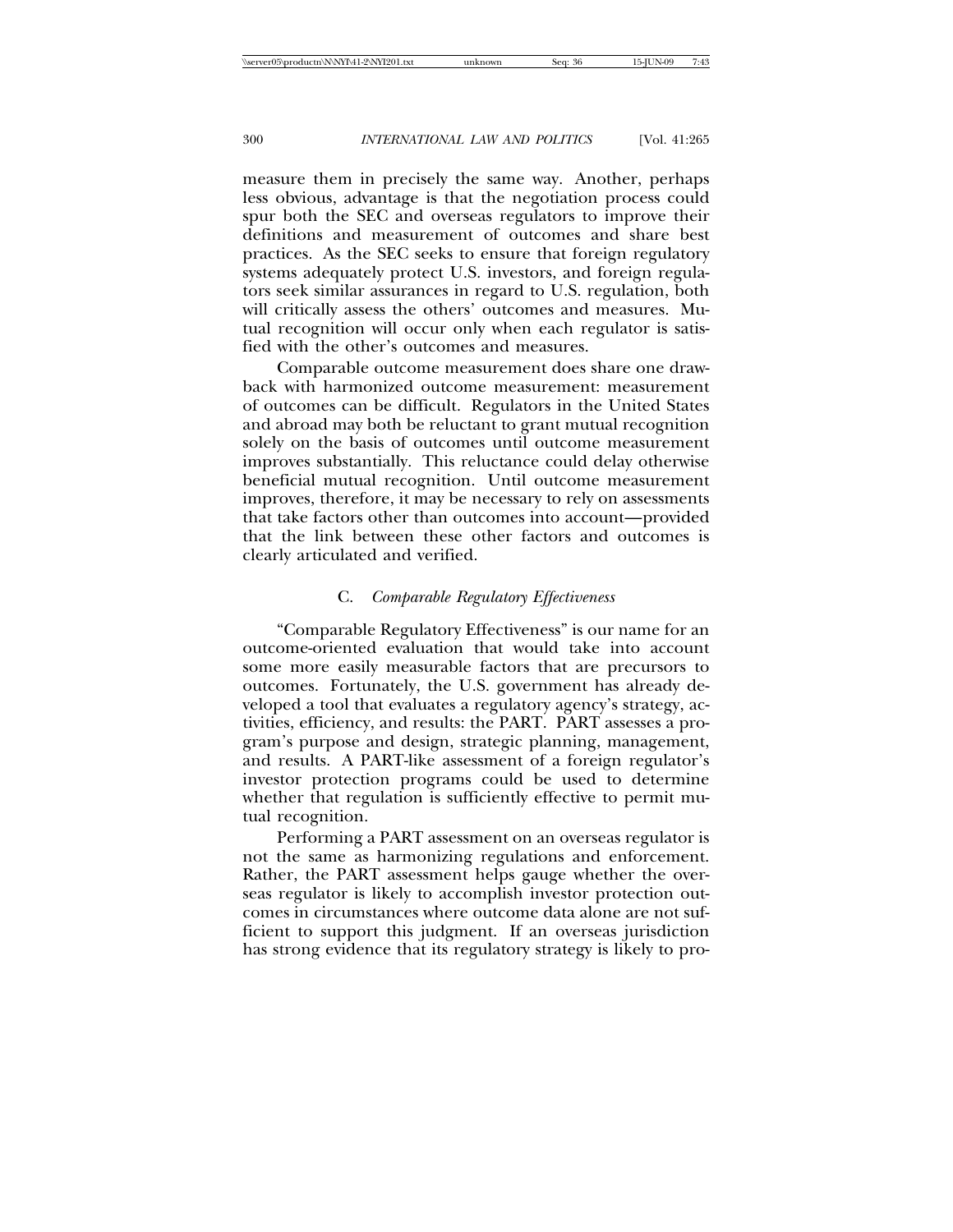tect investors adequately, if the regulatory program is efficiently and effectively managed, and if the regulator uses information on outputs and outcomes to guide decisions, then it is highly likely that the system produces an adequate level of investor protection even if outcome data are not complete enough to prove this with 100 percent certainty.

What score on a PART evaluation would qualify a foreign regulator for mutual recognition? A literal interpretation of "comparable regulatory effectiveness" implies that the foreign regulator's investor protection programs should score at least as well as the SEC's investor protection programs do. The most recent PART evaluations rated the SEC's regulation of investment managers and financial market participants as "Effective,"115 but regulation of corporate disclosure was rated "Results Not Demonstrated" due to a lack of outcome-oriented goals and measures.116 The corporate disclosure program scored poorly on strategic planning criteria as well.<sup>117</sup> This raises a problem with holding foreign jurisdictions to the same standard under PART as the SEC: sometimes that standard may be unacceptably low. Thus, an absolute standard might be more appropriate.

One intuitively attractive standard would require that a foreign regulator's investor protection programs must receive a PART rating of "Effective." Because of the way PART is scored, this would guarantee that the regulatory regime being evaluated can show at least some evidence that it actually achieves intended investor protection outcomes. A program must earn at least 85 points to be rated "Effective" and the results section counts for 50 percent of the possible points. Thus, even a program that achieves perfect scores on purpose and design, strategic planning, and management cannot be rated "Effective" unless it has at least some satisfactory information about results. Very few programs that were rated "Results Not Demonstrated" because they lack outcome measures or data have achieved total PART scores above 75.118 If some regulatory programs receive an "Effective" rating and others

<sup>115.</sup> *See supra* Part III.C.2.

<sup>116.</sup> *See supra* Part III.C.3.

<sup>117.</sup> The program received a score of 43% in Strategic Planning. *See* Office of Mgmt. & Budget, *supra* note 97.

<sup>118.</sup> Norcross & Adamson, *supra* note 66, at 5. **R**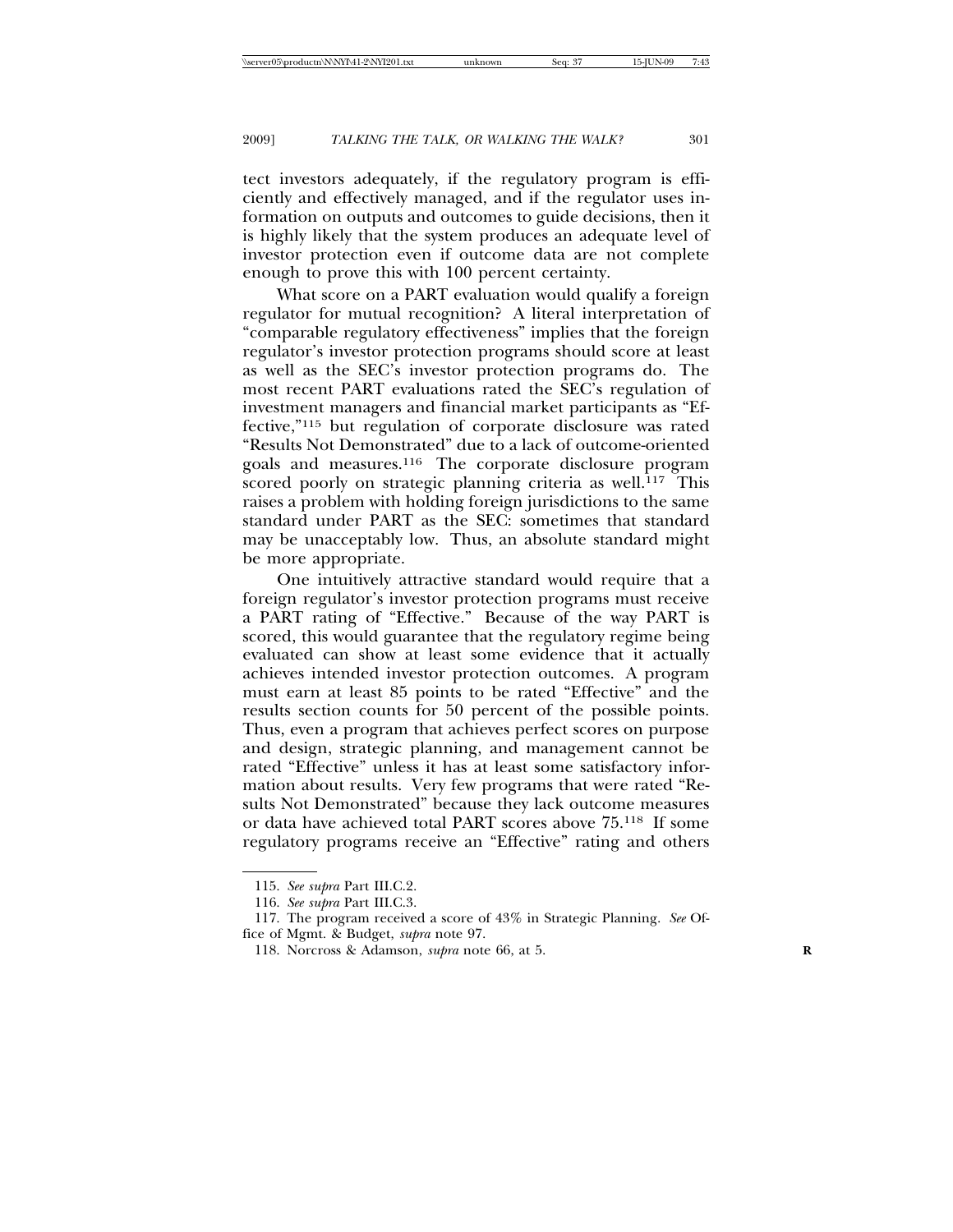do not, then mutual recognition could be extended for the effective regulations and withheld for the others until they are rated effective.

#### D. *Comparable Regulatory Transparency*

A final outcome-based approach focuses on foreign investor protection outcomes as evaluated by investors, not regulators. As discussed more fully in this subpart, if enough investors properly evaluate the level of investor protection afforded by foreign regulatory regimes, then all investors will receive a premium for investing in companies operating under a low quality regulatory regime. This result facilitates investor protection policy as implemented under U.S. law. U.S. investor protection regulation seeks to ensure that investors make informed choices about the risks they take on but does not seek to prevent investors from taking on "too much" risk.119 From an economic point of view, investor protection is furthered when investors are compensated for bearing additional risk,<sup>120</sup> including the risks arising from low quality regulatory regimes.

All three of the options outlined above ultimately rely solely on the expert judgment of national securities regulators to determine whether different regulatory regimes adequately protect investors. They are thus vulnerable to three drawbacks common to all decisions that rely on expert government judgments: political considerations that can interfere with expert judgment, the inherent limitations to even experts' ability to gather and process information, and behavioral biases impacting the soundness of regulatory judgment. Regulators, like market actors, act out of self-interest, $^{121}$  and in so doing,

<sup>119.</sup> *See* S. REP. NO. 73-47, at 1 (1933) (noting that the "basic policy [of the Securities Act] is that of informing the investors of the facts concerning securities to be offered for sale in interstate and foreign commerce and providing protection against fraud and misrepresentation."); Ralston Purina Co., 346 U.S. at 124 ("The design of the [Securities Act] is to protect investors by promoting full disclosure of information thought necessary to informed investment decisions.").

<sup>120.</sup> *See* John E. Tracy & Alfred B. MacChesney, *The Securities Exchange Act of 1934*, 32 MICH. L. REV. 1025, 1048 (1934) (noting that a purpose of the Securities and Exchange Act disclosure requirements is to facilitate the accurate "evaluation of prices of securities" by stock exchanges).

<sup>121.</sup> *See* NICOLAS MERCURO & STEVEN G. MEDEMA, ECONOMICS AND THE LAW: FROM POSNER TO POST-MODERNISM 85, 93-94 (1997).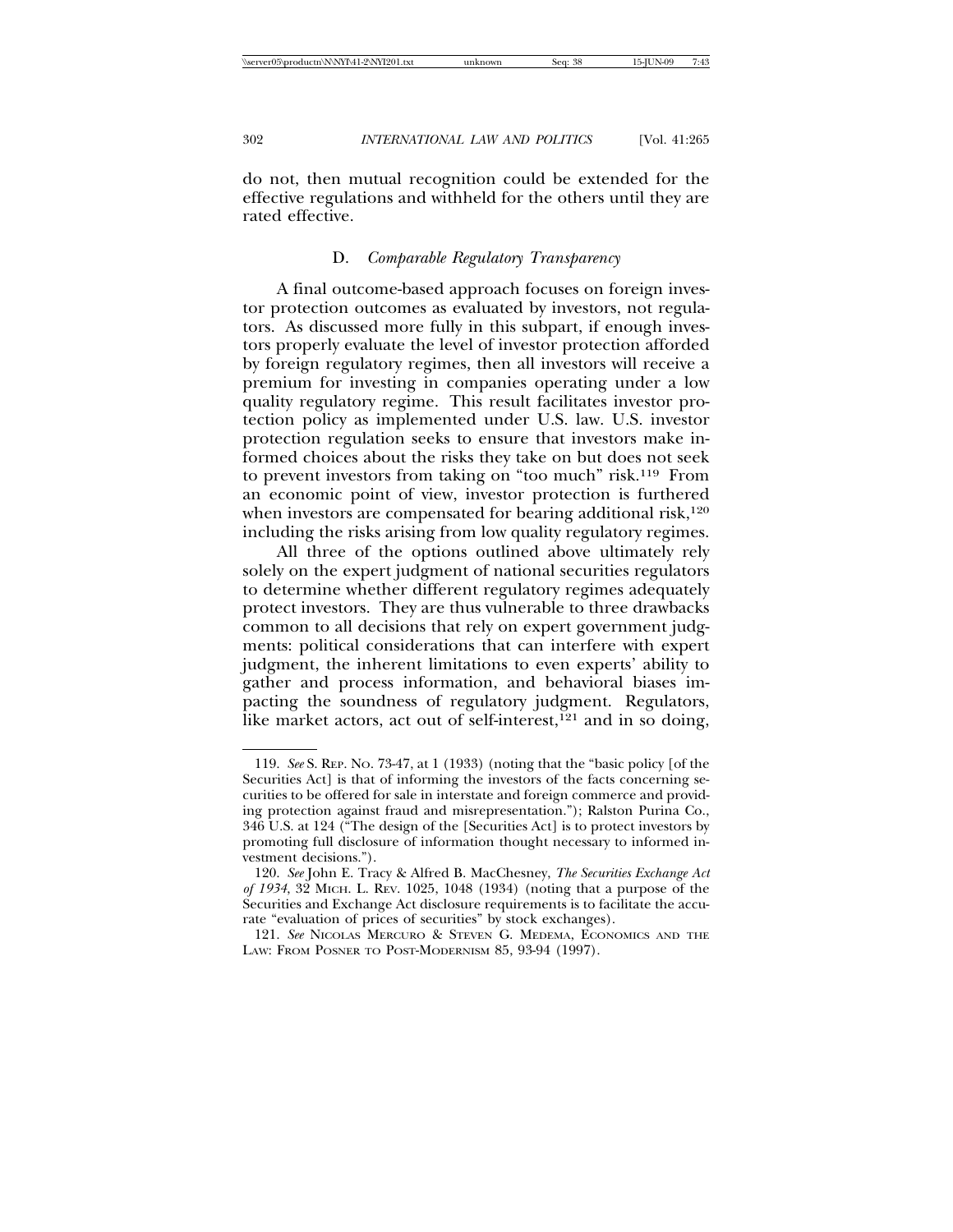may take into account considerations such as the preferences of domestic interest groups when determining whether a foreign regulator regime achieves comparable outcomes. In addition, as Nobel laureate economist Friedrich Hayek suggested, decentralized processes are superior to centralized regulatory solutions because decentralized markets focus dispersed information—information that no one individual (not even a regulator) can obtain—and convey it effectively to market participants.122 Decentralized markets also permit trial-and-error experimentation in order to discover things that would not otherwise be discovered.123 Evidence abounds that individuals with diverse, localized knowledge can make choices, generate ideas, and solve problems far better than small groups of experts, no matter how well intentioned, knowledgeable, or intelligent.124 Finally, the decisions of regulators are subject to psychological biases which may result in less than optimal decisions regarding mutual recognition, such as failing to appreciate the adequacy of the investor protection regulations of a foreign regime.125 These drawbacks could lead U.S. regulators to withhold or delay mutual recognition when it would benefit investors, or possibly even grant mutual recognition before sufficient investor protections are in place.

Rather than directly assessing the outcomes produced by other regulatory regimes, U.S. regulators might assess whether foreign regimes are sufficiently transparent that U.S. retail investors and other market participants themselves could accurately assess the level of investor protection and associated risks. Mutual recognition would hinge on a finding that the other nation's securities markets and regulatory system are sufficiently transparent for investors to make an informed deci-

<sup>122.</sup> *See generally* Friedrich A. Hayek, *The Use of Knowledge in Society*, 35 AM. ECON. REV. 519 (1945) (discussing the theory of competition).

<sup>123.</sup> *See* FRIEDRICH A. HAYEK, NEW STUDIES IN PHILOSOPHY, POLITICS, ECO-NOMICS AND THE HISTORY OF IDEAS 179-81 (1978) (describing economic competition as a "discovery procedure").

<sup>124.</sup> *See generally* JAMES SUROWIECKI, THE WISDOM OF CROWDS: WHY THE MANY ARE SMARTER THAN THE FEW AND HOW COLLECTIVE WISDOM SHAPES BUS-INESS, ECONOMIES, SOCIETIES AND NATIONS (2004).

<sup>125.</sup> *See generally* Stephen J. Choi & Adam C. Pritchard, *Behavioral Economics and the SEC*, 56 STAN. L. REV. 1 (2003); David Hirshleifer, *Psychological Bias as a Driver of Financial Regulation*, 14 EURO. FIN. MGMT. 856 (2008).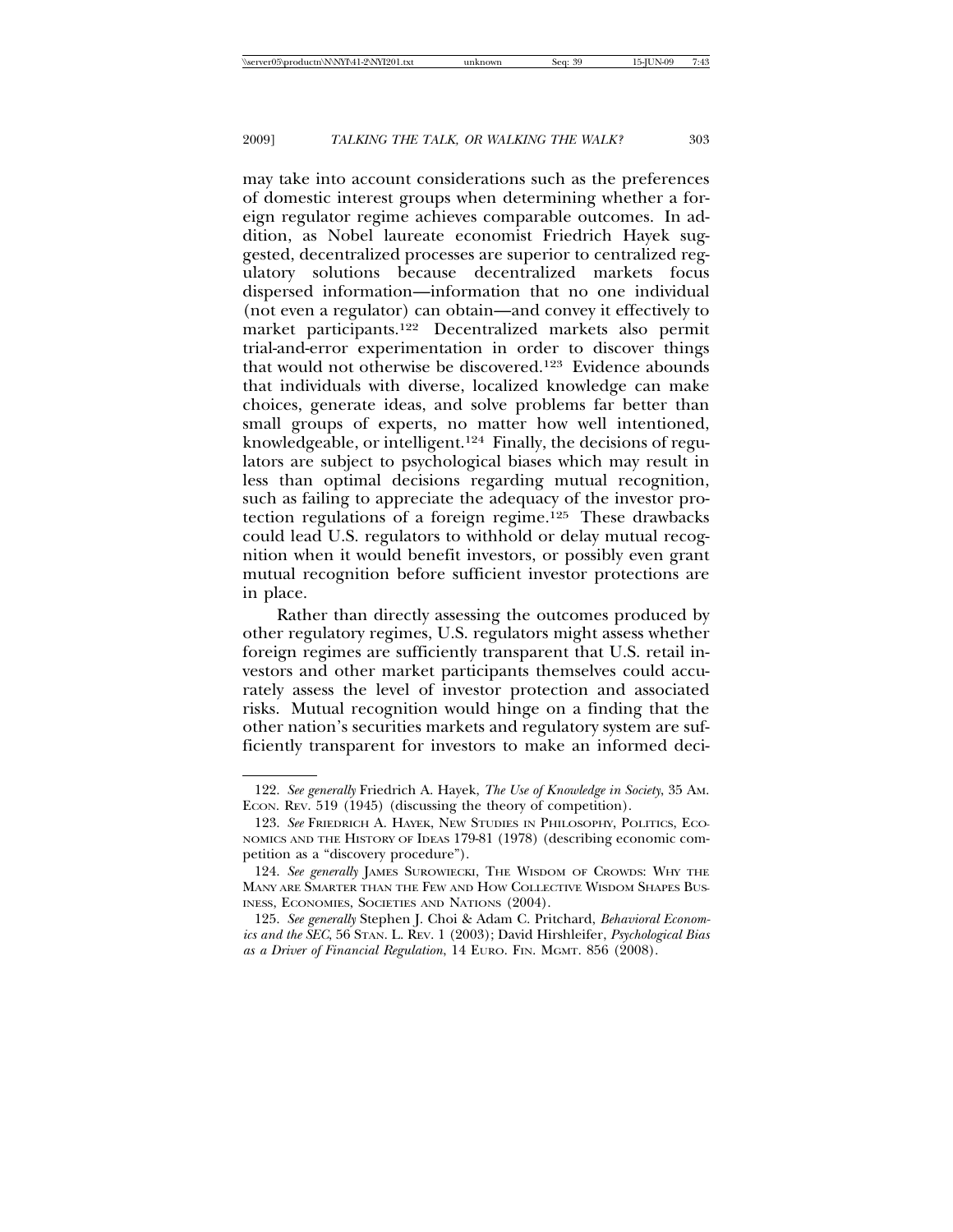sion about investing in that nation's issuers. According to research by La Porta and colleagues, company disclosures and the availability of private remedies are particularly important for the development of capital markets.126 By contrast, whether or not a national regulator has strong enforcement or oversight powers matters little to ensure a healthy capital market.<sup>127</sup> This finding suggests that, when comparing regulatory regimes instead of issuers, what matters most to investors is information about the quality of a regulatory scheme and not whether a particular nation enforces its laws as strictly as does the United States. So long as the overall regulatory quality of a foreign nation is known by U.S. investors, informed decisionmaking can take place and investor protection will not be compromised. This approach harnesses the "wisdom of crowds"128 instead of relying on the judgment of a small group of experts.

Investors have plenty of fodder for rumination. Over the past decade, a vast body of economics and finance literature has studied the relationship between the legal protections a nation provides to investors and economic outcomes. In 1996, Rafael La Porta, Florencio Lopez-de-Silanes, Andrei Shleifer, and Robert Vishny began a line of research on the relationship between legal systems and capital markets development, and concluded that greater investor protection law leads to more developed equity and debt markets because investors are more willing to invest if the law protects them from managerial misconduct.129 Since that time, economists have studied the relationship between different nations' investor protection mechanisms and certain economic outcomes, each of which largely overlaps with either one of the three goals pursued by the SEC or the outcomes the SEC uses to measure attainment of its goals.130 For instance, in a survey of thirty-one nations, Luez and colleagues found that companies operating under regimes with more extensive investor protections have higher

<sup>126.</sup> Rafael La Porta et al., *What Works in Securities Laws?*, 61 J. FIN. 1, 27-28 (2006).

<sup>127.</sup> *Id.*

<sup>128.</sup> *See generally* SUROWIECKI, *supra* note 124. **R**

<sup>129.</sup> *See* Rafael La Porta et al., *Legal Determinants of External Finance*, 52 J. FIN. 1131, 1149 (1997).

<sup>130.</sup> *See supra* Part IV.C.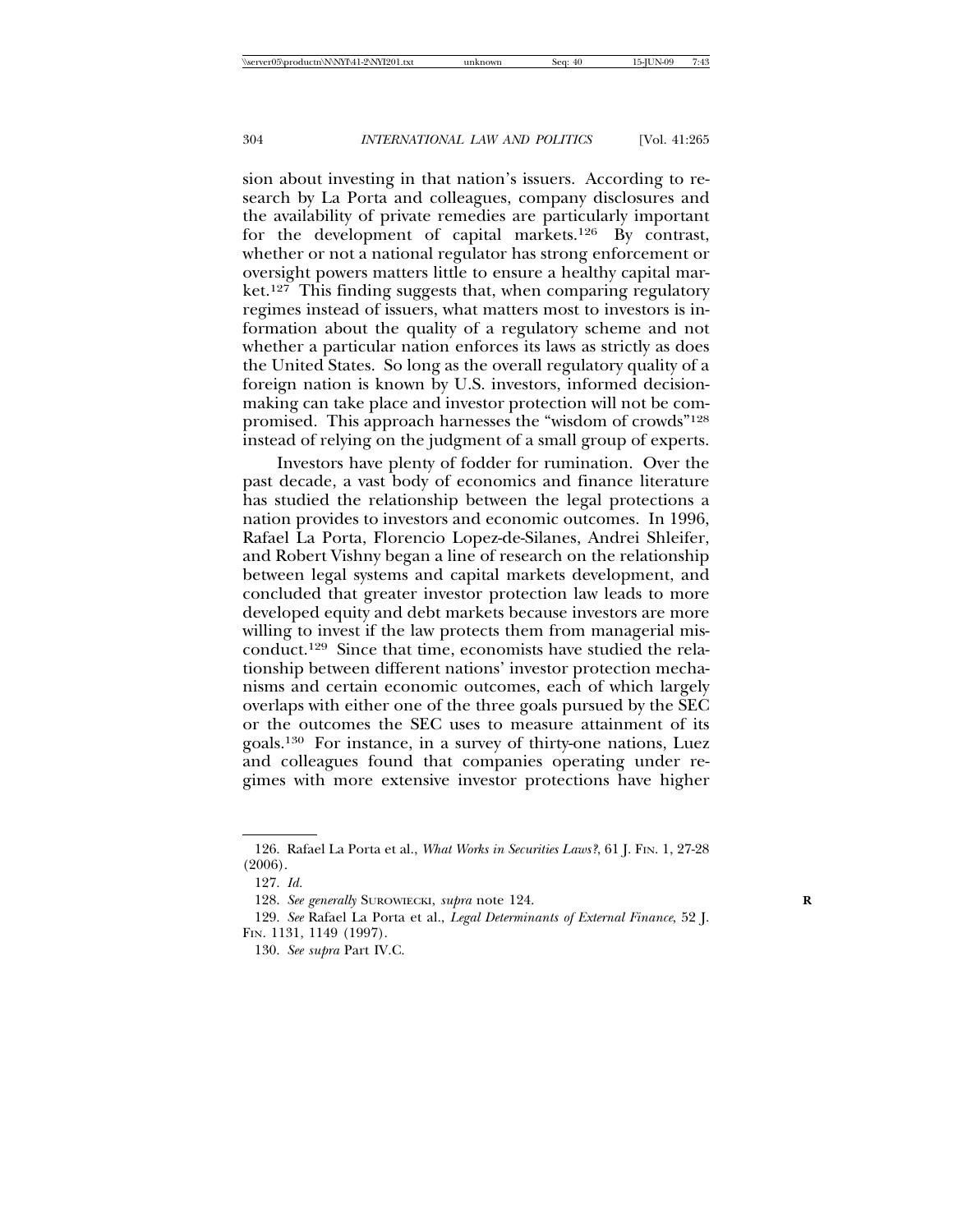quality financial reporting.131 In 2006, La Porta and colleagues refined their original contribution. They found that nations where companies raising capital made greater disclosures to investors (e.g., delivering a prospectus, being transparent about insider compensation) had a greater ratio of stock market capitalization to gross domestic product, greater liquidity, and other measures of capital market development.132 A subsequent study by Simeon Djankov and his collaborators found similar results using a sample of seventy-two nations and conceptualizing investor protection as the legal protection from self-dealing afforded to minority shareholders by company insiders.133 All of this economic literature is public and readily available to investors who want to evaluate the risks and rewards posed by different regulatory regimes.

In addition to the economics and finance literature on investor protection and capital market development are more general sources of information relevant to regulatory transparency that stem from annual surveys of the quality of global legal regimes in relation to basic protections afforded to property owners in general and investors in particular. These surveys are important because it does investors little good to invest in a jurisdiction with a robust securities law (e.g., disclosure and liability) that otherwise fails to enforce contracts or suffers from rampant corruption. The annual International Property Rights Index published by the Property Rights Alliance evaluates and compares 115 nations by several measures, including the independence of the judicial system and transparency and stability of the overall legal system.134 *The Economic Freedom of the World* annual report from the Fraser Institute measures economic freedom in 141 nations, including measures for judicial independence, enforcement of con-

<sup>131.</sup> Christian Luez et al., *Earnings Management and Investor Protection: An International Comparison*, 69 J. FIN. ECON. 505, 507-08 (2003).

<sup>132.</sup> La Porta et al., *supra* note 126, at 19.

<sup>133.</sup> Simeon Djankov et al., *The Law and Economics of Self-Dealing*, 88 J. FIN. ECON. 430, 461, 463 (2008).

<sup>134.</sup> SATYA THALLAM, PROP. RIGHTS ALLIANCE, INTERNATIONAL PROPERTY RIGHTS INDEX (IPRI) 2008 REPORT 15, 20 (2008), *available at* http://www. internationalpropertyrightsindex.org/UserFiles/File/022508ot-report%20 (2).pdf.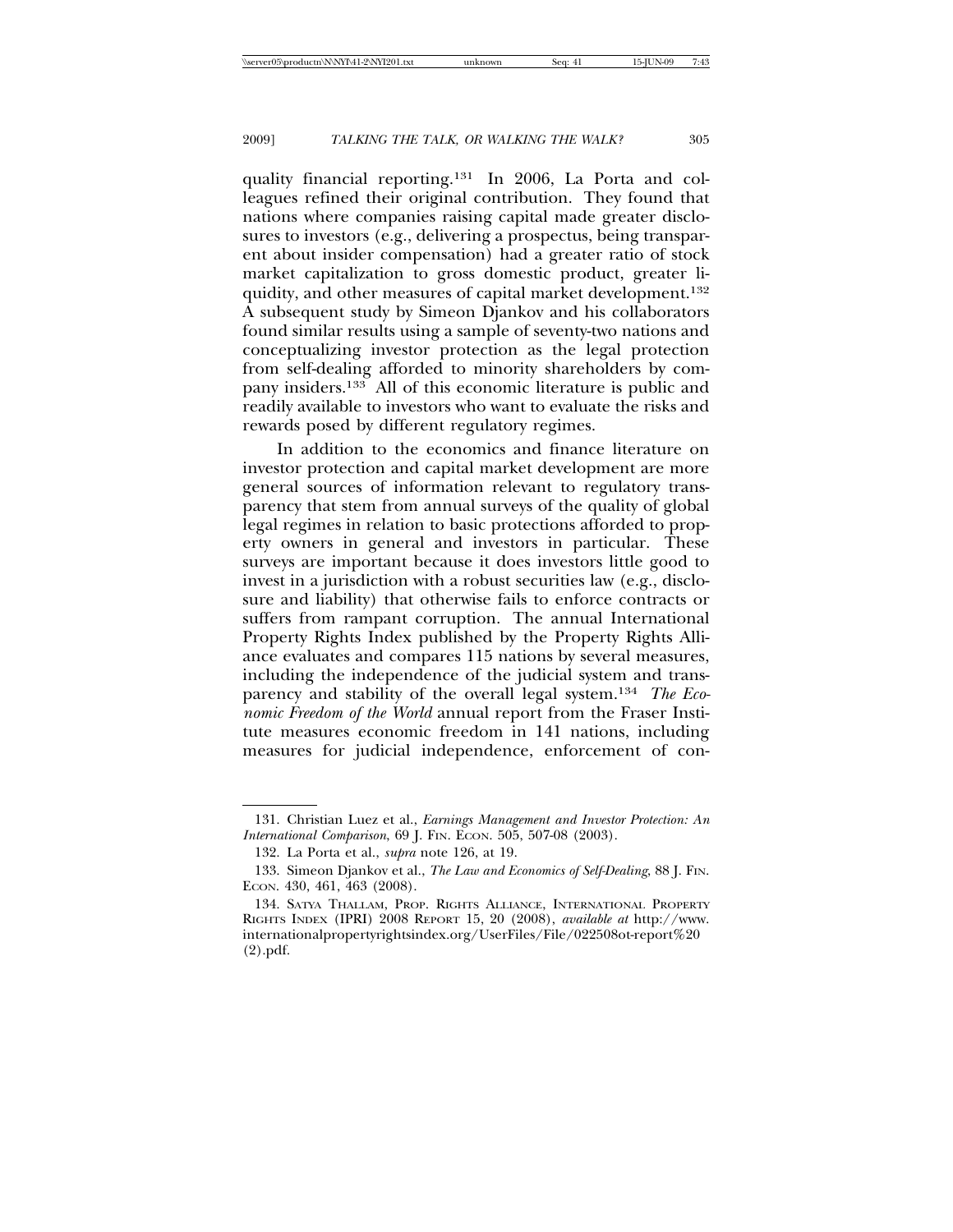tracts, and regulation of credit markets.135 The Heritage Foundation and the *Wall Street Journal* also publish an annual *Index of Economic Freedom* covering 183 countries, which measures outcomes such as how independent banks and capital markets are from state ownership and political interference.136

The importance of this research is not whether particular investor protection regulations or governance devices ultimately increase market valuation and securities prices.137 Rather, this research is significant because it shows that information about the general quality of numerous nations' securities regulations and related laws is widely available and comparable across several different dimensions, thereby enabling investors to make informed decisions.138 From the world's most advanced economies to those of Nigeria and Kazakhstan, there is hardly a regulatory system on earth so opaque that it would prevent investors from making informed investment decisions regarding its issuers. Indeed, there is already large body of practitioner-oriented literature for investors and their advisors on how to protect foreign investments from political risk and deal with other challenges from making global investments.139 For instance, the Joel Kurtzman and Glen Yago Opacity Index, which measures the degree to which different nations "lack . . . clear, accurate, formal, clear-cut, and widely accepted practices in the broad arena where business, finance, and govern-

<sup>135.</sup> JAMES GWARTNEY & ROBERT LAWSON WITH RUSSELL S. SOBEL & PETER T. LEESON, ECON. FREEDOM NETWORK, ECONOMIC FREEDOM OF THE WORLD 2007 ANNUAL REPORT 10, 13 (2007), *available at* http://www.freetheworld. com/2007/EFW2007BOOK2.pdf.

<sup>136.</sup> TERRY MILLER & KIM R. HOLMES, THE HERITAGE FOUND. & WALL ST. JOURNAL, 2009 INDEX OF ECONOMIC FREEDOM 2, 14 (2009), *available at* www. heritage.org/index/pdf/Index09Full.pdf.

<sup>137.</sup> *See generally* Sanjai Bhagat et al., *The Promise and Peril of Corporate Governance Indices* 67-68 (European Corporate Governance Inst., Working Paper No. 89/2007, 2007) (criticizing the use of corporate governance indices as predictors of firm performance).

<sup>138.</sup> *See* Rafael La Porta et al., *The Economic Consequences of Legal Origins*, 46 J. ECON. LITERATURE 285, 302 (2008) (noting that after a decade of research "there is by now a great deal of evidence that . . . legal rules and regulations . . . have substantial impact on important economic outcomes").

<sup>139.</sup> *See*, *e.g.*, RICHARD C. ALLISON & JACK J. COE, PROTECTING AGAINST THE EXPROPRIATION RISK IN INVESTING ABROAD (1997); NOAH RUBINS & STEPHAN KINSELLA, INTERNATIONAL INVESTMENT, POLITICAL RISK AND DISPUTE RESOLU-TION: A PRACTITIONER'S GUIDE (2005).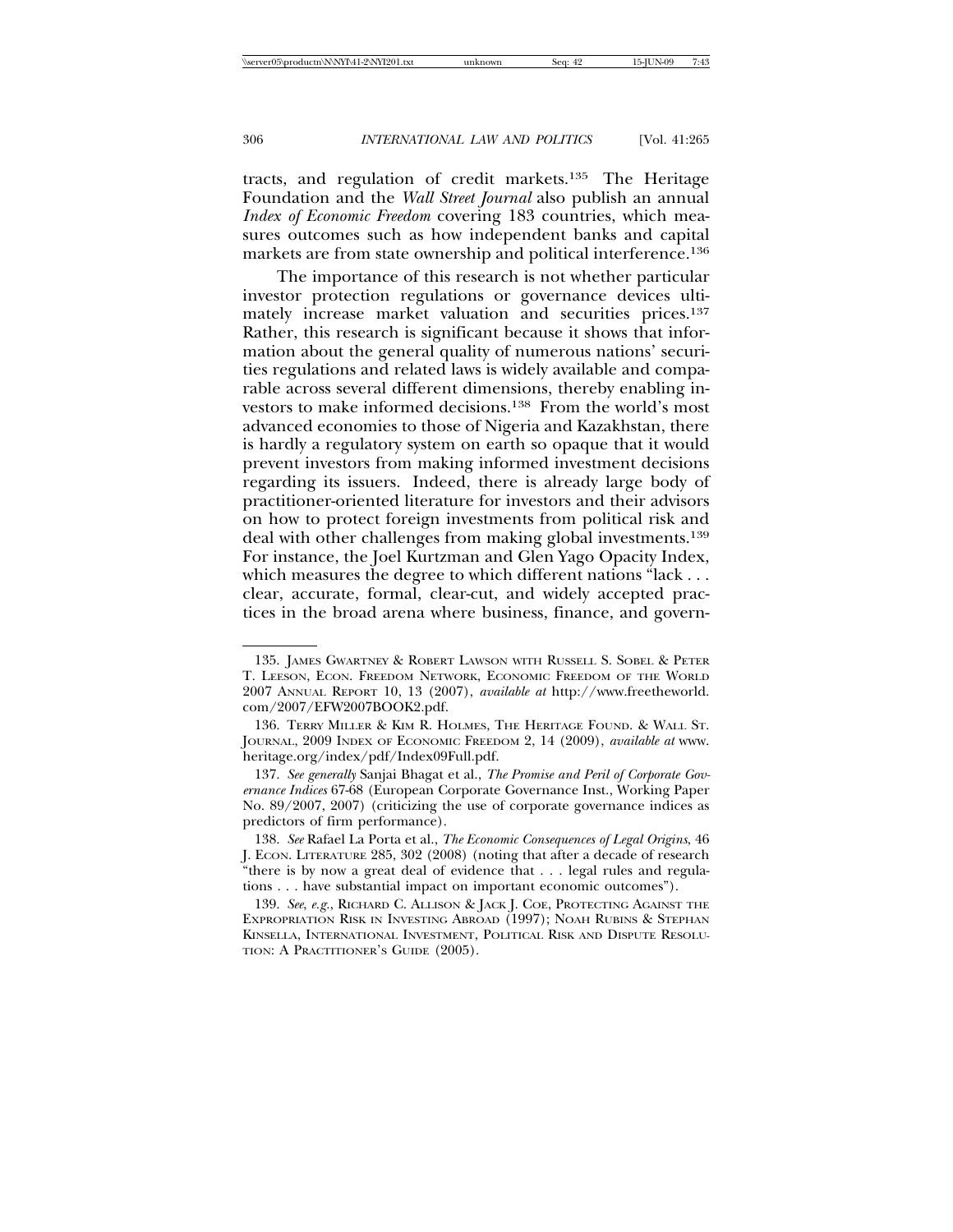ment meet," allows investors to easily compare the relative transparency of numerous different regimes.140

Even if retail investors are not generally sophisticated or otherwise willing to perform the necessary research about the quality of foreign regulatory regimes, there is already sufficient information available about the quality of numerous foreign jurisdictions' regulatory regimes that ordinary investors do not need to research the tables of academic studies to make informed investment decisions. Today, the prices of the securities of issuers regulated under almost any regime will reflect the regime's quality, regardless of the absolute level of protection it affords to investors. According to a long-standing pillar of financial economics known as the efficient markets hypothesis, the price of any security worldwide reflects all relevant information about that security, and any new price-relevant information is quickly reflected in its price by investors trading upon the new information.<sup>141</sup> Information about the risk of  $a$ particular security is perhaps the most important category of price-relevant information, because securities with a higher risk generally have to offer higher expected returns to compensate investors for accepting a greater chance of experiencing losses.142

One piece of information relating to the risk of a security is the quality of the regulatory regime governing the issuer of the security. If a security is issued by a company operating under a regime that affords investors little protection, or issuers do not voluntarily adopt investor protection mechanisms to attract and lower the cost of capital, then investors may be exposed to a higher risk of investment loss caused by managerial self-dealing.143 As numerous empirical studies find, foreign jurisdictions with greater investor protection regulation,

<sup>140.</sup> JOEL KURTZMAN & GLENN YAGO, GLOBAL EDGE: USING THE OPACITY INDEX TO MANAGE THE RISKS OF CROSS-BORDER BUSINESS xiii (2007).

<sup>141.</sup> RICHARD A. BREALEY ET AL., PRINCIPLES OF CORPORATE FINANCE 337 (8th ed. 2006).

<sup>142.</sup> *See* Malkiel, *supra* note 42, at 29-31. **R**

<sup>143.</sup> *See* Bernard S. Black, *The Legal and Institutional Preconditions for Strong Securities Markets*, 48 UCLA L. REV. 781, 783 (2001) (arguing that a strong securities market requires that investors are provided "good information about the value of a company's business" and have "confidence that the company's insiders . . . won't cheat investors out of most or all of the value of their investment through 'self-dealing' transactions").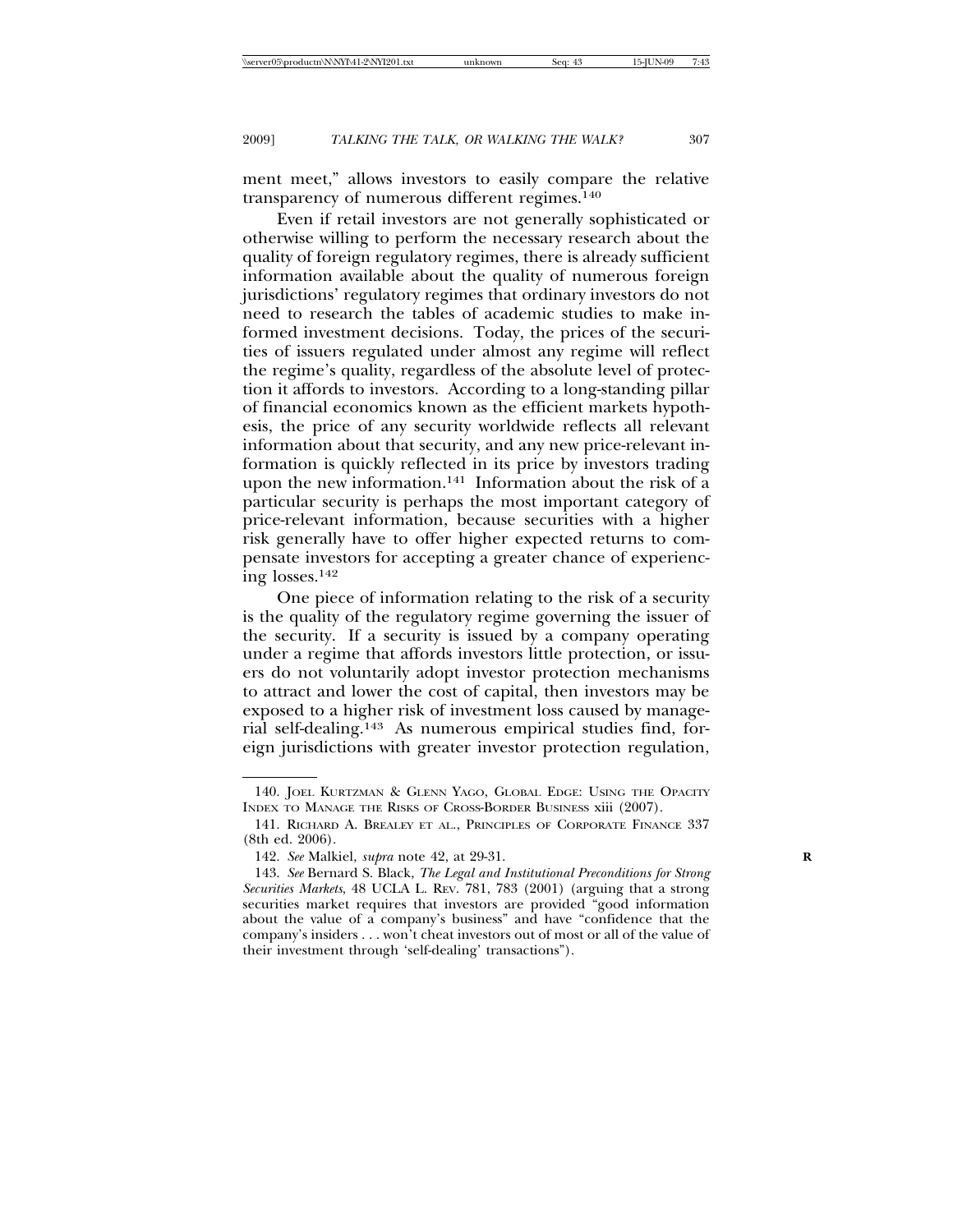higher quality corporate governance, and better overall legal systems have lower costs of capital and greater liquidity.<sup>144</sup> This means that regulatory systems are sufficiently transparent and markets sufficiently efficient that investors are compensated for taking on the increased risk associated with purchasing securities from relatively low quality jurisdictions. Even if particular investors do not appreciate the greater risks involved with investing in companies from low quality regimes, they will still be compensated for doing so.

The SEC should consider a foreign regulatory regime sufficiently transparent such that its regulatory quality will be priced into the securities of issuers subject to that regime so long as one of two conditions are met. First, the regime publicly discloses its securities laws, regulations, and enforcement philosophy, and there is no reason to believe that enforcement is so lax that foreign issuers need not in fact comply with its mandates. Public disclosure of law ensures that sophisticated investors will appropriately discount regimes whose laws are opaque. In the alternative, even if the foreign regime is relatively opaque about its securities law, so long as the legal requirements of the regime are made public and subject to scrutiny by third parties such as academics and practitioners, then that regulatory regime has sufficient transparency. A good starting point for regimes in this latter category might be, for instance, each of the 49 regimes subjected to analysis in the law and finance literature inaugurated by La Porta and col-

<sup>144.</sup> *See*, *e.g*., Hazem Daouk et al., *Capital Market Governance: How Do Security Laws Affect Market Performance?*, 12 J. CORP. FIN. 560, 563 (2006) (finding that issuers from nations with higher scores on a capital markets governance index have a lower cost-of-equity); Venkat R. Eleswarapu & Kumar Venkataraman, *The Impact of Legal and Political Institutions on Equity Trading Costs: A Cross-Country Analysis*, 19 REV. FIN. STUD. 1081, 1084 (2006) (finding lower trading costs in jurisdictions with "more efficient judicial systems, better accounting standards, and more stable political systems"); Luzi Hail & Christian Leuz*, International Differences in the Cost of Equity Capital: Do Legal Institutions and Securities Regulation Matter?*, 44 J. ACCT. RES. 485, 488 (2006) (claiming that "[f]irms in countries with more extensive disclosure requirements, strong securities regulation, and more effective legal systems have a significantly lower cost of capital"); M. Deniz Yavuz, Why Does Investor Protection Matter for the Cost of Equity? (Apr. 5, 2007) (unpublished working paper), *available at* http://www.efmaefm.org/0EFMAMEETINGS/EFMA% 20ANNUAL%20MEETINGS/2007-Vienna/Papers/0518.pdf (finding that better investor protection decreases risk).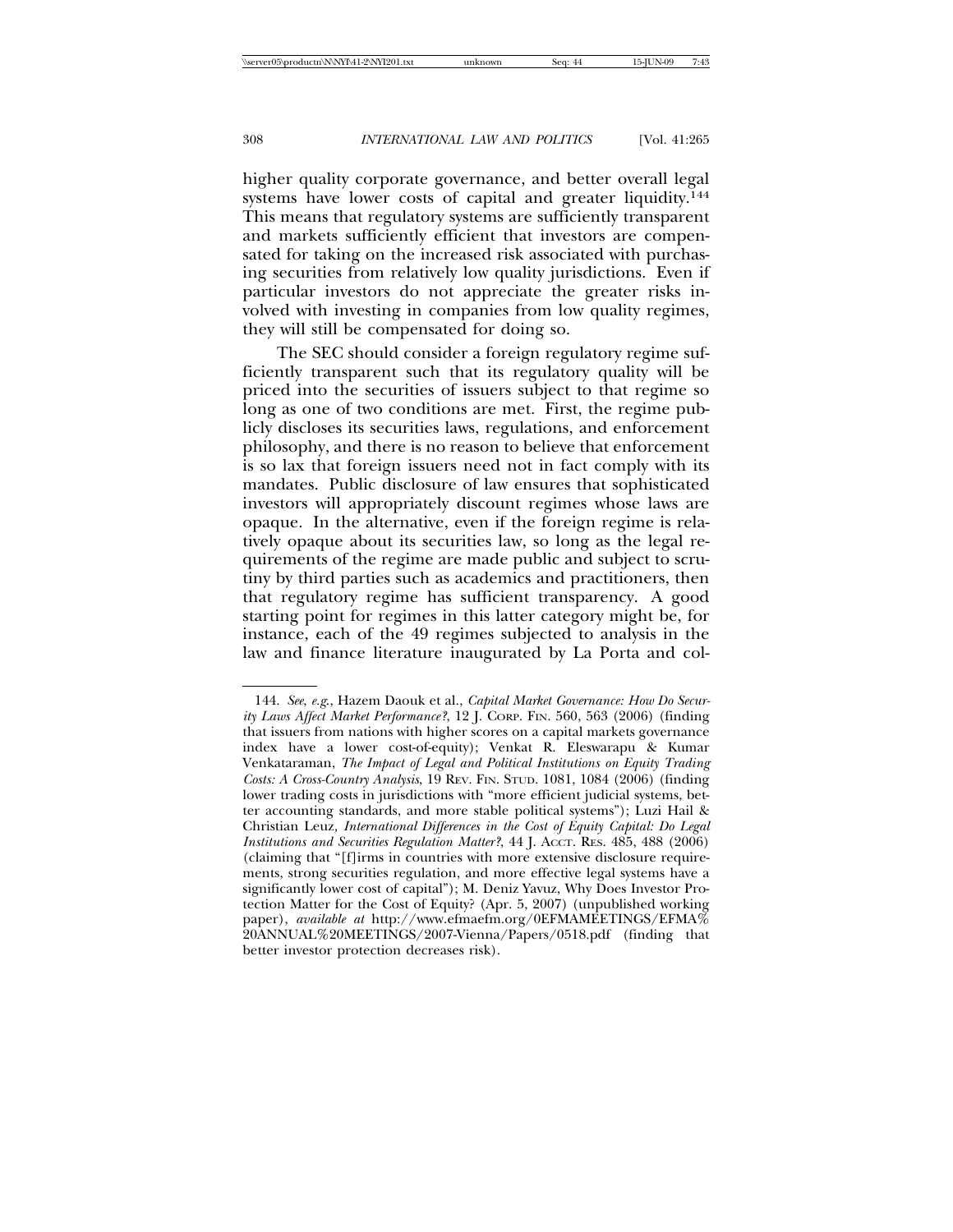leagues. In their research, the authors have made public the level of investor protection of a given regime by interviewing practicing attorneys with regard to numerous specific questions such as whether insider transactions must be disclosed, the standard of civil liability for officers, directors, and accountants for securities fraud, and whether a securities investigator has subpoena power over witnesses.145

The advantage of comparable regulatory transparency is that it requires minimal "second-guessing" of foreign regulators by the SEC. Comparable regulatory transparency indeed comports with the basic investor protection and disclosure philosophy underlying U.S. federal securities law. The purpose of the disclosure regime is not to prevent investors from taking on high risks, but rather to protect investors by enabling them to make informed investment decisions based upon accurate, complete, and timely company disclosures.146 Similarly, comparable regulatory transparency allows investors to take on high risks associated with investing under regulatory regimes with relatively poor quality so long as information about the risk—in this case, regulatory risk—is disclosed. Comparable transparency ensures that any residual risks to investors will be priced by the market. The main disadvantage of this approach is that it does not guarantee that the foreign jurisdictions

<sup>145.</sup> La Porta et al., *supra* note 126, at 3, 6-10. **R**

<sup>146.</sup> *See* 15 U.S.C. § 80a-1(b)(1) (2008) (stating that adequate and accurate disclosure in the national public interest); SEC v. Ralston Purina Co., 346 U.S. 119, 124 (1953) (holding that the Securities Act was designed to promote full disclosure of information necessary for informed investment decisions); Goldstein v. SEC, 451 F.3d 873, 876 (D.C. Cir. 2006) (noting that the purpose of the Advisers Act is to "'substitute a philosophy of full disclosure for the philosophy of *caveat emptor*' in the investment advisory profession" (quoting SEC v. Capital Gains Research Bureau Inc., 375 U.S. 180, 186 (1963))); S. REP. NO. 73-47, at 1 (1933) (noting that the "basic policy [of the Securities Act] is that of informing the investors of the facts concerning securities to be offered for sale in interstate and foreign commerce and providing protection against fraud and misrepresentation."); Phillip A. Loomis, Jr., *The Securities Exchange Act of 1934 and the Investment Advisers Act of 1940*, 28 GEO. WASH. L. REV. 214, 245 (1959) (noting the registration and disclosure requirements of the Advisers Act sought to provide "a compulsory census of investment advisers and which would provide in small degree for the regulation of some of their activities") (internal quotation omitted); John E. Tracy & Alfred B. MacChesney, *The Securities and Exchange Act of 1934*, 32 MICH. L. REV. 1025, 1048 (1934) (noting that the Exchange Act disclosure requirements facilitate accurate "evaluation of prices of securities").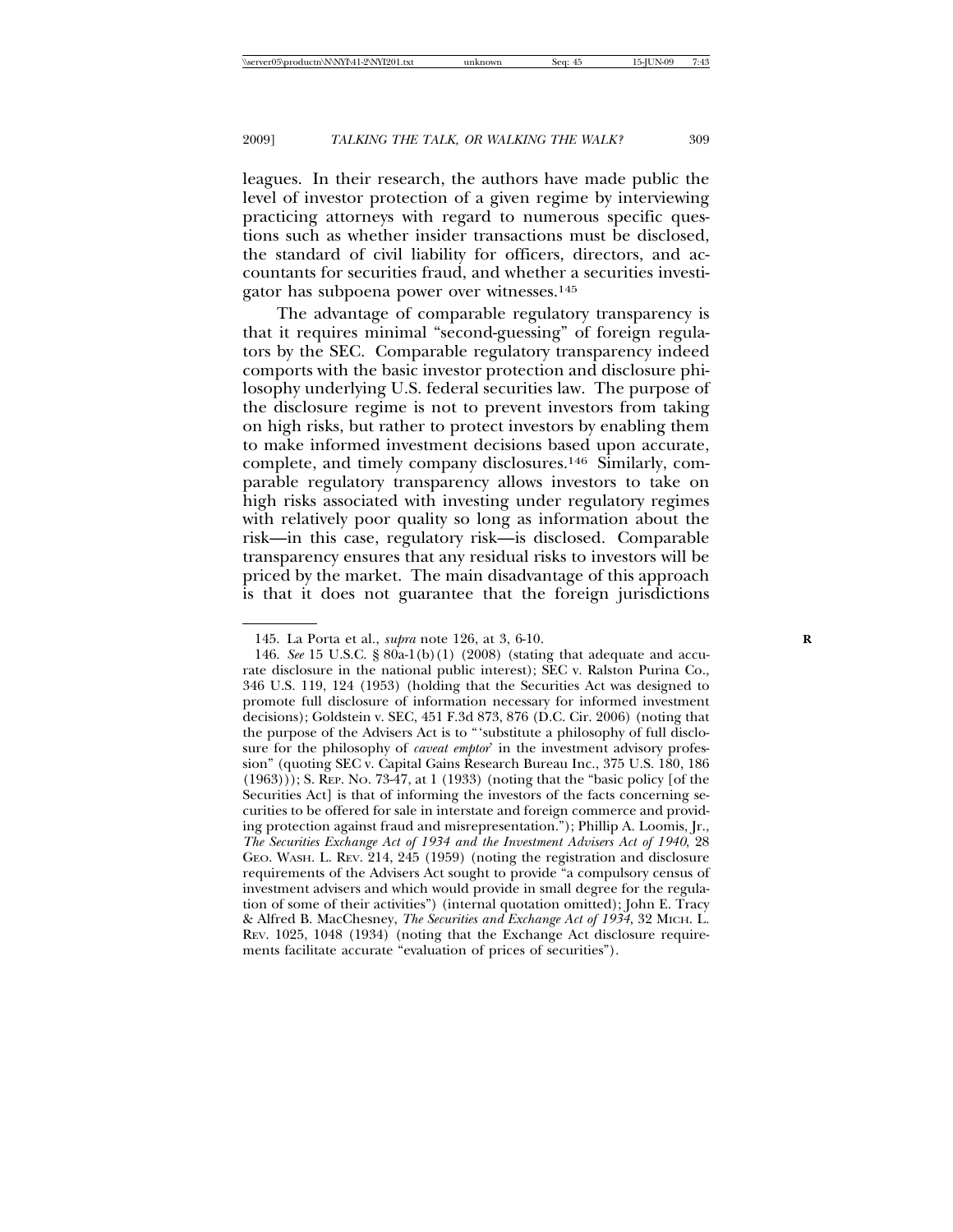would achieve the exact same quality of investor protection as under the U.S. regime.

#### E. *Which Proposal is Best for Investors?*

To determine which of the above options would best promote investor welfare, one must first identify the nature of the problem the SEC is trying to solve. Regulatory economists generally accept that government action can enhance consumer welfare in the case of a clear "market failure" that cannot be addressed adequately by other means.147 This is because in the absence of market failure, voluntary action by individuals and organizations is very effective at allocating scarce resources to the uses that citizens value most highly.148

Through mutual recognition, the SEC appears to be trying to solve two related, but conceptually distinct, problems that may prevent unfettered securities markets from promoting investor welfare: fraud and insufficient information. When fraud is material, it of course harms the defrauded party by leading to less-than-optimal investment decisions. It may also induce other consumers to discount the reliability of truthful information provided by companies who are not engaging in fraud<sup>149</sup>

<sup>147.</sup> The term "market failure" is perhaps an unfortunate piece of economic jargon because to most people the term "market" implies some form of commercial, for-profit business activity. Market failure then presumably refers to any situation in which commercial activity fails to solve a perceived problem. For many economists, however, the term "market" often has a much broader meaning, referring to any type of voluntary interaction in which people mutually coordinate their activities rather than take directions from a higher (governmental) authority. We use the term in this broader sense. A "market failure" occurs when voluntary activity fails to direct resources to the uses that people value most. OMB Circular A-4 provides substantial guidance on how to identify and describe a market failure. CIRCU-LAR A-4, *supra* note 76, at 4-5. **R**

<sup>148.</sup> *See* W. KIP VISCUSI ET AL., ECONOMICS OF REGULATION AND ANTITRUST 79-80 (4th ed. 2005) (explaining the theory of perfect competition in which consumer welfare is maximized under conditions of Pareto optimality).

<sup>149.</sup> *See* Howard Beales, Richard Craswell, & Steven C. Salop, *The Efficient Regulation of Consumer Information*, 24 J.L. & ECON. 491, 532 (stating that "[b]ecause literally false statements offer no benefit to consumers, there is no reason to allow them"). For an analysis of how false claims impede wellfunctioning markets, see *id*. at 505-06.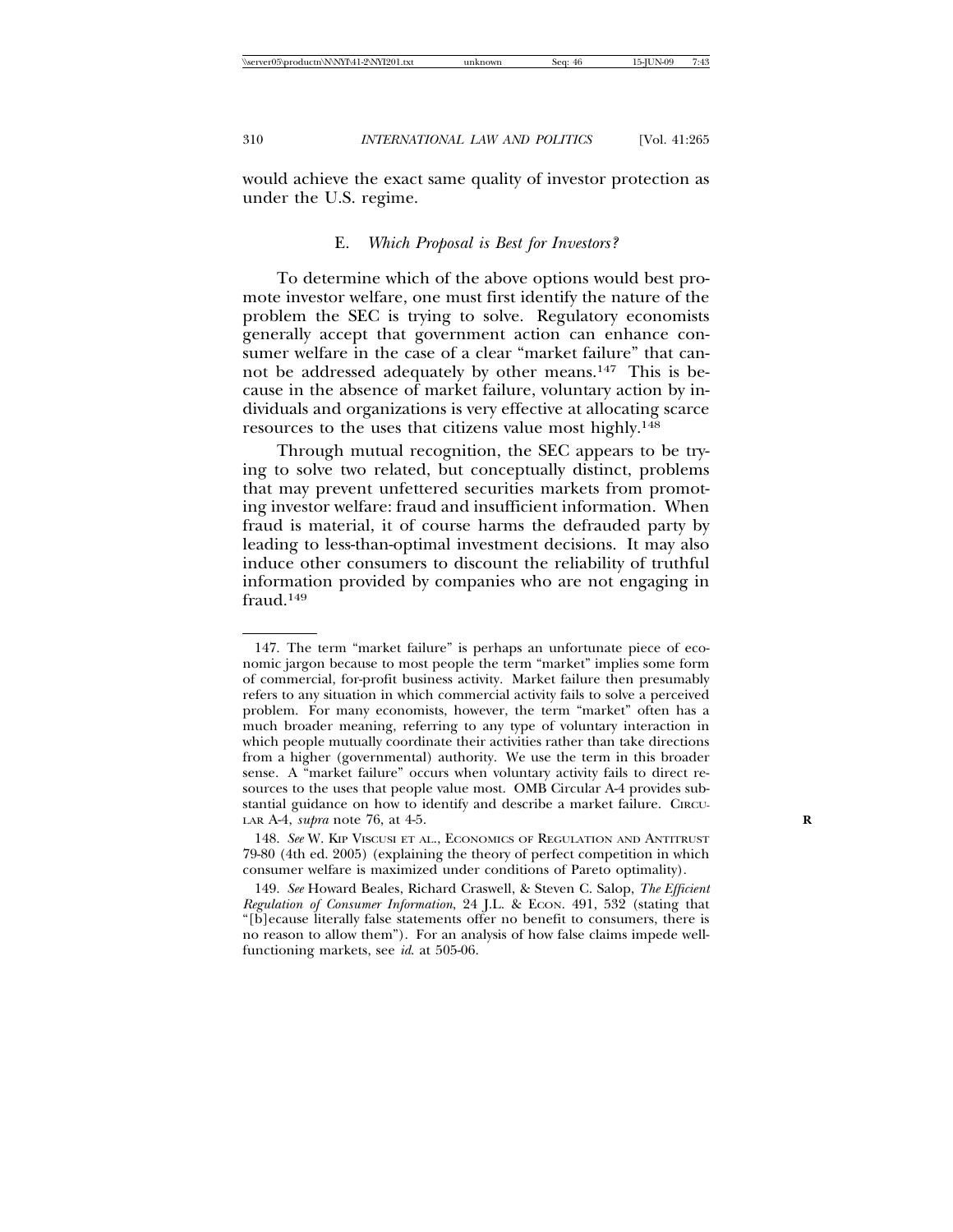Insufficient information requires more subtle analysis, because information is not costless.150 The classic statement by Beales, Craswell, and Salop about consumer information applies equally well to information provided to investors:

Given the difficulties of separating imperfections from the fact that information is costly, intervention must be limited to those instances in which information imperfections demonstrably lead to significant consumer injury and which can be corrected in a cost-effective manner—without creating serious distortions or side-effects which lead to even greater injury. While it may sometimes be difficult to determine which instances of incomplete information pass this test, it is likely to be even more costly to ignore these issues and attempt to provide consumers with complete information. Policymakers must have adequate information for decision making and carefully weigh the benefits and costs of proposed intervention strategies.151

This general principle is echoed in the SEC's statutory mandate to promote investor protection, efficiency, and capital formation. Our proposals should be evaluated based on how well they make international investment opportunities available to investors while addressing fraud and information problems.

All four of our proposals deal with fraud by requiring foreign entities to submit to the SEC's antifraud jurisdiction. Thus, the SEC could still prosecute cases of outright securities fraud against U.S. investors committed by foreign entities, assisted in part by foreign regulators pursuant to the SEC's Bilateral Information Sharing Agreements with foreign regulators and international regulatory bodies.152 It is always possible that this is not the optimal solution to fraud, but it would let the SEC offer U.S. investors a level of protection from fraud by

<sup>150.</sup> For an explanation of the conditions under which information provision may be subject to market failure, as well as market institutions that may limit this market failure, see *id.* at 503-05.

<sup>151.</sup> *Id.* at 512.

<sup>152.</sup> As of February 6, 2006, the SEC had entered into thirty-two such agreements. *See* SEC, SEC Bilateral Information Sharing Arrangements, http://www.sec.gov/about/offices/oia/oia\_bilateral.htm.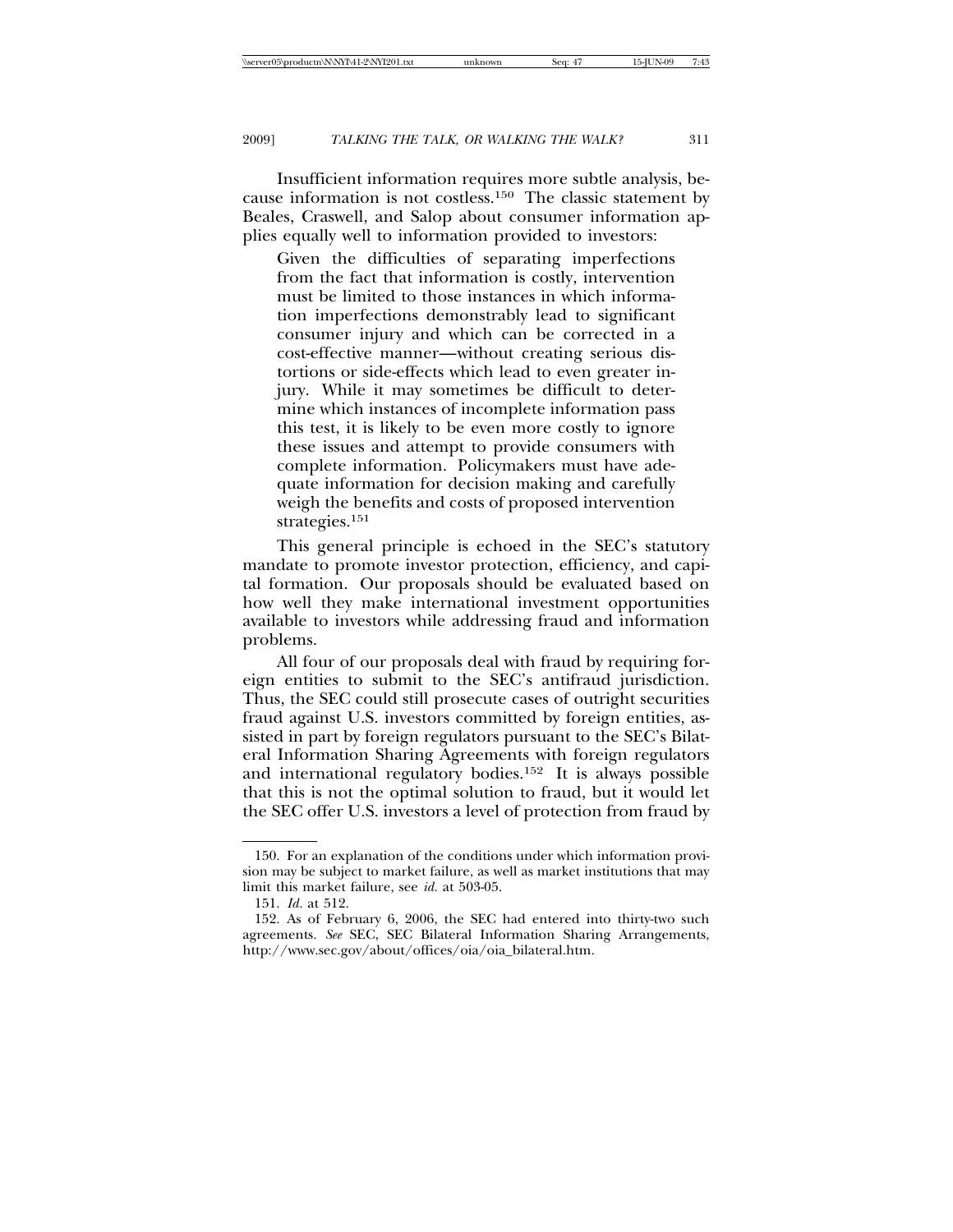foreign entities comparable to that which the SEC gives U.S. investors when they deal with U.S. entities.

Our four proposals take somewhat different approaches in their treatment of information. The proposal from Part IV.D, Comparable Regulatory Transparency, seeks to ensure that adequate information about foreign regulatory regimes is available so that investors can accurately assess the risks of dealing with entities regulated under foreign regimes. It gives investors the widest possible access to international investments by allowing them to choose which kinds of regulatory risks they are willing to bear. Comparable Regulatory Transparency assumes that the primary type of information imperfection regarding foreign investments is information regarding the nature of the regulatory regime itself. If the regulatory regime is itself transparent, then a vigorous community of scholarly researchers and investment analysts can be relied upon to inform consumers about the extent of information available about entities regulated under each foreign regime. For this reason, we believe that proposal D best balances the investor's interests in wide access to international investment opportunities, protection from fraud, and access to information.

The proposals from Subparts A–C take a different approach. They assume that the primary information imperfection is lack of information about the issuers and other entities regulated by the foreign regimes. Under each of these proposals, the focus on identifying and measuring investor protection outcomes seeks to ensure that the foreign regulators achieve a similar degree of investor protection as does the SEC. Mutual recognition under these options substitutes the judgment of the SEC for the "wisdom of crowds." It is likely to lead to fewer mutual recognition agreements, and, if some foreign regulatory regimes that are very transparent nevertheless fail to demonstrate that they produce outcomes similar to those the SEC seeks to produce, fewer opportunities for U.S. investors. A foreign regulator's failure to demonstrate that it produces similar outcomes may occur because the foreign regime in fact fails to protect investors, or it may occur simply because the foreign regulator lacks the data or analytical resources to measure outcomes. In the latter case, proposals A–C would exclude from mutual recognition some foreign regulators who probably should be included.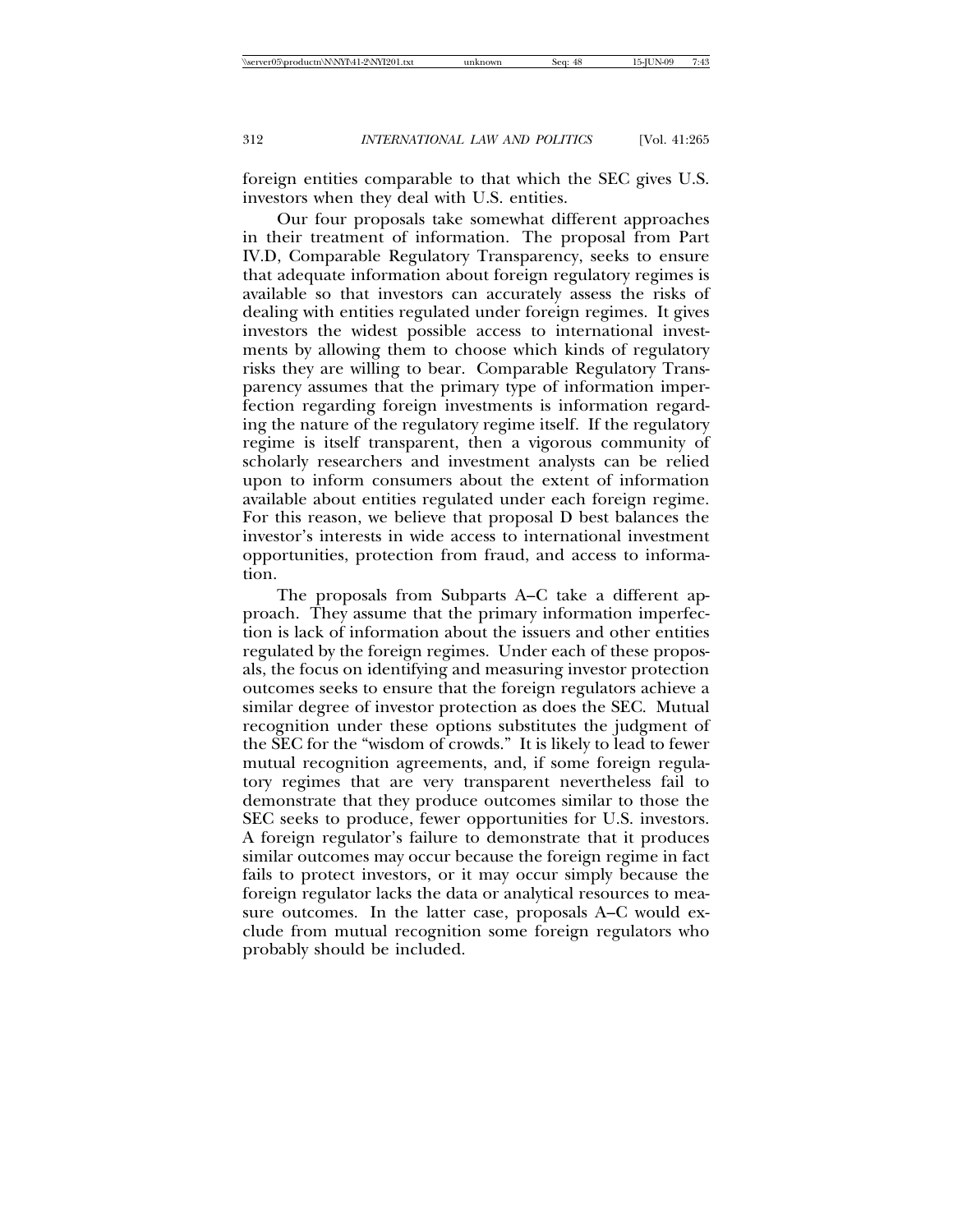If the SEC feels that it must assess the adequacy of information provided by entities regulated by foreign regimes, then we believe proposal B—Comparable Regulatory Outcomes best promotes investor welfare. This is the option that truly assesses whether the foreign regulators achieve investor protection outcomes similar to those the SEC seeks to achieve. Of all the proposals A–C, it provides the greatest level of investor protection. Of those three proposals, it is also the one most likely to offer U.S. investors the widest range of international investing opportunities, because it does not force foreign regulatory regimes to use the same outcome measures as the SEC or undergo the "Made in the U.S.A.," PART-like evaluation contemplated under proposal C, Comparable Regulatory Effectiveness.

If proposal B is not adopted, we would prefer proposal C over proposal A. Proposal A relies on the SEC's current goals and measures, which are not very outcome-oriented. Hence, it would not measure outcomes very well. The principal argument in favor of proposal A is "What's sauce for the goose is sauce for the gander." Foreign entities might justifiably argue for proposal A on the grounds that their outcome definition and measurement should be held to no higher standard than the U.S. government holds the SEC. Nevertheless, that does not mean proposal A would be optimal for U.S. investors.

Proposal C retains some of the benefits of proposal B, because a PART-like evaluation inquires whether and how the agency measures its outcomes, and what results it achieves, without dictating what specific measures the agency must use. PART is also an already-developed methodology that the SEC could use off the shelf, which would probably save a great deal of time. But PART does not look solely at outcomes. This may be considered a strength if good outcome data are lacking but good data are available on other aspects of program purpose, design, and management that can be demonstrated to cause outcomes.

## V. INCREASING REGULATORY COMPETITION: THE HIDDEN BENEFIT

All four of our proposals would give U.S. investors greater access to foreign issuers and capital markets. We have noted that retail investors in the United States have some ability to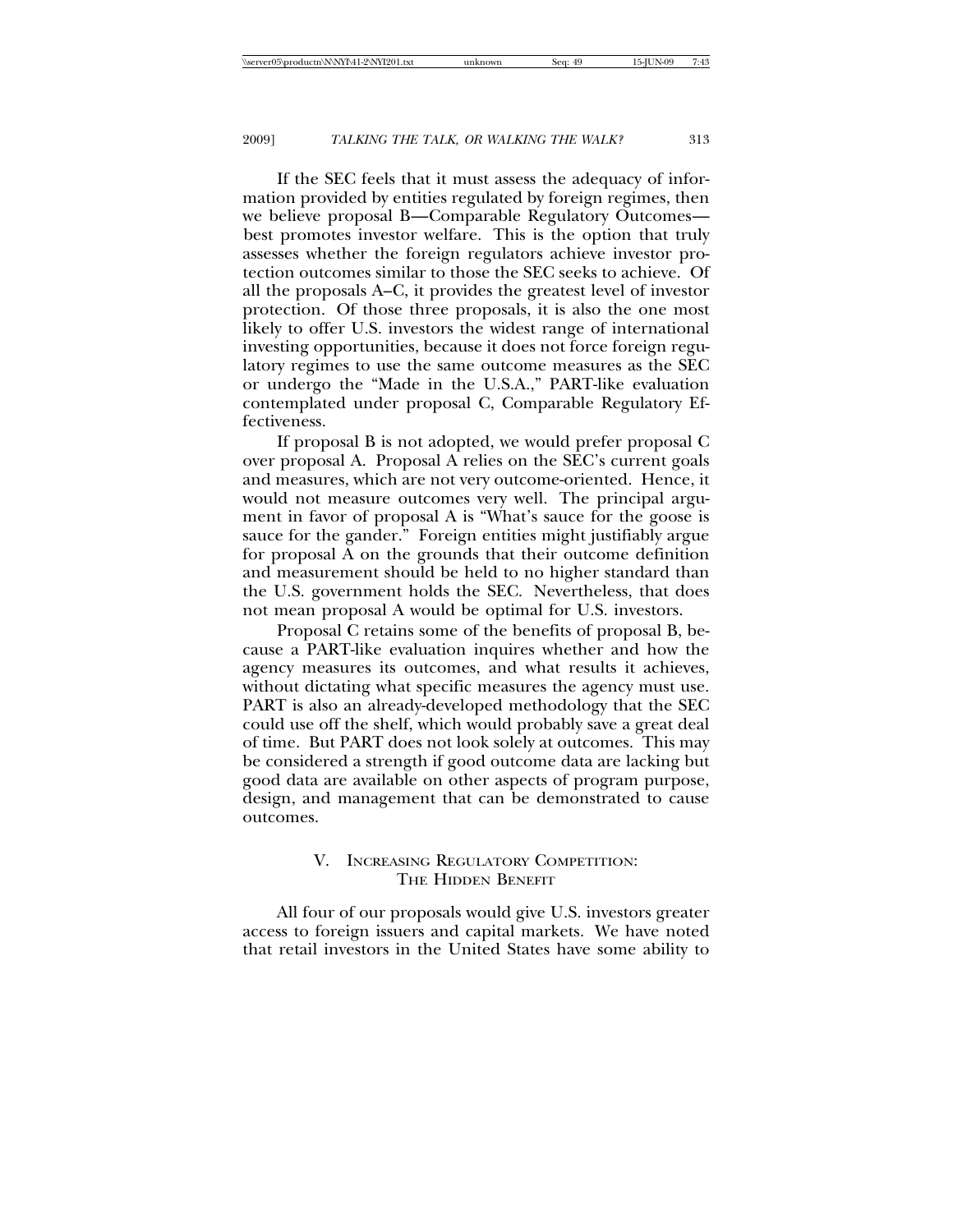access foreign markets and issuers.153 Typically, however, those options are either lower quality or higher cost than the options investors would have if foreign entities could access the U.S. capital markets without submitting to an additional layer of SEC regulation on top of regulation from their home country.154 Retail investors are less protected from market risks as a result, because their ability to diversify risk is hampered. Mutual recognition would offer U.S. investors more convenient ways to buy and sell the securities of foreign issuers with lower transaction costs. Perhaps the most important benefit of mutual recognition, however, is that it would give a substantial boost to the relatively limited regulatory competition that already takes place across the globe, and ensure that such competition serves the interests of investors.

### A. *Mutual Recognition and Issuer Choice*

Issuers currently have some, though by no means complete, choice regarding of regulatory regime. U.S. issuers can choose to be regulated by  $(1)$  the SEC, by conducting a traditional initial public offering (IPO) on a U.S. exchange; (2) a foreign regulatory regime, by performing an IPO on a foreign exchange and not selling to U.S. investors in the initial offering or in a secondary market for one year<sup>155</sup>; or  $(3)$  effectively no regime, by undertaking private placement of securities pursuant to an SEC registration exemption such as Securities Act section 4(2) or Regulation D.<sup>156</sup> Foreign issuers seeking capi-

156. Rule 506 of Securities Act Regulation D, 17 C.F.R. § 230.506 (2008); *see also* 15 U.S.C. § 77d(2) (2006) (exempting any "transaction not involving

<sup>153.</sup> *See supra* Part II.D.

<sup>154.</sup> *See id.*

<sup>155.</sup> *See* COMMITTEE ON CAPITAL MARKETS REGULATION, THE COMPETITIVE POSITION OF THE U.S. PUBLIC EQUITY MARKET 1 (2001), *available at* http:// www.capmktsreg.org/pdfs/The\_Competitive\_Position\_of\_the\_US\_Public\_ Equity\_Market.pdf ("[U]nder U.S. regulation, a U.S. company that does a foreign IPO cannot sell its stock to a U.S. resident, nor can these investors buy shares in the secondary market for a period of two years (soon to be reduced to one year under a recent SEC rule change)."). The ability of issuers to list on a foreign exchange and governed by a foreign regime has been facilitated by mergers between international exchanges, a process which itself contributes to regulatory competition. *See* Chris Brummer, *Stock Exchanges and the New Market for Securities Laws*, 75 U. CHI. L. REV. (forthcoming 2009) (manuscript at 5-6, 44-48), *available at* http://papers.ssrn.com/sol3/ papers.cfm?abstract\_id=1014683.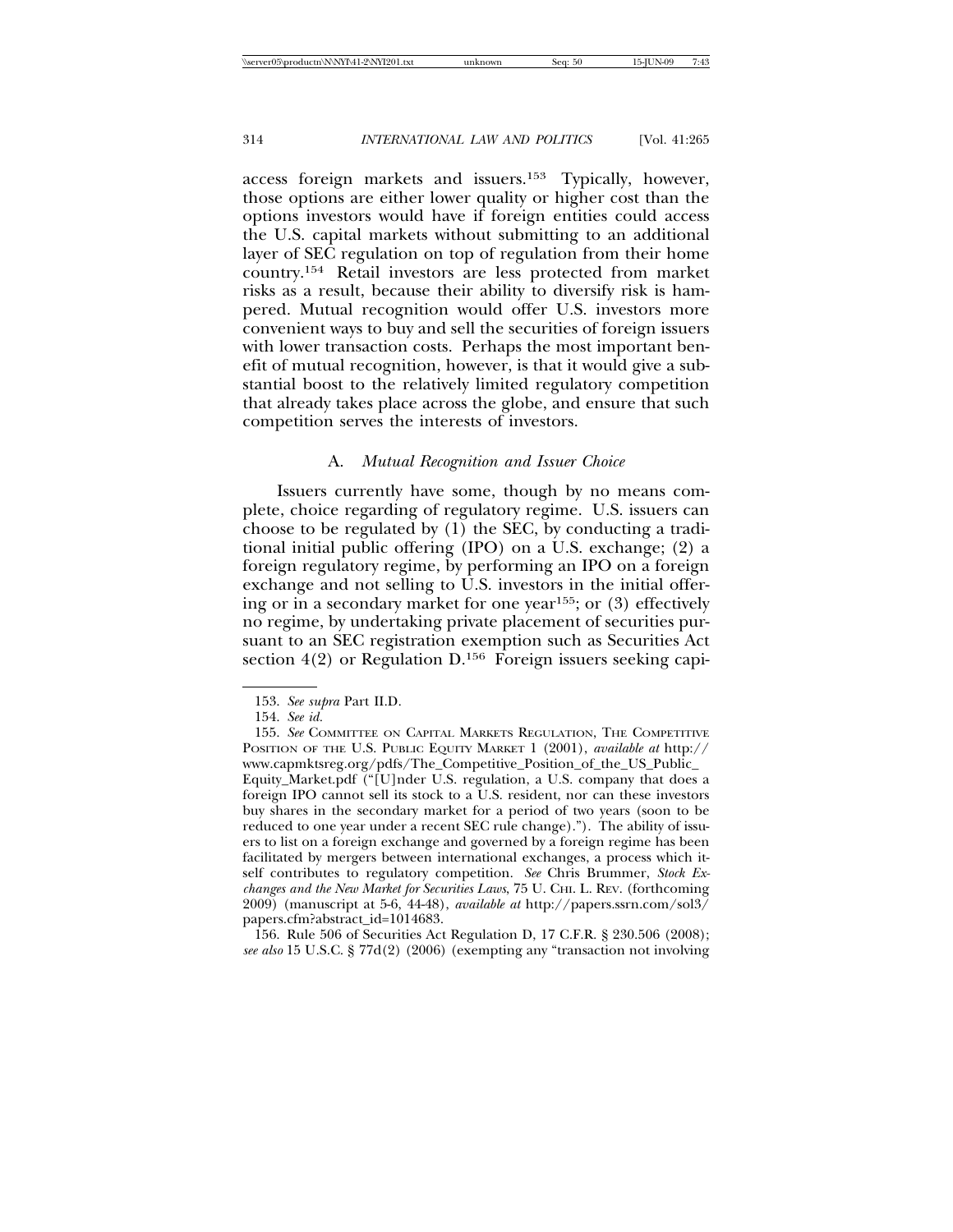tal from U.S. investors can choose to be regulated by their home country regulator and by the SEC by cross-listing their shares on a U.S. exchange, or they can be regulated by only their home country regulator and still raise capital from qualified U.S. investors through a variety of private placement options such as by selling securities to qualified institutional buyers through a Rule 144A private placement.157 Mutual recognition would increase U.S. issuers' choices to include the choice to raise capital from investors in a comparable jurisdiction without being subject to a second layer of regulation from that jurisdiction (since SEC registration would substitute as compliance); and vice versa for foreign issuers.

If consistently applied, mutual recognition would dramatically add to the regulatory choices available to issuers and other market participants. Consistent application means that a U.S. issuer would be permitted to raise capital from U.S. retail investors solely by complying with the law of a comparable foreign regime. If a U.S. company chose to list its shares on a foreign exchange in a jurisdiction recognized by the SEC as sufficiently comparable, U.S. investors would be able to purchase the securities of U.S. companies exempt from SEC registration under the same exemption applicable to foreign issuers. The U.S. company would thereby be treated as a foreign-regulated issuer from a mutually recognized jurisdic $tion.$ <sup>158</sup>

Preventing U.S. issuers from selling to domestic investors as a foreign issuer by requiring them to remain registered with

a public offering" from §5 of the Securities Act). Private offerings are nonetheless fully subject to the antifraud provisions of the Securities Act. *See*, *e.g.*, Regulation D Preliminary Note 1, 17 C.F.R. § 230.501 (2007).

<sup>157.</sup> Securities Act Rule 144A, 17 C.F.R. § 230.144A (2006) (providing that sales made in accordance with its provisions are not "distributions" under the Securities Act such that re-sellers are not deemed underwriters); *see also* Letter from Keith F. Higgins, Chairman, Comm. on Fed. Regulation of Sec., Am. Bar Assoc., to John W. White, Dir., Div. of Corp. Fin., SEC (Mar. 22, 2007), *available at* http://www.abanet.org/buslaw/committees/CL 410000pub/comments/20070322000000.pdf (discussing the actions taken by investment banks tin transactions that are exempt under §4(2)).

<sup>158.</sup> By contrast, the law of the European Union generally requires companies to first list and be regulated under the regime of the nation in which their corporate headquarters is located. *See* Hal S. Scott, *An Overview of International Finance: Law and Regulation* 28 (Working Paper, 2005), *available at* http://ssrn.com/abstract=800627.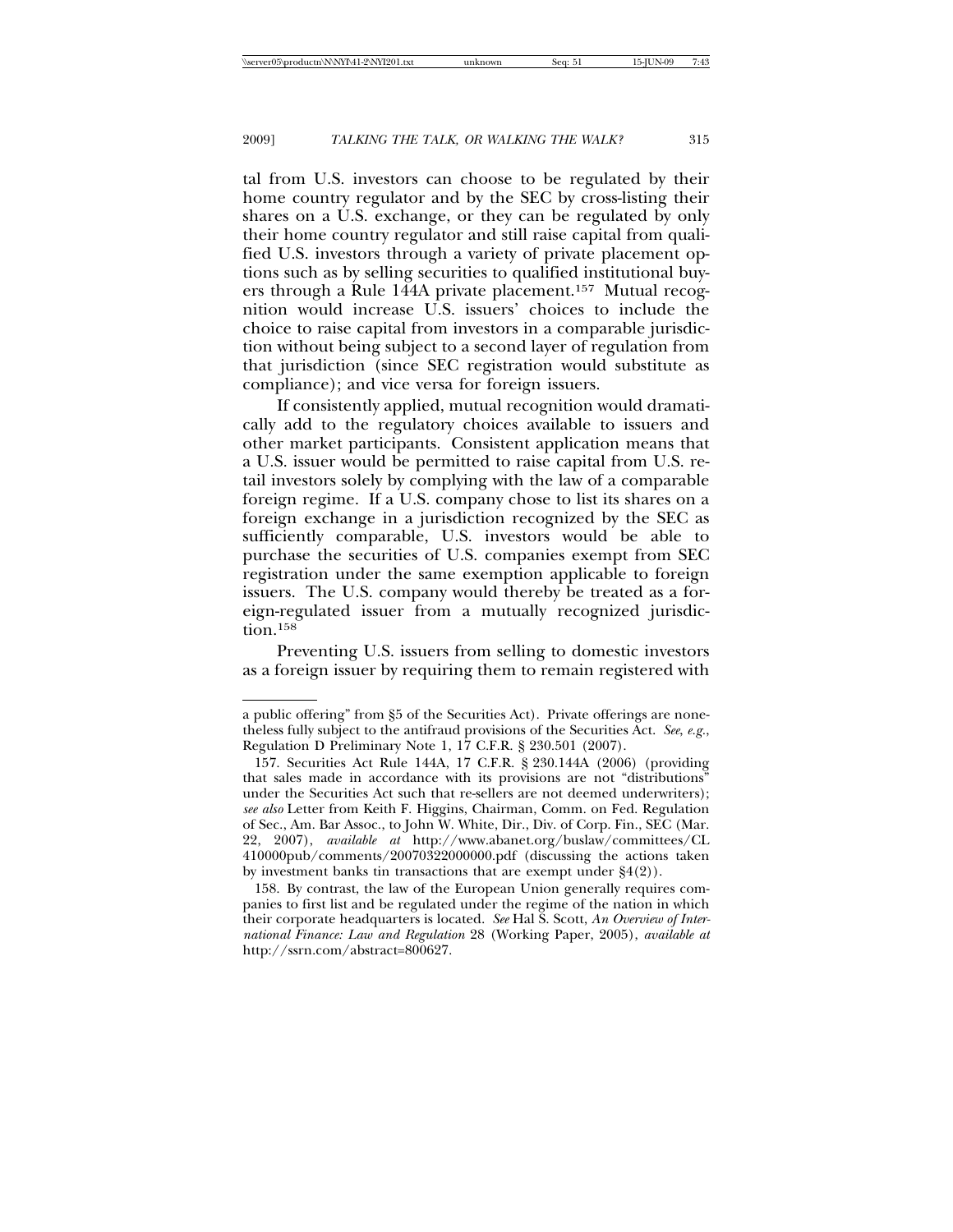the SEC could put U.S. issuers at a competitive disadvantage: foreign issuers would be allowed to sell to U.S. investors without registering with the SEC, yet U.S. issuers would not. However, if compliance with a foreign jurisdiction is good enough for a foreign issuer to substitute for compliance with U.S. law, then it should suffice for U.S. firms as well. Without an equal application of mutual recognition to U.S. companies, U.S. investors would ultimately be harmed, as some U.S. firms would continue to list on foreign exchanges and decline to raise capital from U.S. investors in order to benefit from a foreign regulatory system more tailored to their businesses.

## B. *Issuer Choice and Regulatory Competition*

Under ordinary market competition, firms compete against one another for the revenue from buyers necessary for firm growth and survival. This is because buyers have a choice, and to out-compete rivals firms must sell products with some combination of lower price and/or higher quality (functionality), a process which leads to the continual improvement of goods and services over time. Given that mutual recognition would increase the choices of issuers, brokers, and other market participants regarding which regime they are subject to, one key issue is whether increased choice among regulators would also lead to competition by regulators as it does in the market context.

At the outset, it should be noted that mutual recognition satisfies a formal condition required for regulatory competition to occur. Competition requires regulators to give up their geographical monopoly over securities transactions and to respect the regulatory choice of law decision of issuers.<sup>159</sup> One means to accomplish this task would be for regulators to negotiate at the executive level, a development regulatory competition scholars have typically assessed as highly unlikely.160 However, contrary to the expectations of even advocates of interna-

<sup>159.</sup> *See* Roberta Romano, *The Need for Competition in International Securities Regulation*, 2 THEORETICAL INQUIRIES L. 1, 11-12 (2001).

<sup>160.</sup> *Id*. at 12-13 (arguing that the SEC is unlikely to voluntarily abandon its regulatory jurisdiction); *see also* Frederick Tung, *Lost in Translation: From U.S. Corporate Charter Competition to Issuer Choice in International Securities Regulation* 39 GA. L. REV. 525, 561-81 (2005) (arguing that geographical monopoly over securities law is likely to persist because of efficiencies associated with remaining with a home country regulator and interest group pressure).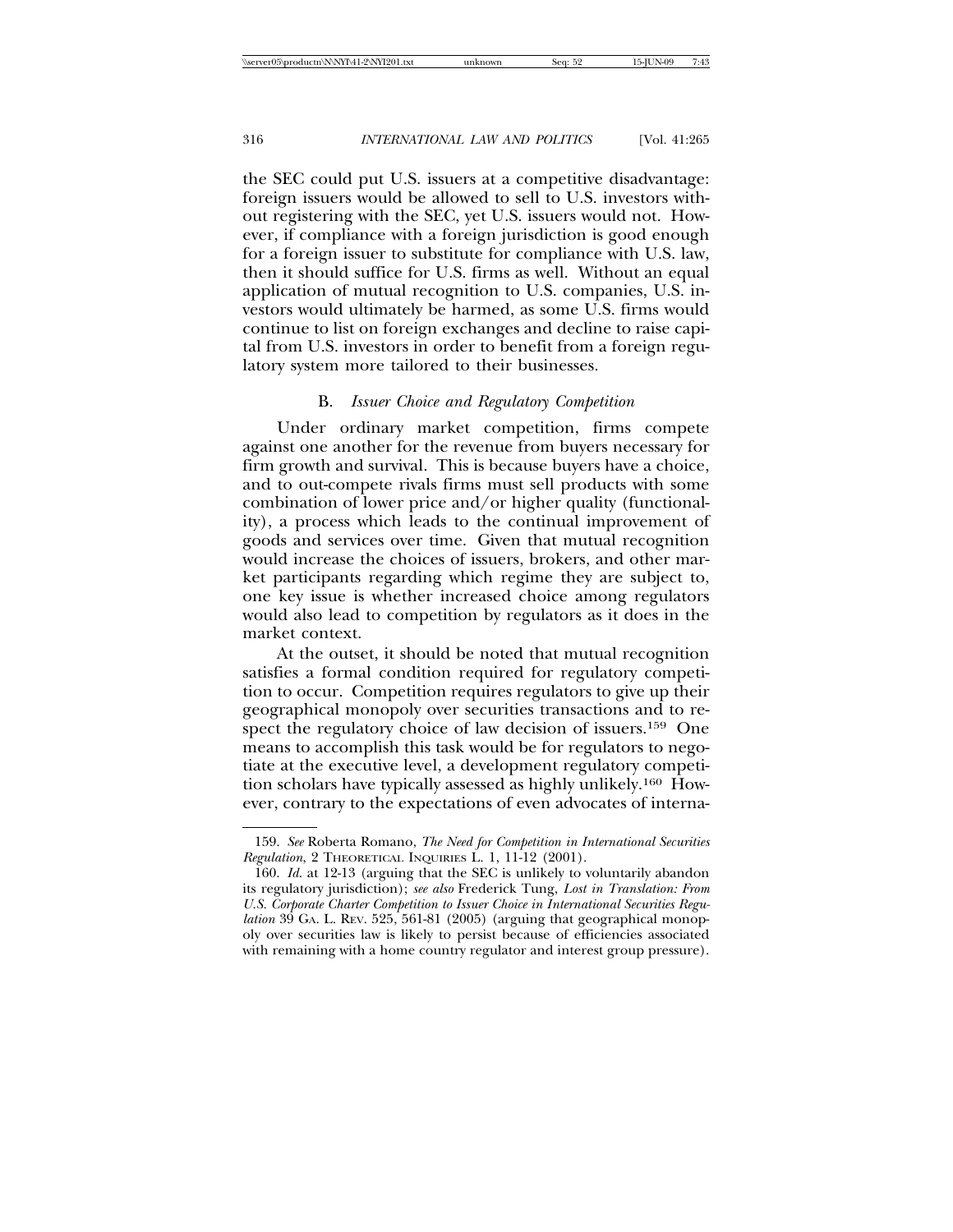tional regulatory competition, the SEC, on May 24, 2007, took its first public steps towards enacting the type of national-level mutual recognition agreements required for regulatory competition to occur.161 The SEC's initiation of a policy of mutual recognition follows a pattern observed by Jonathan Macey, where increased cooperation among national regulators arises in response to increased global competition and successful regulatory arbitrage.162 Perhaps most fundamentally, mutual recognition is a specific application of the centuries-old choice of law principle known as the internal affairs doctrine, which requires different legal jurisdictions to recognize that a company is primarily governed by the law of its home jurisdiction.163

Beyond the purely legal and institutional framework for regulatory competition, how would regulators respond if issuers and other entities could choose their regulator? It is doubtful that regulators would respond exactly as if they were profit-maximizing firms. Unlike suppliers of goods and services on the market, the typical regulatory agency does not directly benefit in the form of monetary payments (revenue) from regulated entities; regulators' income is usually derived from taxpayer funds not directly related to the quality or quan-

<sup>161.</sup> The SEC's first public action was the announcement of a roundtable on mutual recognition. Press Release, SEC, SEC Announces Roundtable Discussion Regarding Mutual Recognition (May 24, 2007), *available at* http:/ /www.sec.gov/news/press/2007/2007-105.htm.

<sup>162.</sup> Jonathan Macey, *Regulatory Globalization as a Response to Regulatory Competition*, 52 EMORY L. J. 1353, 1355, 1358 (2003). Tafara and Peterson also note that mutual recognition will decrease regulatory arbitrage, whereby an issuer relocates to a low cost/low quality jurisdiction yet uses a regulatory loophole to raise capital in a higher cost/higher quality jurisdiction. *See* Peterson & Tafara, *supra* note 17, at 52, 55-56. **R**

<sup>163.</sup> *See* Erin O'Hara & Larry Ribstein, *Corporations and the Market for Law* 4 (Ill. Law & Econ. Working Paper Series, Working Paper No. LE07-002, 2008), *available at* http://papers.ssrn.com/sol3/papers.cfm?abstract\_ id=800627; *see also* Steven M. Davidoff, *Regulating Listings in a Global Market*, 86 N.C. L. REV. 89, 96 (2007) (identifying mutual recognition as a conflictof-laws principle). For a probing analysis of the history of the internal affairs doctrine, see generally Frederick Tung, *Before Competition: Origins of the Internal Affairs Doctrine* (Law & Econ. Research Paper Series, Working Paper No. 07-8, 2007), *available at* http://papers.ssrn.com/sol3/papers.cfm?abstract\_ id=957844.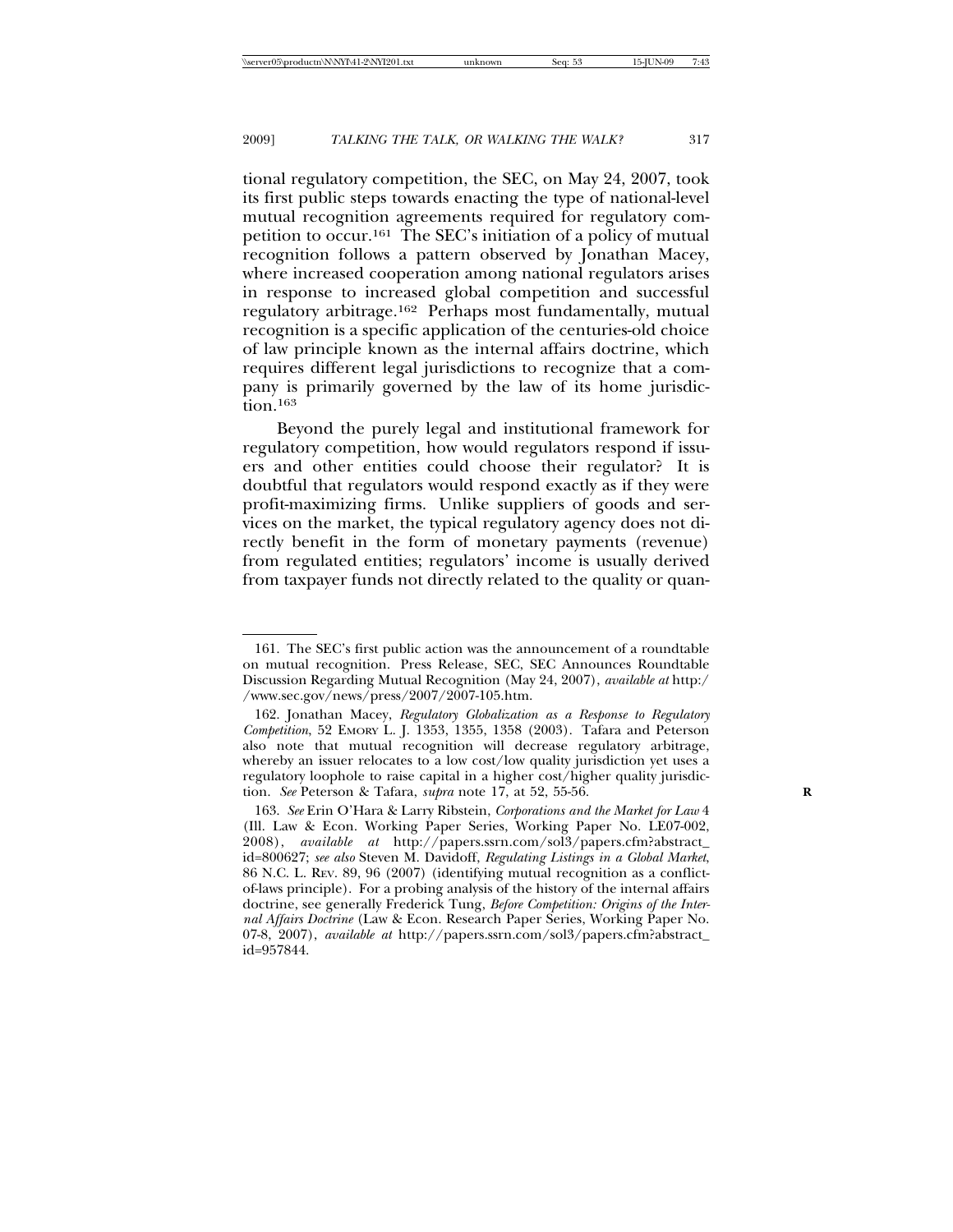tity of services provided.164 Nonetheless, the SEC may benefit from the growth of the markets under its jurisdiction more directly than the typical regulator, because the SEC receives its funding via user fees attached to registration, mergers, and securities transactions.165 Congress, however, must still approve the SEC's annual appropriation budget.166 The user fees enter the federal budget as "offsetting collections."167 The vast majority of the revenues come from registration and transactions fees, which the SEC must adjust periodically to collect the target amount approved by Congress.168 The growth of entities and transactions under U.S. jurisdiction presumably helps the SEC make a case that it has more work to do, and hence should receive a larger appropriation. Thus, in an indirect way, SEC officials may view their agency's growth as linked to the health of U.S. markets, notwithstanding that the link is less direct compared to an ordinary business firm.

At the same time, under mutual recognition, market participants would not be voluntarily paying only for those regulatory services of their choosing. Rather, regulated entities would be required to abide by the law of at least one regime among the network of regimes subject to mutual recognition. Issuers would not have a complete choice of regulator, nor would they have the option of not being subject to any regulatory regime.

Nonetheless, although regulatory agencies do not maximize profits as do market-based firms, they likely seek to maximize other objectives and thereby, like profit-seeking firms, are responsive to how regulation impacts regulated entities and other interested parties. As political science and legal scholars have noted, regulators likely seek to regulate a greater number of entities overall. This is because, as the jurisdiction of a regulator grows, it is likely that the regulators' budget,

<sup>164.</sup> *See* Gillian Hadfield & Eric Talley, *On Public versus Private Provision of Corporate Law* 22 J.L. ECON. & ORG. 414, 418 (2006) (noting that the fundamental distinction between state legislatures providing corporate law and private providers of corporate law is that "[t]he marginal benefits to [state legislatures] is not equal to the marginal increase in net revenues (profits)").

<sup>165.</sup> *See* SEC, *supra* note 81, at 13-15 (explaining the sources of fees for fiscal years 2006-2008).

<sup>166.</sup> *See id.* at 1 (providing the appropriation language from Congress).

<sup>167.</sup> *Id.* at 13.

<sup>168.</sup> *Id.*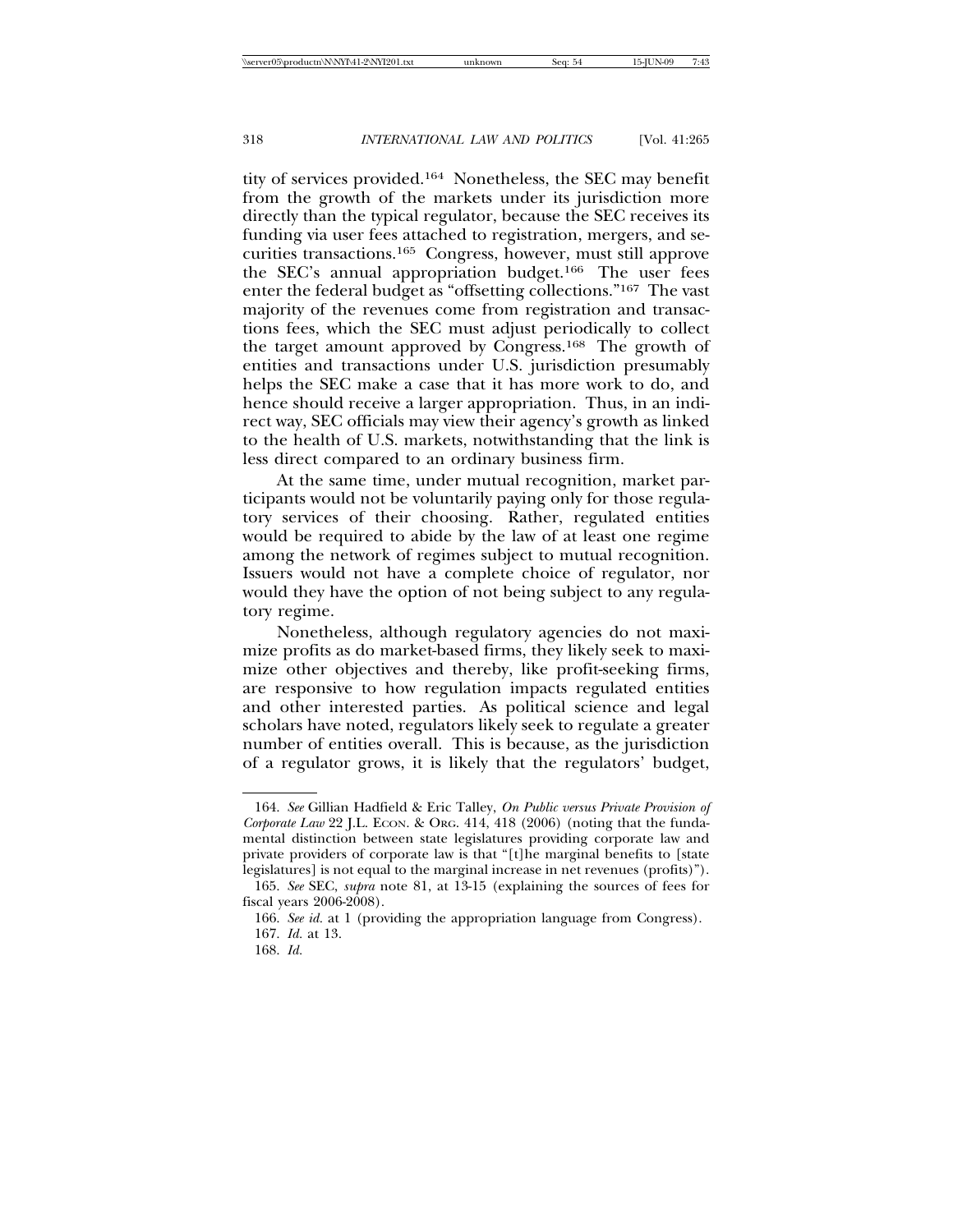discretion, prestige, and personnel compensation will also increase.169 Regulators may also seek to maximize the expertise they gain during their tenure as government officials and, towards that end, may seek to increase oversight over sophisticated market participants in particular. In addition, to the extent different regulatory agencies specialize in regulating particular sub-types of entities within a particular class (e.g., manufacturing companies), they may seek to maximize not the total number of entities which could fall under their jurisdiction, but rather the total number of entities among a subset for which their regulation and expertise are best suited.170

In addition, regulators are likely to respond to pressure by the entities they regulate or those whose income is derived from regulated entities. In the context of U.S. state legislatures' competition to provide corporate charters, competition is driven by local attorneys and their clients bringing legal reform proposals to the attention of legislatures, and legislatures' responsiveness to such proposals.<sup>171</sup> Pressure by the domestic securities bar, and other financial services professionals, likely also makes national securities regulators responsive to those they regulate.172 Thus, so long as regulators seek to maximize (and maintain) either the absolute number or type of entity they regulate, or are responsive to domestic pressure groups, regulators have incentives or are otherwise likely to engage in rivalrous competition with other regulators. Crucially, for competition to exist among regulators, it is not the case that regulators need to receive monetary payment in proportion to the number or kind of entities they regulate.

Even under the relatively limited choice available to issuers, there is evidence of competition between national securities regulators in the provision of regulation. For example, U.S. financial regulators have expressed concern that foreign listings of U.S. companies may indicate that regulatory reforms

<sup>169.</sup> *See* WILLIAM A. NISKANEN, BUREAUCRACY AND PUBLIC ECONOMICS 38 (1994); Stephen J. Choi & Andrew T. Guzman, *National Laws, International Money: Regulation in a Global Capital Market*, 65 FORDHAM L. REV. 1855, 1861 (1997).

<sup>170.</sup> *Id.* at 1876-82 (discussing that competition among national securities regulators may yield a diversity of regulatory regimes).

<sup>171.</sup> Roberta Romano, *Is Regulatory Competition A Problem or Irrelevant for Corporate Governance?*, 21 OXFORD REV. ECON. POL. 212, 219-21 (2005).

<sup>172.</sup> *See* Brummer, *supra* note 155, at 35-39. **R**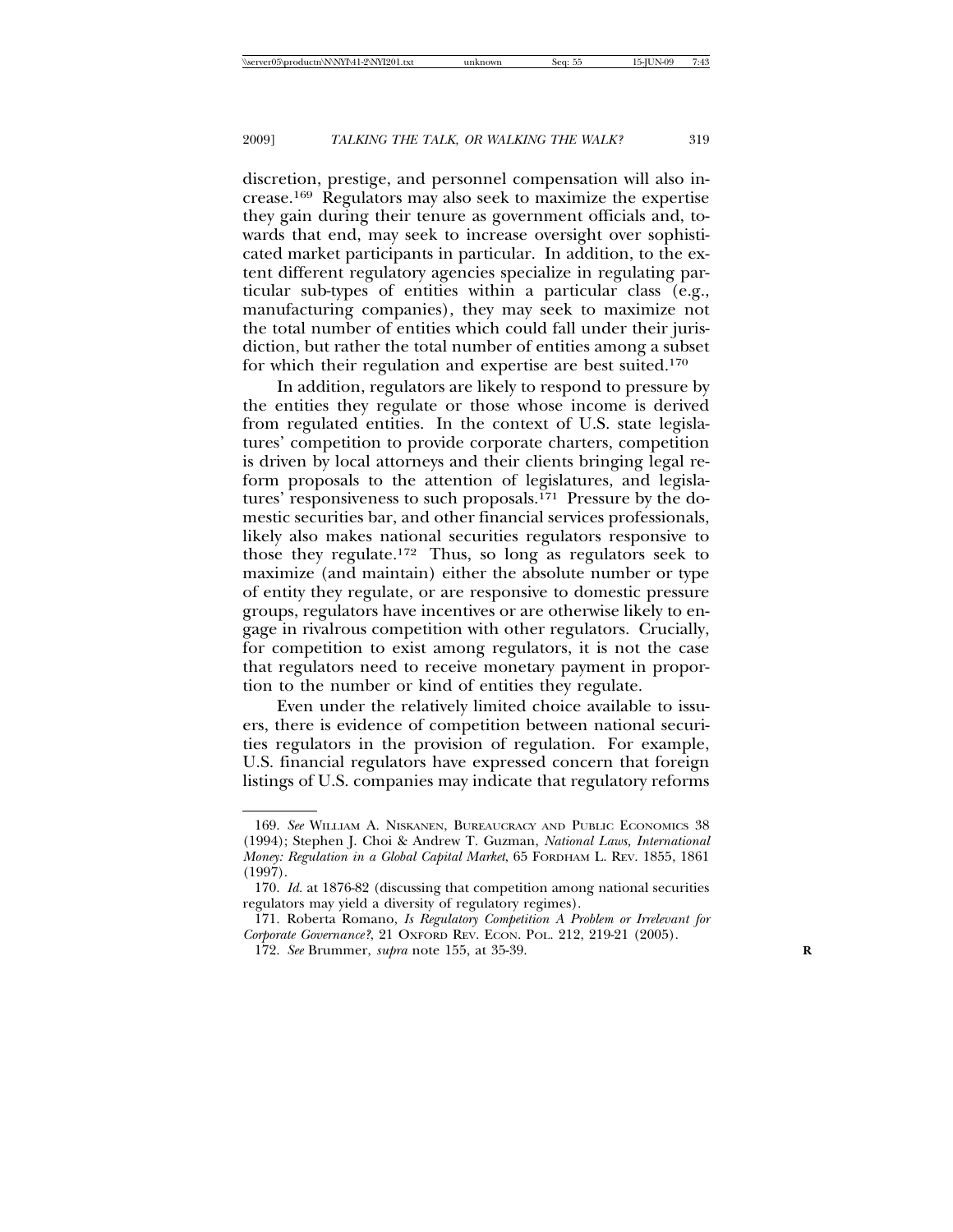promulgated pursuant to the Sarbanes-Oxley Act of 2002 (SOX) are not optimal for all U.S. companies and their investors.173 In response, the SEC delayed for six years SOX compliance by smaller public companies (i.e., those with a market capitalization of less than \$75 million), adopted less stringent disclosure requirements for such companies, and offered guidance to issuers to minimize the compliance costs in implementing the regulation, and the Public Company Accounting Oversight Board revised its auditing standard related to internal control assessments under SOX.174 The SEC also eased restrictions on foreign issuers seeking to de-register from its purview—to attract them to its oversight in the first place.175 Other instruments of the federal regulatory apparatus also sought to ensure the competitiveness of the U.S. regulatory regime, with legislators seeking to subsidize small companies' compliance with SOX, the Government Accountability Office

<sup>173.</sup> *See Sarbanes-Oxley Section 404: New Evidence on the Cost for Small Companies: Before the H. Comm. on Small Bus.*, 110th Cong. 1 (2007) (statement of Christopher Cox, Chairman, SEC), *available at* http://www.sec.gov/news/ testimony/2007/ts121207cc.htm (acknowledging that SOX places too great a burden on public companies with a market capitalization of less than \$75 million); COMMITTEE ON CAPITAL MARKETS REGULATION, INTERIM REPORT xiii (2006), *available at* http://www.capmktsreg.org/pdfs/11.30Committee\_Interim\_ReportREV2.pdf (finding in a study spearheaded by U.S. Treasury Secretary Henry Paulson that "the implementation of SOX 404 by the SEC and the PCAOB [Public Company Accounting Oversight Board], together with the prospect of catastrophic liability faced by auditors, has produced a regime that is overly expensive").

<sup>174.</sup> *See generally* Smaller Reporting Company Regulatory Relief and Simplification, 73 Fed. Reg. 933, 945 (Jan. 4, 2008) (codified in scattered sections of 17 C.F.R.); Commission Guidance Regarding Management's Report on Internal Control Over Financial Reporting Under Section 13(a) or 15(d) of the Securities Exchange Act of 1934, 72 Fed. Reg. 35323 (June 27, 2007) (to be codified as 17 C.F.R. pt. 241). *See also* Press Release, Public Company Accounting Oversight Board, Board Approves New Audit Standard For Internal Control Over Financial Reporting and, Separately, Recommendations on Inspection Frequency Rule (May 24, 2007), *available at* http://pcaobus. org/News\_and\_Events/News/2007/05-24.aspx (noting that in comparison to Auditing Standard No. 2, "[t]he new standard is more risk-based and scalable, which will better meet the needs of investors, public companies and auditors alike").

<sup>175.</sup> Termination of a Foreign Private Issuer's Registration of a Class of Securities Under Section  $12(g)$  and Duty to File Reports Under Section 13(a) or 15(d) of the Securities Exchange Act of 1934, 72 Fed. Reg. 16933 (Apr. 5, 2007) (to be codified as 72 C.F.R. pts. 200, 232, 240 and 249).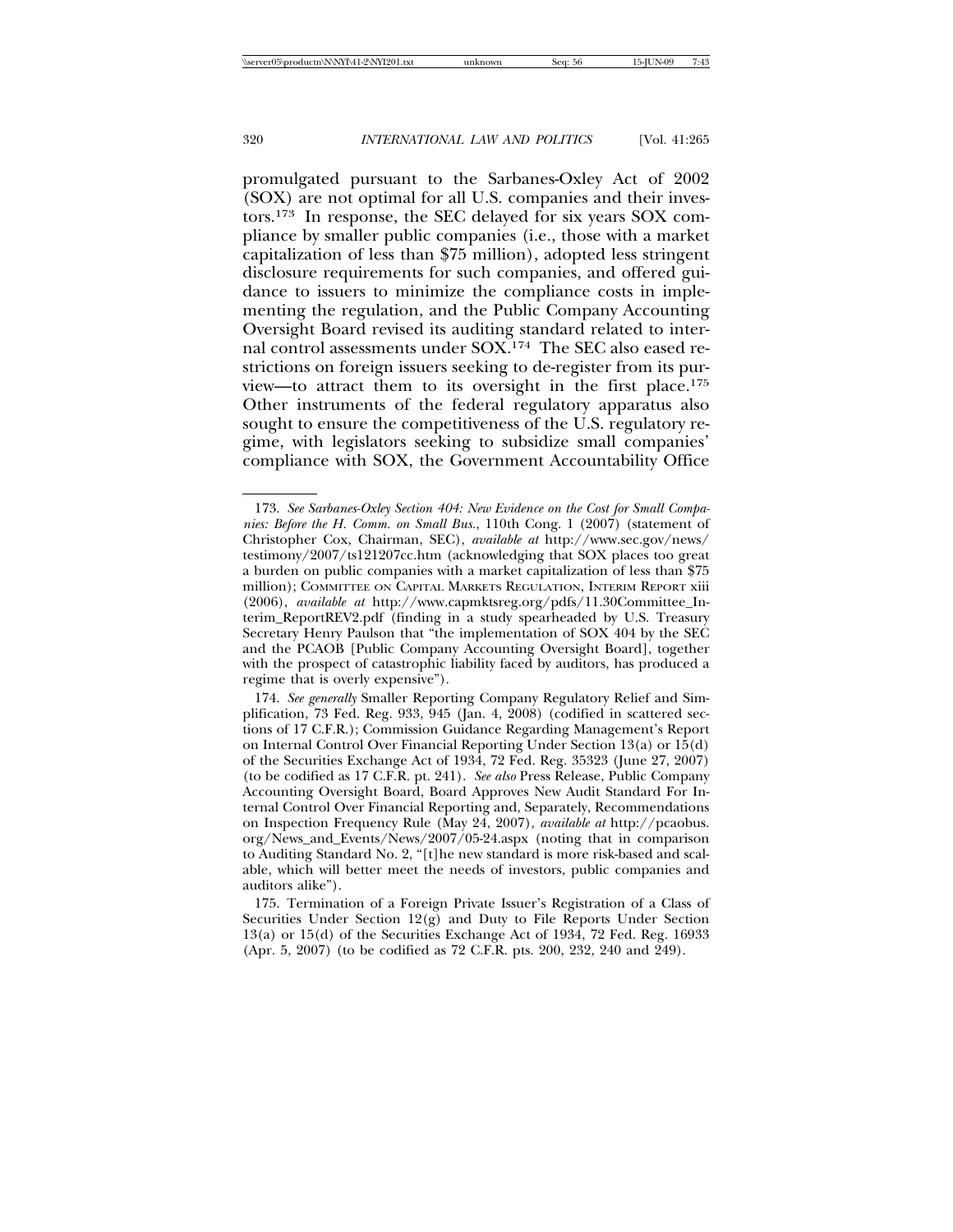(GAO) performing its own study on SOX's impact on smaller public companies, and a New York Senator and the mayor of New York City spearheading a study on the efficacy of U.S. financial markets regulation.176 Perhaps the strongest piece of evidence that U.S. financial market regulators are in competition with foreign regulatory regimes was the announcement in April of 2008 by then-U.S. Treasury Secretary Henry Paulson recommending a *complete* overhaul of the structure and scope of U.S. financial markets regulation specifically modeled on the Australian "objectives-based" approach.177

Conduct by the British regulatory regime subsequent to SOX also indicates a degree of regulatory competition. In December of 2006, the British parliament enacted legislation granting the U.K. financial regulator, the Financial Services Authority (FSA), veto power over any attempt by a U.S.-based exchange to impose SOX on a U.K. exchange subsequent to a merger.178 According to the FSA's Director of Enforcement, the veto power was meant to ensure that U.K. regulation retained its "competitive advantage" over U.S. regulation.179 The London Stock Exchange, which is a private regulatory body in competition for listing with the New York Stock Exchange, announced itself as a "SOX Free" listing venue. As the fallout from SOX shows, regulatory competition exists—dominant regulators behave *as if* the market for registrants is com-

<sup>176.</sup> *See generally* Small Business Sarbanes-Oxley Compliance Assistance Act of 2006, S. 3919, 109th Cong. (2006); U.S. GOV. ACCOUNTABILITY OFFICE, REPORT TO THE COMMITTEE ON SMALL BUSINESS AND ENTREPRENEURSHIP, U.S. SENATE: SARBANES-OXLEY ACT: CONSIDERATION OF KEY PRINCIPLES NEEDED IN ADDRESSING IMPLEMENTATION FOR SMALLER PUBLIC COMPANIES (2006), *available at* http://www.gao.gov/new.items/d06361.pdf; MCKINSEY & COMPANY & THE NEW YORK CITY ECONOMIC DEVELOPMENT CORP., SUSTAINING NEW YORK'S AND THE US' GLOBAL FINANCIAL SERVICES LEADERSHIP (2007), http:// www.nyc.gov/html/om/pdf/ny\_report\_final.pdf.

<sup>177.</sup> U.S. DEPT. OF TREASURY, BLUEPRINT FOR A MODERNIZED FINANCIAL REGULATORY STRUCTURE 13 (2008), http://www.treas.gov/press/releases/reports/Blueprint.pdf.

<sup>178.</sup> Investment Exchanges and Clearing Houses Act, 2006, c. 55; Gary Parkinson, *Government Acts to Protect LSE from U.S. Regulators*, INDEPENDENT, Sept. 14, 2006, at 41, *available at* http://www.independent.co.uk/news/business/news/government-acts-to-protect-lse-from-us-regulators-415936.html.

<sup>179.</sup> Margaret Cole, Director of Enforcement, Financial Services Authority, Lecture at Fordham Law School: The UK FSA: Nobody Does it Better?, (Oct. 17, 2006) (transcript *available at* http://www.fsa.gov.uk/pages/Library/Communication/Speeches/2006/1017\_mc.shtml).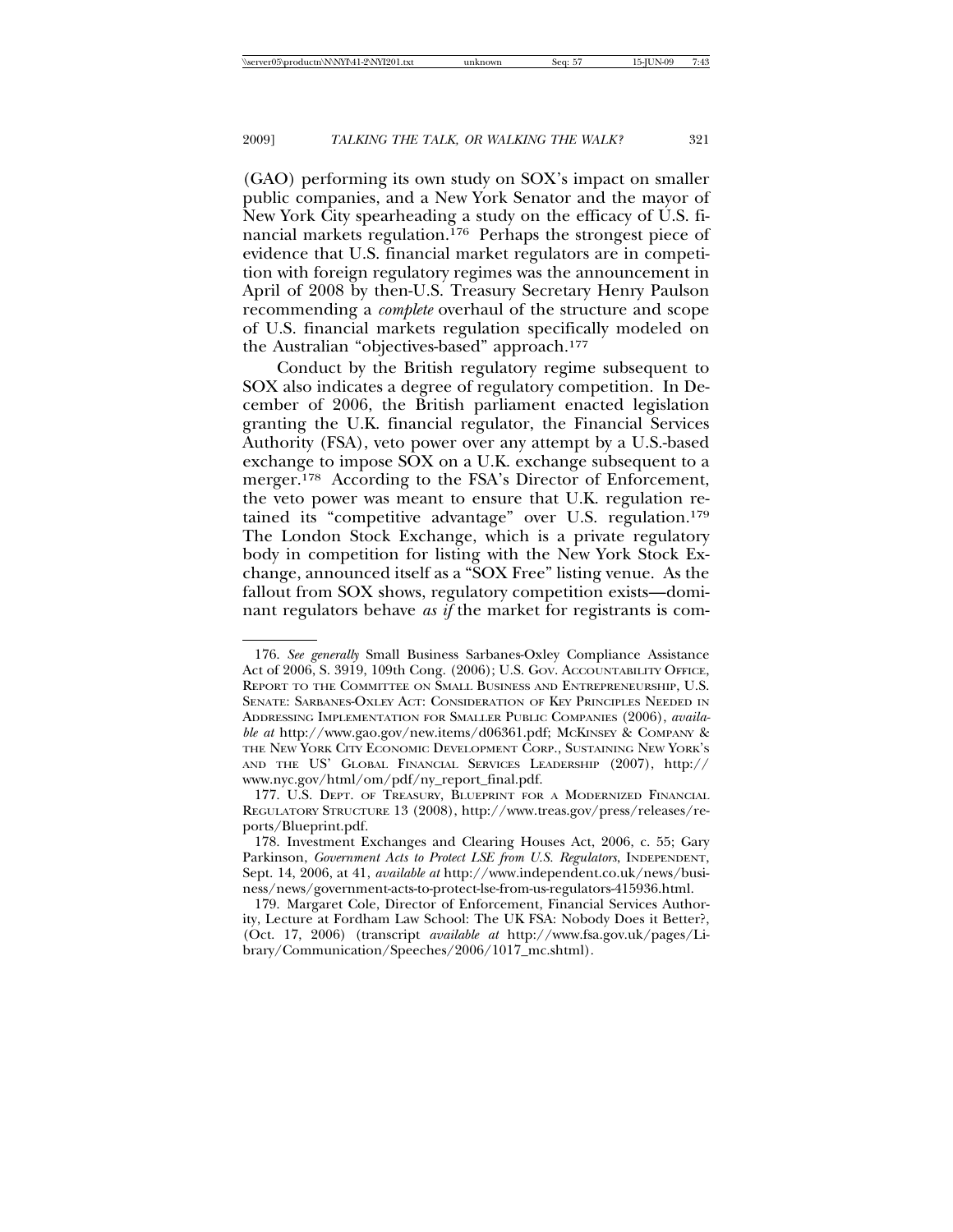petitive—so long as *some* other regulators seek to and are potentially able to compete and attract entities away from dominant regulatory bodies such as the SEC. As Romano notes in the context of regulatory competition among U.S. states, competition does not require all regulatory bodies to actively seek out more entities to regulate or to be responsive to domestic pressure groups.180

Indeed, even legal reforms providing new *exemptions* from SEC registration are a form of competition. A company that raises capital pursuant to a private placement of securities is nonetheless subject to federal antifraud law and reporting requirements relating to investing in companies registered with the SEC.181 While taking action to attract issuers to register with a regulator may be a first-best option from the point of view of the regulator, a national securities regulator may prefer that companies raise capital under relatively limited oversight in its jurisdiction than not raise capital in its jurisdiction at all. For example, in 1990 the SEC promulgated Rule 144A to facilitate the private raising of capital by domestic and foreign issuers.182 The 144A equity market has since grown larger than the market for public issues,<sup>183</sup> and has likely given

<sup>180.</sup> Romano, *supra* note 171, at 217-18. **R**

<sup>181.</sup> Private offerings made pursuant to section 4(2) of the Securities Act or Regulation D are subject to the antifraud provisions of the Securities Act of 1933. Securities Act § 17(a), 15 U.S.C. § 77q(a) (2008) (applying its provisions to "the offer or sale of any securities," public or private); Landreth Timber Co. v. Landreth, 471 U.S. 681, 692 (1985); Regulation D Preliminary Note 1, 17 C.F.R. § 230.501 (2008). Privately raising capital pursuant to a Rule 144A transaction also subjects an issuer to SEC antifraud jurisdiction because the transaction first requires the issuer to privately place capital under a Securities Act section 4(2) exemption. Letter from Keith F. Higgins, *supra* note 157 ("Investment banks (individually or in small or large syndicates) purchase securities from issuers in transactions exempt under § 4(2) . . . and resell to [qualified institutional buyers] in accordance with Rule 144A."). For a summary of the most significant reporting requirements under the Securities and Exchange Act applicable to any entity trading publicly registered securities, *see* Houman B. Shadab, *The Law and Economics of Hedge Funds*, 6 BERKELEY BUS. L. J., (forthcoming 2009) (manuscript at 15- 19), *available at* http://ssrn.com/abstract=1066808.

<sup>182.</sup> Robert A. Barron, *Control and Restricted Securities: Some Comments on SEC Rule 144A*, 18 SEC. REG. L.J. 400, 401 (1991) (quoting Richard C. Breedon, Chairman, SEC, Opening Remarks at Open Meeting of the SEC (Apr. 19, 1990)).

<sup>183.</sup> Liz Moyer, *Barely Private Exchanges*, FORBES.COM, Aug. 14, 2007, http:/ /www.forbes.com/business/2007/08/14/private-placement-exchanges-biz-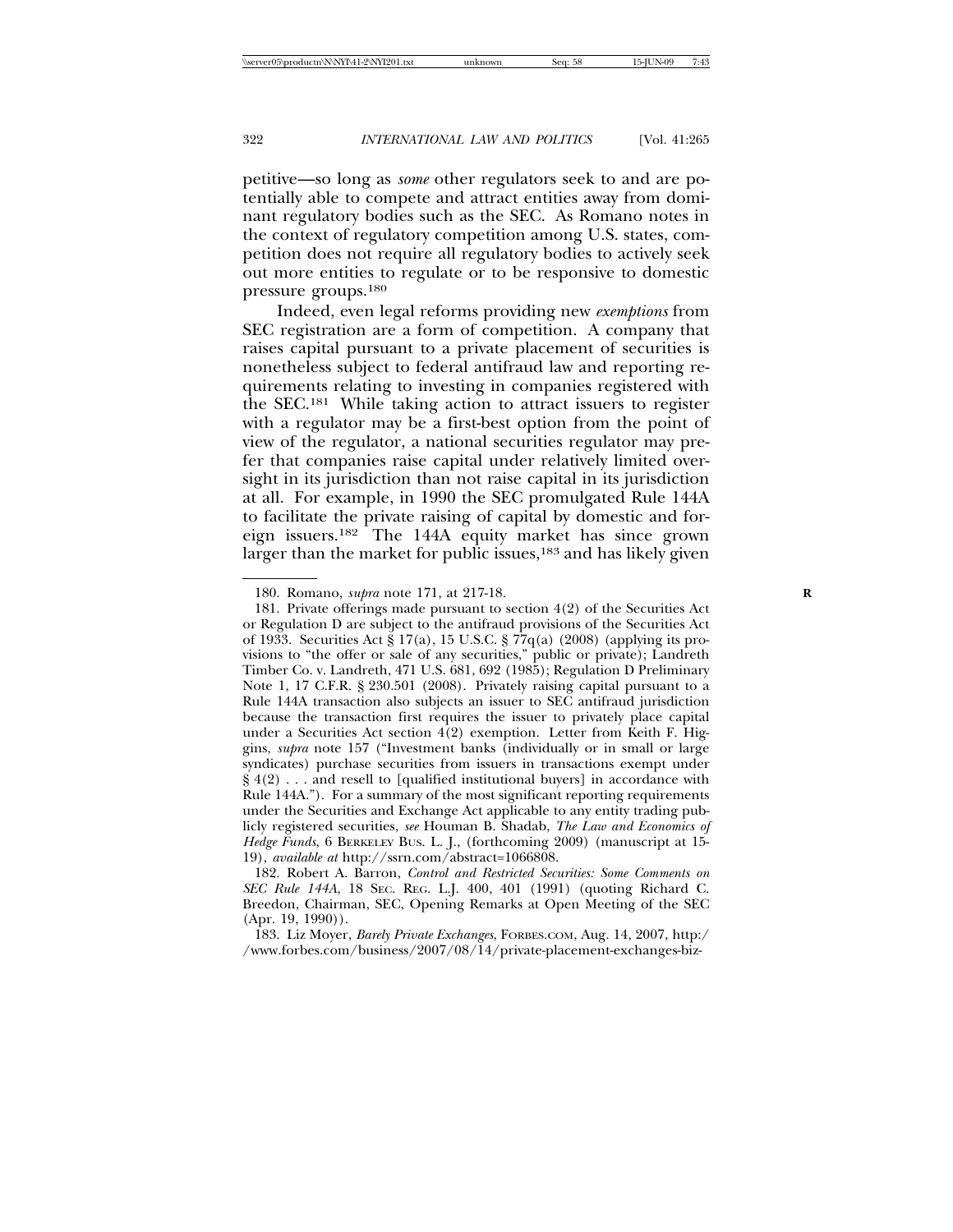the SEC jurisdiction over foreign issuers that would have not raised capital in the United States but for the 144A reform.

## C. *Competition Among National Securities Regulators*

Given that national securities regulators seem to compete to attract entities under their full or at least partial oversight, and that mutual recognition would likely lead to a dramatic increase in the competition between regulatory regimes, the fundamental policy issue is what impact such competition would have on investor welfare. In other words, on what basis do regulators compete for registrants and on what basis *would* they compete if mutual recognition was predicated upon achieving a comparable level of investor protection outcomes? Evaluations of regulatory competition are typically framed in terms of a "race to the bottom" or a "race to the top."184 In the securities context, this distinction reflects the difference between regulators competing to attract issuers by promulgating regulation that serves the interest of company insiders to the detriment of investors versus competing to provide efficient regulation that maximizes firm value and hence investor welfare generally.

To attract registrants amidst entity choice of regulators, a regime must be attractive to insiders in the firm making the regulatory choice decision, which, in the case of public companies, is management or controlling shareholders. A salient issue is whether investor demand for companies subject to high quality regulatory regimes and that practice good firm-level governance will steer corporate insiders away from choosing jurisdictions that serve their own interests at the expense of investors. This issue stems from a potential tradeoff or agency problem: on the one hand, insiders may have a greater ability to benefit themselves at the expense of minority shareholders when operating under a legal regime with weak investor protections or possessing poor governance at the firm level.

cx\_lm\_0814private.html (reporting that in 2006 "144a equity issues totaled \$162 billion, eclipsing the \$152 billion raised in first and secondary stock listings on NYSE Group, Nasdaq and American Stock Exchange").

<sup>184.</sup> *See*, *e.g.*, John C. Coffee, *Racing Towards the Top?: The Impact of Cross-Listings and Stock Market Competition on International Corporate Governance*, 7 COLUM. L. REV. 1757, 1831 (2002) (stating that the "[t]he 'race to the top' via cross-listing should be encouraged-but it will slow if 'issuer choice' is permitted").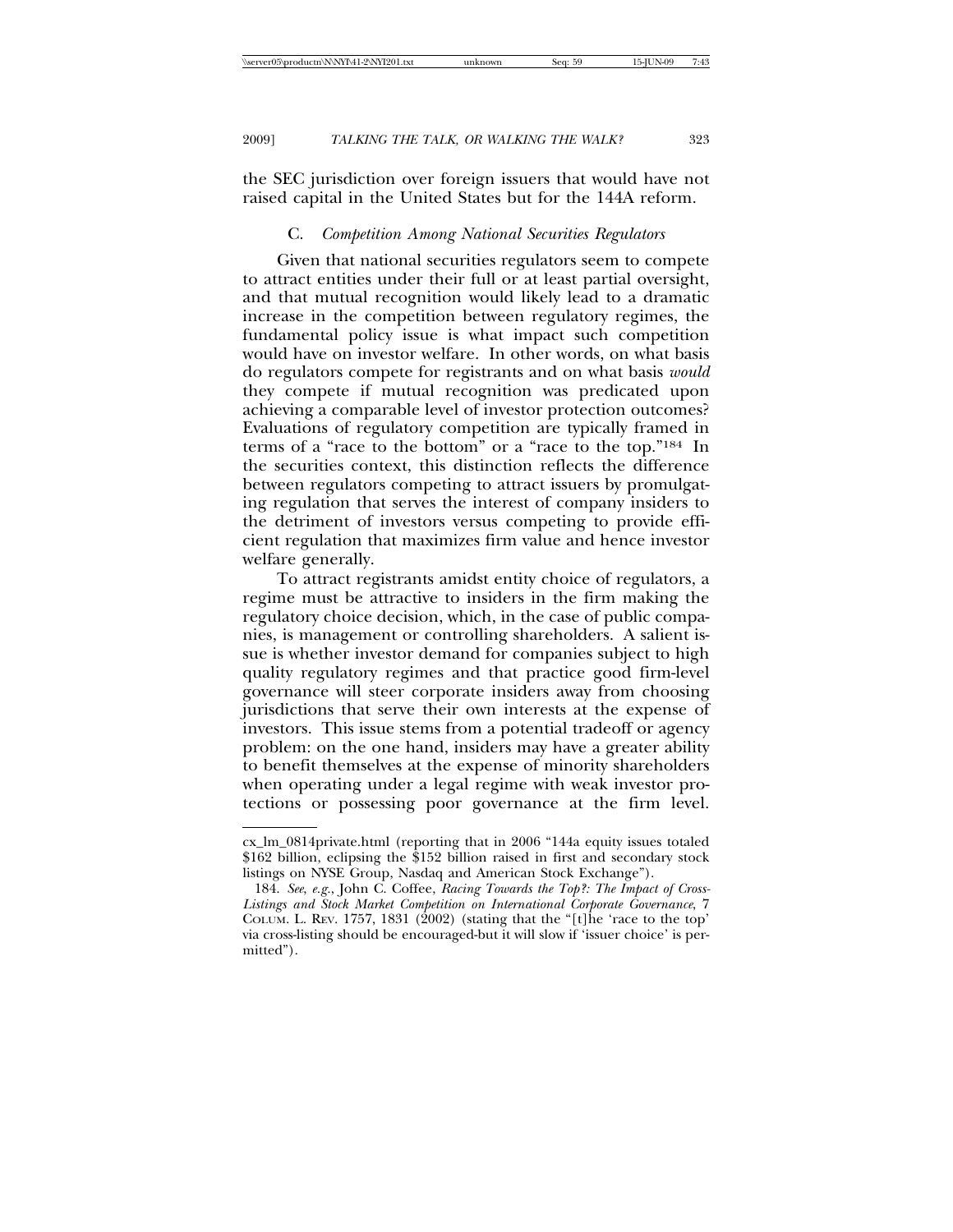These private benefits of control for insiders include consuming perquisites or undertaking inefficient projects. On the other hand, protecting the rights of minority shareholders may reduce the cost of capital (external financing) and benefit insiders by allowing the firm to take greater advantage of growth opportunities.185 Cheaper capital means that a firm must give up fewer equity shares and/or debt interest payments to raise a given amount of funds.186

As discussed below, the relevant empirical evidence supports the notion that regulatory competition would, on balance, benefit investors because regulators would compete to provide regimes most conducive to firms' maximizing overall value. At the very least, the relevant empirical studies cast serious doubt upon the notion that issuer choice would necessarily benefit managers at the expense of investors: Enough investors seem to demand and appreciate high quality regulation and governance, and insiders seem responsive enough to be willing to relinquish private control benefits to meet investor demand.

First, as noted above, regimes with greater investor protection, higher quality corporate governance, and better overall legal systems have lower costs of capital and greater liquidity.187 This finding implies that investors demand high quality regulation and are able to distinguish between high and low quality regimes.188 Investors, especially institutional investors, demand that companies disclose information so that they can make informed investment decisions, and prefer stocks from firms governed by high quality regimes.<sup>189</sup> Issuers disclosing

<sup>185.</sup> *See* Craig Doidge et al., *Why Are Foreign Firms Listed in the U.S. Worth More*?, 71 J. FIN. ECON. 205, 206 (2004).

<sup>186.</sup> *See* Franco Modigliani & Merton H. Miller, *The Cost of Capital, Corporation Finance and the Theory of Investment*, 48 AM. ECON. REV. 261, 261-62 (1958).

<sup>187.</sup> See supra note 144 and accompanying text.

<sup>188.</sup> If high quality regulation was *not* associated with lower costs of capital, then the judgment of investors could appropriately be brought into question.

<sup>189.</sup> *See* Romano, *supra* note 159, at 4, 32; *see also* Miguel A. Ferreira & **R** Pedro Matos, *The Colors of Investors' Money: The Role of Institutional Investors Around the World*, 88 J. FIN. ECON. 499, 501 (finding that mutual funds and investment advisers have invested more "in firms in countries with strong legal environments"); Christine Williamson, *Institutional Interest Lights Transparency Fire*, PENSIONS & INVESTMENTS, Oct. 15, 2007, http://www.pionline.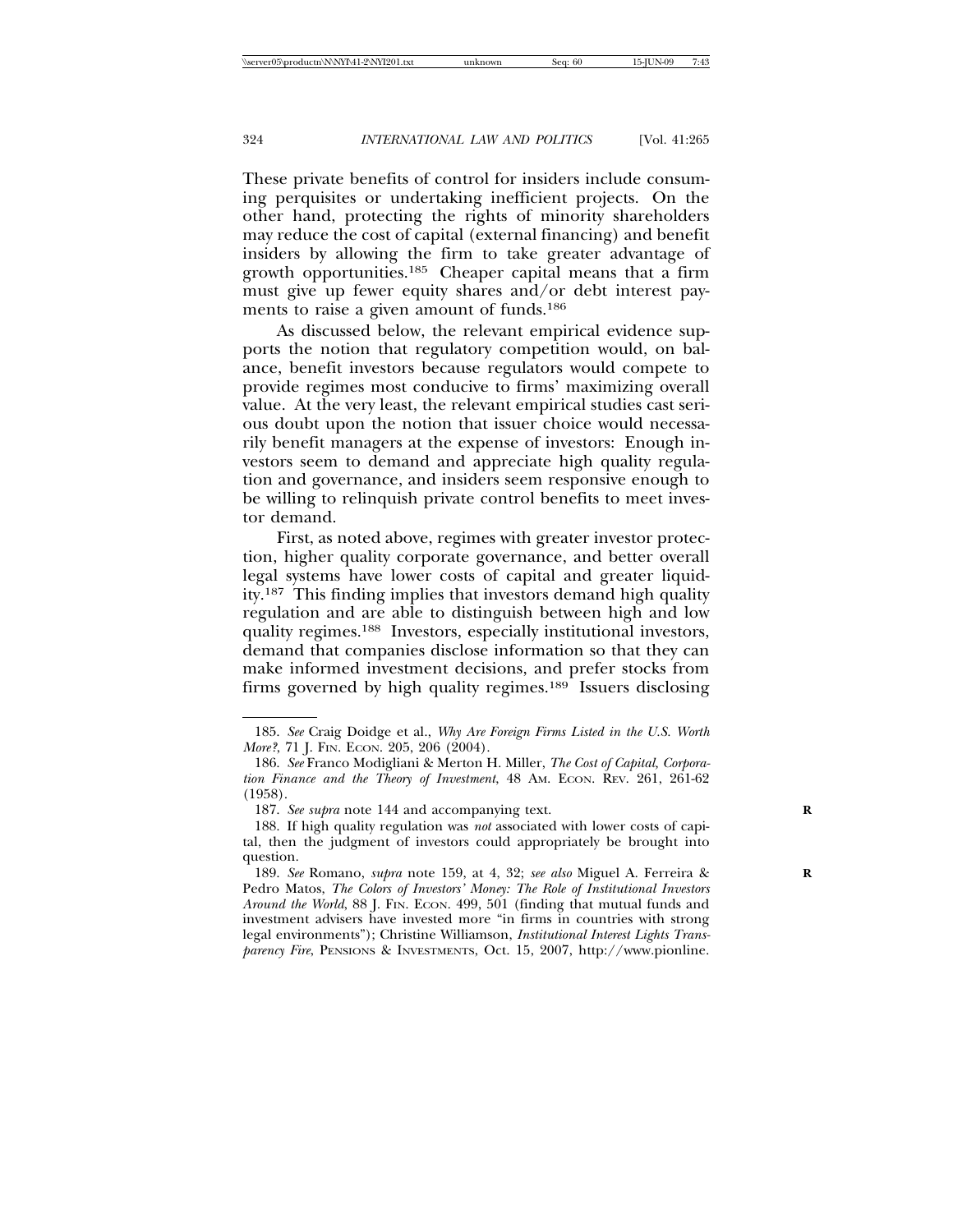less information than demanded by investors typically pay a price through a higher cost of capital.190 When investors invest in companies governed by regimes other than their homecountry regulator (e.g., international securities), they are averse to investing in companies with characteristics such as high inside ownership, low quality disclosures, weak protection of minority shareholder rights, and regulation by a weaker legal regime.191 In particular, Luez and colleagues found strong evidence that U.S. retail and institutional investors find companies under regimes with low quality regulation and otherwise poor governance to be unattractive investments and to limit their holdings accordingly.192

Investors are also willing to pay more for the shares of foreign companies when they cross-list their shares in the United States (a cross-listing premium), and more when non-U.S. companies cross-list on an organized exchange, which may reflect investors' willingness to reward companies with

190. *See* Warren Bailey et al., *The Economic Consequences of Increased Disclosure: Evidence From International Cross-listings*, 81 J. FIN. ECON. 175, 178 (2006) (finding that increased returns subsequent to announcement of a U.S. crosslisting are attributable to greater U.S. disclosure requirements); Christine A. Botosan & Marlene A. Plumlee, *A Re-examination of Disclosure Level and the Expected Cost of Equity Capital*, 40 J. ACCT. RES. 21, 22 (2002) (finding that the cost of capital decreases as annual report disclosures increase); David Easley & Maureen O'Hara, *Information and the Cost of Capital*, 59 J. FIN. 1553, 1578 (2004) (finding that "investors demand a higher return to hold stocks with greater private information"); Jere R. Francis et al., *Disclosure Incentives and Effects on Cost of Capital Around the World*, 80 ACCT. REV. 1125, 1125 (2005) (finding that in a sample of 34 countries not including the United States, "that firms in industries with greater external financing needs have higher voluntary disclosure levels, and that an expanded disclosure policy for these firms leads to a lower cost of both debt and equity capital").

191. *See* Woochan Kim et al., *How Does Corporate Governance Risk At Home Affect Investment Choices Abroad?* 2 (Nat'l Bureau of Econ. Research, Working Paper No. 13721, 2008) *available at* http://www.nber.org/papers/w13721 (summarizing the relevant empirical literature on international investor holdings).

com/apps/pbcs.dll/article?AID=/20071015/PRINTSUB/71012043/1031/ TOC (reporting that institutional investors are demanding greater transparency from hedge funds).

<sup>192.</sup> Christian Luez, Karl V. Lins & Francis E. Warnock, *Do Foreigners Invest Less in Poorly Governed Firms?* (Nat'l Bureau of Econ. Research, Working Paper No. 12222, 2006), *available at* http://www.nber.org/papers/w12222.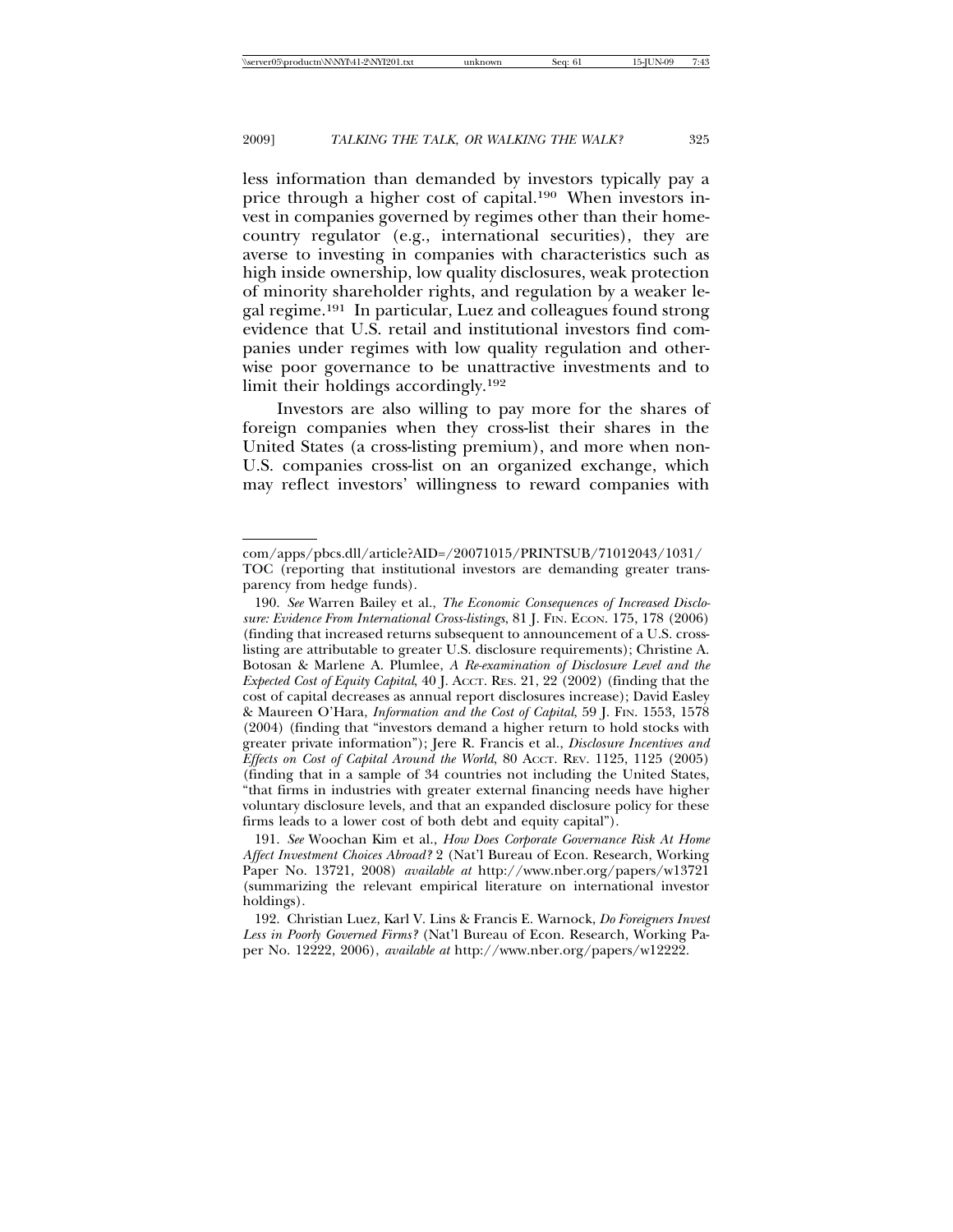greater transparency and investor protection.193 The overall U.S. cross-listing premium has been estimated to be as high as seventeen percent but has also fallen significantly since the turn of the century due, in part, to the development of global capital markets and inefficient U.S. regulation.194 Researchers have found that the cross-listing premium also applies to listings on exchanges in the United Kingdom, Europe, and Japan, which may indicate that investors reward companies not just because they are subject to the U.S. regulatory regime (and its attendant benefits), but more generally to the extent that companies commit to increasing investor protection.195 Indeed, voluntary disclosures seem to be a substitute for crosslisting in a higher quality regime,<sup>196</sup> which is consistent with the more general finding that investors recognize increased

<sup>193.</sup> Ole-Kristian Hope et al., *Bonding to the Improved Disclosure Environment in the United States: Firms' Listing Choices and Their Capital Market Consequences* 4 (Working Paper, 2007), *available at* http://ssrn.com/abstract=948670 (finding "that exchange-listing firms receive a higher valuation than other crosslisted firms that do not list on an organized exchange"); G. Andrew Karolyi, *The World of Cross-Listings and Cross-Listings of the World: Challenging Conventional Wisdom*, 10 REV. FIN. 99, 118 (2006).

<sup>194.</sup> Kate Litvak, *Sarbanes-Oxley and the Cross-Listing Premium*, 105 MICH. L. REV. 1857, 1881-82 (2007) (finding "a strong decline in cross-listing premia of foreign companies subject to SOX"); Craig Doidge et al., *Has New York Become Less Competitive in Global Markets? Evaluating Foreign Listing Choices over Time* 32 (Fisher Coll. of Bus. Working Paper No. 2007-03-012, 2007), *available at* http://ssrn.com/abstract=982193 (finding a cross-listing premium of 17%). *See generally* Luigi Zingales, *Is the U.S. Capital Market Losing Its Competitive Edge*?, (European Corp. Governance Inst. Fin. Working Paper Group, Paper No. 192/2007), *available at* http://papers.ssrn.com/sol3/papers.cfm?abstract\_id=1028701# (attributing loss of cross-listing premium to a number of factors, including the reduced liquidity advantage of the U.S. equity market vis-a-vis developed equity markets, the increased cost of compli- ` ance, and the significant increase in the risk of liability).

<sup>195.</sup> Peter Clarkson et al., Is the Cross-listing Premium Really Related to Investor Protection? 16-17 (June 18, 2006) (unpublished working paper), *available at* http://www.afaanz.org/research/AFAANZ%200639.pdf; *see also* Peter Roosenboom & Mathijs A. van Dijk, The Market Reaction to Cross-Listings: Does the Destination Market Matter? 17 (Nov. 2007) (unpublished working paper), *available at* http://ssrn.com/abstract=1047261 (finding little evidence that the cross-listing premium for continental European and Japanese exchanges reflects bonding).

<sup>196.</sup> Irene Karamanou & George P. Nishiotis, Disclosure vs. Legal Bonding: Can Increased Disclosure Substitute for Cross-Listing? 5 (Mar. 2007) (unpublished working paper), *available at* http://www.hec.unil.ch/urccf/ seminar/IAS%20vs%20CL.pdf.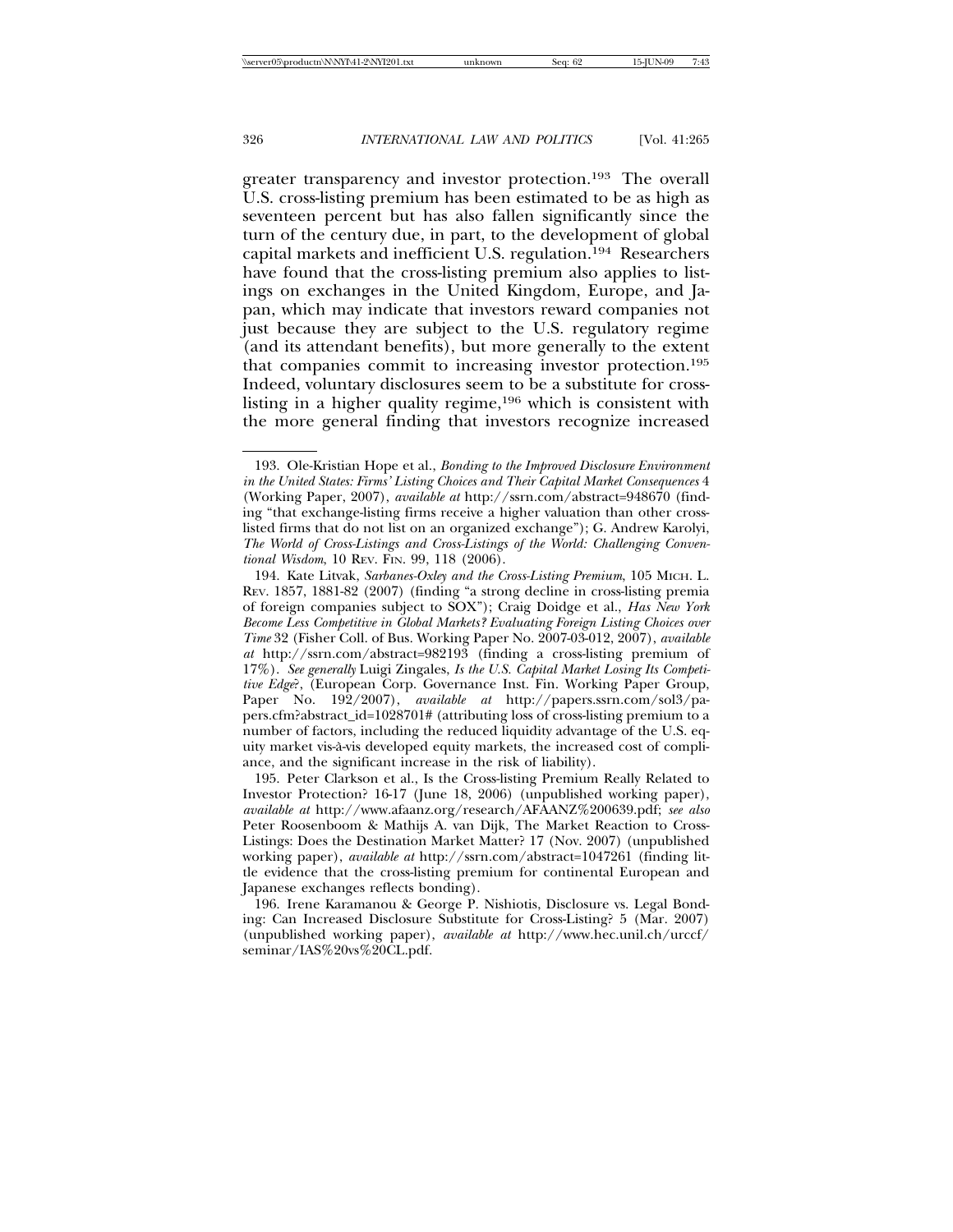disclosure as valuable and are willing to pay for it.197 U.S. investors also seem to invest more in cross-listed companies to the extent cross-listing increases the availability and quality of information about a foreign company.198 These empirical regularities indicate that investors are able to distinguish between investor-friendly regimes and those affording investors little protection.

At the same time, the characteristics and behavior of companies that cross-list their securities in a foreign regime suggests that insiders respond to the demand for high quality regulation and governance. Companies cross-list their securities and raise funds in foreign jurisdictions for a variety of reasons, such as overcoming barriers to international investment that lead to market segmentation, increasing their visibility and access to deeper and more liquid capital markets, and signaling their already-existing high quality governance.199 Another reason for cross-listing, though perhaps not the most important,200 may be for insiders operating under low quality regimes to commit to greater investor protection in order to reduce their cost of capital. To the extent cross-listing in the United States provides more investor protection than a firm's home country regime, then cross-listing may reflect corporate insiders' willingness to give up private control benefits by "bonding" to stricter SEC regulation and enforcement and the reputational benefits of U.S. financial markets scrutiny.201

<sup>197.</sup> *See supra* notes 189-190. **R**

<sup>198.</sup> John Ammer et al., *Look at Me Now: The Role of Cross-Listing in Attracting U.S. Investors* 31-32 (Fed. Reserve. Bd. Int'l Fin. Discussion Papers No. 815, 2004), *available at* http://www.federalreserve.gov/pubs/ifdp/2004/ 815/ifdp815.pdf.

<sup>199.</sup> *See* Arturo Bris et al., *A Breakdown of the Valuation Effects of International Cross-Listing*, 13 EUR. FIN. MGMT. 498, 499-501 (2007) (reviewing the various theories for cross-listing and the relevant literature); Sergei Sarkissian & Michael J. Schill, *Are There Permanent Valuation Gains to Overseas Listing?*, 22 REV. FIN. STUD. 373, 374-76 (2008).

<sup>200.</sup> Bris et al., *supra* note 199 at 499-501 (finding evidence consistent with the notion that legal bonding is not the most important motivation for crosslisting).

<sup>201.</sup> See generally Coffee, *supra* note 184, at 1780-83 (explaining the "bonding" hypothesis); John C. Coffee, *Law and the Market: The Impact of Enforcement*, 156 U. PA. L. REV. 229, 284-92 (2007) (explaining the bonding hypothesis); Rene M. Stulz, *Globalization, Corporate Finance, and the Cost of Capital*, 12 J. APPLIED CORP. FIN. 8 13-15 (1999) (discussing the role of corporate governance in reducing capital costs).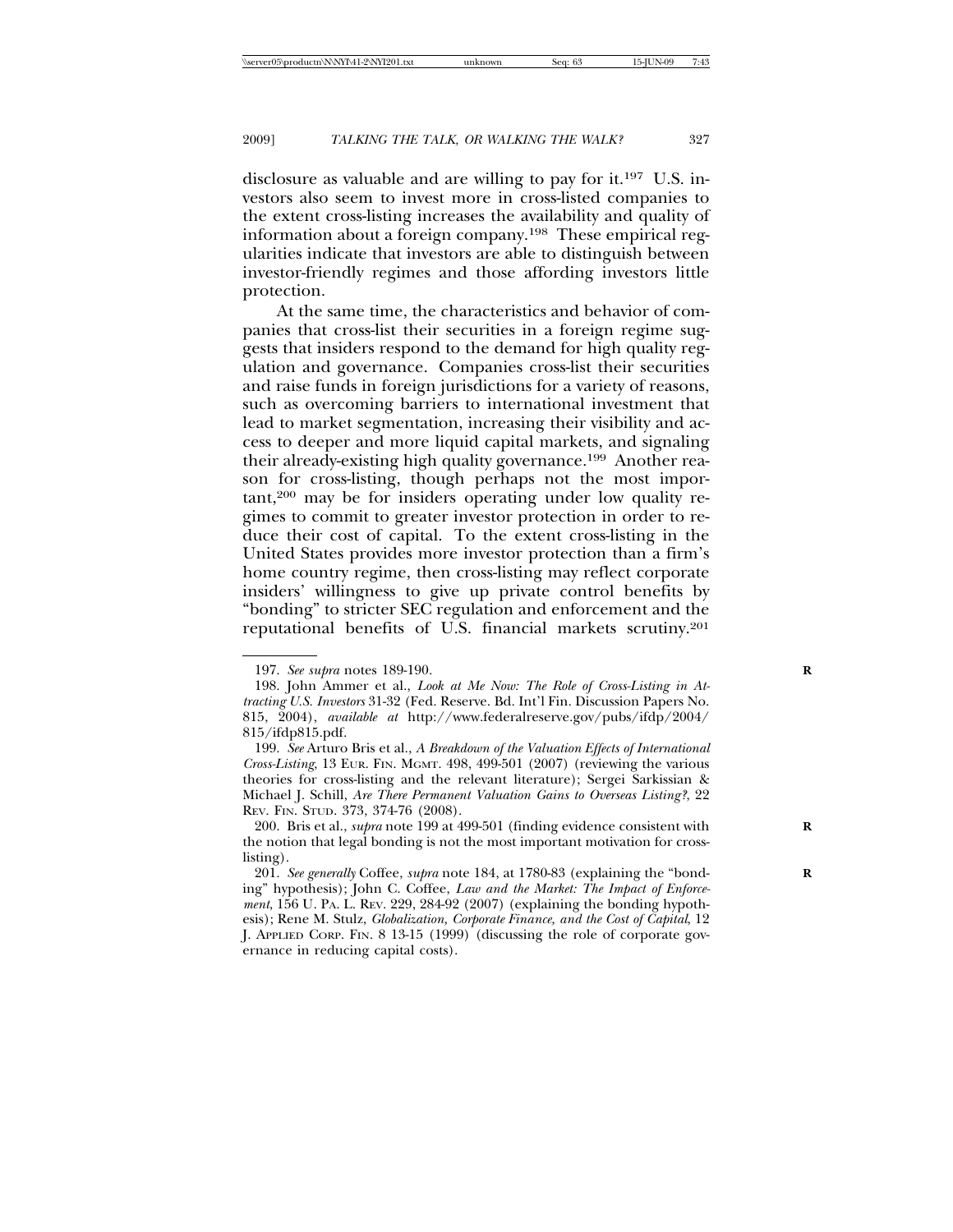Cross-listing in the United States requires foreign firms to submit to SEC jurisdiction and likely to scrutiny by U.S. financial markets' reputational intermediaries (such as underwriters, analysts, and private plaintiffs).202 Cross-listing on a major exchange (such as the NYSE or NASDAQ) typically requires firms to increase disclosures and protect minority shareholders by complying with the full SEC regime of disclosure and enforcement and conforming their financial statements to U.S. generally accepted accounting principles (GAAP). Crosslisting over-the-counter on "pink sheets" or through a 144A private placement generally places less stringent requirements on firms than exchange listing and subjects them to less financial market scrutiny.203

Although the U.S. legal regime may not effectively provide investors in cross-listed companies with as much protection as those in U.S.-based companies, empirical studies find substantial evidence supporting the notion that foreign companies cross-list in order to have access to cheaper external financing by protecting the rights of minority shareholders.204 Of particular relevance are studies finding that companies from regimes with weaker regulation are the type most likely to undertake and receive an increase in share price from listing in the United States, and that subsequent to listing in the United States firms make governance changes that increase investor protection.205 In a study of over 1,000 U.S. cross-listings

<sup>202.</sup> However, foreign issuers publicly raising capital in the United States are subject to less stringent regulation and disclosure under the Securities Act and Securities and Exchange Act. *See* Davidoff, *supra* note 163, at 130-32. **R**

<sup>203.</sup> Cross-listing on an over-the-counter (OTC) market requires an issuer to file a Form F-6 and subjects the company to enforcement by the SEC pursuant to the Foreign Corrupt Practices Act. 144A cross-listings require no additional disclosures.

<sup>204.</sup> *See* Karolyi, *supra* note 193, at 116-21 (reviewing literature supporting **R** and undermining the bonding hypothesis); Mark Lang et al., *Earnings Management and Cross Listing: Are Reconciled Earnings Comparable to US Earnings?*, 42 J. ACCT. & ECON. 255, 256 (2006) (finding that cross-listed firms exhibit more earnings management than U.S. firms reporting in accordance with U.S. GAAP and suggesting such as evidence that SEC regulation is not fully effective for cross-listed firms).

<sup>205.</sup> Karolyi, *supra* note 193, at 117-20; *see also* Laurent Fresard & Carolina **R** Salva, Does Cross-Listing in the U.S. Really Improve Corporate Governance? Evidence from the Value of Corporate Liquidity 9 (unpublished manuscript, 2007 Ljubljana Meetings of the European Fin. Ass'n), *available at* http:// ssrn.com/abstract=958506 (finding evidence in a study of cash holdings con-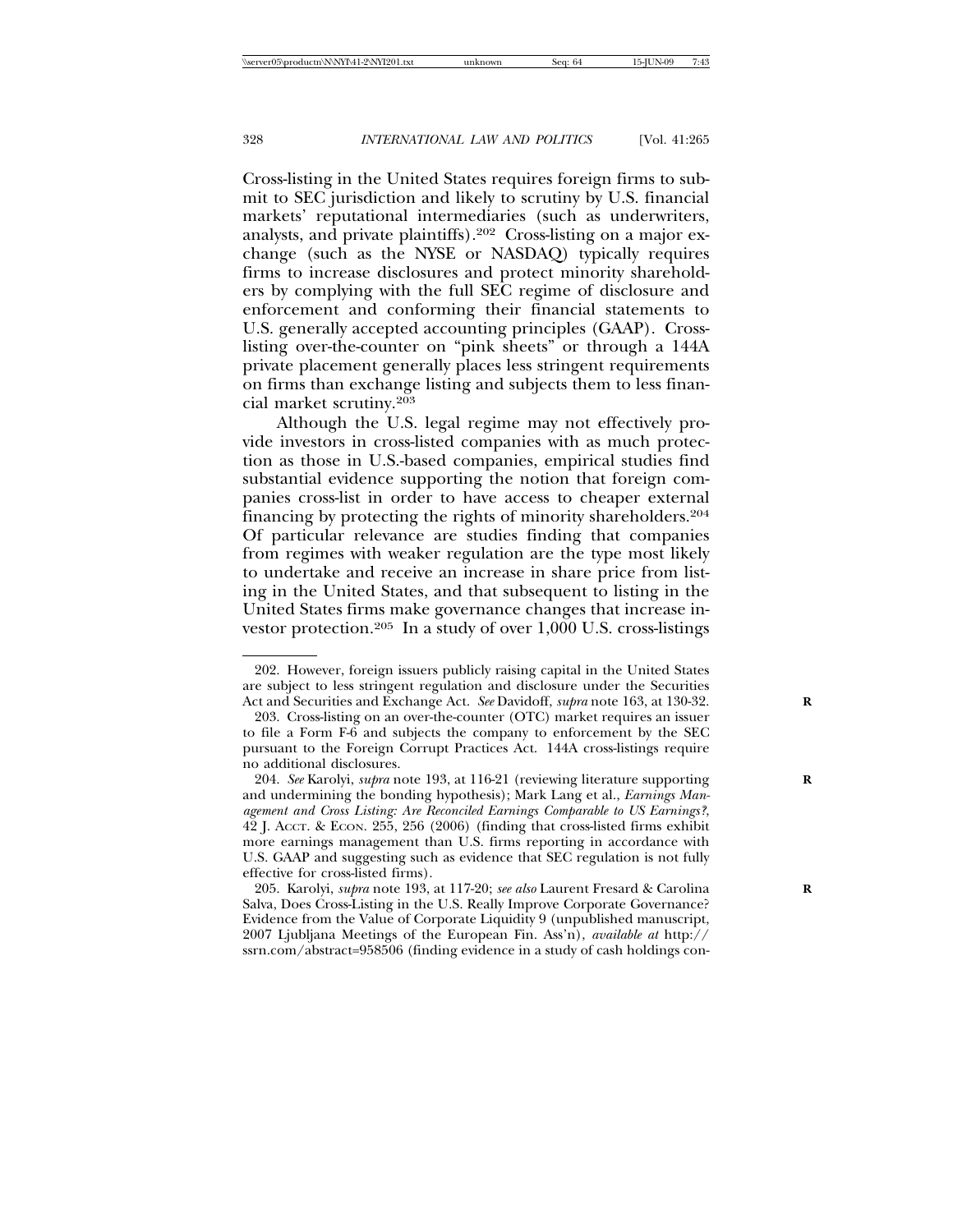from 1992 to 2003, Hail and Luez found that companies from relatively low quality regulatory regimes experienced the most significant decreases in their cost of capital when cross-listing, and that these cost of capital decreases were greater when cross-listing took place on an organized U.S exchange.206

Studies find that among the firms that do cross-list in the United States, those from regimes with relatively lower disclosure requirements, and those with relatively large controlling shareholders, are less likely to list on organized exchanges and more likely to cross-list on the over-the-counter (OTC) pink sheets or through the 144A private placement market.<sup>207</sup> This likely shows that insiders in foreign firms seek, at least to some extent, to benefit from access to U.S. capital markets while retaining benefits that may be derived from lower governance.208 Nonetheless, the insiders of cross-listed companies

sistent with the proposition that cross-listing improves corporate governance especially for firms from low investor protection regimes); Darius P. Miller & Ugur Lel, *International Cross-Listing, Firm Performance and Top Management Turnover: A Test of the Bonding Hypothesis* (Fed. Reserve Bd., Int'l Fin. Discussion Paper No. 877, 2006), *available at* http://ssrn.com/abstract=926606 (finding that companies from weak investor protection regimes cross-listed on a major U.S. exchange are more likely to fire a poorly performing CEO than those cross-listing elsewhere).

<sup>206.</sup> *See* Luzi Hail & Christian Leuz, *Cost of Capital Effects and Change in Growth Expectations Around U.S. Cross-Listings* (Eur. Corp. Governance Inst., Fin. Working Paper No. 46/2004, 2006), *available at* http://ssrn.com/abstract=938230 (finding that cross-listing on a U.S. exchange with more oversight and disclosure requirements reduces the cost of capital more than listing over the counter). For their sample, Hail and Leuz find that the average cost of capital reduction for listing on a U.S. exchange was economically significant and between 0.85% and 1.6% per year, while the reduction associated with cross-listing on the OTC markets was between 0.3% and 0.5%. Id. at 20. See also Sarkissian & Schill, *supra* note 199, at 398 (finding an annual cost of capital reduction for firms cross-listing in the United States in 1998 of 0.7% a year).

<sup>207.</sup> Hope, *supra* note 193, at 4-5. *See also* Craig Doidge et al., *Private Benefits of Control, Ownership, and the Cross-Listing Decision* 2 (European Corporate Governance Inst., Finance Working Paper No. 77/2005, 2006), *available at* http://ssrn.com/abstract=668424 (finding "strong evidence that when controlling shareholders have high levels of control, their firms are less likely to be listed on a U.S. exchange").

<sup>208.</sup> *See* Amir N. Licht, *Cross-Listing and Corporate Governance: Bonding or Avoiding?*, 4 CHI. J. INT'L. L. 141, 162-63 (2003) (arguing that cross-listing firms are often reluctant to give up private benefits of control, and may cross-list in order to increase their access to capital and their visibility to reputational intermediaries).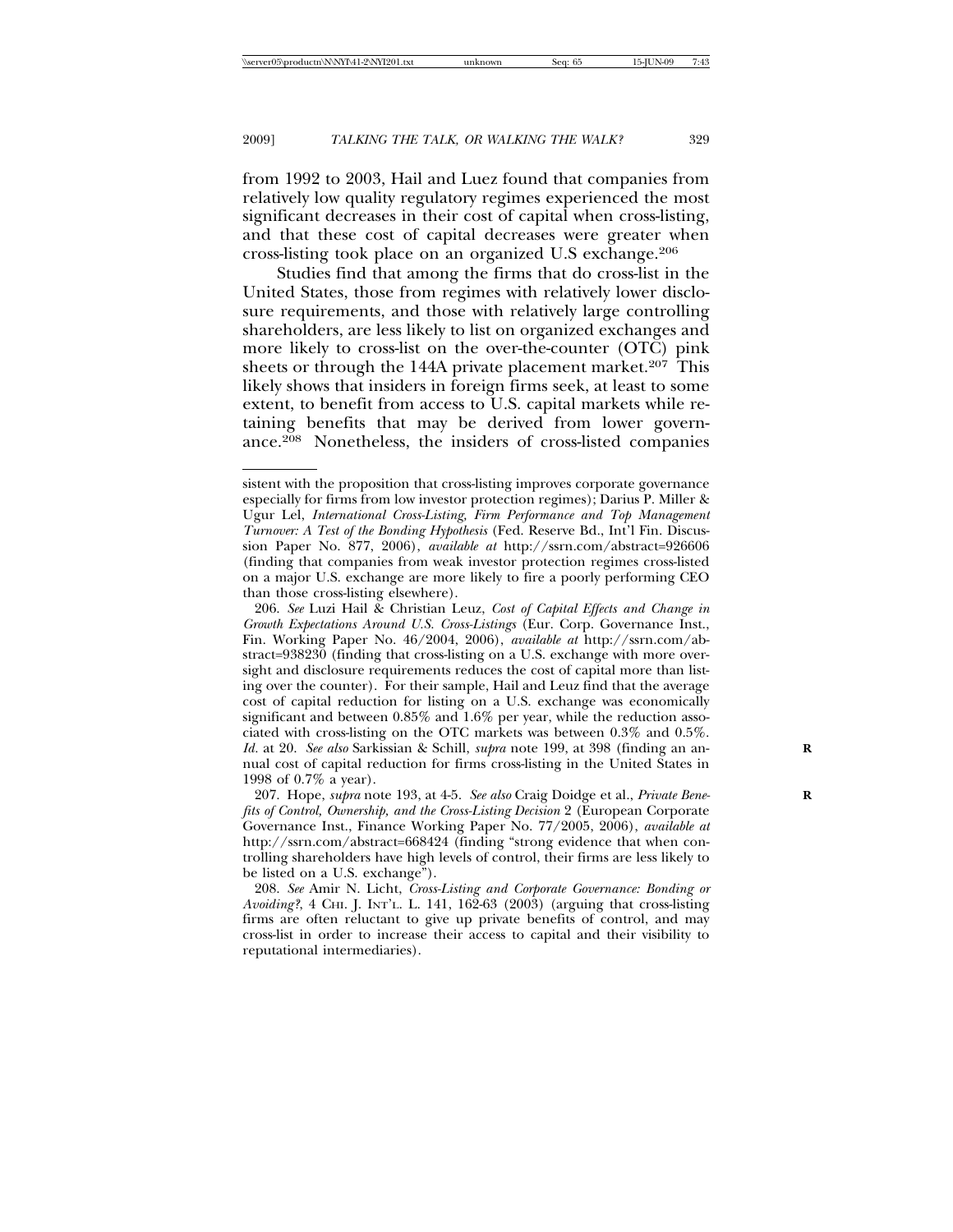from weak legal regimes will likely have to give up at least some private benefits since even companies raising capital privately (i.e., not on an exchange) are still subject to SEC jurisdiction over fraud and insider trading, and also to increased scrutiny by reputational intermediaries.<sup>209</sup> Furthermore, investors seem to reward cross-listed firms from weaker disclosure regimes with a higher premium if they are *not* listed on an exchange.210 Foreign issuers may therefore simply be responding to the overall costs and benefits of cross-listing. In any case, the fact that firms more likely to extract benefits from minority shareholders seem to consistently stay away from organized exchanges provides a clear signal to investors about regulatory regime and investor protection, and how to tailor their investments accordingly. Indeed, when taking into account all companies cross-listed in the United States, investors seem to reward cross-listed firms not on an exchange with a lower cross-listing premium.211 Even if insiders are generally reluctant to give up private control benefits, the association between regimes that provide investor protection and those that provide access to more developed capital markets creates an incentive for insiders to seek out investor-friendly regimes.

# D. *Regulatory Competition Under Outcome-Based Mutual Recognition*

Concerns about whether regulatory competition will result in a race to the top or bottom are to a large extent obviated if such competition takes place within the context of an outcome-based approach to mutual recognition. The only

<sup>209.</sup> Fresard and Salva find evidence consistent with the proposition that firms cross-listing through OTC of 144A listing "voluntarily provide additional disclosures and implement governance improvements even if they are not required to do so." *See* Fresard & Salva, *supra* note 205, at 29. **R**

<sup>210.</sup> Hope and colleagues discuss several potential reasons for this phenomenon, such as investors failing to appreciate the growth potential of exchange-listed firms from low quality jurisdictions. *See* Hope et al., *supra* note 193, at 31-32. In addition, this lower listing premium for exchange-listed firms from weak regimes may reflect the fact that exchange-listing may actually *decrease* the stock price informativeness for such companies. *See* Nuno Fernandes & Miguel A. Ferreira, *Does International Cross-Listing Improve the Information Environment?*, 88 J. Fin. & ECON. 216, 242 (2008) (finding that "in emerging markets, cross-listing is associated with lower firm specific return variation").

<sup>211.</sup> *See* Doidge, *supra* note 185, at 221-22. **R**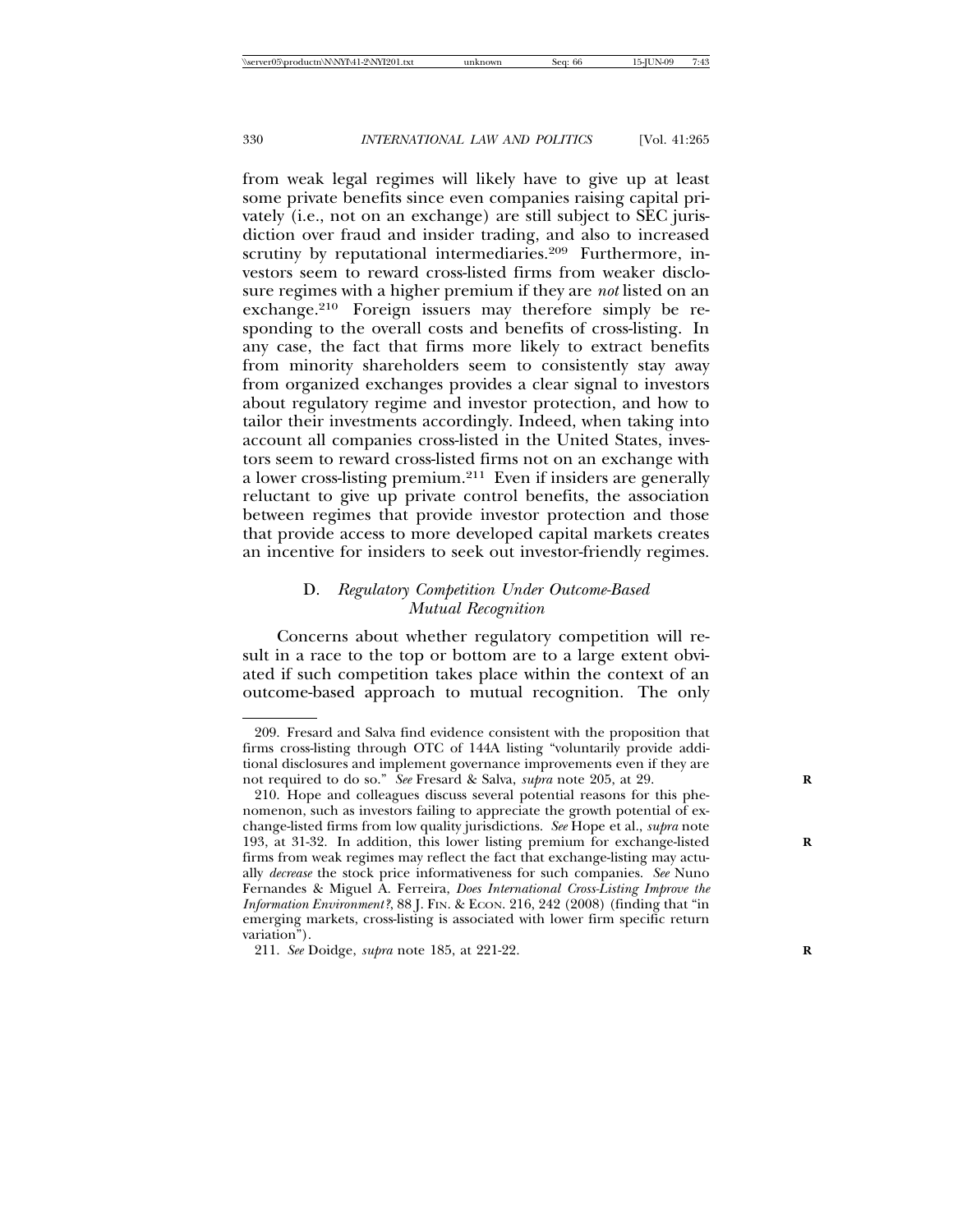regulators competing for issuers and other entities would be those achieving comparable investor protection outcomes. Whether a regime offering investors little protection would be able to out-compete higher quality regimes is simply irrelevant: regulatory competition would be taking place among only among the network of comparable regimes.

Pursuant to the proposals from Part IV, if the SEC and other regulators engaged in mutual recognition on the basis of each achieving the same or comparable investor protection outcomes, each would have incentives to promulgate those regulations which produce better outcomes and to improve the transparency of its regulatory process so that domestic and foreign market participants would be informed of the benefits of choosing that regulator. Similarly, if comparative regulatory effectiveness were the basis for mutual recognition, regulators may be spurred to compete on the basis of the effectiveness of their regulations and to improve the quality of applicable measures. Finally, if a comparable degree of regulatory transparency was the basis for mutual recognition, regimes with relatively low regulatory transparency would have incentives to improve the transparency of their regulatory mechanisms so that firms under their jurisdiction could sell directly to U.S. investors.

If a regulator adopts a new regulation ultimately detrimental to investors, the regulator will be punished through capital flight as some companies and investors move to a regulatory regime more conducive to operating a successful business.212 Because there is no single set of optimal regulations for all companies, competition among the mutual recognition network would allow for a diversity of approaches to regulation and does not require any single regulator to accommodate every type of firm and investor.213 Under a system of mutual recognition, those regulators within the set of mutually recognized jurisdictions would be competing for issuers and others to willingly submit to their jurisdiction, not because entities must do so to raise capital or otherwise do business in that jurisdiction, but because that regulator has the best rules by

<sup>212.</sup> Romano, *supra* note 171, at 216. **R**

<sup>213.</sup> *See* Romano, *supra* note 159, at 9. **R**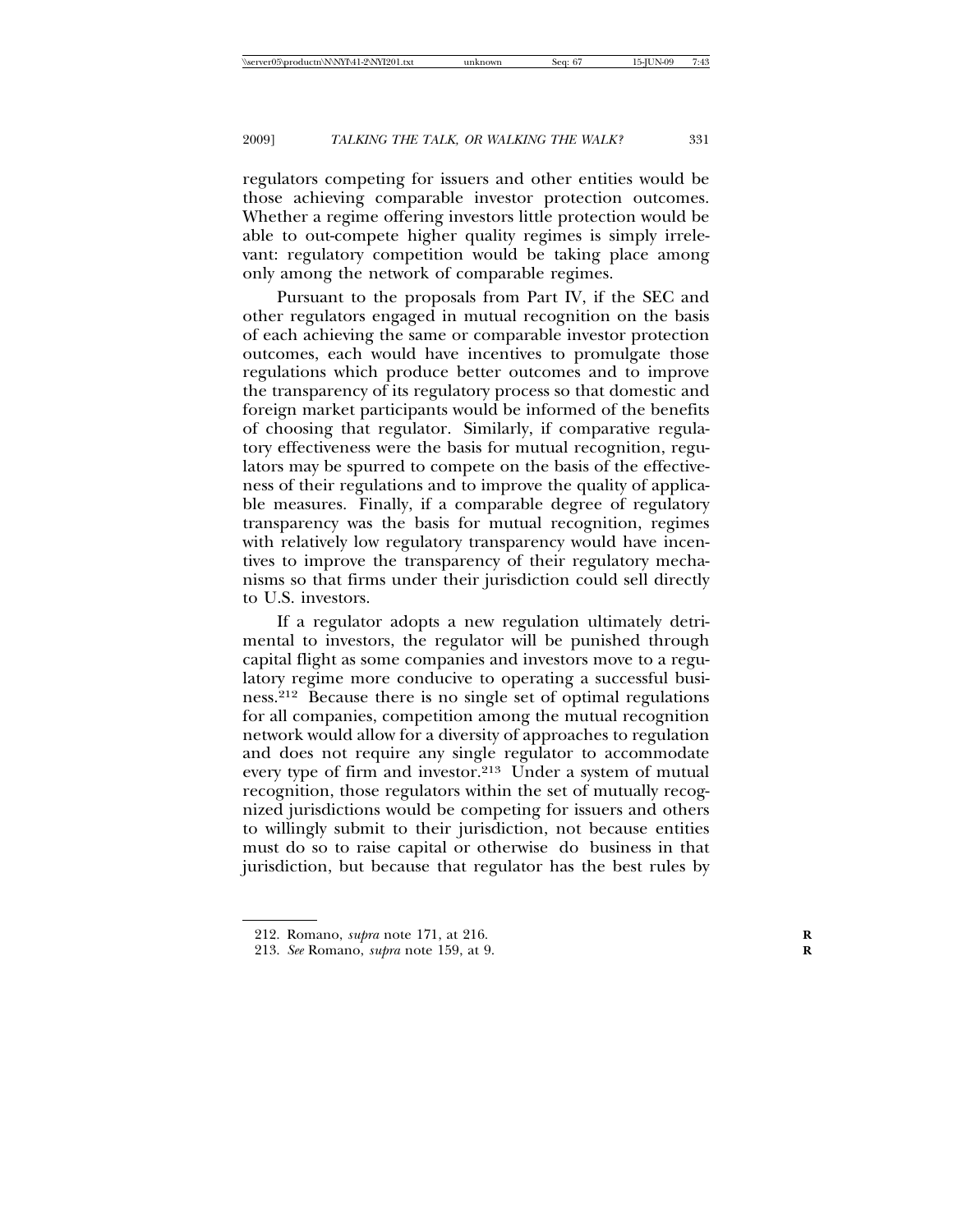which to be bound.<sup>214</sup> Regulators would essentially be competing for a "registration premium," whereby the securities registered with higher quality regulators would trade at a premium over those with relatively lower quality regulations.

Thus, if issuers, brokers, and other entities may choose their regulator among comparable regimes, a regulatory "race to optimality," as Tafara and Peterson label the process, will likely occur.<sup>215</sup> Crucially, a regime seeking to attract issuers from those regimes comparable to the SEC would not be able to compete on grounds other than offering some mix of better investor protection or operating efficiency. A regime that sought to lure companies by lowering investor protection far below that of the network of mutually recognized regimes would run the risk of being denied access to the network, and substantially decreasing the value of its regime to companies. This is because listing in a regime not among those in the SEC's mutual recognition network might make it more costly to raise capital, since the depth of a non-recognized regime's liquidity pool may be lower. $216$ 

Even under a system of regulatory competition among comparable regimes, it highly unlikely that major U.S. firms would choose to list in other jurisdictions and raise capital from U.S. investors as a foreign issuer. First, there are purely economic reasons, such as prior familiarity with potential investors, why an issuer's home market is likely the most efficient place for it to be regulated.217 In addition, the U.S. financial

<sup>214.</sup> *See* Christopher Cox, Chairman, SEC, Remarks at Harvard Business School Global Leadership Forum: Cross-Border Exchange Mergers in the Context of Global Trade (June 22, 2006) (transcript available at http:// www.sec.gov/news/speech/2006/spch062206cc.htm) (noting that under regulatory competition "[j]ust as companies in their own competitive markets are under constant pressure to provide better quality at lower prices, so too will regulators increasingly be required to give their customers—their nation's investors—better information in more useful ways, and at lower cost").

<sup>215.</sup> Peterson & Tafara, *supra* note 17, at 67. **R**

<sup>216.</sup> If mutual recognition is carried out so as to only include those regimes substantively similar to the U.S. regime, then the network of mutually recognized regimes runs the risk of becoming a de facto regulatory cartel whose membership is attractive primarily because it provides additional liquidity to issuers and not necessarily optimal regulation. *See* Brummer, *supra* note 155, at 55-56. **R**

<sup>217.</sup> Tung, *supra* note 160, at 561-66. **R**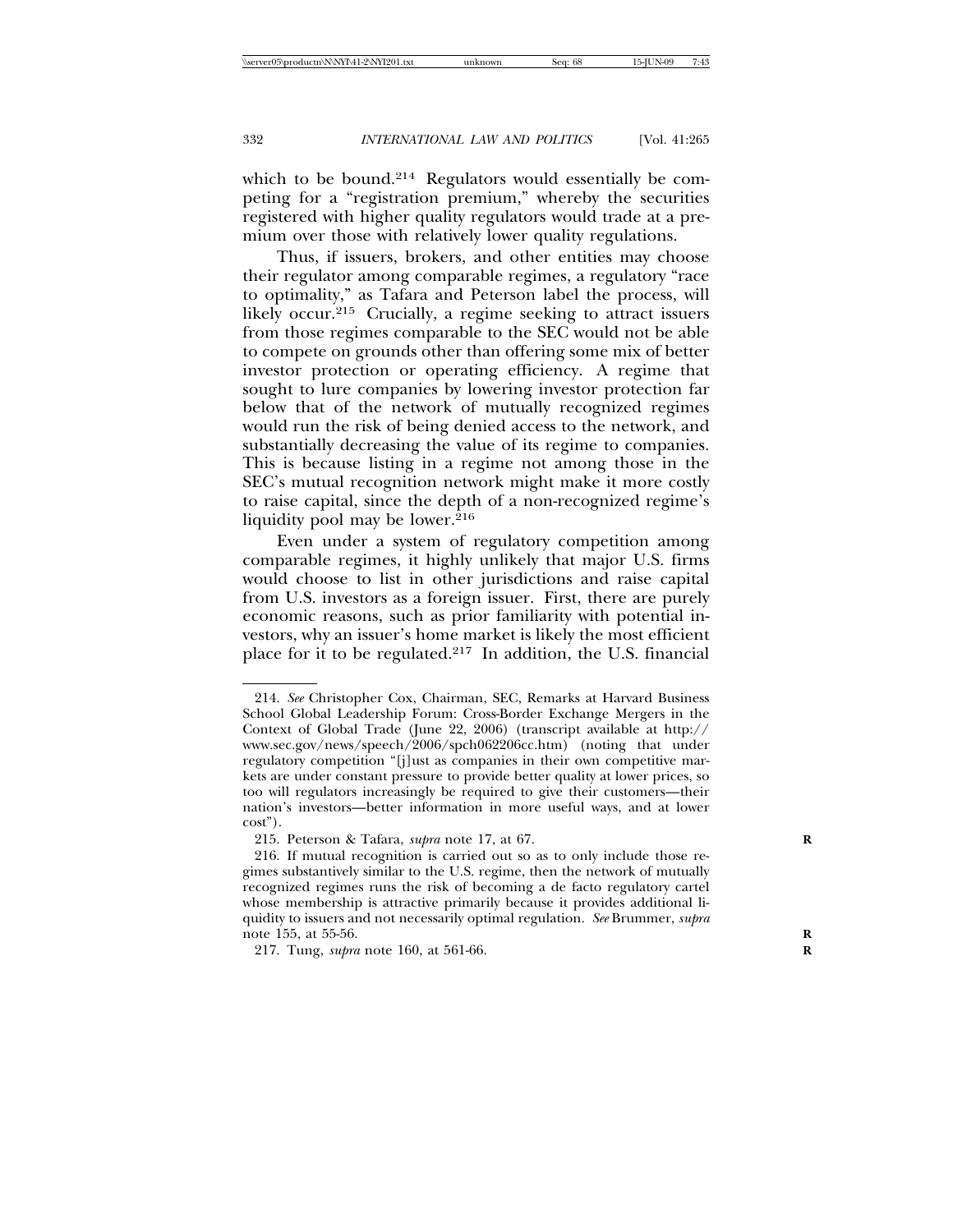regulatory system is a high quality regime relative to other regimes. As U.S. financial market regulators often claim, the quality of the U.S. securities regime of disclosure, liability, and enforcement is among the highest, if not the highest, in the world.218 Academic commentators, too, argue that the SEC's current regulatory approach should serve as a model for other regulators.219 Indeed, Mark Roe has recently suggested that the SEC even out-competes Delaware, the leading U.S. producer of corporate law, when it comes to the most important issues in corporate governance.<sup>220</sup> If these claims are correct, then the SEC should want to let issuers and other financial market participants choose among comparable regulatory regimes, as competition would likely increase the total number of SEC-registered entities.

At the same time, to the extent the U.S. regulatory regime needs improving, greater regulatory competition would provide U.S. regulators with a clear signal that investors find other regimes to best serve their interests, and provide clues on how to tailor reforms accordingly. The response of issuers subsequent to SOX is instructive. Although SOX imposed substantial compliance costs on all U.S. public companies, the empirical evidence suggests that SOX only caused certain types of issuers, such as smaller and riskier companies, to choose another regime because for those issuers the U.S. regime became on the whole less attractive.221

<sup>218.</sup> Henry M. Paulson, Secretary, U.S. Treasury Dept., Remarks at the Economic Club of New York: The Competitiveness of U.S. Capital Markets (Nov. 20, 2006) (transcript available at http://www.ustreas.gov/press/releases/hp174.htm) (stating that the U.S. financial markets "regulatory structure . . . is second to none" in the world); *cf.* SEC 2007 P&A REPORT, *supra* 83, at 3 (noting the SEC's overarching goal of delivering "high-quality standards" to U.S. investors).

<sup>219.</sup> *See*, *e.g.*, Robert A. Prentice, *The Inevitability of a Strong SEC*, 91 COR-NELL L. REV. 775, 839 (2006).

<sup>220.</sup> *See* Mark J. Roe, *Delaware's Competition*, 117 HARV. L. REV. 588, 600 (2003); Mark J. Roe, *Regulatory Competition in Making Corporate Law in the United States—and its Limits*, 21. OXFORD REV. ECON. POL. 232, 238 (2005).

<sup>221.</sup> *See*, *e.g.*, Joseph D. Piotroski & Suraj Srinivasan, *Regulation and Bonding: The Sarbanes-Oxley Act and the Flow of International Listings*, 46 J. ACCT. RES. 383, 387 (2007) (finding that small foreign firms choosing between NAS-DAQ and the London Alternative Investment Market increasingly chose the latter post-SOX); Xi Li, *The Sarbanes-Oxley Act and Cross-Listed Foreign Private Issuers* (Jan. 18, 2007) (Second Annual Conference on Empirical Legal Studies Working Paper), *available at* http://ssrn.com/abstract=952433 (finding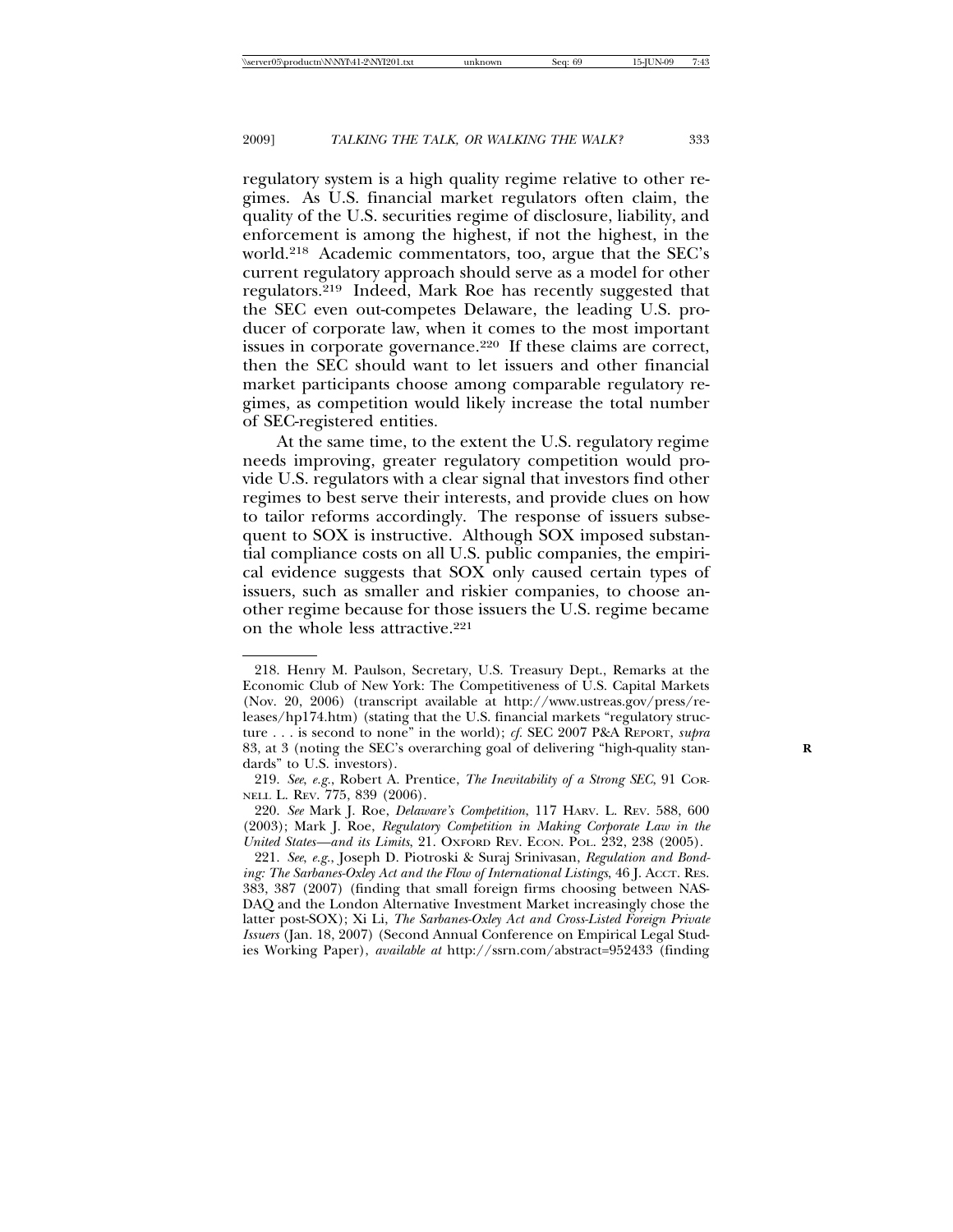#### VI. THE OUTCOME-BASED APPROACH VERSUS THE BLUEPRINT

Regardless of the whether the SEC chooses to base mutual recognition on identical outcomes, comparable outcomes, comparable regulatory effectiveness, or comparable regulatory transparency, an outcome-based approach to mutual recognition would greatly broaden the range of investment opportunities available to U.S. investors. However, if the SEC engages in mutual recognition by comparing laws, activities, or outputs instead of actual outcomes, it runs the risk of failing to recognize jurisdictions that advance investor protection, recognizing jurisdictions that do not advance investor protection, and turning the mutual recognition process into a de facto attempt to achieve regulatory harmonization.

Because Tafara and Peterson's "Blueprint"222 for mutual recognition has already garnered substantial academic attention and will likely be very influential in future SEC efforts towards mutual recognition,<sup>223</sup> it is an approach worth examin-

non-U.S. private issuers more likely to delist from U.S. exchanges post-SOX); *see also* Litvak, *supra* note 194, at 1881-82 (2007) (finding "a strong decline in **R** cross-listing premia of foreign companies subject to SOX"); Zingales, *supra* note 194 (attributing loss of cross-listing premium to a number of factors, **R** including the reduced liquidity advantage of the U.S. equity market vis-a-vis ` developed equity markets, the increased cost of compliance, and the significant increase in the risk of liability).

<sup>222.</sup> Peterson & Tafara, *supra* note 17, at 53-64. **R**

<sup>223.</sup> A large portion of the Winter 2007 edition of the Harvard International Law Journal was devoted to Peterson & Tafara's Blueprint, and included four comments on their proposal and one online comment. *See id.*; Richard Murray, *The Emperor Has Unsuitable Clothes (and by the Way, He Is No Longer the Emperor)*, 48 HARV. INT'L L.J. 15 (2007); *see also* Margaret R. Blake & Nicole M. Crum, *Mutual Recognition of Broker-Dealers—The Great Unknown*, INSIGHTS: THE CORP. & SEC. LAW ADVISOR, Oct. 2007, at 14, 15 (discussing Tafara and Peterson's position on mutual recognition regimes and describing it as the least restrictive of proposed regimes for dealing with foreign broker-dealers who want to sell foreign securities within the United States); Edward J. Ferraro, *Cross-Border Access to U.S. Investors: Some Recent Proposals*, J. INVESTMENT COMPLIANCE, 2007, at 19, 25 (analyzing the Tafara/Peterson proposal and its success in initiating the debate about convergence of global securities regulation); Eric J. Pan, *The New Internationalization of U.S. Securities Regulation: Improving the Prospects for a Trans-Atlantic Marketplace*, 11 (Cardozo Law Sch. Jacob Burns Inst. for Advanced Legal Studies, Working Paper No. 217, 2008) (describing the Tafara/Peterson proposal as a significant step towards increasing opportunities for foreign investment), *available at* http:// ssrn.com/abstract=1089491; Brummer, *supra* note 155, at 10 (stating that the Tafara/Peterson proposal is an important type of choice of law reform).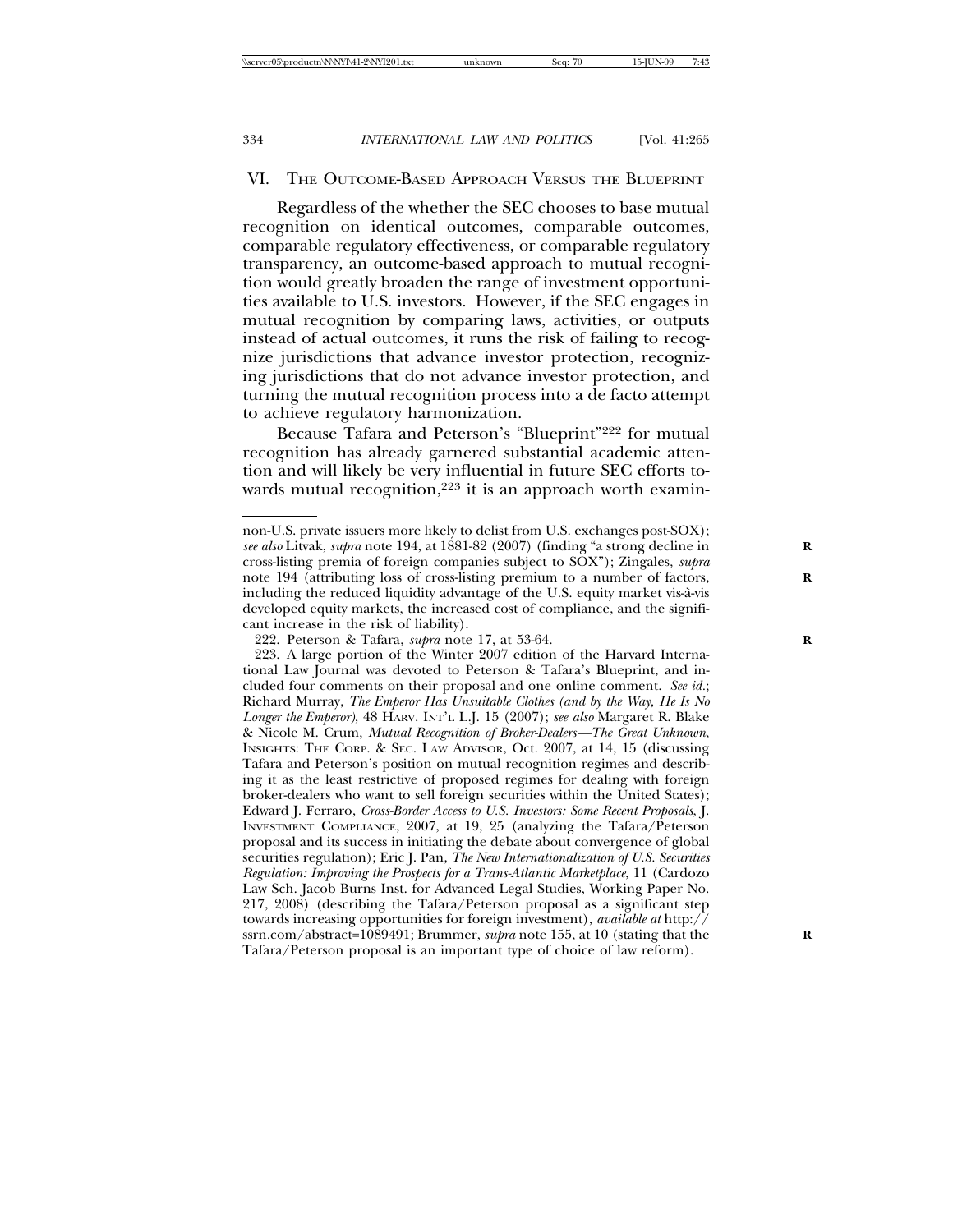ing in some detail. The Blueprint envisions granting a new exemption to standard SEC registration based upon a foreign entity's "compliance with substantively comparable foreign securities regulation and laws and supervision by a foreign securities regulator with oversight powers and a regulatory and enforcement philosophy substantively similar to the SEC's."224 Along with the exemption would be a bilateral agreement to share extensive information relating to enforcement and supervision. The SEC would retain jurisdiction to prosecute the foreign entity if it committed securities fraud in the United States.<sup>225</sup> Although not subject to the normal SEC registration and oversight requirements, the foreign entity would be subject to a minimal form of registration.<sup>226</sup> Nonetheless, the SEC would not be enforcing the foreign jurisdiction's laws, and oversight of the foreign entity would primarily be the responsibility of the foreign regulator.<sup>227</sup>

The Blueprint recommends a four-step process for mutual recognition of a foreign jurisdiction as substantively comparable to the U.S. securities regime. The four steps are: (1) a petition from the entity to the SEC seeking exemption; (2) a comparability assessment of the entity's home country regulatory regime; (3) an agreement by the entity to be bound by U.S. antifraud law; and (4) a public notice and comment period regarding the desirability of the exemption.228

The Blueprint requires that the SEC and a foreign regulator both assess the comparability of each others' trading rules, prudential requirements, examinations, financial statement review processes, enforcement capabilities, and regulatory philosophy. To the extent the regimes are not "fully comparable" or potential regulatory gaps and economy-wide risks persist, the Blueprint requires regulators to make adjustments that bring the two systems "into harmony."229 The Blueprint also recommends comparing broader oversight and enforcement activities, such as whether the foreign regulator adequately enforces the OECD Convention against Bribery of Foreign Public

<sup>224.</sup> Peterson & Tafara, *supra* note 17, at 32. **R**

<sup>225.</sup> *Id*. at 32, 57.

<sup>226.</sup> *Id*. at 57.

<sup>227.</sup> *Id*.

<sup>228.</sup> *Id*. at 58-59.

<sup>229.</sup> *Id*. at 58.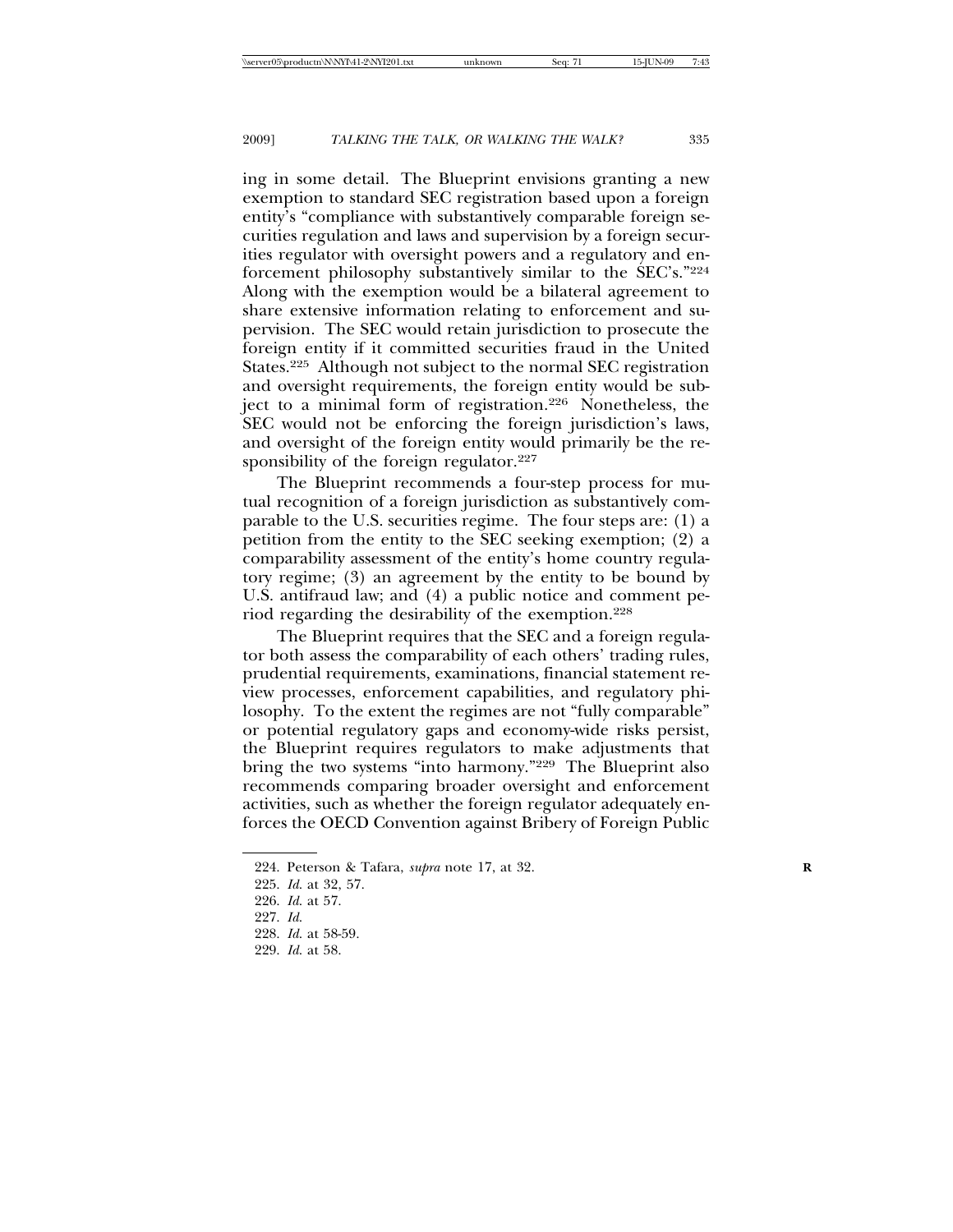Officials in International Business Transactions and the remedies available to shareholders.230

As applied specifically to foreign trading exchanges seeking exemption, the Blueprint states that an assessment must necessarily compare how the exchanges are licensed and registered, how customer funds are protected, and how regulation of the foreign exchange compares in terms of record keeping, reporting and audit requirements, internal governance, and the exchange's rules and rule approval process. The Blueprint seeks a similar comparability assessment for foreign brokerdealers seeking exemption, including comparing brokerdealer sales practice standards and requirements to disclose potential conflicts of interest.231 Finally, the Blueprint would also require comparing regulations and governance standards applicable to issuers. This would include assessing disclosure requirements (including whether those requirements are "designed to ensure that issuer disclosures are accurate and complete"), accounting and auditor standards, other governance standards such as director independence, internal control, and shareholder protection provisions.232 The Blueprint appears to require comparison of almost everything except the actual outcomes the regulation produces for investors. While Howell Jackson is correct to suggest that a comparability assessment in line with the Blueprint should also focus on different regimes' actual levels of enforcement resources and activity, the suggestion indicates that mutual recognition under the Blueprint places a greater emphasis on regulatory inputs and outputs than on outcomes.233

Although the Blueprint's approach could lead to mutual recognition, it is not the best way for the SEC to engage in mutual recognition. It is both too lenient and too strict. First, the Blueprint does not focus on domestic or foreign regulatory outcomes. The Blueprint fails to recommend that the SEC assess whether a foreign regulator achieves comparable outcomes or has a comparable level of regulatory effectiveness, or whether the quality of the foreign regulatory regime is

<sup>230.</sup> *Id*. at 61.

<sup>231.</sup> *Id*. at 60-61.

<sup>232.</sup> *Id*. at 61.

<sup>233.</sup> Howell E. Jackson, *A System of Selective Substitute Compliance*, 48 HARV. INT'L L. J. 105, 115-16 (2007).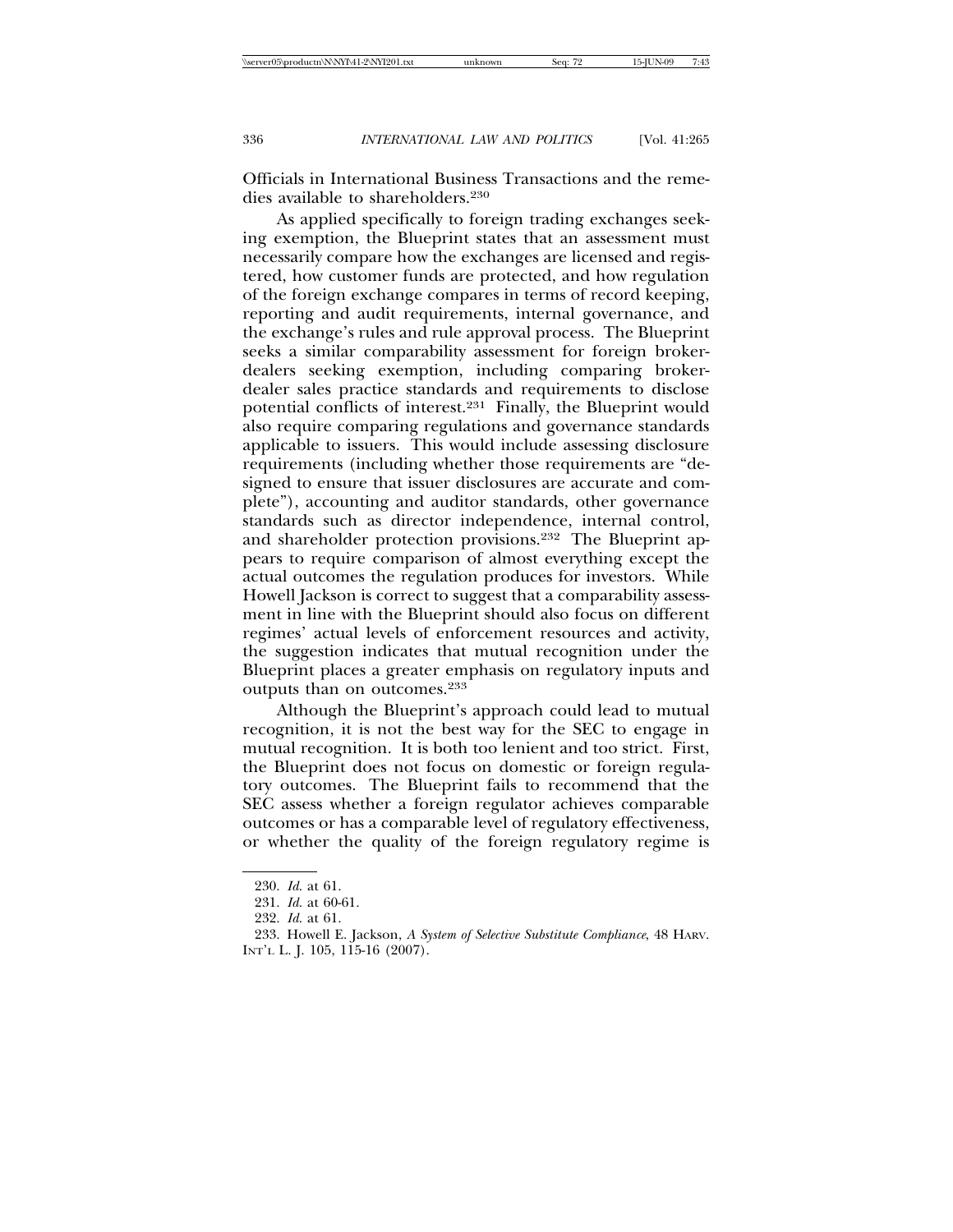transparent enough to be reflected in the prices of securities governed by the regime. Rather, the Blueprint focuses on inputs, activities, and outputs, most of which are related to whether the foreign regulator requires compliance with laws comparable to those in the United States. This is problematic because the SEC's fundamental mission is to achieve outcomes that benefit investors and the U.S. economy generally.234 The federal securities laws mandate that SEC actions must promote investor protection, efficiency, competition, and capital formation, and GPRA requires the SEC to articulate and achieve outcomes.235 Furthermore, two of the three goals articulated in the SEC's strategic plan ("Healthy Capital Markets" and "Informed Decisionmaking") focus on outcomes. While compliance with federal securities laws is a goal articulated by the SEC, by focusing solely on compliance-related activities, the Blueprint neglects to engage in a comparability assessment of the outcomes sought after by the SEC and definitive of its mission as a regulator.

A deeper and related problem with focusing on activities is that achieving the outcomes sought by the SEC does not require a foreign regulator to have comparable compliance activities. Empirical evidence does not support what seems to be the Blueprint's implicit assumption that *only* comparable types of rules, governance mechanisms, licensing requirements, and so on are able to achieve the outcomes the SEC seeks. For example, it is not necessarily the case that mandatory disclosure is actually necessary for firms to make disclosures material to investors, or that mandating disclosures as the U.S. securities regime necessarily makes investors better off.236 At the

<sup>234.</sup> SEC STRATEGIC PLAN, *supra* note 82, at 4. **R**

<sup>235.</sup> *See supra* Part III.C.

<sup>236.</sup> Anat Admati & Paul Pfleiderer, *Forcing Firms to Talk: Financial Disclosure Regulation and Externalities*, 13 REV. FIN. STUD. 479, 479 (2000) (modeling disclosure choices which suggest that "regulation that requires a minimal precision level [of disclosure] sometimes but not always improves welfare"); Botosan & Plumlee, *supra* note 190, at 22 (finding that increases in timely disclosures increase the cost of capital); Francis et al., *supra* note 190, at 1125 (finding in a sample of thirty-four non-U.S. regulatory regimes that "voluntary disclosure incentives appear to operate independently of country-level factors, which suggests the effectiveness of voluntary disclosure in gaining access to lower cost external financing around the world"); Jennifer Francis et al., *Voluntary Disclosure, Earnings Quality, and Cost of Capital*, 46 J. ACCT. RES. 53 (2008) (finding that the quality of reported financial earnings, not in-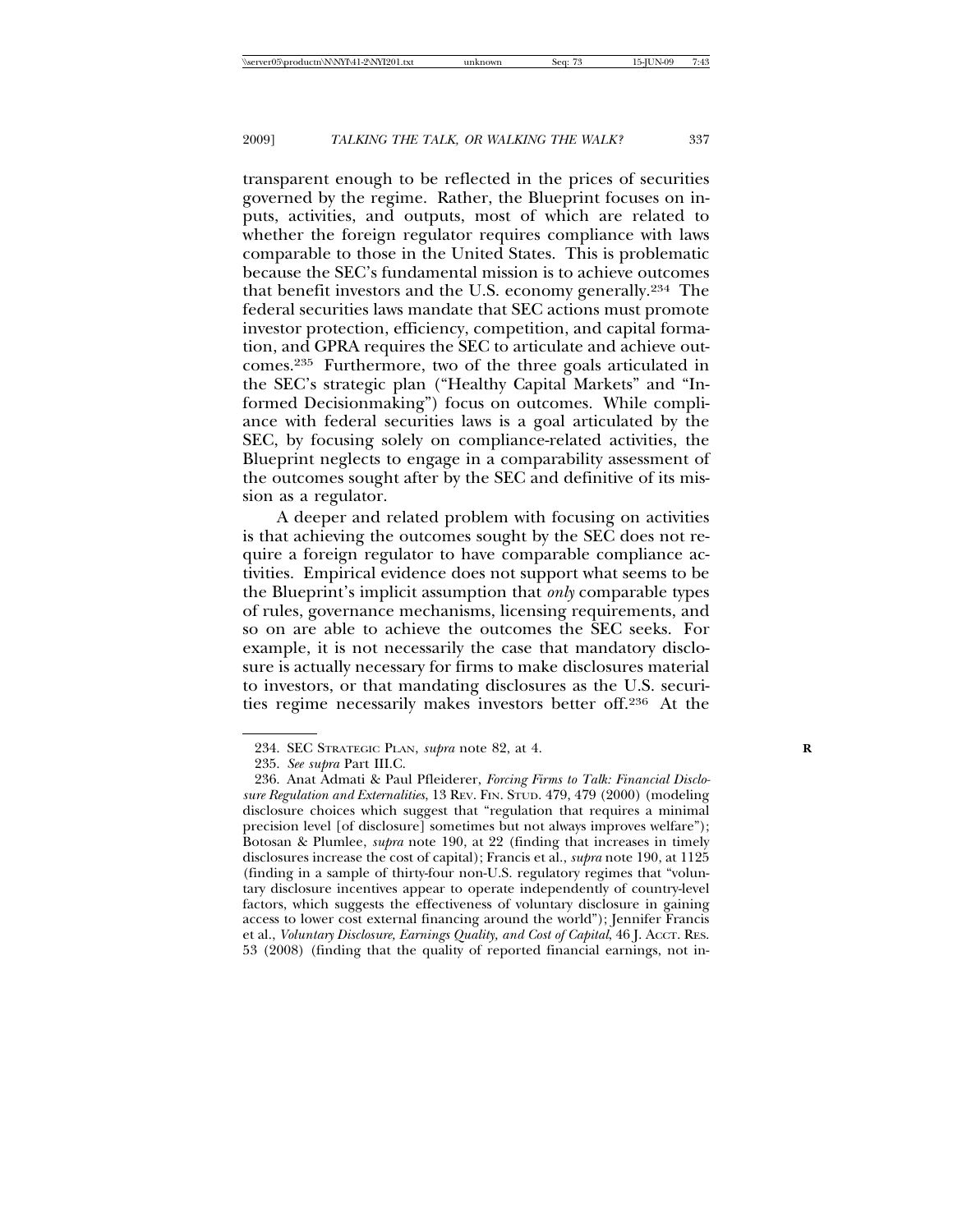same time, comparable activities are no guarantee of comparable outcomes. As recent and ongoing problems with U.S. financial markets demonstrate, strict compliance and enforcement regimes are no guarantee of investor protection.

A final issue with the Blueprint is that it may lead the SEC to find that only very similar regulations satisfy the comparability assessment and thereby inadvertently lead to harmonization under the guise of mutual recognition. Although the Blueprint's comparability assessment may be interpreted at a fairly high level, if enacted at a granular level, it would require substantive comparisons between different aspects of the SEC's and the foreign nation's regulatory system.237 For instance, with respect to issuers, the Blueprint requires a comparative assessment of corporate governance standards such as director independence and internal control. Subsequent to passage of the SOX,238 it is hard to conceive of the SEC assessing as comparable any system of governance that does not meet the standards mandated by SOX. The Sarbanes-Oxley Act requires public companies to have a fully independent audit committee and for managers to maintain and evaluate internal control. Would a foreign jurisdiction that allows an audit committee to be dominated by insiders be comparable to the United States? If so, then the entire enterprise of engaging in a comparative assessment of the compliance activities of foreign regulators would be undermined. Why inquire into the sales practice standards of foreign-broker deals if foreign issuers are not required to have fully independent audit committees? If, on the other hand, a foreign corporate governance regime must require public issuers to have fully independent audit committees to be comparable to the U.S. system, then the Blueprint would effectively implement a harmoniza-

creased disclosures per se, accounts for why increased disclosures are correlated with lower capital costs); Romano, *supra* note 159, at 79-108 (reviewing the empirical finance literature and finding that disclosures mandated by SEC regulation do not necessarily increase investor welfare).

<sup>237.</sup> Edward F. Greene, *Beyond Borders: Time To Tear Down the Barriers to Global Investing*, 48 HARV. INT'L L. J. 85, 91 (2007) (noting that "if a detailed rule-by-rule assessment and harmonization is indeed contemplated, the second-step in the [Blueprint] is likely to become indistinguishable from a requirement of regulatory convergence").

<sup>238.</sup> Sarbanes-Oxley Act of 2002, Pub. L. No. 107-204, 116 Stat. 745 (codified in scattered sections of 11, 15, 18, 28, and 29 U.S.C. (Supp. II 2002)).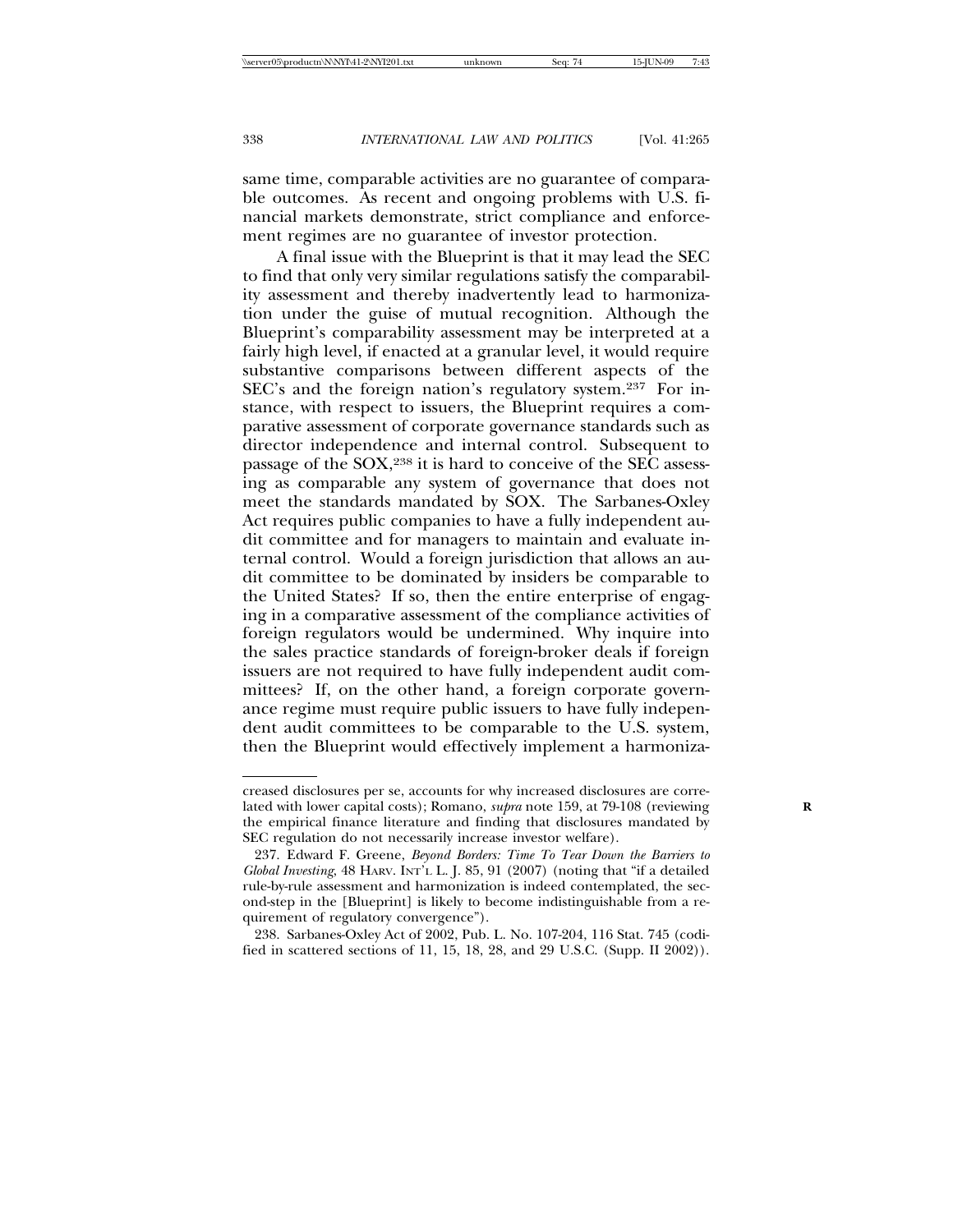tion plan, which would not recognize another nation's securities regime until it adopted SOX. Because of the inherent tension resulting from basing a comparability assessment on compliance-related activities, the Blueprint may simply be unworkable as anything but a push towards regulatory convergence.

## VII. CONCLUSION

Investors can best protect themselves from risk through diversification into investments whose returns are less correlated with the rest of their portfolios. Foreign securities are one such investment. U.S. investors currently have significant access to some types of foreign securities, but choices are limited and the transaction costs are higher than necessary. Outcome-based mutual recognition would expand investors' choices and reduce transaction costs by giving U.S. investors direct access to foreign issuers and capital markets. Moreover, investors would benefit from healthy transnational competition between regulatory systems. Such competition would allow investors to hold a portfolio of securities regulated by different nations in order to diversify against the risk of regulatory failure by any one national regulator.

We offer several possible approaches to implementing outcome-based mutual recognition: harmonized outcomes, comparable outcomes, comparable regulatory effectiveness, or comparable regulatory transparency. Under any of these proposals, entities seeking to access U.S. markets would have to register with the SEC and submit to the SEC's anti-fraud jurisdiction for transactions in the United States. All other investor protection regulation would be the responsibility of the home country. The pool of competing national regulators would be limited, however, to those whose regulatory regimes produce investor protection outcomes similar to those the SEC seeks to produce. This condition should ensure that regulatory competition becomes a "race to optimality" rather than a "race to the bottom."

Outcome-based mutual recognition is a promising strategy to give investors the benefits of regulatory competition while still ensuring investor protection. Mutual recognition based solely on a comparison of laws, regulations, philosophy, or enforcement activity could either grant recognition to na